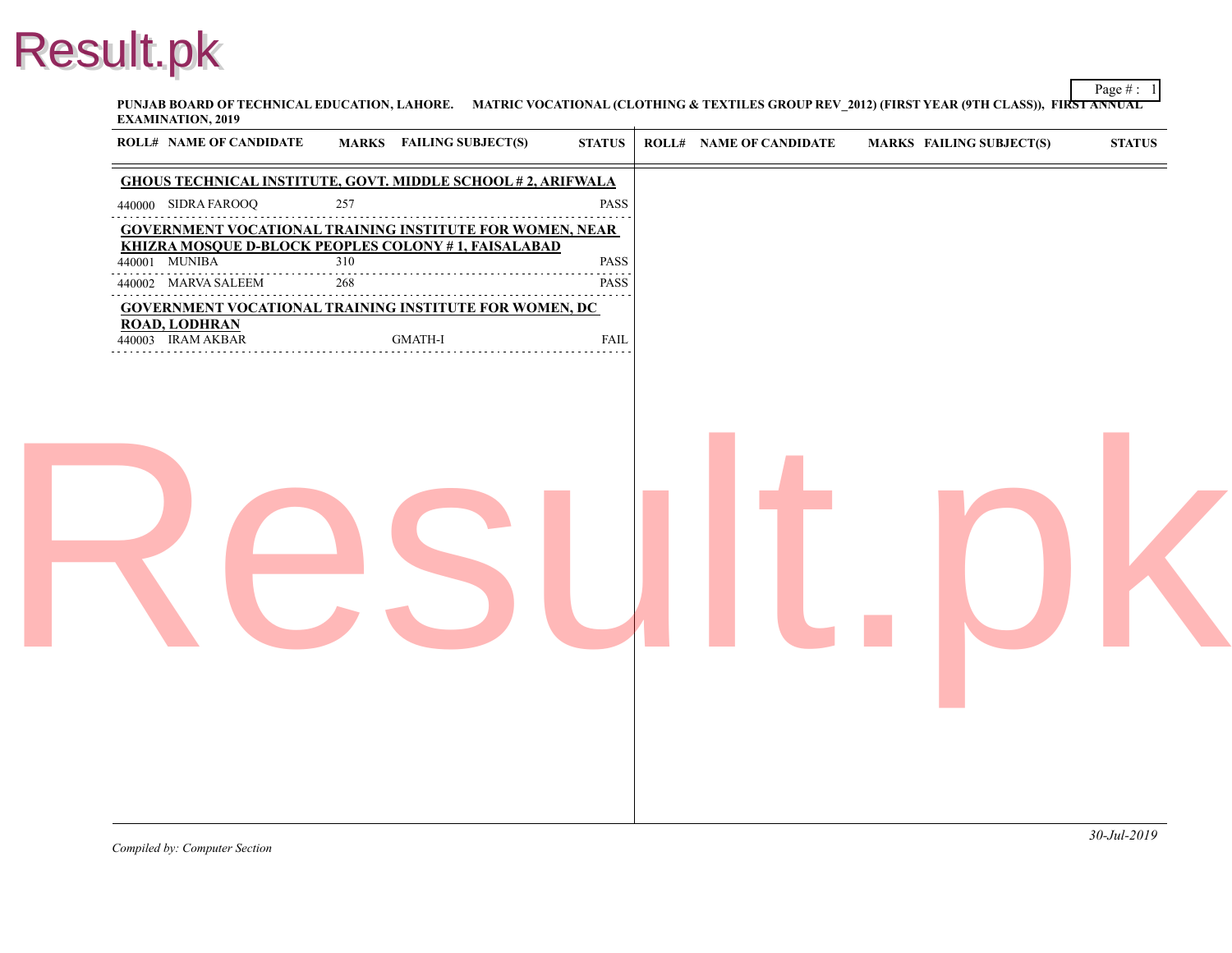**PUNJAB BOARD OF TECHNICAL EDUCATION, LAHORE.** MATRIC VOCATIONAL (CLOTHING & TEXTILES GROUP) (2016) (FIRST YEAR (97 **EXAMINATION, 2019**

| <b>ROLL# NAME OF CANDIDATE</b>                   |     | MARKS FAILING SUBJECT(S)                                                                                         | <b>STATUS</b>                                                       | <b>ROLL# NAME OF CANDIDATE</b>                                 | <b>MARKS FAIL</b> |
|--------------------------------------------------|-----|------------------------------------------------------------------------------------------------------------------|---------------------------------------------------------------------|----------------------------------------------------------------|-------------------|
|                                                  |     | GOVERNMENT VOCATIONAL TRAINING INSTITUTE FOR WOMEN,,                                                             |                                                                     | 440027 HUMERA RAMZAN                                           | 337               |
| <b>AHMADPUR EAST</b>                             |     |                                                                                                                  |                                                                     | 440028 AYESHA BIBI                                             | ISL.              |
| 440004 MUQADDAS AMEEN                            | 349 |                                                                                                                  | <b>PASS</b>                                                         | 440029 FARZANA MANSHA                                          | 291               |
| 440005 SAMREEN AKRAM                             |     |                                                                                                                  | <b>PASS</b><br>$\alpha$ , $\alpha$ , $\alpha$ , $\alpha$ , $\alpha$ | 440030 ABIRAH KAINAT                                           | 245               |
| 440006 SANAM MAJEED                              |     |                                                                                                                  | <b>PASS</b>                                                         | 440031 YASMEEN SHOUKAT                                         | 309               |
| 440007 AQSA BIBI<br>.                            |     |                                                                                                                  | <b>PASS</b>                                                         | 440032 ASMA RASHEED                                            | <b>GMA</b>        |
| 440008 LAIBA MARYAM                              | 297 |                                                                                                                  | <b>PASS</b>                                                         | 440033 IORA ASAD                                               | 304               |
| 440009 MALIKA MARYAM                             | 270 |                                                                                                                  | <b>PASS</b>                                                         | 440034 NIDA YOUNIS                                             | <b>GMA</b>        |
| 440010 SAIMA BIBI                                |     | <b>GMATH-I</b>                                                                                                   | <b>FAIL</b>                                                         | 440035 FARZANA AMIN                                            | 333               |
| 440011 AYESHA GHAZAL                             |     |                                                                                                                  | <b>PASS</b>                                                         | 440036 SUMAIRA BIBI                                            | 325               |
| 440012 KAINAT                                    |     | <b>GMATH-I</b>                                                                                                   | FAIL                                                                | 440037 IRAM NOUREEN                                            | 326               |
|                                                  |     | GOVERNMENT VOCATIONAL TRAINING INSTITUTE FOR WOMEN, FATEH                                                        |                                                                     | 440038 ADINA NISAR                                             | 300               |
| PUR ROAD, ALIPUR                                 |     |                                                                                                                  |                                                                     | 440039 FAIOA ARIF                                              | 274               |
| 440013 TANZEELA HUSSAIN                          |     |                                                                                                                  | RL Fee                                                              | 440040 SYEEDA FATIMA NAQVI                                     | 274               |
| 440014 SEHRISH BIBI                              |     |                                                                                                                  | RL Fee                                                              | 440041 MEHWISH JAMIL                                           | <b>GMA</b>        |
| 440015 NISHWA ZAFAR                              |     |                                                                                                                  | RL Fee                                                              | 440042 FARZANA SHAHEEN                                         | 298               |
| 440016 SAMIA SHABIR                              |     |                                                                                                                  | RL Fee                                                              | 440043 NIDA NAZIR                                              |                   |
| 440017 FARHANA RASHEED                           |     |                                                                                                                  | RL Fee                                                              |                                                                | 315               |
|                                                  |     | <b>GOVERNMENT VOCATIONAL TRAINING INSTITUTE FOR WOMEN, NEAR</b>                                                  |                                                                     | 440044 HAFEEZAN RAFIQUE                                        |                   |
| <b>DCO HOUSE, ATTOCK</b><br>440018 SANA SADDIQUE | 277 |                                                                                                                  |                                                                     | 440045 KIRAN MUSHTAO                                           | <b>GMA</b>        |
| 440019 HAMEEDA KAUSAR                            |     | <b>GMATH-I</b>                                                                                                   | <b>PASS</b>                                                         | 440046 RABIA PERVEEN                                           | <b>GMA</b>        |
|                                                  |     |                                                                                                                  | <b>FAIL</b>                                                         | 440047 AYESHA UMAR                                             | <b>GMA</b>        |
| 440020 NOOR FATIMA                               |     | <b>GMATH-I</b>                                                                                                   | <b>FAIL</b>                                                         | 440048 MUSSARAT PERVEEN                                        | ISL I             |
|                                                  |     | <b>GOVERNMENT VOCATIONAL TRAINING INSTITUTE FOR WOMEN,</b><br>CHISHTIA ROAD NEAR NOOR MAHAL CINEMA, BAHAWALNAGAR |                                                                     | <b>GOVERNMENT VOCATIONAL TRAINING INS</b>                      |                   |
| 440021 AYESHA BIBI                               |     | <b>ENG-I GMATH-I</b>                                                                                             | <b>FAIL</b>                                                         | <b>BAGHDAD ROAD NEAR GPO, BAHAWALPUR</b><br>440049 SAIMA RAFIQ | 323               |
| 440022 SIDRA PERVEEZ                             |     | <b>GMATH-I</b>                                                                                                   | <b>FAIL</b>                                                         | 440050 HAMNA JAVEED                                            | 326               |
| 440023 AQSA KANWAL                               |     | <b>GMATH-I</b>                                                                                                   | <b>FAIL</b>                                                         | 440051 MISBAH RAMZAN                                           | 321               |
| 440024 NIMRA SALEEM                              |     | <b>GMATH-I</b>                                                                                                   | FAIL                                                                | 440052 FARIHA SOHAIL                                           | 307               |
| 440025 TAYYABA YASIN                             |     |                                                                                                                  |                                                                     | 440053 MARYAM FAYYAZ                                           | 321               |
| 440026 NIDA MUMTAZ                               | 292 | TAIL GMATH-I FALL TAIL SALES                                                                                     | <b>PASS</b>                                                         | 440054 MEHWISH RIAZ                                            | 305               |
|                                                  |     |                                                                                                                  |                                                                     |                                                                |                   |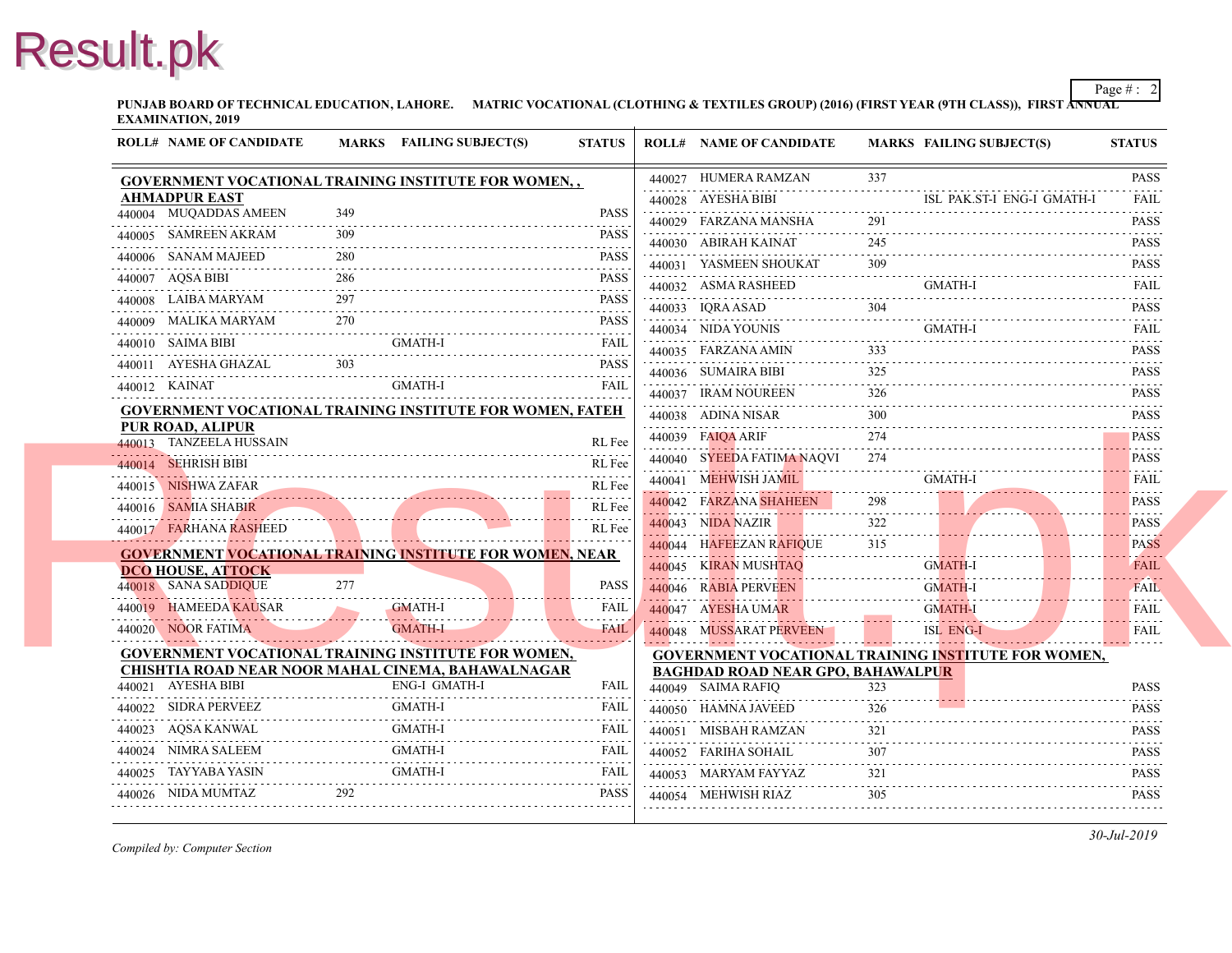**PUNJAB BOARD OF TECHNICAL EDUCATION, LAHORE.** MATRIC VOCATIONAL (CLOTHING & TEXTILES GROUP) (2016) (FIRST YEAR (97 **EXAMINATION, 2019**

| <b>ROLL# NAME OF CANDIDATE</b>                                    |     | <b>MARKS</b> FAILING SUBJECT(S)          | <b>STATUS</b>               |             | <b>ROLL# NAME OF CANDIDATE</b>                                  | <b>MARKS FAIL</b> |                     |
|-------------------------------------------------------------------|-----|------------------------------------------|-----------------------------|-------------|-----------------------------------------------------------------|-------------------|---------------------|
| 440055 SHAHLA RAUF                                                | 313 |                                          | <b>PASS</b>                 |             | 440081 RIMSHA TASNEEM                                           |                   | ENG-                |
| 440056 SUMERA SAEED                                               |     |                                          | <b>PASS</b>                 |             | 440082 LAIBA SHAHZADI                                           | 296               |                     |
| 440057 HIRA SHOUKAT                                               | 325 |                                          | <b>PASS</b>                 |             | 440083 DAMISHA ASGHAR                                           | 334               |                     |
| 440058 SAHIBA KANWAL                                              | 338 |                                          | <b>PASS</b>                 |             | 440084 SAMIA AROOJ                                              |                   | PAK.                |
| 440059 KHADEEJA ASHRAF                                            | 313 |                                          | <b>PASS</b>                 |             |                                                                 |                   | <b>GMA</b>          |
| 440060 GHAZAL MARYAM                                              | 295 |                                          | <b>PASS</b>                 |             | 440085 RABIA AHSAN                                              |                   |                     |
| 440061 HINA JAVED                                                 | 319 |                                          | <b>PASS</b>                 |             | 440086 RIMSHA MUSHTAQ                                           |                   | ENG-                |
| 440062 ZAINAB RAUF                                                | 332 |                                          | <b>PASS</b>                 |             | 440087 ZARWA MEHROOZ                                            | 356               |                     |
| 440063 AQSA JAMEEL                                                | 231 |                                          | .<br><b>PASS</b>            |             | 440088 IQRA MUSTAFA<br>.                                        | 345               |                     |
| 440064 MUNEEBA MURTAZA                                            | 310 |                                          | <b>PASS</b>                 |             | 440089 ESHA KANWAL                                              | 285               |                     |
| 440065 MARYAM KHALID                                              | 294 |                                          | <b>PASS</b>                 |             | 440090 UMAIRA RAMZAN                                            | 338               |                     |
| <b>GOVERNMENT VOCATIONAL TRAINING INSTITUTE FOR WOMEN,</b>        |     |                                          |                             |             | 440091 ZAINAB YOUNAS                                            | 336               |                     |
| <b>GULSHAN COLONY, TAKBEER TOWN, STREET NO.6, NEAR DR. BUSHRA</b> |     |                                          |                             |             | 440092 SANA FALAK SHAIR                                         | 286               |                     |
| RIAZ CLINIC, BHALWAL<br>440066 AROOJ SALEEM                       |     | ISL ENG-I GMATH-I                        |                             |             | 440093 HUMA HANIF                                               |                   | ISL 3               |
| 440067 SHEHRIL ASIF                                               | 336 |                                          | FAIL                        |             | 440094 SAMRAJAMIL                                               |                   | <b>PAK</b>          |
|                                                                   | 284 |                                          | <b>PASS</b>                 |             | 440095 ROMA SEHRISH AKRAM 273                                   |                   |                     |
| 440068 HINA FATIMA<br>440069 SADIA NOREEN                         |     |                                          | <b>PASS</b>                 |             | <b>GOVERNMENT VOCATIONAL TRAINING INS</b>                       |                   |                     |
|                                                                   |     |                                          | <b>PASS</b>                 |             | <b>UP CHURCH, TEHSIL CHOWK, CHAKWAL</b><br>440096 KAINAT ISHFAQ |                   | ENG-                |
| 440070 MARIA IMRAN                                                |     | ENG-I GMATH-I<br><b>ISL URDU-I ENG-I</b> | FAII.                       |             | <b>GOVERNMENT VOCATIONAL TRAINING INS</b>                       |                   |                     |
| 440071 IQRA IJAZ                                                  |     |                                          | <b>FAIL</b><br>$-1 - 1 - 1$ |             | <b>GHS BOYS, CHAUBARA</b>                                       |                   |                     |
| 440072 MEHAK SHAIR ISL GMATH-I                                    |     |                                          | <b>FAIL</b>                 |             | 440097 UM-E-KALSOOM                                             | 307               |                     |
| 440073 NIGHAT RANI 274                                            |     |                                          | <b>PASS</b>                 |             | <b>GOVERNMENT VOCATIONAL TRAINING INS</b>                       |                   |                     |
| 440074 DIL AWAIZ                                                  |     | PAK.ST-I GMATH-I                         | <b>FAIL</b>                 |             | NO.5, STREET NO. 5, GULBERG TOWN, CHIS                          |                   |                     |
| 440075 ANUM NOREEN                                                | 241 |                                          | <b>PASS</b>                 |             | 440098 KOMAL NAZEER                                             | 319               |                     |
| 440076 MAHNOOR ZAINAB                                             | 304 |                                          | <b>PASS</b>                 |             | 440099 SIDRA KOUSAR                                             | 349               |                     |
| <b>GOVERNMENT VOCATIONAL TRAINING INSTITUTE FOR WOMEN,</b>        |     |                                          |                             |             | 440100 TASNEEM KOUSAR                                           | 308               |                     |
| <b>AZEEM ABAD, BUREWALA</b><br>440077 AREESHA NADIR               | 333 |                                          | <b>PASS</b>                 |             | 440101 AQSA MUBEEN                                              |                   | ENG-                |
| 440078 SADIA                                                      |     |                                          | <b>PASS</b>                 |             | 440102 AMINA BIBI                                               |                   | ISL 1<br><b>GMA</b> |
| 440079 IQRA RIAZ                                                  |     |                                          | <b>PASS</b>                 | 440103 SANA |                                                                 | 303               |                     |
| 440080 ALISHBA TASNEEM                                            | 257 |                                          | <b>PASS</b>                 |             | 440104 SANA KHAN                                                | 251               |                     |
|                                                                   |     |                                          | .                           |             |                                                                 |                   |                     |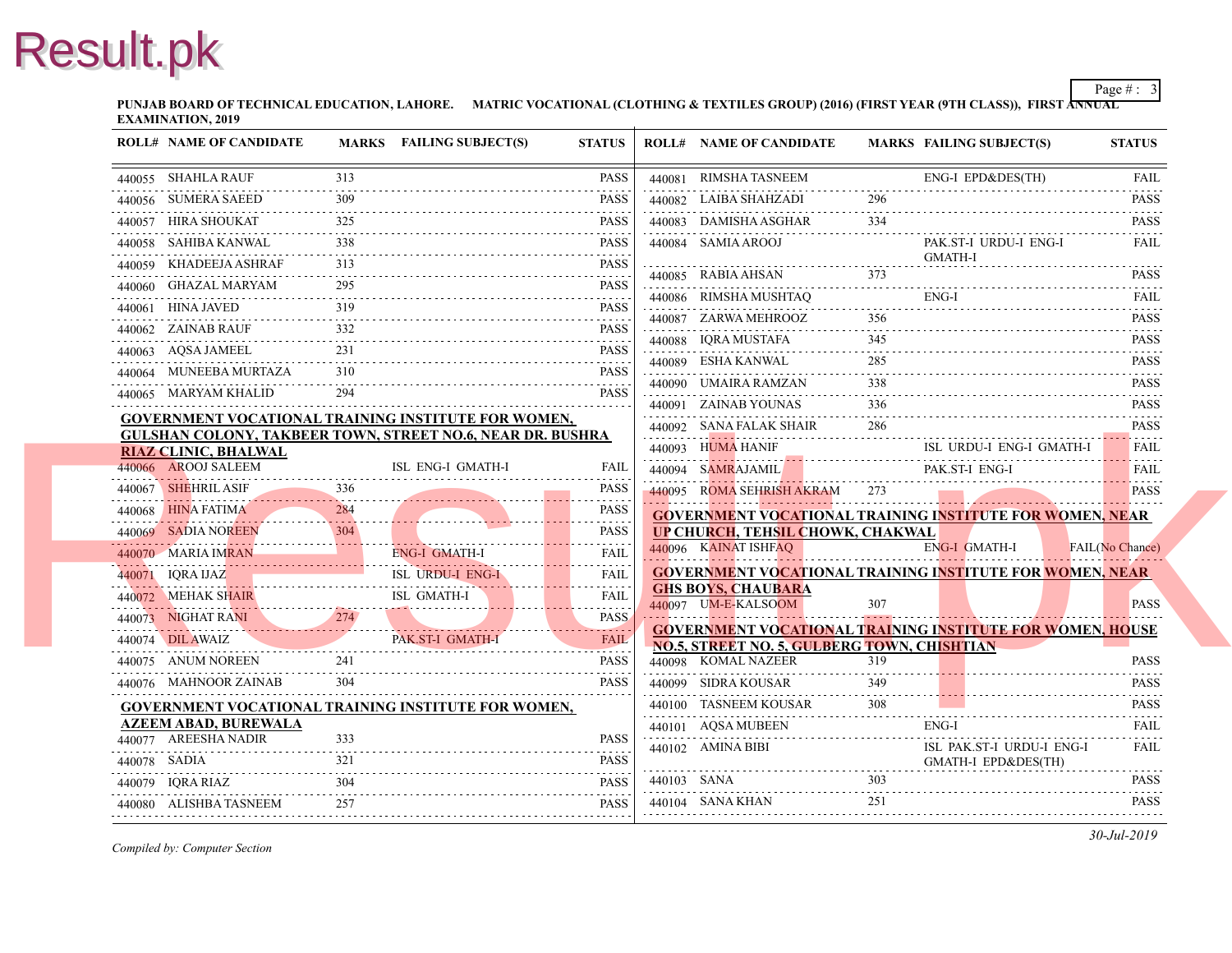**PUNJAB BOARD OF TECHNICAL EDUCATION, LAHORE.** MATRIC VOCATIONAL (CLOTHING & TEXTILES GROUP) (2016) (FIRST YEAR (97 **EXAMINATION, 2019**

| <b>ROLL# NAME OF CANDIDATE</b> |                                     | MARKS FAILING SUBJECT(S)                                 | <b>STATUS</b>                                                                                                                                                                                                                                                                                                                                                                                                                                                                                         | <b>ROLL# NAME OF CANDIDATE</b>                  | <b>MARKS FAIL</b>         |
|--------------------------------|-------------------------------------|----------------------------------------------------------|-------------------------------------------------------------------------------------------------------------------------------------------------------------------------------------------------------------------------------------------------------------------------------------------------------------------------------------------------------------------------------------------------------------------------------------------------------------------------------------------------------|-------------------------------------------------|---------------------------|
| 440105 ZAHIDA ASLAM            | 304                                 |                                                          | <b>PASS</b>                                                                                                                                                                                                                                                                                                                                                                                                                                                                                           | 440133 SHAZIA RAIZ ABID                         | 253                       |
| 440106 FATIMA BATOOL           | 341                                 |                                                          | <b>PASS</b>                                                                                                                                                                                                                                                                                                                                                                                                                                                                                           | <b>GOVERNMENT VOCATIONAL TRAINING INS</b>       |                           |
| 440107 NAGHMA ATRIA            | 356                                 |                                                          | <b>PASS</b>                                                                                                                                                                                                                                                                                                                                                                                                                                                                                           | <b>BLOCK NO. 9 NEAR D.H.Q HOSPITAL RAILW</b>    |                           |
| 440108 AMREEN HANIF            | 317                                 |                                                          | <b>.</b><br><b>PASS</b>                                                                                                                                                                                                                                                                                                                                                                                                                                                                               | 440134 BUSHRA BATOOL                            | <b>GMA</b>                |
| 440109 JAWARIA AMJAD           | 273                                 |                                                          | $\begin{array}{cccccccccccccc} \multicolumn{2}{c}{} & \multicolumn{2}{c}{} & \multicolumn{2}{c}{} & \multicolumn{2}{c}{} & \multicolumn{2}{c}{} & \multicolumn{2}{c}{} & \multicolumn{2}{c}{} & \multicolumn{2}{c}{} & \multicolumn{2}{c}{} & \multicolumn{2}{c}{} & \multicolumn{2}{c}{} & \multicolumn{2}{c}{} & \multicolumn{2}{c}{} & \multicolumn{2}{c}{} & \multicolumn{2}{c}{} & \multicolumn{2}{c}{} & \multicolumn{2}{c}{} & \multicolumn{2}{c}{} & \multicolumn{2}{c}{} & \$<br><b>PASS</b> | 440135 MUQADAS SHAKEEL                          | ISL (                     |
| 440110 SHUMAILA BIBI           |                                     | PAK.ST-I ENG-I GMATH-I                                   | FAIL                                                                                                                                                                                                                                                                                                                                                                                                                                                                                                  | 440136 NOSHEEN RASHEED                          | GMA                       |
| 440111 SABA UROOJ              |                                     | ENG-I                                                    | FAIL                                                                                                                                                                                                                                                                                                                                                                                                                                                                                                  | 440137 KIRAN BIBI                               | ISL 0                     |
|                                |                                     | 440112 TANZEELA YASIN 275 PASS                           | <b>PASS</b>                                                                                                                                                                                                                                                                                                                                                                                                                                                                                           | 440138 MEHAK ZAHRA                              | GMA                       |
| 440113 RIDA RASHEED            |                                     | ENG-I GMATH-I                                            | FAIL                                                                                                                                                                                                                                                                                                                                                                                                                                                                                                  | 440139 IORA MUNIR                               | ENG-                      |
| 440114 BAKHTAWAR BIBI          | 296                                 |                                                          | .<br><b>PASS</b>                                                                                                                                                                                                                                                                                                                                                                                                                                                                                      | 440140 RIMSHA SAFDAR                            | D&S                       |
| 440115 SAMINA BIBI             | 440115 SAMINA BIBI ISL URDU-I ENG-I | <b>ISL URDU-I ENG-I</b>                                  | .<br><b>FAIL</b>                                                                                                                                                                                                                                                                                                                                                                                                                                                                                      | 440141 HUZAIFA BIBI                             | GMA                       |
| 440116 UME MAWRA               |                                     | 440116 UME MAWRA ENG-I EPD&DES(TH) FAIL                  | .                                                                                                                                                                                                                                                                                                                                                                                                                                                                                                     | 440142 NIMRA KHANZADI                           | ISL I                     |
| 440117 NIMRA MUNEER            |                                     | 440117 NIMRA MUNEER ABSENT                               | <b>ABSENT</b>                                                                                                                                                                                                                                                                                                                                                                                                                                                                                         | 440143 AROOSA SAJJAD                            | <b>GMA</b>                |
|                                |                                     | ENG-I GMATH-I<br>440118 TAHIRA NASEEM ENG-I GMATH-I FAIL |                                                                                                                                                                                                                                                                                                                                                                                                                                                                                                       | 440144 SIMAB RASHID                             | 321                       |
| 440119 ANAM                    | 254                                 |                                                          | <b>PASS</b>                                                                                                                                                                                                                                                                                                                                                                                                                                                                                           | 440145 RUBAB RASHID                             |                           |
|                                |                                     | GOVERNMENT VOCATIONAL TRAINING INSTITUTE FOR WOMEN, NEAR |                                                                                                                                                                                                                                                                                                                                                                                                                                                                                                       | 440146 KASHMALA SAJJAD                          | <b>GMA</b>                |
|                                |                                     | NATIONAL BANK, ADDA ABDULLAH CHISHTIAN, CHISHTIAN        |                                                                                                                                                                                                                                                                                                                                                                                                                                                                                                       | 440147 MARIA RAZZAQ                             | <b>GMA</b>                |
| 440120 AYESHA RASHEED          | 313                                 |                                                          | <b>PASS</b>                                                                                                                                                                                                                                                                                                                                                                                                                                                                                           | 440148 RUBAB ZAFAR                              | <b>GMA</b>                |
| $440121$ FOZIA RIAZ            |                                     | ENG-I                                                    | FAIL                                                                                                                                                                                                                                                                                                                                                                                                                                                                                                  | 440149 SUMMAIRA IMTIAZ JASKANI                  | ISL 1                     |
| 440122 NADIA ALLAH RAKHA       | 2.78                                |                                                          | <b>PASS</b>                                                                                                                                                                                                                                                                                                                                                                                                                                                                                           |                                                 | <b>GMA</b><br>$EPD\delta$ |
| 440123 SANA ARSHAD             | $301 -$                             |                                                          | .<br><b>PASS</b><br>.                                                                                                                                                                                                                                                                                                                                                                                                                                                                                 | 440150 ALEEHA MUNIR                             | <b>GMA</b>                |
| 440124 FATIMA ANWAR            | 294                                 | 440124 <b>FALIMA ANWAR</b> 294                           | <b>PASS</b>                                                                                                                                                                                                                                                                                                                                                                                                                                                                                           | 440151 NIDA KHALID PITAFI                       | <b>GMA</b>                |
|                                | 440125 KISHWAR HUSSAIN 328          |                                                          | .<br><b>PASS</b>                                                                                                                                                                                                                                                                                                                                                                                                                                                                                      | 440152 MAHRUKH GULL                             | PAK.                      |
| 440126 SAMREEN BIBI            | 317                                 |                                                          | <b>PASS</b>                                                                                                                                                                                                                                                                                                                                                                                                                                                                                           |                                                 | $EPD\delta$               |
|                                | 440127 MAMONA AMANULLAH<br>327      |                                                          | <b>PASS</b>                                                                                                                                                                                                                                                                                                                                                                                                                                                                                           | 440153 FOZIA ALI                                | <b>URD</b>                |
| 440128 IRUM MUNIR              |                                     | ENG-I GMATH-I                                            | FAIL                                                                                                                                                                                                                                                                                                                                                                                                                                                                                                  | 440154 SAWAIRA                                  | <b>GMA</b>                |
| 440129 ROBINA BIBI             |                                     |                                                          | <b>FULL FAIL</b>                                                                                                                                                                                                                                                                                                                                                                                                                                                                                      | 440155 BUSHRA SAJJAD<br>440155 BUSHRA SAJJAD GM | GMA                       |
| 440130 ABIDA ALLAH YAR         | 284                                 |                                                          | <b>PASS</b>                                                                                                                                                                                                                                                                                                                                                                                                                                                                                           | 440156 SIDRA MUJAHID                            | <b>GMA</b>                |
|                                |                                     | 440131 BISMA SALEEM 321 PASS                             |                                                                                                                                                                                                                                                                                                                                                                                                                                                                                                       | 440157 MASOOMA ZAHRA                            | <b>GMA</b>                |
|                                | 309                                 | 440132 AQSA AMIN 309 PASS                                |                                                                                                                                                                                                                                                                                                                                                                                                                                                                                                       | 440158 AISHA SHABBIR                            | GMA                       |
|                                |                                     |                                                          |                                                                                                                                                                                                                                                                                                                                                                                                                                                                                                       | 440159 HUMAIRA NAWAZ                            | 299                       |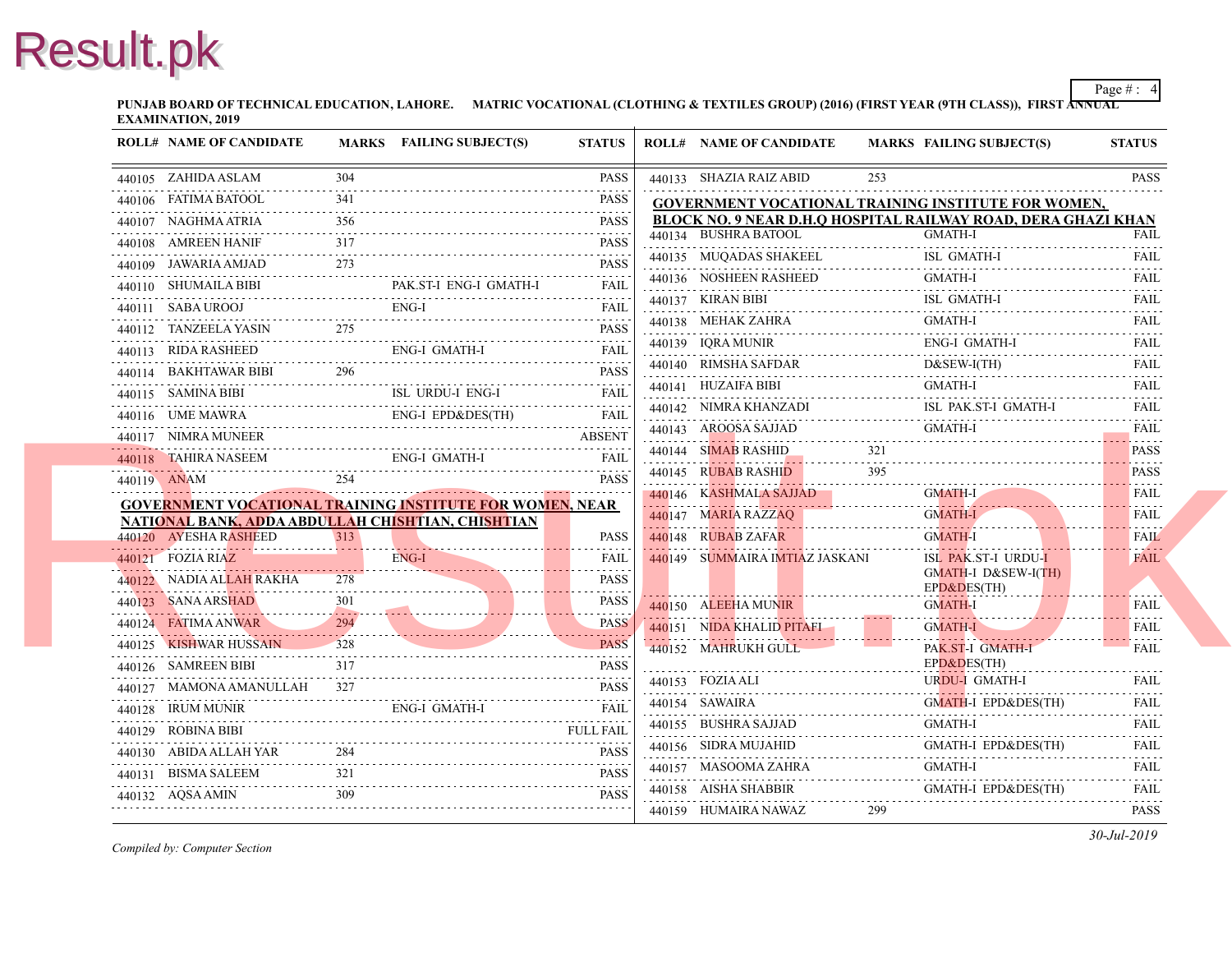**PUNJAB BOARD OF TECHNICAL EDUCATION, LAHORE.** MATRIC VOCATIONAL (CLOTHING & TEXTILES GROUP) (2016) (FIRST YEAR (97 **EXAMINATION, 2019**

|                      | <b>ROLL# NAME OF CANDIDATE</b>     |     | MARKS FAILING SUBJECT(S)                                          | <b>STATUS</b>         | <b>ROLL# NAME OF CANDIDATE</b>                                           | <b>MARKS FAIL</b>         |
|----------------------|------------------------------------|-----|-------------------------------------------------------------------|-----------------------|--------------------------------------------------------------------------|---------------------------|
| 440160 FATIMA YASEEN |                                    |     |                                                                   | <b>PASS</b>           | 440183 TAHIRA KOUSAR                                                     | ENG-                      |
|                      | 440161 NAFEESA SATAR               |     |                                                                   | <b>PASS</b>           | 440184 MEHWISH ABBAS                                                     | ENG-                      |
|                      |                                    |     | TCF HIGHER SECONDARY SCHOOL FOR GIRLS, MAIN MULTAN ROAD,          |                       | 440185 SAMINA RIAZ                                                       | $EPD\delta$               |
| <b>DINA NATH</b>     |                                    |     |                                                                   |                       | 440186 ZEENAT JABBAR                                                     | $EPD\delta$               |
| 440162 ASIA BIBI     |                                    | 355 |                                                                   | <b>PASS</b>           | 440187 MEHREEN MAQBOOL                                                   |                           |
| 440163 ASMA SALEEM   |                                    | 401 |                                                                   | <b>PASS</b>           | 440188 MUQADDAS BIBI                                                     | ENG-                      |
| 440164 EMAN ASHRAFI  |                                    | 385 |                                                                   | <b>PASS</b>           |                                                                          | $EPD\delta$               |
|                      | 440165 HAMDA UBAID ULLAH           | 378 |                                                                   | <b>PASS</b>           | 440189 MAJEEDAN BIBI                                                     | ENG-                      |
| 440166 IQRA BOOTA    |                                    |     |                                                                   | <b>PASS</b><br>.      | 440190 ASIFA AKHTAR                                                      | <b>GMA</b>                |
| 440167 JAVARIA       |                                    | 366 |                                                                   | <b>PASS</b>           | 440191 AYESHA ILYAS                                                      | <b>GMA</b><br>$EPD\delta$ |
|                      | 440168 KHADIJA REHMAN              |     |                                                                   | <b>PASS</b>           | 440192 SADIA IQBAL                                                       | ENG-                      |
| 440169 MAFIA ALAM    |                                    |     |                                                                   | <b>PASS</b>           |                                                                          | EPD&                      |
| 440170 MAHWISH BIBI  |                                    |     |                                                                   | <b>PASS</b>           | 440193 SAIMA GULNAZ                                                      |                           |
| 440171 RABIA ASHRAF  |                                    |     |                                                                   | <b>PASS</b>           | 440194 SALAH SHOUKAT                                                     | PAK.<br>$EPD\delta$       |
| 440172 UZMA          |                                    |     |                                                                   | <b>PASS</b>           | 440195 ALEENA LIAQUAT                                                    | $EPD\delta$               |
|                      |                                    |     | GOVERNMENT VOCATIONAL TRAINING INSTITUTE FOR WOMEN, NEAR          |                       | 440196 SANIA BIBI                                                        | $EPD\delta$               |
|                      |                                    |     | <b>KHIZRA MOSQUE D-BLOCK PEOPLES COLONY #1, FAISALABAD</b>        |                       | .<br>440197 SANIA NAWAZ                                                  | ENG-                      |
| 440173 ANAM          |                                    | 266 |                                                                   | <b>PASS</b><br>.      |                                                                          | $EPD\delta$               |
|                      | 440174 MARRIUM AMEEN               |     | <b>ISL ENG-I GMATH-I</b>                                          | <b>FAIL</b>           | 440198 AQSA YOUNAS                                                       | PAK.<br><b>GMA</b>        |
|                      |                                    |     | <b>GOVERNMENT VOCATIONAL TRAINING INSTITUTE FOR WOMEN, ABBAS</b>  |                       | 440199 MISBAH IOBAL                                                      | <b>GMA</b>                |
|                      | 440175 RABIA TUBASSAM              | 271 | CHOWK, ALI AKBAR ROAD, AMAMIA COLONY, FEROZEWALA                  | <b>PASS</b>           | 440200 MARIA MUNWAR                                                      | ENG-                      |
| 440176 HINA NADEEM   |                                    |     | EPD&DES(TH)                                                       | <b>FAIL</b>           |                                                                          | $EPD\delta$               |
| 440177 AFIA SHAHZADI | HINA NADEEM                        |     | EPD&DES(TH)                                                       | <b>FAIL</b>           | <b>FARAN COLLEGE OF TECHNOLOGY FOR W</b>                                 |                           |
| 440178 ZAINAB ZAHID  |                                    |     | 440177 AFIA SHAHZADI EPD&DES(TH)<br>EPD&DES(TH)                   | <b>FAIL</b>           | HIGH SCHOOL, KHYALI ADA, GUJRANWALA                                      |                           |
|                      |                                    |     |                                                                   |                       | 440201 SUFYANA                                                           | 291                       |
| 440180 SHAZIA        |                                    |     | 440179 MAMOONA NADEEM EPD&DES(TH) FAIL<br>EPD&DES(TH)             |                       | <b>GOVERNMENT VOCATIONAL TRAINING INS</b>                                |                           |
|                      |                                    |     |                                                                   | FAIL<br><b>ABSENT</b> | STREET NO. 2, BIG CIVIL LINES, GUJRANWA<br>440202 ARMEEZA SARFRAZ MALIHI | <b>GMA</b>                |
| 440181 BISMA YOUSAF  |                                    |     | <b>GMATH-I EPD&amp;DES(TH)</b>                                    | FAII.                 | 440203 HAIQA IQBAL                                                       | 342                       |
|                      | 440182 TANZEELA MAQSOOD            |     |                                                                   |                       | 440204 NATALIA IQBAL                                                     | 370                       |
|                      | 116/8 NEAR GHALA MANDI, FORT ABBAS |     | <b>GOVERNMENT VOCATIONAL TRAINING INSTITUTE FOR WOMEN, PLOT #</b> |                       | .<br>440205 AFSHA AFZAL                                                  | ENG-                      |
|                      |                                    |     |                                                                   |                       |                                                                          | $EPD\delta$               |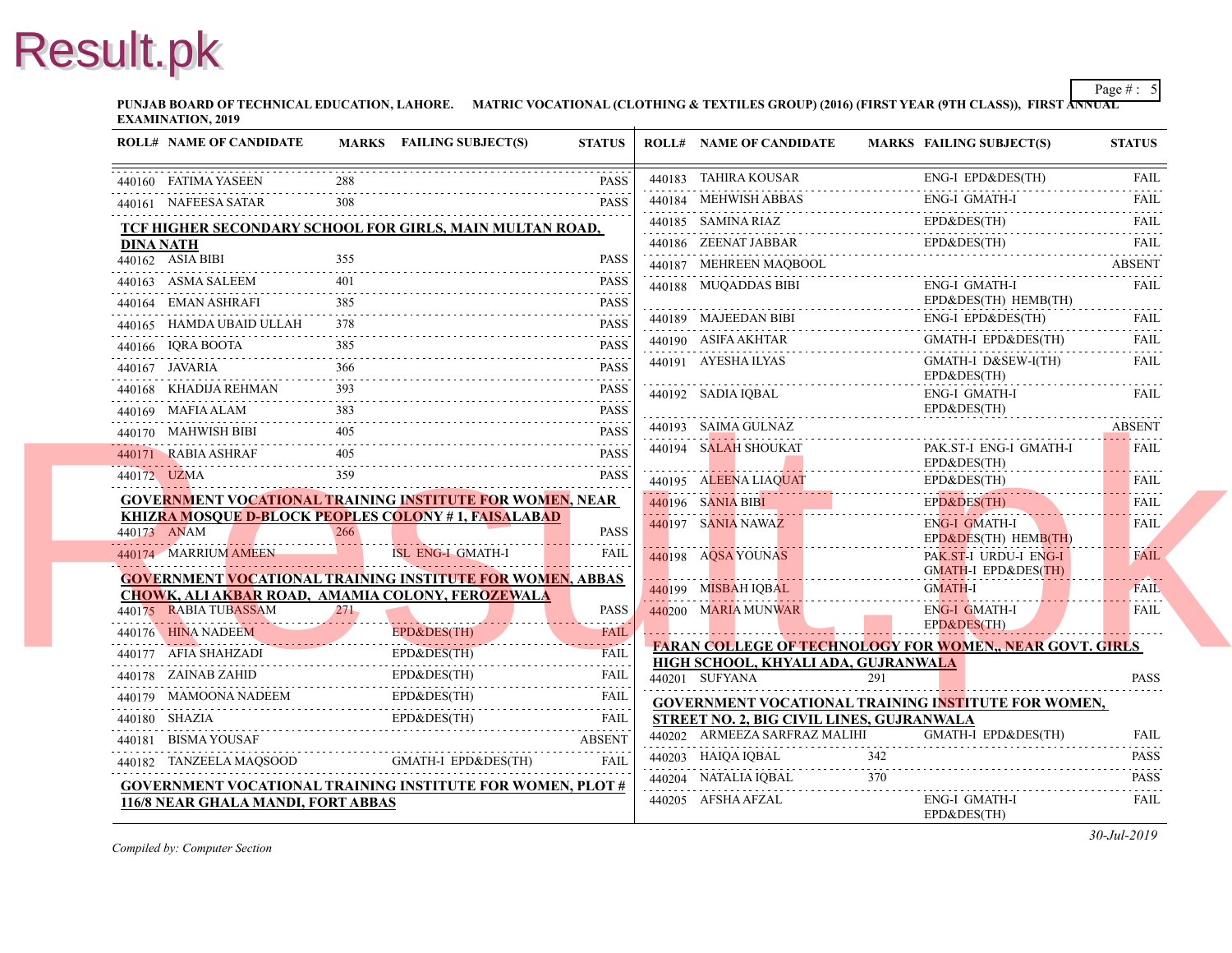**PUNJAB BOARD OF TECHNICAL EDUCATION, LAHORE.** MATRIC VOCATIONAL (CLOTHING & TEXTILES GROUP) (2016) (FIRST YEAR (97 **EXAMINATION, 2019**

|  | <b>ROLL# NAME OF CANDIDATE</b>                                      |     | <b>MARKS</b> FAILING SUBJECT(S) | <b>STATUS</b> | <b>ROLL# NAME OF CANDIDATE</b>                                       | <b>MARKS FAIL</b> |                     |
|--|---------------------------------------------------------------------|-----|---------------------------------|---------------|----------------------------------------------------------------------|-------------------|---------------------|
|  | 440206 KHANSA JAVIED                                                |     | GMATH-I                         | ${\rm FAIL}$  | 440234 TAYYABA SARWAR                                                |                   | GMA                 |
|  | 440207 ZUNAIRA AMBREEN 352 PASS                                     |     |                                 | <b>PASS</b>   | 440235 ZAINAB ASLAM<br>440235 $ZAINAB ASLAM$                         |                   | <b>GMA</b>          |
|  | 440208 AQSA ASLAM 340 PASS                                          |     |                                 |               | 440236 TOSHIBA SHAHID                                                |                   | ISL                 |
|  | 440209 NIDA AWAIS 253 PASS 253                                      | 253 |                                 |               | 440237 FAREEHA HAMEED                                                |                   | GMA                 |
|  | 440210 KHADIJA 2322 PASS                                            |     |                                 | PASS          | 440238 MARYAM                                                        |                   | <b>URD</b>          |
|  | 440211 MAIRA 347 PASS                                               |     |                                 |               | 440239 ZAREE HINA                                                    |                   | $EPD\delta$<br>GMA  |
|  | 440212 PAKEEZA 259 PASS                                             |     |                                 |               | 440240 AYESHA AKRAM                                                  |                   | ENG-                |
|  | 440213 MAHNOOR TARIQ PAK.ST-I FAIL FAIL                             |     |                                 |               |                                                                      |                   |                     |
|  | 440214 RIMSHA ARSHAD GMATH-I EPD&DES(TH) FAIL                       |     | GMATH-I EPD&DES(TH)             |               | <b>GOVERNMENT VOCATIONAL TRAINING INS</b><br>PUR JATTAN ROAD, GUJRAT |                   |                     |
|  |                                                                     |     | <b>GMATH-I</b>                  |               | 440241 MIDHAT FATIMA                                                 | 260               |                     |
|  | 440216 SABA 251 PASS                                                |     |                                 |               | 440242 SYEDA MAHAM FATIMA                                            | 281               |                     |
|  | 440217 MISHAAL MASOOD BUTT 291 PASS                                 |     |                                 |               | <b>JAFFARY</b>                                                       |                   |                     |
|  | 440218 NOOR FATIMA 284 PASS                                         |     |                                 |               | 440243 MUSKAN SHAHID 319                                             |                   |                     |
|  | 440219 ALEENA ABID GMATH-I FAIL FAIL                                |     |                                 |               | 440244 MARYAM ALTAF ENC                                              |                   | ENG-                |
|  | 440220 ARISHMA ASHFAQ ABSENT                                        |     |                                 |               | 440245 UME RUBAB 294                                                 |                   |                     |
|  | 440221 UM E KALSOOM 346 PASS                                        |     |                                 |               | 440246 RAMSHA BASHIR ENG                                             |                   | ENG-                |
|  | 440222 AMNA KHAN 304 PASS                                           |     |                                 |               | 440247 RIMSHA TARIQ                                                  |                   | ENG-<br>$EPD\delta$ |
|  | <b>GOVERNMENT VOCATIONAL TRAINING INSTITUTE FOR WOMEN,</b>          |     |                                 |               | 440248 NOOR MUNAWAR                                                  |                   | ENG-                |
|  | RAHWALI, GUJRANWALA                                                 |     |                                 |               | 440249 BISMA SHAHID                                                  |                   | <b>GMA</b>          |
|  | 440223 MUNEEBA KALSOOM                                              | 305 |                                 | <b>PASS</b>   | 440250 RIMSHA NASIR 315                                              |                   |                     |
|  | 440224 NAILA ZULFIQAR ALI<br>440224 NAILA ZULFIQAR ALI GMATH-I FAIL |     | <b>GMATH-I</b>                  |               | $440251$ AYESHA BIBI $296$                                           |                   |                     |
|  | 440225 HUNZLA AIMAN BUTT 222 PASS                                   |     |                                 |               | 440252 SHEEZA BIBI E                                                 |                   | ENG-                |
|  | 440226 SAIRA MAJID<br>440226 SAIRA MAJID GMATH-I FAIL FAIL          |     | GMATH-I                         |               | 440253 ZARISH RIAZ                                                   |                   | ENG-                |
|  | 440227 MALIKA RUBAB<br>440227 MALIKA RUBAB 323 PASS                 | 323 |                                 |               | 440254 NAYAB NAEEM                                                   |                   | ENG-                |
|  | 440228 AMBREEN MAQBOOL 316 PASS                                     |     |                                 |               | 440255 MISHAL                                                        | 253               |                     |
|  | 440229 AIMA NOOR 336 PASS                                           |     |                                 |               | <b>GOVERNMENT VOCATIONAL TRAINING INS</b>                            |                   |                     |
|  | $440230$ NOOR ULAIN 291 PASS                                        |     |                                 |               | VANIKE CHOWK, POST OFFICE ROAD, NEAI                                 |                   |                     |
|  |                                                                     |     |                                 |               | 440256 AYESHA                                                        | 351               |                     |
|  | 440232 MUNEEBA 284 PASS                                             |     |                                 |               | 440257 NOOR FATIMA                                                   | 339               |                     |
|  |                                                                     |     |                                 |               | $440258 \quad TAYYABA ARSHAD \qquad 322$                             |                   |                     |
|  |                                                                     |     |                                 |               |                                                                      |                   |                     |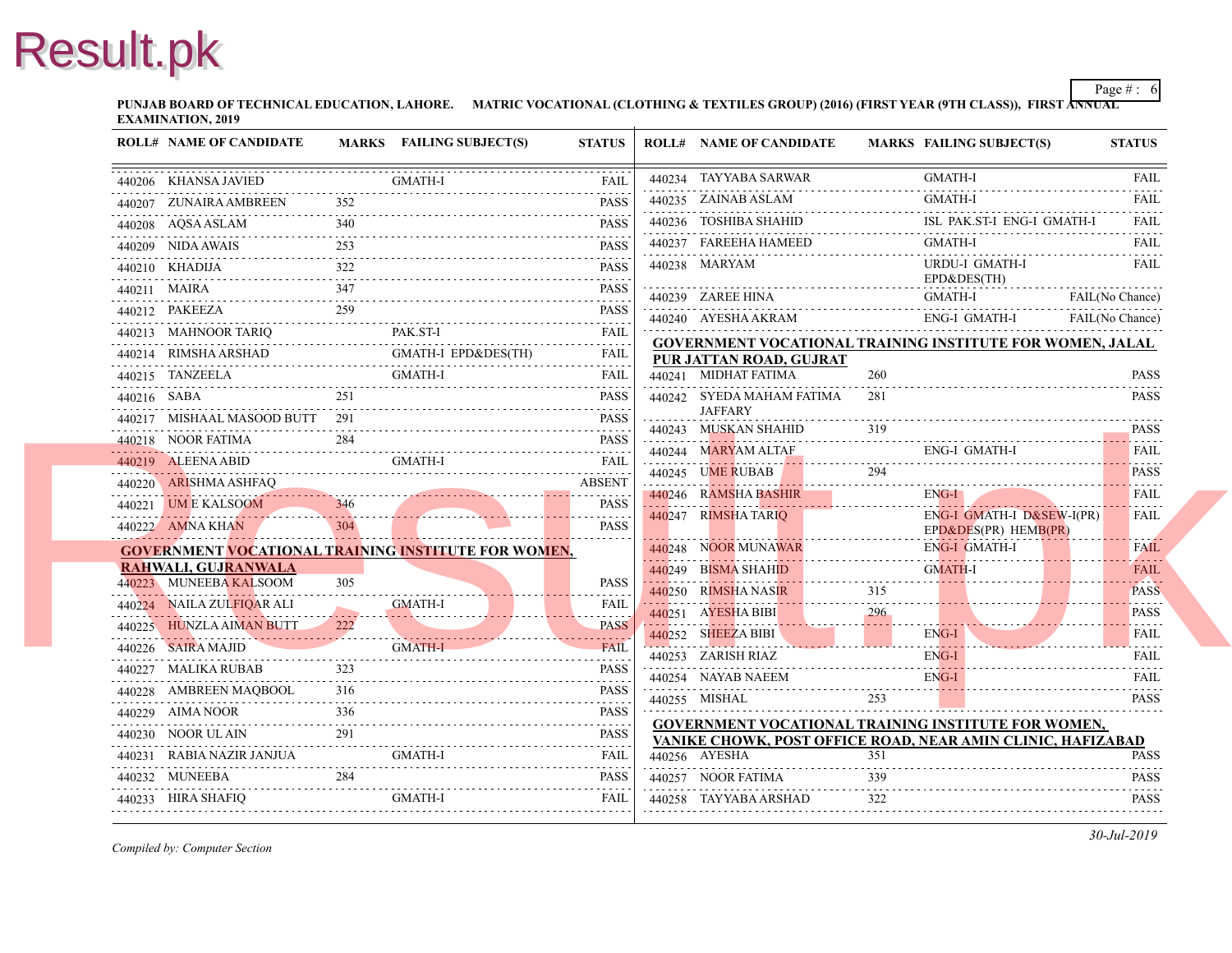**PUNJAB BOARD OF TECHNICAL EDUCATION, LAHORE.** MATRIC VOCATIONAL (CLOTHING & TEXTILES GROUP) (2016) (FIRST YEAR (97 **EXAMINATION, 2019**

|   | <b>ROLL# NAME OF CANDIDATE</b>                                  |     | <b>MARKS</b> FAILING SUBJECT(S)              | <b>STATUS</b>               |              | <b>ROLL# NAME OF CANDIDATE</b>             | <b>MARKS FAIL</b> |                           |
|---|-----------------------------------------------------------------|-----|----------------------------------------------|-----------------------------|--------------|--------------------------------------------|-------------------|---------------------------|
|   | 440259 MARYAM KOSAR                                             | 321 |                                              | <b>PASS</b>                 |              | 440286 RASHIDA MULAZAM                     |                   | <b>GMA</b>                |
|   | 440260 MUQADUS ZAHRA                                            | 319 |                                              | <b>PASS</b>                 |              | 440287 ASMAT BIBI                          |                   | PAK.                      |
|   | 440261 ATEEBA SHEHZADI                                          |     | <b>GMATH-I</b>                               | <b>FAIL</b>                 |              | 440288 AMREEN MANSAB                       |                   | $EPD\delta$               |
|   | 440262 NOREEN FATIMA                                            | 290 |                                              | PASS                        |              |                                            |                   | $EPD\delta$               |
|   | 440263 FARKHANDA                                                | 317 |                                              | .<br><b>PASS</b>            |              | 440289 MARYIAM ZAFAR                       |                   | ISL 1<br>$EPD\delta$      |
|   | 440264 MADIHA HASSAN<br>440264 MADIHA HASSAN 280 PASS           | 280 |                                              | PASS                        |              | 440290 MUNEEBA                             |                   | <b>GMA</b>                |
|   | 440265 SALIHA                                                   | 293 |                                              | PASS                        |              | 440291 AOSA KHALID                         |                   | PAK.                      |
|   | 440266 JAVERIA ZIA PAK.ST-I GMATH-I FAIL FAIL                   |     | PAK.ST-I GMATH-I                             | <b>FAIL</b>                 |              | 440292 FAIZA RANI                          |                   | $EPD\delta$<br><b>URD</b> |
|   | 440267 AMINA WARIS<br>440267 AMINA WARIS 395 PASS               |     |                                              | <b>PASS</b>                 |              |                                            |                   | $EPD\delta$               |
|   | 440268 IQRA SARFRAZ<br>440268 IQRA SARFRAZ 329 PASS             | 329 |                                              | PASS                        |              | 440293 NISBAH RIAZ                         |                   | ENG-                      |
| . | 440269 SANIA                                                    |     |                                              | <b>PASS</b>                 |              | 440294 AMINA ARSHAD                        |                   |                           |
|   | 440270 ZAREEN GUL                                               | 332 |                                              | PASS                        |              | 440295 SHAHAR BANO                         |                   | PAK.                      |
|   | 440271 SHABEELA IOBAL                                           | 262 |                                              | PASS                        |              | 440296 AMARA BIBI<br>440296 AMARA BIBI ENG |                   | ENG-                      |
|   | 440272 AYMEN FATIMA<br>$4402/2$ AYMEN FAILMA 280 280            | 280 |                                              | <b>PASS</b>                 |              | 440297 ANSAR BIBI                          |                   | <b>GMA</b>                |
|   | 440273 SANIA RANI                                               | 384 |                                              | <b>PASS</b>                 |              | <b>GOVERNMENT VOCATIONAL TRAINING INS</b>  |                   |                           |
|   | 440274 FAIZA ARSHAD 314 PASS                                    | 314 |                                              |                             |              | <b>HOUSING COLONY, HAROONABAD</b>          |                   |                           |
|   | 440275 LAIBA RANI PAK.ST-I EPD&DES(TH)                          |     | PAK ST-I EPD&DES(TH)                         | <b>FAIL</b><br>.            |              | 440298 MUBBASHRA MUSTAFA                   | 299               |                           |
|   | 440276 BISMA KAUSAR                                             | 301 |                                              | <b>PASS</b>                 |              | 440299 HALEEMA BIBI                        | 393               |                           |
|   | 440277 ANEELA TUBSIM<br>440277 ANEELA TUBSIM                    |     | PAK ST-I ENG-I                               | <b>FAIL</b><br>.            | 440300 SAIRA |                                            | 385               |                           |
|   | 440278 FARWA KHALID<br>440278 FARWA KHALID ENG-I ENG-I FAIL     |     | $ENG-I$                                      | <b>FAIL</b>                 |              | 440301 MAEEZA                              | 346               |                           |
|   | 440279 NIMRA SHAHZADI<br>440279 NIMRA SHAHZADI 261              | 261 |                                              | <b>PASS</b>                 |              | 440302 MAHEEN SHAFIO                       | 304               |                           |
|   | 440280 KIRAN FIAZ                                               | 276 |                                              | <b>PASS</b>                 |              | 440303 SUMERA RAIZ                         | 301               |                           |
|   | <b>GOVERNMENT VOCATIONAL TRAINING INSTITUTE FOR WOMEN, NEAR</b> |     |                                              |                             |              | 440304 SIDRA KHALID                        | 280               |                           |
|   | QABIRSTAN, LAHORE SARGODHA ROAD, SUKHEKE, HAFIZABAD             |     |                                              |                             |              | 440305 SHAISTA FAROOQ                      | 309               |                           |
|   | 440281 ANILA NAWAZ                                              |     | ENG-I GMATH-I                                | FAIL                        |              | 440306 SIDRA YASMEEN                       |                   | <b>GMA</b>                |
|   | 440282 JAVARIA ARSHAD                                           |     | PAK.ST-I URDU-I ENG-I<br>GMATH-I EPD&DES(TH) | <b>FAIL</b>                 |              | 440307 FARZANA BIBI                        | 306               |                           |
|   | 440283 SADIA BATOOL                                             |     |                                              | <b>.</b> .<br><b>ABSENT</b> |              | 440308 AYESHA ASGHAR                       | 316               |                           |
|   | 440284 SUNDAS BILAL                                             |     | PAK.ST-I ENG-I GMATH-I                       | FAIL                        |              | 440309 IRAM BASHIR                         |                   | <b>GMA</b>                |
|   |                                                                 |     | EPD&DES(TH)                                  |                             |              | 440310 RUKHSANA KOUSER                     | 302               |                           |
|   | 440285 ANILA IQBAL                                              |     | PAK.ST-I GMATH-I<br>EPD&DES(TH)              | FAIL                        |              | 440311 HUMERA NASEEM                       | 299               |                           |
|   |                                                                 |     |                                              |                             |              |                                            |                   |                           |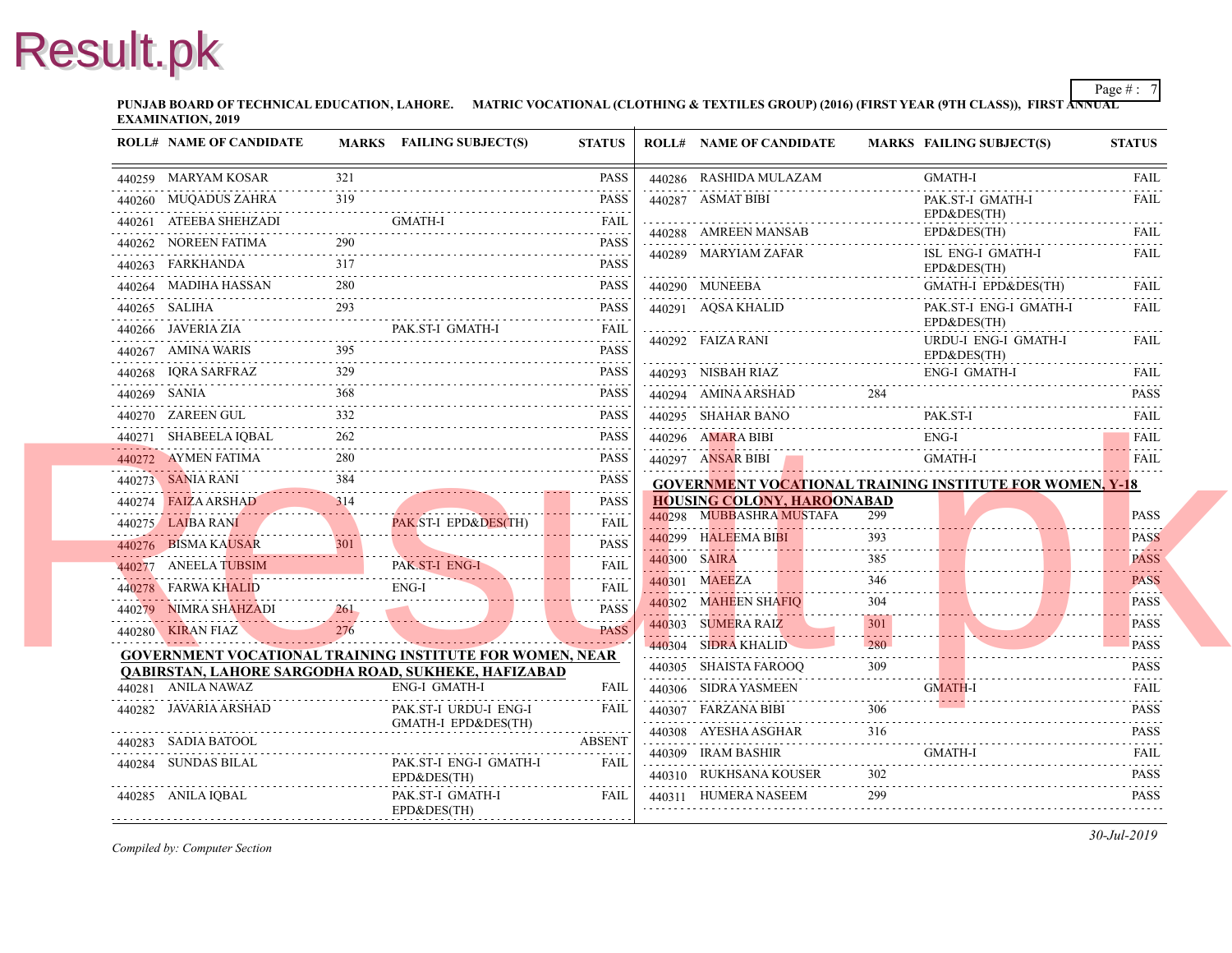**PUNJAB BOARD OF TECHNICAL EDUCATION, LAHORE.** MATRIC VOCATIONAL (CLOTHING & TEXTILES GROUP) (2016) (FIRST YEAR (97 **EXAMINATION, 2019**

|                | <b>ROLL# NAME OF CANDIDATE</b>               |      | MARKS FAILING SUBJECT(S)                                                                                                                                                                    | <b>STATUS</b> | <b>ROLL# NAME OF CANDIDATE</b>            | <b>MARKS FAIL</b> |                      |
|----------------|----------------------------------------------|------|---------------------------------------------------------------------------------------------------------------------------------------------------------------------------------------------|---------------|-------------------------------------------|-------------------|----------------------|
| 440312 ANSA    |                                              |      | <b>GMATH-I</b>                                                                                                                                                                              | FAIL          | 440335 HUMAIRA BANO                       | 364               |                      |
|                | 440313 SADAF JABEEN                          |      | ENG-I GMATH-I                                                                                                                                                                               | <b>FAIL</b>   | 440336 IRAM MUMTAZ                        |                   | $EPD\delta$          |
|                | 440314 ASIA AHSAN                            |      | ENG-I GMATH-I                                                                                                                                                                               | FAIL          | 440337 SHAKEELA BIBI                      |                   | $EPD\delta$          |
|                | 440315 SHALU MADAN                           |      | ISL PAK.ST-I URDU-I ENG-I                                                                                                                                                                   | FAIL          | 440338 UMM-E-HABIBA                       |                   | $EPD\delta$          |
|                |                                              |      | GMATH-I EPD&DES(TH)                                                                                                                                                                         |               | 440339 ANAM IQBAL                         |                   |                      |
|                | <b>MAHMOOD COLONY, HASILPUR</b>              |      | <b>GOVERNMENT VOCATIONAL TRAINING INSTITUTE FOR WOMEN,</b>                                                                                                                                  |               | 440340 WAFA RUBAB                         | 294               |                      |
|                | 440316 MARYAM MUSHTAQ                        |      | ENG-I GMATH-I                                                                                                                                                                               | <b>FAIL</b>   | 440341 SANIA RASHEED                      | 350               |                      |
|                |                                              |      | EPD&DES(TH)                                                                                                                                                                                 |               | 440342 SAMYA BIBI                         |                   |                      |
|                | 440317 SABA NOOR                             |      | EPD&DES(TH)                                                                                                                                                                                 | <b>FAIL</b>   | 440343 SUMAIRA BIBI                       |                   | ISL                  |
|                | 440318 NOREEN FATIMA I                       |      | ENG-I EPD&DES(TH)                                                                                                                                                                           | <b>FAIL</b>   | 440344 SANAM SARWAR                       |                   | $EPD\delta$<br>ISL 3 |
|                | 440319 RABIA SAHER                           |      | ENG-I GMATH-I D&SEW-I(TH)<br>EPD&DES(TH)                                                                                                                                                    | <b>FAIL</b>   |                                           |                   | $EPD\delta$          |
|                | 440320 RABIA YASMEEN                         |      | EPD&DES(TH)                                                                                                                                                                                 | FAII.         | 440345 AAMIRA FATIMA                      | 342               |                      |
|                | 440321 KISHWER ANWAR                         |      | <b>ENG-I GMATH-I</b>                                                                                                                                                                        | <b>FAIL</b>   | 440346 AASIA RIAZ                         |                   |                      |
|                |                                              |      | EPD&DES(TH)                                                                                                                                                                                 |               | 440347 SAIRA BIBI                         |                   | ISL                  |
|                | 440322 AMNA RIAZ                             |      | ENG-I EPD&DES(TH)                                                                                                                                                                           | <b>FAIL</b>   | 440348 SHAZIA BATOOL                      |                   |                      |
|                | 440323 IRAM SHAHZADI                         |      | ISL PAK.ST-I ENG-I GMATH-I<br>EPD&DES(TH)                                                                                                                                                   | <b>FAIL</b>   | <b>GOVERNMENT VOCATIONAL TRAINING INS</b> |                   |                      |
|                | 440324 NAGINA BIBI                           |      | EPD&DES(TH)<br>440324 NAGINA BIBI EPD&DES(TH) FAIL                                                                                                                                          |               | <b>BI-PASS ROAD KHUSA COLONY, JAMPUR</b>  |                   |                      |
|                | 440325 AMNA RIAZ<br><b>Contract Contract</b> |      | <b>EPD&amp;DES(TH)</b>                                                                                                                                                                      | <b>FAIL</b>   | 440349 SAIMA HANIF                        |                   |                      |
|                |                                              |      | <b>GOVERNMENT VOCATIONAL TRAINING INSTITUTE FOR WOMEN, NEAR</b>                                                                                                                             |               | 440350 SAMREEN BIBI                       | 268               |                      |
|                |                                              |      | <b>GHALLA GODDAM MULTAN ROAD BYPASS CHOWK,, JALALPUR</b>                                                                                                                                    |               | 440351 NOOR FATIMA GUL                    | 389               |                      |
| <b>PIRWALA</b> |                                              | 350' |                                                                                                                                                                                             |               | 440352 HINA BIBI                          | 368               |                      |
|                | 440326 RABIA ABBAS<br>440320 NADIA ADDAS 330 |      | ENG-I                                                                                                                                                                                       | <b>PASS</b>   | 440353 MAH NOOR                           |                   | <b>GMA</b>           |
|                | 440327 FOZIA BIBI<br>$\sum_{i=1}^{n}$        |      |                                                                                                                                                                                             | <b>FAIL</b>   | 440354 QANDEEL AMJAD                      |                   | <b>GMA</b>           |
|                | 440328 SHAZIA NUSRAT                         |      | ENG-I                                                                                                                                                                                       | <b>FAIL</b>   | 440355 ANILA NOUREEN                      |                   | PAK.<br>$EPD\delta$  |
|                | 440329 SHAHNILA RAMZAN                       |      |                                                                                                                                                                                             | <b>PASS</b>   | 440356 MARVI YAMEEN                       | 289               |                      |
|                | 440330 FARIA SAGHEER                         | 286  |                                                                                                                                                                                             | <b>PASS</b>   | 440357 SHAGUFTA ALTAF                     |                   | <b>GMA</b>           |
|                |                                              |      | 440331 REHANA IMAM 319 PASS 2011 11:00 12:00 PASS<br>ENG I GMATH-I                                                                                                                          |               | 440358 AKHTARI BIBI                       |                   | <b>GMA</b>           |
|                | 440332 ASIA MOMAL                            |      | 440332 ASIA MOMAL ENG-I GMATH-I FAIL FAIL                                                                                                                                                   |               | 440359 MISHAL MUREED                      |                   | <b>GMA</b>           |
|                |                                              |      | $\begin{tabular}{llllll} \hline 440333 & MUBASHRA IQBAL & \multicolumn{3}{c}{EPD\&DES(TH)} & \multicolumn{3}{c}{FAIL} \\ \hline 440334 & MUQADAS BIBI & 338 & PASS \\ \hline \end{tabular}$ |               | 440360 KHALIDA KOMAL                      |                   | <b>GMA</b>           |
|                |                                              |      |                                                                                                                                                                                             |               | 440361 HAJRA KHALIL                       |                   | <b>GMA</b>           |
|                |                                              |      |                                                                                                                                                                                             |               |                                           |                   |                      |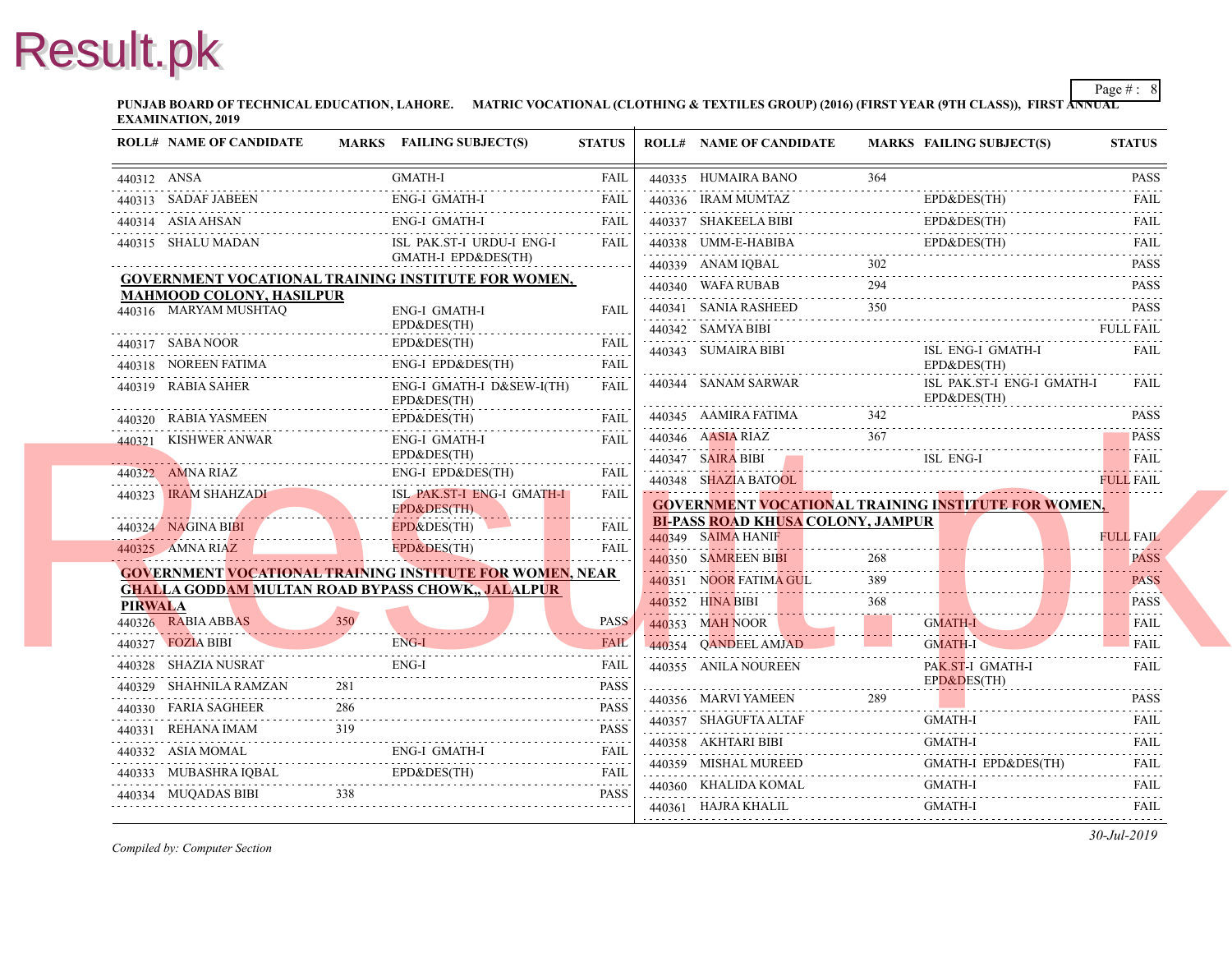**PUNJAB BOARD OF TECHNICAL EDUCATION, LAHORE.** MATRIC VOCATIONAL (CLOTHING & TEXTILES GROUP) (2016) (FIRST YEAR (9TH CLASS) **EXAMINATION, 2019**

| <b>ROLL# NAME OF CANDIDATE</b>                               |     | MARKS FAILING SUBJECT(S)              | <b>STATUS</b>    | <b>ROLL# NAME OF CANDIDATE</b>                                    | <b>MARKS FAIL</b>                                  |                     |
|--------------------------------------------------------------|-----|---------------------------------------|------------------|-------------------------------------------------------------------|----------------------------------------------------|---------------------|
| 440362 SIDRA HANIF                                           | 311 |                                       | <b>PASS</b>      | 440387 KIRAN SHAZADI                                              |                                                    | ENG-                |
| 440363 NIMRA AHMAD                                           |     |                                       | <b>FULL FAIL</b> | 440388 SANIA ZUBAIR                                               |                                                    | $EPD\delta$<br>ENG- |
| 440364 HINA NAWAB                                            |     | <b>GMATH-I</b>                        |                  | 440389 SEEMA BIBI                                                 | 325                                                |                     |
| 440365 SANWALI BIBI                                          |     | GMATH-I                               | <b>FAIL</b>      | 440390 MOZIMA RANI                                                |                                                    | ENG-                |
| 261<br>440366 ULFAT BIBBI                                    |     |                                       | PASS             | 440391 TEHMINA YASMEEN                                            |                                                    |                     |
| <b>GOVERNMENT VOCATIONAL TRAINING INSTITUTE FOR WOMEN,</b>   |     |                                       |                  |                                                                   |                                                    | ENG-                |
| <b>RAILWAY ROAD, JAND</b>                                    |     |                                       |                  | 440392 RASOOLAN BIBI<br>440393 MOIZMA BIBI                        |                                                    | <b>GMA</b>          |
| 440367 SYEDA SORRIYA BOKHARI                                 |     | <b>GMATH-I</b>                        | <b>FAIL</b>      | 440394 AMBREENA MANZOOR                                           |                                                    | ENG-                |
| 440368 BIBI SAMINA                                           |     | <b>ENG-I GMATH-I</b>                  | <b>FAIL</b>      |                                                                   |                                                    |                     |
| 440369 KIRAN ZULFIQAR                                        |     | <b>GMATH-I</b>                        |                  | <b>GOVERNMENT VOCATIONAL TRAINING INS</b>                         |                                                    |                     |
| 440370 ZAREENA BIBI                                          |     |                                       |                  | <b>SATTELITE TOWN, JHANG</b><br>440395 SHAHZADI SHAJRA ZAINAB 293 |                                                    |                     |
| 440371 JAVERIA MAJEED                                        |     | GMATH-I                               | <b>FAIL</b>      | 440396 ABIDA NAWAZ                                                | 291                                                |                     |
| TCF HIGHER SECONDARY SCHOOL FOR GIRLS, 378/GB JARANWALA,     |     |                                       |                  | 440397 MISBAH BATOOL                                              |                                                    | D&S1                |
| <b>JARANWALA</b><br>440372 ZOBIA ZAHOOR                      | 289 |                                       | <b>PASS</b>      | 440398 SAJIDA PARVEEN                                             | 284                                                |                     |
| 440373 SANA ASHRAF                                           |     | <b>ENG-I GMATH-I</b>                  | <b>FAIL</b>      | 440399 RUBINA NOOR HASSAN                                         | 314                                                |                     |
| 440374 SHIZA ARSHAD                                          |     | ENG-I GMATH-I                         | <b>FAIL</b>      | 440400 KHADIJA NASIR                                              | 307                                                |                     |
| 440375 IQRA ABBAS                                            |     |                                       | <b>PASS</b>      | 440401 ASMA HAMEED                                                |                                                    | PAK.                |
| 440376 FIZAH BAHNI                                           |     | ENG-I GMATH-I                         | <b>FAIL</b>      | 440402 ALIAH RAFEEO                                               |                                                    | ENG-                |
| 440377 AYESHA HAROON                                         |     | <b>ENG-I GMATH-I</b>                  | .<br><b>FAIL</b> | 440403 LISHBA NAZIR                                               | 294                                                |                     |
|                                                              |     | EPD&DES(TH)                           |                  | 440404 NADIA PARVEEN                                              | 316                                                |                     |
| 440378 ANNIE JAVED<br><u> Martin Albert Albert (d. 1878)</u> |     | PAK ST-I ENG-I GMATH-I<br>EPD&DES(TH) | <b>FAIL</b>      | 440405 AREEBA KHALID                                              | 335<br>$\omega_{\rm{eff}}$ and $\omega_{\rm{eff}}$ |                     |
| 440379 AMNA BIBI                                             |     | PAK ST-I ENG-I GMATH-I                | FAII.            | 440406 LUBNA                                                      |                                                    |                     |
|                                                              |     | EPD&DES(TH)                           |                  | 440407 ISHA BIBI                                                  | 301                                                |                     |
| 440380 AQSA JAFER                                            |     | ENG-I EPD&DES(TH)                     | <b>FAIL</b>      | 440408 MUQDDAS FATIMA                                             | 309                                                |                     |
| 440381 ASIA PARVEEN                                          |     | ENG-I EPD&DES(TH)                     | <b>FAIL</b><br>. | 440409 HAFSA BIBI                                                 | 277                                                |                     |
| 440382 ASIA PARVEEN                                          | 293 |                                       | <b>PASS</b>      | 440410 BUSHRA ARIF                                                | 274                                                |                     |
| 440383 AYESHA PARVEEN                                        | 284 |                                       | <b>PASS</b>      | 440411 NIDA AMJUM                                                 |                                                    | ISL                 |
| 440384 FOZIA ASHRAF 296<br>COMATH-I EPD&DES(TH)              |     |                                       | <b>PASS</b>      |                                                                   |                                                    | <b>GMA</b>          |
|                                                              |     |                                       | FAIL             |                                                                   |                                                    | SE) I<br><b>HEM</b> |
| 440386 KIRAN SHAZADI ABBAS                                   |     | ENG-I EPD&DES(TH)                     | FAIL             | 440412 MOMNA TARIQ                                                | 257                                                |                     |
|                                                              |     |                                       |                  |                                                                   |                                                    |                     |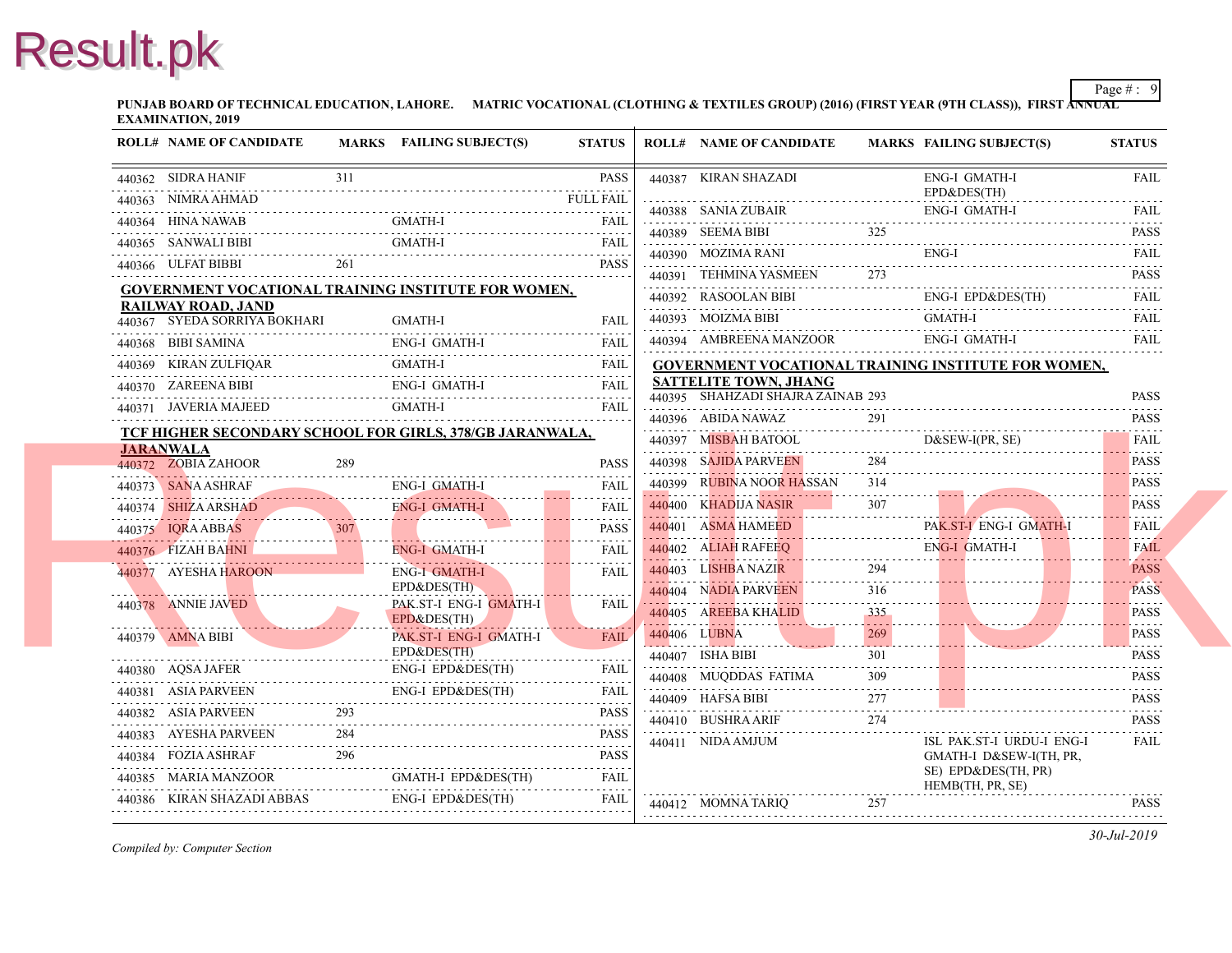**PUNJAB BOARD OF TECHNICAL EDUCATION, LAHORE.** MATRIC VOCATIONAL (CLOTHING & TEXTILES GROUP) (2016) (FIRST YEAR (97 **EXAMINATION, 2019**

| <b>ROLL# NAME OF CANDIDATE</b>                                      |     | MARKS FAILING SUBJECT(S)        | <b>STATUS</b>                                                                                                                            | <b>ROLL# NAME OF CANDIDATE</b>                                                 | <b>MARKS FAIL</b> |                     |
|---------------------------------------------------------------------|-----|---------------------------------|------------------------------------------------------------------------------------------------------------------------------------------|--------------------------------------------------------------------------------|-------------------|---------------------|
| 440413 RUFQA SHABBIR                                                | 284 |                                 | PASS                                                                                                                                     | 440441 RUQIYA BIBI                                                             |                   | <b>GMA</b>          |
| 440414 SEHAR BANO                                                   | 247 | ANO 247 PASS                    | <b>PASS</b>                                                                                                                              | 440442 MANAHIL AKRAM                                                           |                   |                     |
| 440415 WAJIHA                                                       |     | <b>GMATH-I</b>                  | FAIL                                                                                                                                     | 440443 MUQADDAS BIBI                                                           |                   | ENG-                |
| 440416 AMINA TAHIR                                                  |     |                                 | <b>PASS</b>                                                                                                                              | 440444 NOSHEEN ZAHID                                                           | 381               | $EPD\delta$         |
| 440417 SHABANA BIBI                                                 | 215 |                                 | <b>PASS</b>                                                                                                                              | 440445 TEHMEENA ABBASS                                                         | 263               |                     |
| 440418 IRAM SHAHZADI<br>440418 IRAM SHAHZADI 226 PASS               | 226 |                                 | <b>PASS</b>                                                                                                                              |                                                                                | 242               |                     |
| 440419 NOUREEN BIBI                                                 |     |                                 | <b>PASS</b>                                                                                                                              | 440446 AYESHA SANA                                                             |                   |                     |
| 440420 QASIRAH HAYAT                                                | 225 |                                 | <b>PASS</b>                                                                                                                              | <b>GOVERNMENT VOCATIONAL TRAINING INS</b><br><b>CHANDI MOR, KAROR LAL ESAN</b> |                   |                     |
| 440421 SAMREEN AKHTER                                               | 238 |                                 | <b>PASS</b>                                                                                                                              | 440447 UZMA SHAHEEN                                                            |                   | $EPD\delta$         |
| 440422 MARYAM                                                       | 243 |                                 | <b>PASS</b>                                                                                                                              | 440448 SUMAIRA ASHFAQ                                                          |                   | ENG-                |
| 440423 KALSOOM<br>440423 KALSOOM 247 PASS                           |     |                                 | <b>PASS</b>                                                                                                                              |                                                                                |                   | $EPD\delta$         |
| 440424 FARWA MUSHTAQ                                                | 265 |                                 | <b>PASS</b>                                                                                                                              | 440449 RABIA MANZOOR                                                           |                   | ENG-<br>$EPD\delta$ |
| 440425 SAIRA MARYAM                                                 | 253 |                                 | <b>PASS</b>                                                                                                                              | 440450 RASHIDA ASHRAF                                                          |                   | ENG-                |
| 440426 FATIMA BIBI                                                  | 267 |                                 | <b>PASS</b>                                                                                                                              |                                                                                |                   | $EPD\delta$         |
| <b>GOVERNMENT VOCATIONAL TRAINING INSTITUTE FOR WOMEN, JHANG</b>    |     |                                 |                                                                                                                                          | 440451 RIMSHA SHEHZADI                                                         | 264               |                     |
| <b>ROAD, KABIRWALA</b>                                              |     |                                 |                                                                                                                                          | 440452 NADIA REHMAN                                                            | 322               |                     |
| 440427 SHABANA MAZHAR                                               | 323 |                                 | <b>PASS</b>                                                                                                                              | 440453 SHAISTA BATOOL                                                          | 320               |                     |
| 440428 MARIA SAJJAD                                                 | 378 |                                 | <b>PASS</b>                                                                                                                              | 440454 ASIA BI BI                                                              |                   | <b>GMA</b>          |
| 440429 SADIA KANWAL                                                 | 302 |                                 | PASS                                                                                                                                     | 440455 UME FARWA<br>440455 UME FARWA 249                                       | 249               |                     |
| 440430 SANIA MOHSIN<br>440430 SANIA MOHSIN                          |     | EPD&DES(TH)<br>EPD&DES(TH)      | <b>FAIL</b><br>$\begin{array}{cccccccccccccc} \bullet & \bullet & \bullet & \bullet & \bullet & \bullet & \bullet & \bullet \end{array}$ | 440456 MARIA SALAM                                                             |                   | <b>GMA</b>          |
| 316<br>440432 SAIRA ABDUL REHMAN<br>1971                            |     |                                 | PASS<br>.                                                                                                                                | 440457 SAIMA SAMREEN                                                           |                   | <b>GMA</b>          |
|                                                                     |     |                                 | <b>PASS</b>                                                                                                                              | 440458 HAMNA MAHREEN                                                           |                   | <b>GMA</b>          |
| 440433 MEHREEN BIBI                                                 |     | EPD&DES(TH)<br>EPD&DES(TH) FAIL |                                                                                                                                          | 440459 RUBEENA ABBAS                                                           | 312               |                     |
| 440434 NOSHABA EPD&DES(TH) FAIL                                     |     |                                 |                                                                                                                                          | 440460 IQRA BATOOL                                                             |                   | <b>GMA</b>          |
| 440435 KHADIJA BATOOL 319                                           |     |                                 | PASS                                                                                                                                     | <b>GOVERNMENT VOCATIONAL TRAINING INS</b>                                      |                   |                     |
| 440436 NAGINA NARGIS<br>440436 NAGINA NARGIS ENG-I EPD&DES(TH) FAIL |     |                                 |                                                                                                                                          | <b>CHOWK, KHANEWAL</b><br>440461 JESIKA                                        | 287               |                     |
| 440437 SAMREEN ISHFAQ EPD&DES(TH)                                   |     | EPD&DES(TH)                     | FAIL                                                                                                                                     | 440462 AYESHA NIAZ                                                             | 323               |                     |
| 440438 AYESHA HANIF ENG-I EPD&DES(TH) FAIL                          |     |                                 |                                                                                                                                          | 440463 ANAM SHAHZADI                                                           | 333               |                     |
| 440439 SANA MASOOD 359 PASS                                         |     |                                 |                                                                                                                                          | 440464 AYESHA MAI                                                              | 344               |                     |
| 440440 SHAZIA PARVEEN<br>440440 SHAZIA PARVEEN EPD&DES(TH) FAIL     |     | EPD&DES(TH)                     |                                                                                                                                          |                                                                                | 300               |                     |
|                                                                     |     |                                 |                                                                                                                                          | 440465 RIBCA NATHANIAL                                                         |                   |                     |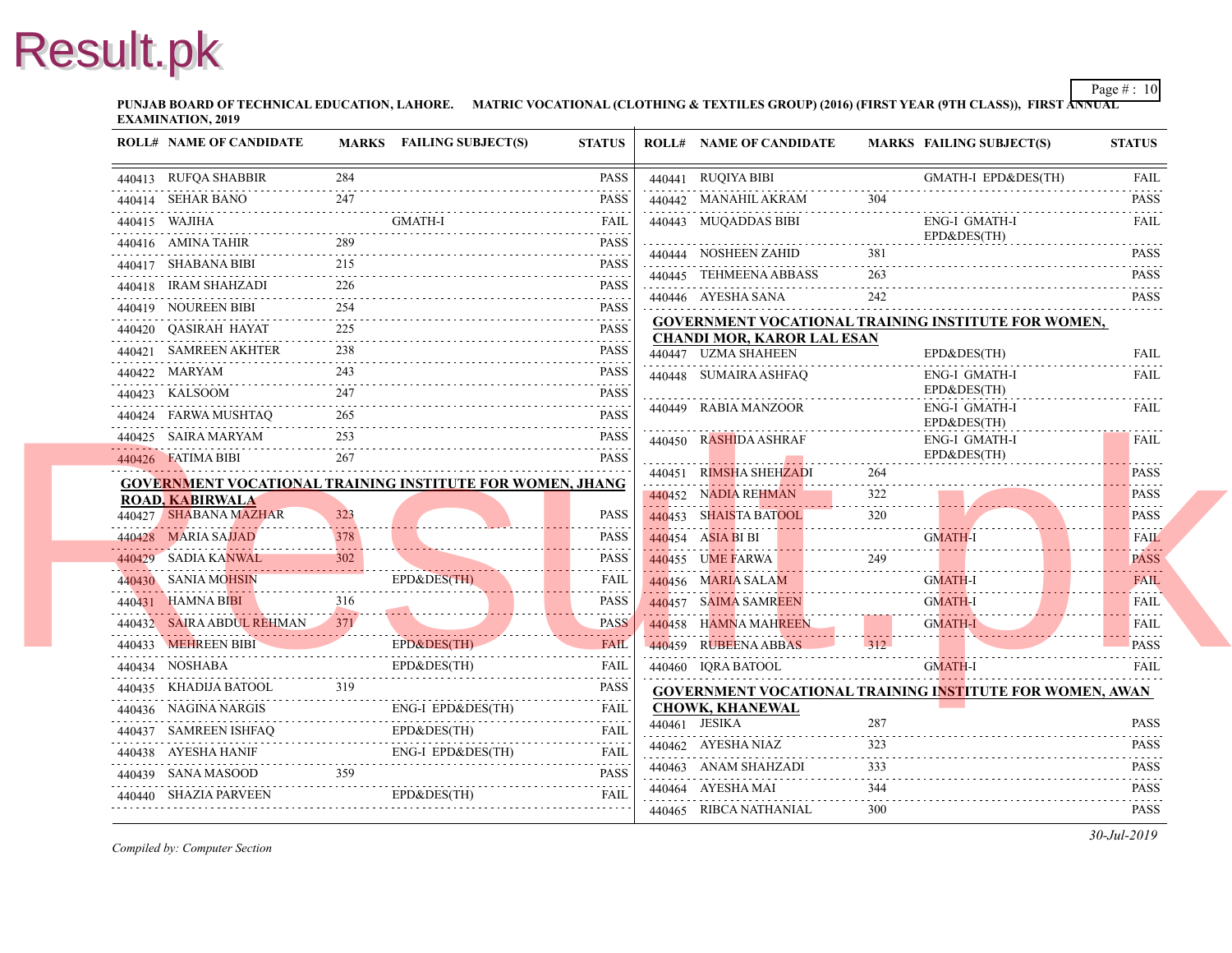**PUNJAB BOARD OF TECHNICAL EDUCATION, LAHORE.** MATRIC VOCATIONAL (CLOTHING & TEXTILES GROUP) (2016) (FIRST YEAR (97 **EXAMINATION, 2019**

|   | <b>ROLL# NAME OF CANDIDATE</b>                             |     | MARKS FAILING SUBJECT(S)              | <b>STATUS</b>    | <b>ROLL# NAME OF CANDIDATE</b>                      | <b>MARKS FAIL</b> |             |
|---|------------------------------------------------------------|-----|---------------------------------------|------------------|-----------------------------------------------------|-------------------|-------------|
|   | 440466 HINA ANAM                                           | 318 |                                       | <b>PASS</b>      | 440494 SABA TASLEEM                                 |                   | <b>GMA</b>  |
|   | 440467 SYEDA NOOR FATIMA                                   | 305 |                                       | <b>PASS</b>      | 440495 SAFIA AHAMD                                  |                   | <b>GMA</b>  |
| . | 440468 MEHWISH                                             | 332 |                                       | <b>PASS</b>      | 440496 IRUM TASLEEM                                 |                   |             |
|   | 440469 HINA ZAHRA                                          | 293 |                                       | .<br><b>PASS</b> | 440497 ASMA TASLEEM                                 |                   | GMA         |
|   | 440470 SAIRA                                               |     | $D&SEW-I(TH)$<br><u>DOCOL WEILLID</u> | <b>FAIL</b>      | 440498 KASHAF AKHTAR                                |                   | <b>GMA</b>  |
|   | 440471 NIMRA SEHAR                                         | 328 |                                       | <b>PASS</b>      | 440499 MUQADAS SAEED                                |                   | <b>GMA</b>  |
|   | 440472 ASMA RASHEED                                        | 311 |                                       | <b>PASS</b>      | 440500 FARZANA AJMERI                               | 309               |             |
|   | 440473 IORA YASEEN                                         |     |                                       | <b>PASS</b><br>. | 440501 SIDRA SHOUKAT                                |                   | <b>GMA</b>  |
|   | 440474 HAJAN AYESHA                                        |     |                                       | <b>PASS</b><br>. | <b>GOVERNMENT VOCATIONAL TRAINING INS</b>           |                   |             |
|   | 440475 MALVIKA NAWAZ                                       | 318 |                                       | <b>PASS</b>      | <b>AMIN DAR WALI, KHARIAN</b><br>440502 ESHA MAJEED | 347               |             |
|   | 440476 ASIA PERVEEN                                        |     | <b>GMATH-I</b>                        | <b>FAIL</b><br>. | 440503 SOBIA SHAHEEN                                | 329               |             |
|   | 440477 SAHER BIBI<br>440477 SAHER BIBI 308 PASS            |     |                                       | <b>PASS</b>      | 440504 ZAIBAN                                       | 343               |             |
|   | 440478 QAFIYA                                              | 313 |                                       | <b>PASS</b>      | 440505 TASADDAF ZULFIOAR                            |                   | ISL         |
|   | 440479 SIDRA ADREES                                        | 286 |                                       | <b>PASS</b>      |                                                     |                   | <b>GMA</b>  |
|   | 440480 RASHIDA BIBI<br>. <b>.</b>                          |     |                                       | <b>PASS</b><br>. |                                                     |                   | $EPD\delta$ |
|   | 440481 MARYAM NAWAZ                                        | 336 |                                       | <b>PASS</b>      | 440506 UMME KALSOOM                                 | 333               |             |
|   | 440482 MARYAM NADEEM                                       |     |                                       | <b>PASS</b>      | 440507 RIMSHA                                       | 350               |             |
|   | <b>GOVERNMENT VOCATIONAL TRAINING INSTITUTE FOR WOMEN,</b> |     |                                       |                  | 440508 MARYAM SAEED                                 | 304               |             |
|   | <b>BAGH-O-BAHAR ROAD, NEAR RAILWAY PHATAK, KHANPUR</b>     |     |                                       |                  | 440509 QURATUL AIN                                  | 326               |             |
|   | 440483 SAMAN SHABEER                                       | 305 |                                       | <b>PASS</b>      | 440510 AYESHA MUDASSAR                              | 357               |             |
|   | 440484 YASMIN NADEEM                                       |     |                                       | <b>FULL FAIL</b> | 440511 AREEBA RIZWAN                                | 350               |             |
|   | 440485 LAIBA BIBI                                          |     |                                       | <b>FULL FAIL</b> | 440512 NOREEN FATIMA                                | 351               |             |
|   | 440486 MAHNOOR KHADIM                                      | 367 |                                       | <b>PASS</b>      | 440513 ATUBA AKRAM                                  | 332               |             |
|   | 440487 LARAEB                                              |     |                                       | <b>FULL FAIL</b> | 440514 SONAM                                        | 309               |             |
|   | 440488 SHAZIA LIAOAT                                       |     | ISL ENG-I GMATH-I                     | <b>FAIL</b>      | 440515 NAGHMA RAFIQUE                               |                   |             |
|   | 440489 INSHA SUDHEER<br>440489 INSHA SUDHEER 312 PASS      | 312 |                                       | <b>PASS</b>      | <b>GOVERNMENT VOCATIONAL TRAINING INS</b>           |                   |             |
|   | 440490 SEHAR SHAHID                                        |     |                                       | <b>FULL FAIL</b> | <b>MANGLIA, KHARIAN</b><br>440516 ZUMRA BASHARAT    | 332               |             |
|   | 440491 UMEE AIMAN                                          |     |                                       | <b>FULL FAIL</b> | 440517 SALIHA KHALID                                | 319               |             |
|   | 440492 NOOR FATIMA                                         | 313 |                                       | <b>PASS</b>      | 440518 RIZWANA KHADIM                               | 325               |             |
|   | 440493 MOHDAN HAWAIDA                                      |     | <b>GMATH-I</b>                        | <b>FAIL</b>      |                                                     |                   |             |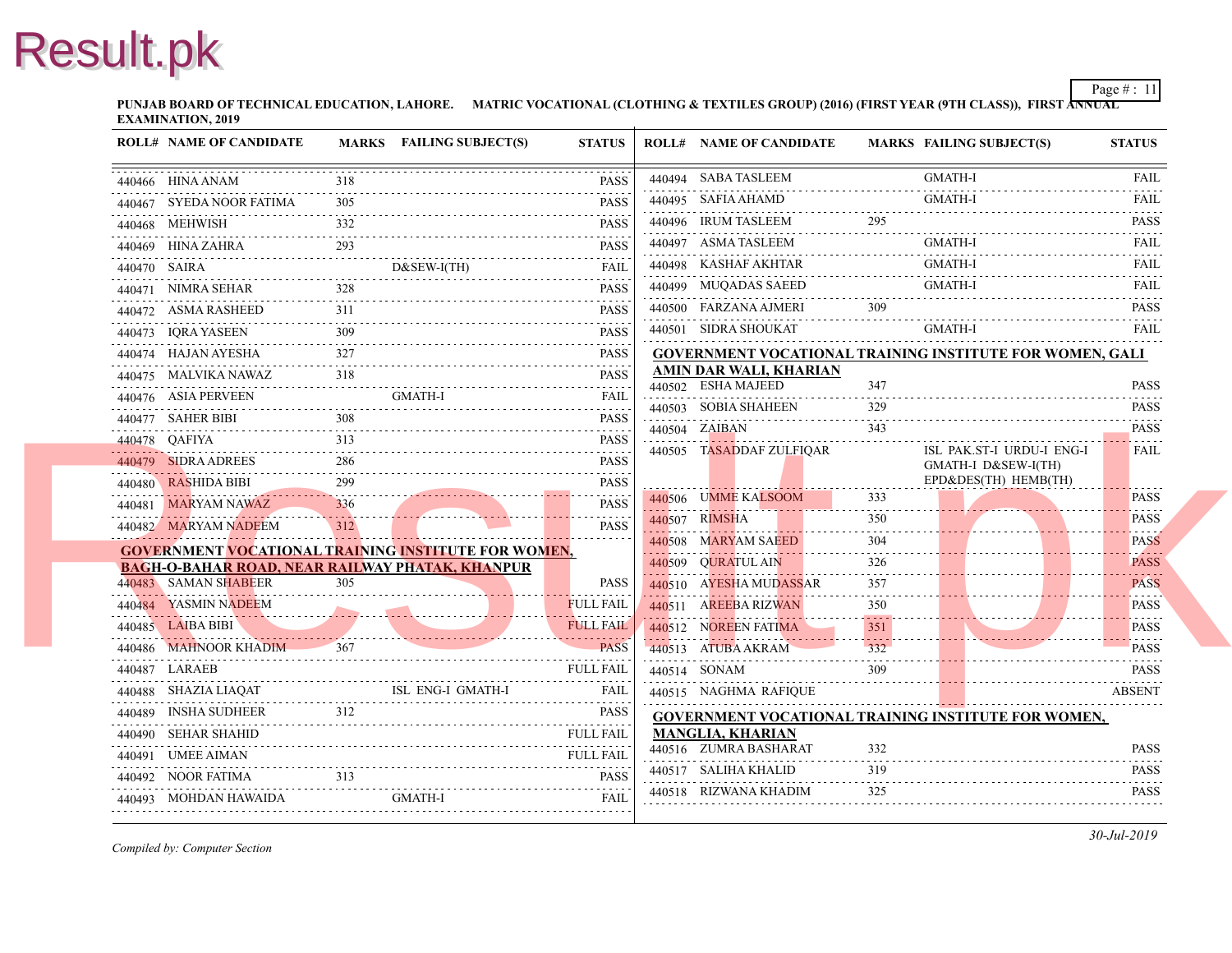**PUNJAB BOARD OF TECHNICAL EDUCATION, LAHORE.** MATRIC VOCATIONAL (CLOTHING & TEXTILES GROUP) (2016) (FIRST YEAR (97 **EXAMINATION, 2019**

|                 | <b>ROLL# NAME OF CANDIDATE</b>                                                                                      |     | MARKS FAILING SUBJECT(S)                           | <b>STATUS</b>                |              | <b>ROLL# NAME OF CANDIDATE</b>            | <b>MARKS FAIL</b> |                    |
|-----------------|---------------------------------------------------------------------------------------------------------------------|-----|----------------------------------------------------|------------------------------|--------------|-------------------------------------------|-------------------|--------------------|
|                 | 440519 HIJAVARIA AZHAR                                                                                              | 350 |                                                    | PASS                         |              | 440541 OURAT-UL-AIN                       | 314               |                    |
|                 | 440520 SANA NOREEN                                                                                                  | 323 |                                                    | PASS                         |              | 440542 FATIMA NASIR                       | 272               |                    |
|                 | 440521 MARYAM NOREEN                                                                                                |     |                                                    | <b>ABSENT</b>                |              | 440543 ANUSHA MATEEN                      | 256               |                    |
|                 | TCF HIGHER SECONDARY SCHOOL FOR GIRLS, THATTHA GURMANI,                                                             |     |                                                    |                              |              | 440544 NIMRA SHAFIQ                       |                   | ENG-               |
| <b>KOT ADDU</b> |                                                                                                                     |     |                                                    |                              |              | 440545 SHUMAILA                           |                   | ENG-               |
|                 | 440522 AYESHA KHALID                                                                                                | 330 |                                                    | <b>PASS</b>                  |              | <b>GOVERNMENT VOCATIONAL TRAINING INS</b> |                   |                    |
|                 | 440523 FARZANA RAMZAN                                                                                               |     | <b>ENG-I GMATH-I</b>                               | <b>FAIL</b><br>1.1.1.1.1.1.1 |              | <b>BAGHBANPURA, LAHORE</b>                |                   |                    |
|                 | 440524 AQSA AMIN                                                                                                    | 345 |                                                    | <b>PASS</b>                  |              | 440546 SONIA AMEEN                        |                   | ENG-               |
|                 | 440525 OMAISA QAYYUM                                                                                                | 325 |                                                    | <b>PASS</b>                  |              | 440547 AYESHA SHAHID                      | 337               |                    |
|                 | 440526 AIMAN BANO                                                                                                   |     |                                                    | PASS                         |              | 440548 AYESHA SHAMIM BAIG                 | 380               |                    |
|                 | 440527 SHAKEELA KHALID                                                                                              | 335 |                                                    | <b>PASS</b>                  |              | 440549 ALISHBA DAWOOD                     |                   | ENG-               |
|                 | 440528 MAHA AZIZ                                                                                                    |     | GMATH-I                                            | <b>FAIL</b>                  |              | 440550 LAIBA ILYAS                        |                   | ENG-               |
|                 | 440529 SABA AHMAD                                                                                                   | 323 |                                                    | <b>PASS</b>                  |              | 440551 AQSA ASIF                          |                   | <b>URD</b>         |
|                 | 440530 SAIMA ASHRAF                                                                                                 | 317 |                                                    | <b>PASS</b>                  |              | 440552 SUMBAL FATIMA                      | 289               |                    |
|                 | 440531 JAVERIA LATIF                                                                                                |     | ENG-I                                              | <b>FAIL</b>                  |              | 440553 UME-AIMAN                          | 334               |                    |
|                 | 440532 NIDA AKBAR                                                                                                   |     | ENG-I                                              | <b>FAIL</b><br>.             |              | 440554 AMNA NOOR                          | 307<br>.          |                    |
|                 | 440533 ZOYA ZAINAB                                                                                                  | 326 |                                                    | <b>PASS</b>                  |              | 440555 MUSKAN TAHIR                       | 296               |                    |
|                 | 440534 ASMA RASHEED                                                                                                 | 312 |                                                    | <b>PASS</b>                  |              | 440556 ZAREENA WARIS                      | 308               |                    |
|                 | 440535 RAFIA FIDA HUSSAIN                                                                                           | 374 |                                                    | <b>PASS</b>                  |              | 440557 IRAM FATIMA                        | 304               |                    |
|                 | 440536 IZZA FATIMA                                                                                                  |     | <b>ENG-I GMATH-I</b>                               | <b>FAIL</b>                  |              | 440558 LAIBA SHAHID                       |                   | PAK.<br><b>GMA</b> |
|                 | <b>GOVERNMENT VOCATIONAL TRAINING INSTITUTE FOR WOMEN, DEV</b>                                                      |     |                                                    |                              |              |                                           |                   | $SE$ )             |
|                 | <b>SMAJ ROAD, LAHORE</b><br>440537 FIZZA KHALID                                                                     |     | <b>GMATH-I</b>                                     | <b>FAIL</b>                  |              |                                           |                   | <b>HEM</b>         |
|                 | 440538 MAHAM NASIR                                                                                                  |     | <b>GMATH-I</b>                                     | <b>FAIL</b>                  |              | 440559 ARIBA ASIF                         |                   | <b>GMA</b>         |
|                 |                                                                                                                     |     |                                                    |                              |              | 440560 ALISHA                             |                   |                    |
|                 | <b>GOVERNMENT VOCATIONAL TRAINING INSTITUTE FOR WOMEN,</b><br>ZARAR SHAHEED ROAD, OLD OFFICER COLONY, LAHORE CANTT, |     |                                                    |                              |              | 440561 SABA ASHRAF                        |                   | <b>GMA</b>         |
| <b>LAHORE</b>   |                                                                                                                     |     |                                                    |                              |              | 440562 SIDRA WARIS                        | 294               |                    |
|                 | 440539 ALISHBA FATIMA                                                                                               |     |                                                    | <b>FULL FAIL</b>             |              | 440563 FAIZA AZAM                         | 265               |                    |
|                 | 440540 JAMEELA FATIMA                                                                                               |     | PAK.ST-I URDU-I ENG-I                              | <b>FAIL</b>                  |              | 440564 MISBAH                             |                   |                    |
|                 |                                                                                                                     |     | GMATH-I D&SEW-I(TH, PR,<br>SE) EPD&DES(TH, PR, SE) |                              |              | 440565 MARIA ASLAM                        |                   | <b>GMA</b>         |
|                 |                                                                                                                     |     | HEMB(TH, PR, SE)                                   |                              | 440566 NADIA |                                           |                   | ENG-               |
|                 |                                                                                                                     |     |                                                    |                              |              |                                           |                   |                    |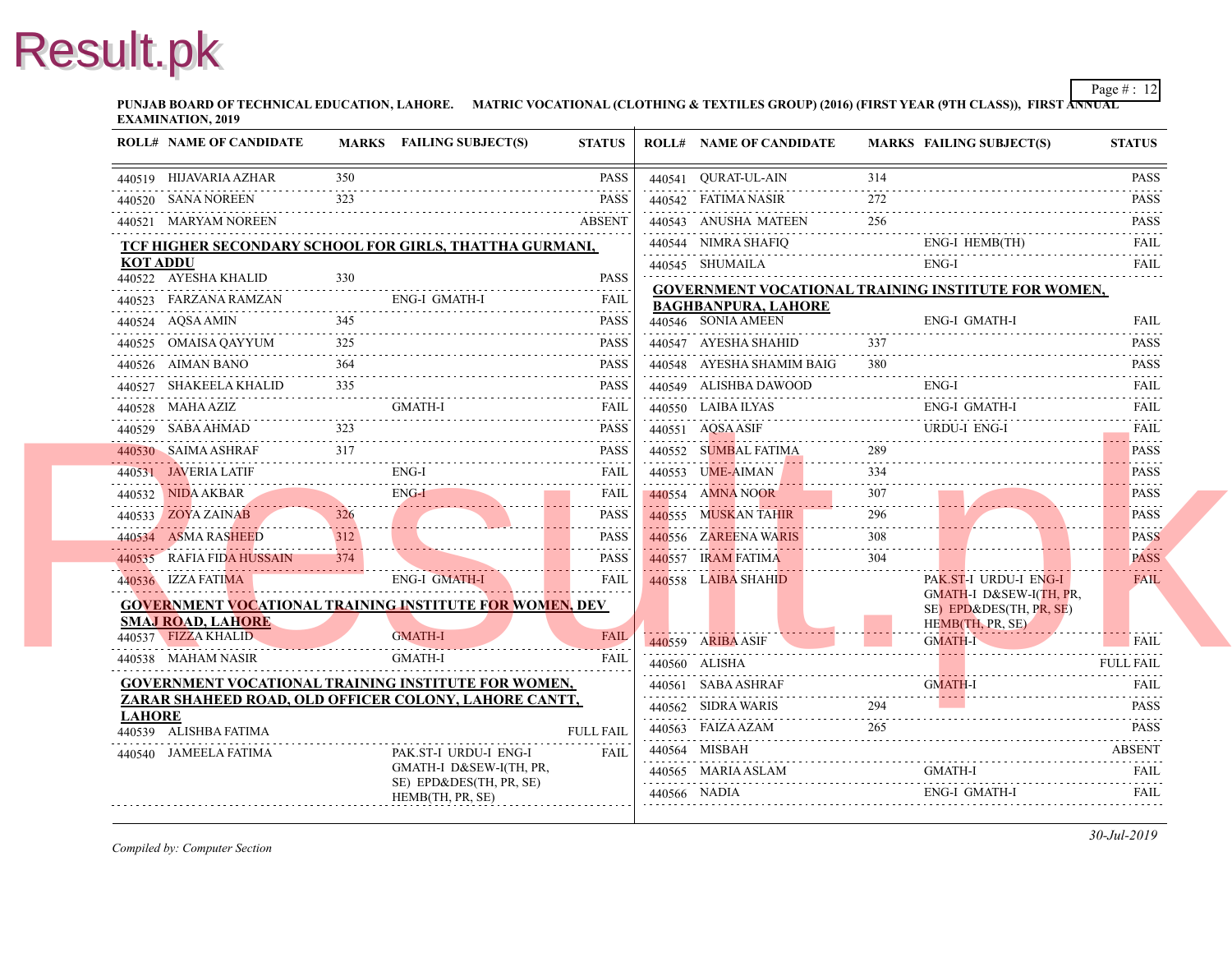**PUNJAB BOARD OF TECHNICAL EDUCATION, LAHORE.** MATRIC VOCATIONAL (CLOTHING & TEXTILES GROUP) (2016) (FIRST YEAR (97 **EXAMINATION, 2019**

|             | <b>ROLL# NAME OF CANDIDATE</b>                                             |                        | MARKS FAILING SUBJECT(S)                         | <b>STATUS</b>    |             | <b>ROLL# NAME OF CANDIDATE</b>             | <b>MARKS FAIL</b> |      |
|-------------|----------------------------------------------------------------------------|------------------------|--------------------------------------------------|------------------|-------------|--------------------------------------------|-------------------|------|
|             | 440567 FARKHANDA SHAHID                                                    |                        | ENG-I                                            | <b>FAIL</b>      |             | 440590 KAINAT                              | 324               |      |
| 440568 IORA |                                                                            | 265                    |                                                  | .<br><b>PASS</b> |             | 440591 MARAYAM                             | 369               |      |
|             | 440569 UME HABIBA                                                          |                        | GMATH-I                                          | FAIL(No Chance)  |             | 440592 SHABANA                             | 328               |      |
|             | GOVERNMENT VOCATIONAL TRAINING INSTITUTE FOR WOMEN, AWAN                   |                        |                                                  |                  |             | 440593 ALINA ANAM                          | 350               |      |
|             | TOWN, LAHORE                                                               |                        |                                                  |                  |             | 440594 MAQADAS                             | 352               |      |
|             | 440570 ALISHBA NOOR                                                        | 380                    |                                                  | <b>PASS</b>      |             | 440595 MUBARA                              |                   | ENG- |
|             | 440571 ALINA ASHIQ                                                         |                        | ENG-I GMATH-I<br>EPD&DES(TH)                     | <b>FAIL</b>      |             | 440596 SADIA                               |                   |      |
|             | 440572 UROOJ FATIMA                                                        |                        | URDU-I ENG-I GMATH-I                             | <b>FAIL</b>      |             | 440597 LAIBA                               |                   | ENG- |
|             |                                                                            |                        | EPD&DES(TH)                                      |                  |             | 440598 KINZA BIBI<br>440598 KINZA BIBI 351 |                   |      |
|             | 440573 SANEHA                                                              |                        | ISL PAK.ST-I URDU-I ENG-I<br>GMATH-I EPD&DES(TH) | FAIL             |             | 440599 NADIA                               |                   | ENG- |
|             | 440574 KINZA ASLAM                                                         |                        | GMATH-I                                          | <b>FAIL</b>      |             | 440600 ANUM                                | 359               |      |
|             | 440575 SAHIRA AKHTAR                                                       |                        | <b>GMATH-I</b>                                   | <b>FAIL</b>      |             | 440601 AFSANA KIRAN                        | 329               |      |
|             | 440576 MARRYAM MUNIR                                                       |                        | URDU-I ENG-I GMATH-I                             | <b>FAIL</b>      |             | 440602 SAIMA MUKHTAR                       | 333               |      |
|             |                                                                            |                        | D&SEW-I(TH) EPD&DES(TH)                          |                  |             | 440603 FATIMA BIBI                         |                   | ENG- |
|             | 440577 AQSA MANZOOR<br>440577 AQSA MANZOOR ENG-I GMATH-I                   |                        | <b>ENG-I GMATH-I</b>                             | <b>FAIL</b>      |             | 440604 ZUNAIRA BIBI                        | 339               |      |
|             | 440578 ASIA LIAQUAT                                                        |                        | ENG-I                                            | FAIL             |             | 440605 SEHRISH                             | 325               |      |
|             | 440579 UNSHA KANWAL                                                        | <b>START CONTINUES</b> | $ENG-I$                                          | <b>FAIL</b><br>. |             | 440606 MEHWISH                             | 356               |      |
|             | 440580 BISMA AMANAT                                                        |                        | PAK ST-I URDU-I ENG-I<br><b>GMATH-I</b>          | <b>FAIL</b>      |             | 440607 SHAHNILA                            | 331               |      |
|             | 440581 YASMEEN                                                             |                        | ISL PAK.ST-I URDU-I ENG-I                        | <b>FAIL</b>      |             | 440608 HINA BIBI                           |                   | ENG- |
|             |                                                                            |                        | GMATH-I D&SEW-I(TH)                              |                  |             | 440609 TANZEELA                            | 331<br>.          |      |
|             | 440582 SANIA IDREES                                                        |                        | EPD&DES(TH) HEMB(TH)<br><b>ENG-I GMATH-I</b>     | <b>FAIL</b>      |             | 440610 SAMAN                               | 366<br>.          |      |
|             | 440583 RIMSHA MUSHTAQ                                                      | 294                    |                                                  | <b>PASS</b>      |             | 440611 SAMRA<br>. <b>.</b> <mark>.</mark>  | 342<br>.          |      |
|             | 440584 OASIRA SAJJAD                                                       | 312                    |                                                  | <b>PASS</b>      |             | 440612 SUMIYA                              |                   | ENG- |
|             |                                                                            |                        | $D$ PASS PASS                                    |                  |             | 440613 HUBA                                | 329               |      |
|             | ENG-I<br>440585 HAFSA ARSHAD<br>ENG-I<br>ENG-I<br>ENG-I<br>FAIL(No Chance) |                        |                                                  |                  | 440614 HIRA |                                            |                   | ENG- |
|             | TCF HIGHER SECONDARY SCHOOL FOR GIRLS, RORANWALA (LODHER)                  |                        |                                                  |                  |             | 440615 RIMSHA                              | 381               |      |
|             | <b>BADIAN ROAD,, LAHORE</b>                                                |                        |                                                  |                  |             | 440616 NABEELA                             |                   | ENG- |
|             | 440587 LAIBA                                                               | 304                    |                                                  | <b>PASS</b>      |             | 440617 SANA RAFAQAT                        |                   | ENG- |
|             | 440588 TAYYABA                                                             |                        | ENG-I                                            | FAIL             |             | 440618 NABEEHA                             | 320               |      |
| 440589 IQRA |                                                                            | 315                    |                                                  | PASS             |             | 440619 MEHWISH                             | 328               |      |
|             |                                                                            |                        |                                                  |                  |             |                                            |                   |      |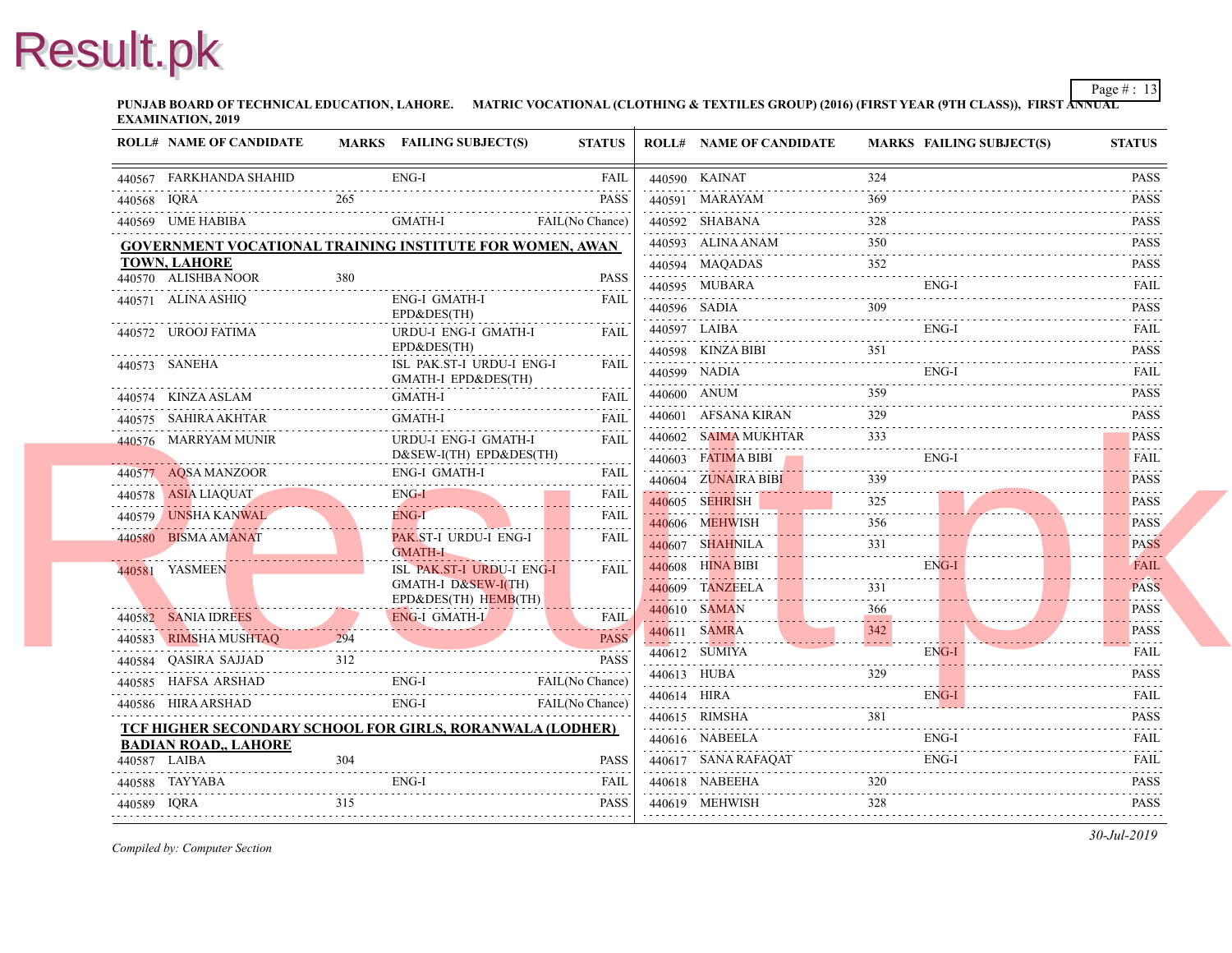**PUNJAB BOARD OF TECHNICAL EDUCATION, LAHORE.** MATRIC VOCATIONAL (CLOTHING & TEXTILES GROUP) (2016) (FIRST YEAR (97 **EXAMINATION, 2019**

|                   | <b>ROLL# NAME OF CANDIDATE</b>             |     | MARKS FAILING SUBJECT(S)                                    | <b>STATUS</b>                  | <b>ROLL# NAME OF CANDIDATE</b>                    | <b>MARKS FAIL</b>             |             |
|-------------------|--------------------------------------------|-----|-------------------------------------------------------------|--------------------------------|---------------------------------------------------|-------------------------------|-------------|
|                   |                                            |     | TCF HIGHER SECONDARY SCHOOL FOR GIRLS, MINHALA KALAN,       |                                | 440645 HAMNA AMJAD                                | 366                           |             |
| <b>LAHORE</b>     |                                            |     |                                                             |                                | 440646 HIFZA                                      | 328                           |             |
|                   | 440620 ADEEBA KANWAL                       | 371 |                                                             | <b>PASS</b>                    | 440647 UMM-E-AIMAN                                |                               | PAK.        |
|                   | 440621 SHAMEEZA                            | 359 |                                                             | <b>PASS</b><br>.               | 440648 ALISHBA YOUSAF                             |                               |             |
|                   | 440622 MUSKAN AFZAL                        | 396 |                                                             | <b>PASS</b>                    | 440649 KASHMALA MUQADAS                           |                               | <b>GMA</b>  |
| .                 | 440623 MEHREEN                             | 360 |                                                             | <b>PASS</b>                    | 440650 LARAIB FATIMA BALOCH                       |                               |             |
|                   | 440624 SADIA NASEER                        | 389 |                                                             | <b>PASS</b>                    | 440651 TABASSUM SUBHAN                            | 333                           |             |
| 440625 AINEE<br>. |                                            | 350 |                                                             | <b>PASS</b>                    | 440652 NOOR UL AIN                                | 319                           |             |
| 440626 AZQA       |                                            | 366 |                                                             | <b>PASS</b>                    | 440653 SALMA SUBHAN                               | 335                           |             |
|                   | 440627 HAMNA KHALIL BUTT                   | 353 |                                                             | <b>PASS</b>                    | 440654 NAYAB KANWAL                               |                               | <b>GMA</b>  |
|                   | 440628 HUMAIZA AKRAM                       | 330 |                                                             | <b>PASS</b>                    | 440655 NIMRA KANWAL                               | 341                           |             |
|                   | 440629 SHAIZA KANWAL                       | 389 |                                                             | <b>PASS</b>                    | .<br>440656 AYESHA REHMAN                         |                               | $EPD\delta$ |
| 440630 SUMAN      |                                            | 322 |                                                             | <b>PASS</b>                    | 440657 AQSA ASHRAF                                |                               | $EPD\delta$ |
| 440631 NEHA       |                                            | 307 |                                                             | <b>PASS</b>                    | 440658 MEHWISH LATIF                              |                               |             |
|                   |                                            |     | TCF SECONDARY SCHOOL FOR GIRLS, VILLAGE AWAN DHAI WALA NEAR |                                | 440659 ZARMINA GULL                               | 344                           |             |
|                   | <b>BATAPUR JALLO MORE, LAHORE</b>          |     |                                                             |                                | 440660 SANA SARWAR                                | 301                           |             |
|                   | 440632 MARIA SAJJAD                        |     | ENG-I                                                       | <b>FAIL</b>                    | 440661 MEHAK RAMZAN                               | 337                           |             |
|                   | 440633 AMINA BIBI                          | 410 |                                                             | <b>PASS</b><br>.               | 440662 PERVEEN AKHTAR                             | 300                           |             |
| 440634 NAZIA      |                                            | 310 |                                                             | <b>PASS</b><br>.               | 440663 AQSA-UR-REHMAN                             |                               |             |
|                   | 440635 INSHA BIBI                          | 326 |                                                             | <b>PASS</b>                    |                                                   | 268                           |             |
|                   | 440636 MAFIA AZHAR                         | 324 |                                                             | <b>PASS</b><br>.               | 440664 AYESHA ASLAM                               |                               |             |
| 440637 IQRA       | $\frac{44063}{10000}$                      |     | ENG-I<br>. <b>. .</b>                                       | <b>FAIL</b>                    | 440665 FATIMA HABIB                               | 275<br>$\omega$ is a $\omega$ |             |
| 440638 ESHA       |                                            |     | ENG-I<br>440638 ESHA ENG-I                                  | <b>FAIL</b><br>أتحدث والمتوارد | 440666 SAMINA GULZAR                              | 305                           |             |
|                   | 440639 NISHA BIBI                          |     | ENG-I                                                       | <b>FAIL</b>                    | 440667 SAJIDA EHSAN                               | 264                           |             |
|                   | 440640 MEHWISH YOUSAF                      | 349 |                                                             | <b>PASS</b>                    | 440668 ZARRISHA WASEEM                            | 305                           |             |
| 440641 PINKY      |                                            |     | ENG-I GMATH-I<br>ENG I GALLERY                              | <b>FAIL</b>                    | 440669 SHUGAFTA SAEED                             |                               | <b>GMA</b>  |
|                   | 440642 GHULAM FATIMA                       | 366 |                                                             | <b>PASS</b>                    | <b>GOVERNMENT VOCATIONAL TRAINING INS</b>         |                               |             |
|                   | 440643 TAYYABA MUMTAZ                      |     | ENG-I                                                       | FAIL                           | <b>BANK ROAD, LIAQATPUR</b><br>440670 ASIMA IQBAL |                               | ENG-        |
|                   | 440644 SADAF BIBI                          | 357 |                                                             | <b>PASS</b>                    | .<br>440671 MISHAL HAROON                         |                               | ENG-        |
|                   |                                            |     | GOVERNMENT VOCATIONAL TRAINING INSTITUTE FOR WOMEN,         |                                |                                                   |                               |             |
|                   | <b>MOHALLA SHARIF PURA, WARD 1, LAYYAH</b> |     |                                                             |                                | 440672 KAINAT MAOBOOL                             | 365                           |             |
|                   |                                            |     |                                                             |                                |                                                   |                               |             |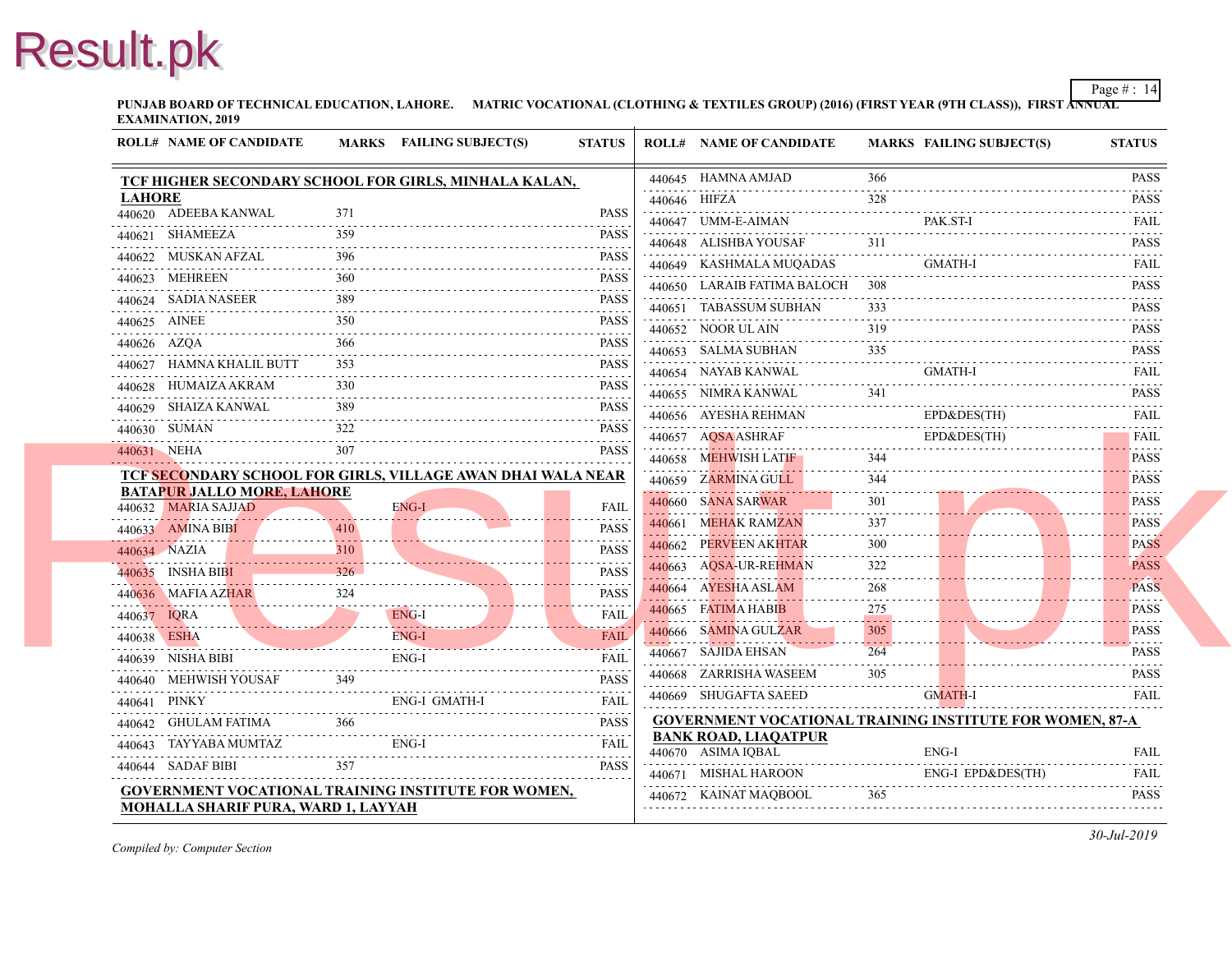**PUNJAB BOARD OF TECHNICAL EDUCATION, LAHORE.** MATRIC VOCATIONAL (CLOTHING & TEXTILES GROUP) (2016) (FIRST YEAR (97 **EXAMINATION, 2019**

|  | <b>ROLL# NAME OF CANDIDATE</b>                                                                                          |     | MARKS FAILING SUBJECT(S)                                          | <b>STATUS</b> | <b>ROLL# NAME OF CANDIDATE</b>                                                   | <b>MARKS FAIL</b> |                     |
|--|-------------------------------------------------------------------------------------------------------------------------|-----|-------------------------------------------------------------------|---------------|----------------------------------------------------------------------------------|-------------------|---------------------|
|  | 440673 TEHREEM NAEEM                                                                                                    |     | EPD&DES(TH)                                                       | <b>FAIL</b>   | 440698 KANWAL ASLAM                                                              |                   |                     |
|  |                                                                                                                         |     | 440674 RUMELLA KANWAL ENG-I EPD&DES(TH) FAIL                      |               | 440699 SALMA NASEER                                                              |                   | ENG-                |
|  |                                                                                                                         |     | 440675 SANA BIBI 304                                              | <b>PASS</b>   |                                                                                  |                   | $EPD\delta$         |
|  | 440676 RIMSHA TARIQ                                                                                                     |     | ENG-I GMATH-I                                                     | <b>FAIL</b>   | 440700 MEHTAB WAHEED                                                             |                   | ENG-                |
|  | 440677 SAMINA KOUSAR                                                                                                    |     | EPD&DES(TH)<br>ENG-I                                              |               | 440701 NADIA AFZAL<br>440701 NADIA AFZAL 343                                     |                   |                     |
|  |                                                                                                                         | 328 |                                                                   | FAIL          | 440702 IQRA ESSA                                                                 |                   | $EPD\delta$         |
|  | 440678 IQRA PERVEEN                                                                                                     |     |                                                                   | PASS          | 440703 MUQADAS BIBI                                                              |                   | ENG-<br>$EPD\delta$ |
|  | 440679 SADIA KOUSAR                                                                                                     |     | ENG-I GMATH-I<br>EPD&DES(TH)                                      | <b>FAIL</b>   | 440704 MARYAM MOMIN                                                              |                   | ENG-                |
|  | 440680 KHADIJA AKBAR 305                                                                                                |     |                                                                   | <b>PASS</b>   |                                                                                  |                   | $EPD\delta$         |
|  | 440681 SAMRA FIAZ                                                                                                       |     | ENG-I                                                             | <b>FAIL</b>   | 440705 MUQADAS BIBI                                                              |                   | ENG-                |
|  | 440682 AMREEN NAZEER                                                                                                    |     | ENG-I                                                             | <b>FAIL</b>   | 440706 MAHNOOR<br>440706 MAHNOOR 313                                             |                   |                     |
|  |                                                                                                                         |     | 440683 AYESHA AKBAR ENG-I EPD&DES(TH) FAIL                        |               | 440707 ZOYA KANWAL                                                               |                   | ENG-<br>$EPD\delta$ |
|  |                                                                                                                         |     | ENG-I EPD&DES(TH)<br>440684 ZAREENA KOUSAR ENG-I EPD&DES(TH) FAIL |               | 440708 SHEHLA                                                                    |                   | ENG-                |
|  | 440685 BISMA FAROOQ 315                                                                                                 |     |                                                                   | <b>PASS</b>   |                                                                                  |                   | $EPD\delta$         |
|  | 440686 ZARMEEN IRSHAD                                                                                                   | 328 |                                                                   | <b>PASS</b>   | 440709 NAILA ANWAR                                                               |                   | ENG-                |
|  |                                                                                                                         |     | <b>GOVERNMENT VOCATIONAL INSTITUTE FOR WOMEN, HATI MOTON</b>      |               | 440710 KIRRAN SALEEM                                                             |                   | ENG-<br>$EPD\delta$ |
|  | <b>MULL, LODHRAN</b>                                                                                                    |     |                                                                   |               | 440711 TEHSEEN HUSSAIN                                                           | 298               |                     |
|  | 440687 MEHWISH                                                                                                          |     | <b>GMATH-I EPD&amp;DES(TH)</b>                                    | <b>FAIL</b>   | 440712 IQRA AKRAM                                                                | 306               |                     |
|  | 440688 UROOJ                                                                                                            |     | ENG-I GMATH-I<br>EPD&DES(TH)                                      | FAIL          | <u> 1111. 1111. 1111. 1111. 1111. 1111. 1111. 1111. 111</u><br>440713 SOMAL BIBI |                   | <b>GMA</b>          |
|  | <u> 1999 - Januar Januar III, martxa al-A</u><br>440689 SHAZIA                                                          |     | EPD&DES(TH)                                                       | <b>FAIL</b>   | 440714 SOBIA SARWAR<br>440714 SOBIA SARWAR GM/                                   |                   | <b>GMA</b>          |
|  | 440690 FARZANA SAGHIR                                                                                                   |     | <b>ENG-I GMATH-I</b>                                              | <b>FAIL</b>   | 440715 SHAHNAZ                                                                   |                   | <b>GMA</b>          |
|  | <u> Estados de Santo de Santo de Santo de Santo de Santo de Santo de Santo de Santo de Santo de Santo de Santo de S</u> |     | EPD&DES(TH)                                                       |               | 440716 SWERA YASMEEN                                                             |                   | <b>GMA</b>          |
|  | 440691 RUBAB PERVAIZ                                                                                                    |     | ABSENT                                                            | <b>ABSENT</b> | <u> 1999 : Andreus Indian (Andreus Indian I</u><br>440717 ANEETA BIBI            | 288               |                     |
|  | 440692 SHUMAILA SAGHEER                                                                                                 |     | PASS<br>VAZ GMATH-I EATT                                          |               | 440718 NAZIA JEMAS                                                               | 286               |                     |
|  |                                                                                                                         |     | 440693 SAIRA RABNAWAZ GMATH-I FAIL FAIL                           |               | <b>GOVERNMENT VOCATIONAL TRAINING INS</b>                                        |                   |                     |
|  | 440694 NAZIA                                                                                                            |     | GMATH-I                                                           | <b>FAIL</b>   | <b>MARKET MELSI, MAILSI</b>                                                      |                   |                     |
|  |                                                                                                                         |     | 440695 SANIA NAZEER 316 PASS                                      | <b>PASS</b>   | 440719 AREEJ UROOJ                                                               |                   | ENG-                |
|  | 440696 CHANDA NOREEN                                                                                                    | 297 |                                                                   | <b>PASS</b>   | 440720 HUMAIRA FATIMA                                                            | 309               |                     |
|  |                                                                                                                         |     | <b>GOVERNMENT VOCATIONAL TRAINING INSTITUTE FOR WOMEN, DC</b>     |               | 440721 TAYYABA QAMAR                                                             |                   | ENG-                |
|  | ROAD. LODHRAN<br>440697 REEMA MASEEH                                                                                    |     | ENG-I EPD&DES(TH)                                                 | FAIL          | 440722 AYESHA GULL                                                               |                   | ENG-                |
|  |                                                                                                                         |     |                                                                   |               |                                                                                  |                   |                     |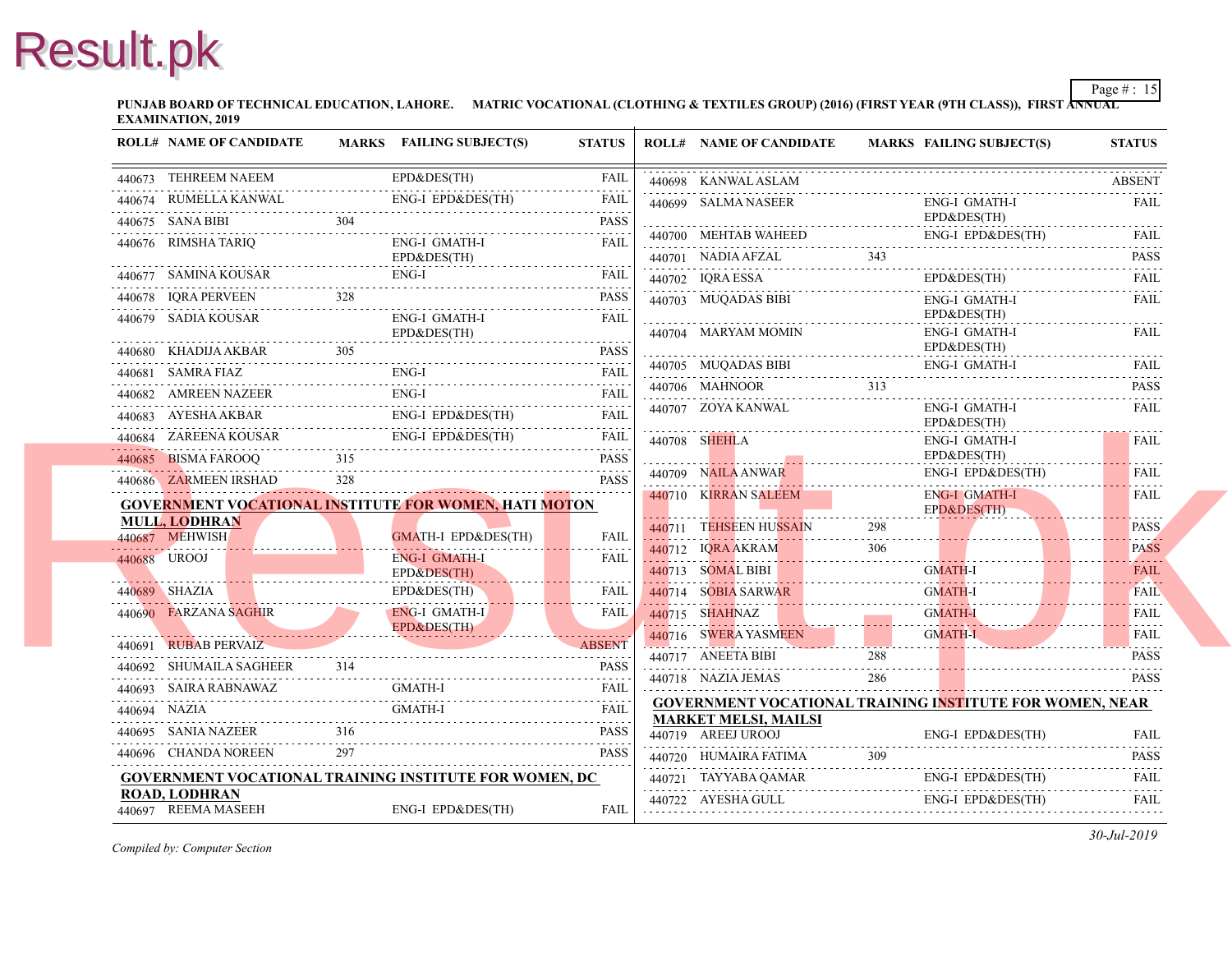**PUNJAB BOARD OF TECHNICAL EDUCATION, LAHORE.** MATRIC VOCATIONAL (CLOTHING & TEXTILES GROUP) (2016) (FIRST YEAR (97 **EXAMINATION, 2019**

|               | <b>ROLL# NAME OF CANDIDATE</b>                                                                                             |        | <b>MARKS</b> FAILING SUBJECT(S) | <b>STATUS</b>                                                                                                                                                                    | <b>ROLL# NAME OF CANDIDATE</b>                              | <b>MARKS FAIL</b> |                           |
|---------------|----------------------------------------------------------------------------------------------------------------------------|--------|---------------------------------|----------------------------------------------------------------------------------------------------------------------------------------------------------------------------------|-------------------------------------------------------------|-------------------|---------------------------|
|               | 440723 SIDRA BIBI                                                                                                          |        | EPD&DES(TH)                     | <b>FAIL</b>                                                                                                                                                                      | 440749 IQRA IRSHAD                                          |                   | $EPD\delta$               |
|               | 440724 MUBARA LIAQAT                                                                                                       |        | ENG-I EPD&DES(TH)               | <b>FAIL</b>                                                                                                                                                                      | 440750 TOBA MAQBOOL                                         |                   | PAK.                      |
|               | 440725 TAYYABA                                                                                                             |        | ENG-I                           | <b>FAIL</b>                                                                                                                                                                      |                                                             |                   | <b>GMA</b><br>$EPD\delta$ |
|               | 440726 UZMA PARVEEN                                                                                                        |        | ENG-I                           | <b>FAIL</b>                                                                                                                                                                      |                                                             |                   | PR)                       |
|               | 440727 MARYAM FATIMA                                                                                                       |        | EPD&DES(TH)                     | <b>FAIL</b>                                                                                                                                                                      | 440751 SHABANA BANO                                         | 341               |                           |
|               | 440728 AYESHA FATIMA                                                                                                       |        | EPD&DES(TH)                     | .<br>FAIL                                                                                                                                                                        | 440752 AYESHA KASHIF                                        |                   | ENG-                      |
|               | 440729 RAFIA KHALID EPD&DES(TH)                                                                                            |        |                                 | المتمامين<br><b>FAIL</b>                                                                                                                                                         | 440753 SIDRA KHALID                                         |                   | ENG-                      |
|               | 440730 MAHNOOR                                                                                                             |        |                                 | <b>PASS</b>                                                                                                                                                                      | 440754 KANWAL SHAHZADI                                      |                   | ISL.                      |
|               | 440731 MARYEM AMANAT<br>440731 MARYEM AMANAT EPD&DES(TH)                                                                   |        | EPD&DES(TH)                     | .<br><b>FAIL</b>                                                                                                                                                                 | 440755 ISHA NOOR                                            |                   | ENG-                      |
|               | 440732 AYESHA WARIS                                                                                                        | 306    |                                 | <b>PASS</b>                                                                                                                                                                      | 440756 ARFANA KOUSAR                                        | 293               |                           |
|               | 440733 NUSRAT AHMAD                                                                                                        |        | EPD&DES(TH)                     | <b>FAIL</b>                                                                                                                                                                      | 440757 JAVERIA                                              |                   |                           |
|               | 440734 ISHRAT FATIMA                                                                                                       |        | <b>ENG-I EPD&amp;DES(TH)</b>    | FAIL                                                                                                                                                                             | 440758 NADIA ISLAM                                          | 263               |                           |
|               | 440735 IQRA ARSHAD ENG-I EPD&DES(TH) FAIL                                                                                  |        | ENG-I EPD&DES(TH)               |                                                                                                                                                                                  | 440759 KANEEZ BIBI                                          | 277               |                           |
|               | 440736 AYESHA AKRAM                                                                                                        |        | ENG-I EPD&DES(TH)               | <b>FAIL</b>                                                                                                                                                                      | 440760 MUSSARAT PARVEEN                                     | 254               |                           |
|               | <b>GOVERNMENT VOCATIONAL TRAINING INSTITUTE FOR WOMEN, NEAR</b>                                                            |        |                                 |                                                                                                                                                                                  | 440761 SOFIA NAEEM KOUSAR                                   |                   |                           |
|               | <u>AL-SHIFA HOSPITAL, MUNSHI MOH, MANDI BAHAUDDIN</u>                                                                      |        |                                 |                                                                                                                                                                                  | 440762 AYESHA ABDUL ISLAM                                   | 289               |                           |
|               | 440737 AQSA JABEEN                                                                                                         |        | <b>ENG-I GMATH-I</b>            | <b>FAIL</b>                                                                                                                                                                      | 440763 AREEBA MARAJ                                         | 256               |                           |
|               | 440738 ATIFA ANJUM ENG-I                                                                                                   |        |                                 | <b>FAIL</b><br>.                                                                                                                                                                 | <b>GOVERNMENT VOCATIONAL TRAINING INS</b>                   |                   |                           |
|               | 440739 RIMSHA RANI                                                                                                         |        | ENG-I                           | <b>FAII</b>                                                                                                                                                                      | AL-HAYAT LODGE, PIRZADA COLONY BY PA<br>440764 LUBNA IRSHAD |                   | ENG-                      |
|               | 440740 BEENISH ASHRAF                                                                                                      |        | <b>ENG-I GMATH-I</b>            | <b>FAIL</b>                                                                                                                                                                      | 440765 NAILA MARIAM                                         |                   | ISL-                      |
|               | 440741 ZARA SHAFQAT                                                                                                        | $287-$ |                                 | <b>PASS</b>                                                                                                                                                                      |                                                             |                   | <b>EPD&amp;</b>           |
|               | <b>GOVERNMENT VOCATIONAL TRAINING INSTITUTE FOR WOMEN,</b><br><b>JINNAH TOWN,STREET NO4, NEAR HOLYFLOWERS SCHOOL, MIAN</b> |        |                                 |                                                                                                                                                                                  | 440766 SIDRA HANIF                                          |                   | ENG-                      |
| <b>CHANNU</b> |                                                                                                                            |        |                                 |                                                                                                                                                                                  | 440767 IQRA HANIF                                           |                   | $EPD\delta$<br>ENG-       |
|               | 440742 SANA ISHAQ                                                                                                          |        | <b>GMATH-I</b>                  | <b>FAIL</b>                                                                                                                                                                      |                                                             |                   | $EPD\delta$               |
|               | 440743 ZAHIDA ASHRAF                                                                                                       | 298    |                                 | <b>PASS</b>                                                                                                                                                                      | 440768 RAZALA IQBAL                                         |                   | ENG-                      |
|               | 440744 GULSHAN QADEER                                                                                                      | 315    |                                 | $\frac{1}{2} \left( \frac{1}{2} \right) \left( \frac{1}{2} \right) \left( \frac{1}{2} \right) \left( \frac{1}{2} \right) \left( \frac{1}{2} \right)$<br><b>PASS</b><br>2.2.2.2.2 | 440769 JAWERIA AMEEN                                        |                   | ENG-                      |
|               | 440745 UROOJ FATIMA                                                                                                        | 365    |                                 | <b>PASS</b>                                                                                                                                                                      | 440770 AYESHA QADEER                                        | 306               | $EPD\delta$               |
|               | 440746 NUSRAT BANO                                                                                                         | 346    |                                 | <b>PASS</b><br>الداعات عامان                                                                                                                                                     | 440771 MARIYAM MURTAZA                                      |                   | ENG-                      |
|               | 440747 SANAM FAREED                                                                                                        | 345    |                                 | <b>PASS</b>                                                                                                                                                                      |                                                             |                   | $EPD\delta$               |
|               | 440748 NAZIA PERVEEN                                                                                                       |        | EPD&DES(TH)                     | FAIL                                                                                                                                                                             | 440772 ISHRAT NIAZ                                          | 301               |                           |
|               |                                                                                                                            |        |                                 |                                                                                                                                                                                  |                                                             |                   |                           |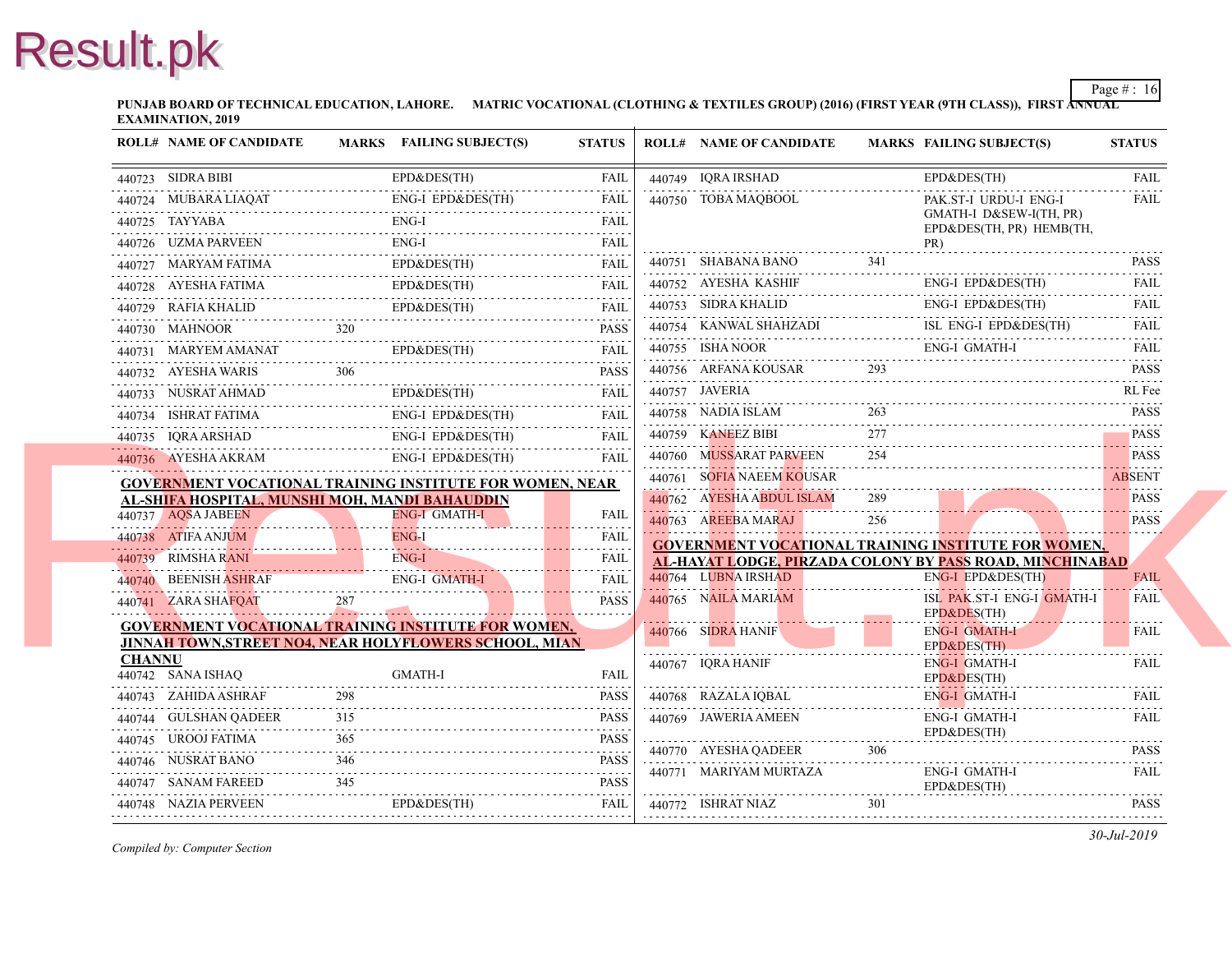**PUNJAB BOARD OF TECHNICAL EDUCATION, LAHORE.** MATRIC VOCATIONAL (CLOTHING & TEXTILES GROUP) (2016) (FIRST YEAR (97 **EXAMINATION, 2019**

| <b>ROLL# NAME OF CANDIDATE</b>               |     | MARKS FAILING SUBJECT(S)                                         | <b>STATUS</b>                |              | <b>ROLL# NAME OF CANDIDATE</b>                                           | <b>MARKS FAIL</b> |                     |
|----------------------------------------------|-----|------------------------------------------------------------------|------------------------------|--------------|--------------------------------------------------------------------------|-------------------|---------------------|
| 440773 SANA SHAFIQ                           |     | <b>GMATH-I EPD&amp;DES(TH)</b>                                   | FAIL                         |              | 440799 IMAN AROOJ                                                        |                   | <b>GMA</b>          |
| 440774 RAZIA                                 | 321 | 440774 RAZIA PASS PASS PASS PASS                                 | <b>PASS</b>                  |              |                                                                          |                   | $EPD\delta$         |
|                                              |     | ENG-I GMATH-I<br>440775 FATIMA MUNIR ENG-I GMATH-I FAIL FAIL     |                              |              | 440800 AREEJ                                                             | 363               |                     |
| AMEER<br><br>440776 RUBINA AMEER             |     | ENG-I GMATH-I                                                    | <b>FAIL</b>                  |              | 440801 SUNDAS NOOR                                                       |                   | <b>GMA</b>          |
| 440777 AIIZA LIAQAT                          |     | ISL PAK.ST-I URDU-I ENG-I                                        | <b>FAIL</b>                  |              | 440802 SAIRA NASEEM                                                      |                   | <b>GMA</b>          |
|                                              |     | GMATH-I D&SEW-I(TH, PR)<br>EPD&DES(TH, PR) HEMB(TH,              |                              |              | 440803 NAYYAB FATIMA                                                     |                   |                     |
|                                              |     | PR)                                                              |                              |              | 440804 TAYAIBA YOUNIS                                                    | 276               |                     |
| 440778 TAYYABAH                              |     | ENG-I GMATH-I                                                    | <b>FAIL</b>                  |              | 440805 ALEENA MUSHTAQ                                                    |                   | GMA                 |
| 440779 ZAHEEN MUNIR                          |     | GMATH-I                                                          | <b>FAIL</b>                  |              | 440806 SHAZIA PARVEEN                                                    |                   | <b>GMA</b>          |
| 440780 FOZIA ASHRAF                          |     | GMATH-I                                                          |                              |              | <b>GOVERNMENT VOCATIONAL TRAINING INS</b>                                |                   |                     |
|                                              |     | 440781 SANIA MAQSOOD 275 PASS                                    | <b>PASS</b>                  |              | MOHALLA JALIL ABAD, H.NO. 107/GA, QAMA<br>DERA ADDA (NEW MULTAN), MULTAN |                   |                     |
|                                              |     | ENG-I<br>440782 KASHIA ENG-I FAIL FAIL                           |                              |              | 440807 MAHNOOR ALI                                                       |                   | <b>GMA</b>          |
|                                              |     | <b>GOVERNMENT VOCATIONAL TRAINING INSTITUTE FOR WOMEN, QASIM</b> |                              |              | 440808 KALSOOM                                                           |                   | <b>GMA</b>          |
| <b>PUR COLONY, MULTAN</b>                    |     |                                                                  |                              |              | <b>GOVERNMENT VOCATIONAL TRAINING INS</b>                                |                   |                     |
| 440783 LAIBA RAMZAN                          | 299 |                                                                  | <b>PASS</b>                  |              | <b>BELL ROAD KASHMIR POINT. MURREE</b>                                   |                   |                     |
|                                              |     | 440784 SANA SHARIF ENG-I                                         | <b>FAIL</b><br>1.1.1.1.1.1.1 |              | 440809 AMBREEN BIBI                                                      |                   | ENG-                |
| 440785 HIRA NISAR<br>$440/85$ TIKA NISAK 291 |     |                                                                  | <b>PASS</b><br>.             |              | 440810 AYESHA TABASSUM                                                   |                   | ENG-                |
|                                              |     | 440786 KASHFA NOREEN ENG-I GMATH-                                | <b>FAIL</b>                  |              | 440811 SAIMA KAUSAR                                                      |                   | ENG-                |
| 440787 KHADIJAH ABDULLAH ENG-I               |     |                                                                  | <b>FAIL</b><br>.             |              | 440812 MUQADAS FAROOQ                                                    |                   | ISL I               |
| 440788 RIDA ABDULLAH                         |     | ENG-I<br>440/88 KIDA ABDULLAH ENG-I                              | <b>FAIL</b>                  |              | 440813 KINZA ZAHEER                                                      |                   | ENG-                |
|                                              |     | ENG-I<br>440789 BINISH MANZOOR ENG-I                             | <b>FAIL</b><br>.             |              | 440814 LUBNA                                                             |                   | ENG-<br>$SE$ ) I    |
|                                              |     | 440790 KHUZEMA RAO 368 PASS                                      | <b>PASS</b>                  |              |                                                                          |                   | <b>HEM</b>          |
| 440791 HUZAIFA EJAZ 358                      |     |                                                                  | <b>PASS</b>                  | 440815 ANITA |                                                                          |                   | ENG-                |
| 440792 MUQADAS                               |     | GMATH-I D&SEW-I(PR)<br>$EPD&DES(PR)$ HEMB(PR)                    | <b>FAIL</b>                  |              | 440816 MARYAM BIBI                                                       |                   | ISL I<br><b>GMA</b> |
| 440793 AMORZISH NADEEM                       |     | ISL ENG-I GMATH-I<br>440793 AMORZISH NADEEM ISL ENG-I GMATH-I    | FAIL                         |              | 440817 AIDA BIBI                                                         |                   | ISL 1               |
| 440794 ASMA ASLAM                            |     | $ENG-I$                                                          | <b>FAIL</b>                  |              |                                                                          |                   | <b>GMA</b>          |
| 440795 MAHNOOR                               |     | ENG-I<br>440795 MAHNOOR ENG-I FAIL                               |                              |              | 440818 AFSHAN BIBI                                                       |                   | <b>HEM</b><br>PAK.  |
|                                              |     | $ENG-I$<br>440796 SUMYYA ASLAM ENG-I FAIL FAIL                   |                              |              |                                                                          |                   | <b>GMA</b>          |
|                                              |     | ENG-I                                                            | <b>FAIL</b>                  |              | 440819 NAZISH BIBI                                                       |                   | ENG-                |
| 440798 MEHWISH MANZOOR                       |     | ENG-I                                                            | FAIL                         |              | 440820 AIMAN BIBI                                                        |                   | ENG-                |
|                                              |     |                                                                  |                              |              |                                                                          |                   |                     |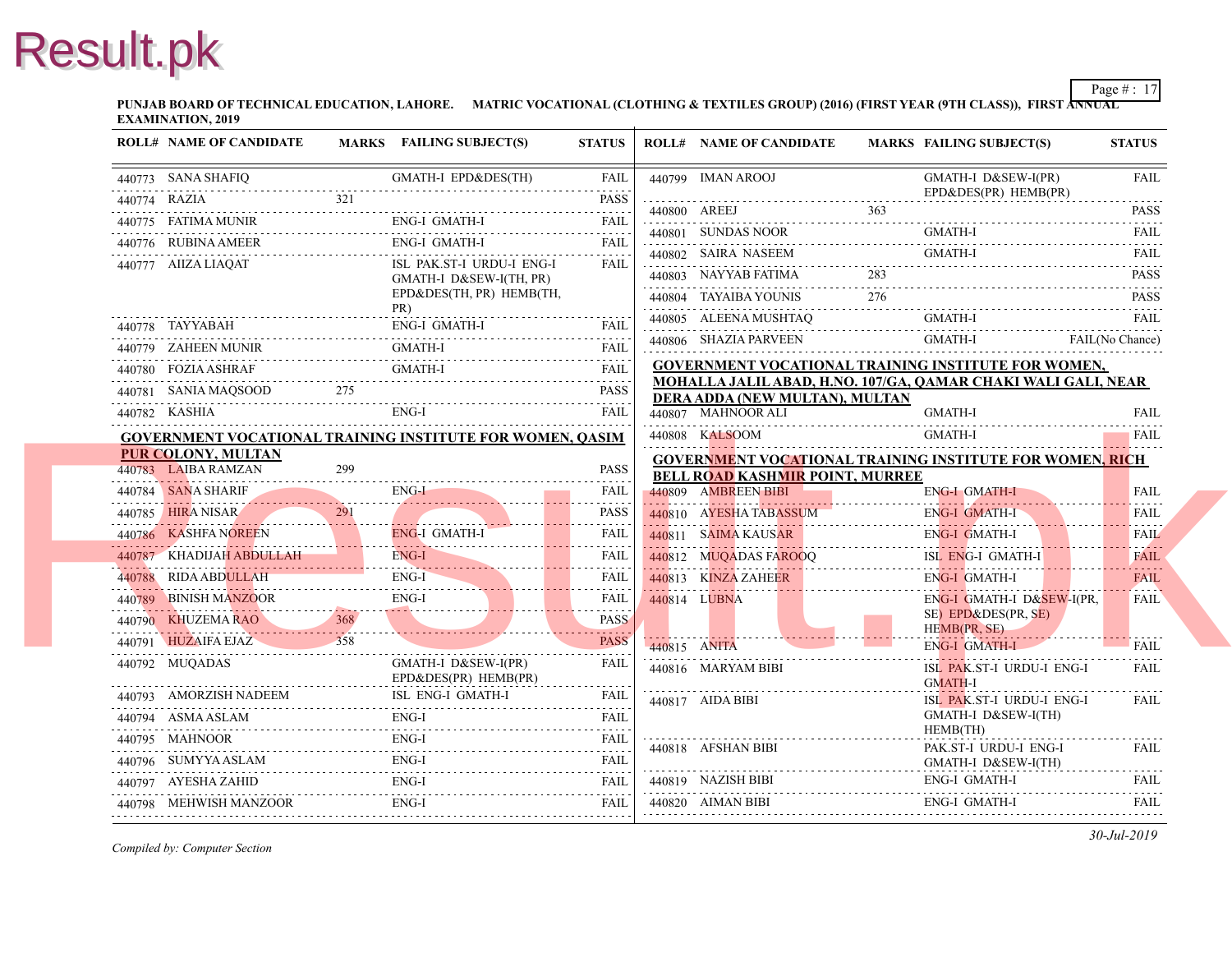**PUNJAB BOARD OF TECHNICAL EDUCATION, LAHORE.** MATRIC VOCATIONAL (CLOTHING & TEXTILES GROUP) (2016) (FIRST YEAR (97 **EXAMINATION, 2019**

| <b>ROLL# NAME OF CANDIDATE</b>                                   |         | MARKS FAILING SUBJECT(S) | <b>STATUS</b>            | <b>ROLL# NAME OF CANDIDATE</b>                                      | <b>MARKS FAIL</b> |            |
|------------------------------------------------------------------|---------|--------------------------|--------------------------|---------------------------------------------------------------------|-------------------|------------|
| 440821 QURAT-UL-AIN ABBASI                                       |         | ENG-I                    | <b>FAIL</b>              | 440849 JAVARIA BIBI                                                 |                   | ENG-       |
| 440822 ARZOO HANIF                                               |         |                          | <b>ABSENT</b>            | 440850 ANILA SHAHEEN                                                | 280               |            |
| 440823 IQRA HAFEEZ<br>440823 IQRA HAFEEZ                         |         | ISL ENG-I GMATH-I        | <b>FAIL</b>              | 440851 HAJRA QAYYUM                                                 | 271               |            |
| 440824 SANATAJ                                                   |         | ENG-I GMATH-I            | <b>FAIL</b>              | 440852 SHAHRANA BIBI                                                | 253               |            |
| 440825 MARIA ABBASI                                              |         | <b>GMATH-I</b>           | <b>FAIL</b>              | <b>GOVERNMENT VOCATIONAL TRAINING INS</b>                           |                   |            |
| 440826 HOORAIN NAVEED<br>440826 HOORAIN NAVEED GMATH-I FAIL FAIL |         | <b>GMATH-I</b>           | <b>FAIL</b>              | MOHALLA SHEIKHIAN, NEAR MASJID SHEI                                 |                   |            |
| 440827 UROOJ ZIA<br>440827 UROOJ ZIA ENG-I GMATH-I FAIL          |         | <b>ENG-I GMATH-I</b>     | FAIL                     | 440853 FIZA KOMAL                                                   |                   | <b>GMA</b> |
| 440828 RAHEELA BIBI                                              |         | <b>GMATH-I</b>           | <b>FAIL</b>              | 440854 TEHMINA ZULFIQAR                                             |                   | <b>GMA</b> |
| 440829 SABA IKRAM                                                | 285     |                          | <b>PASS</b><br>1.1.1.1.1 | 440855 AYESHA EMAN                                                  | 250               |            |
| 440830 SOBIA BIBI                                                | 273     |                          | <b>PASS</b>              | 440856 AMINA MAJEED                                                 |                   | <b>GMA</b> |
| 440831 JAVARIA BIBI<br>440831 JAVARIA BIBI ISL FAIL FAIL         |         | ISL                      |                          | 440857 AMINA SHAHZADI                                               | 258               |            |
| 440832 SIDRA SHAHEEN                                             | 233     |                          | <b>PASS</b>              | <b>GOVERNMENT VOCATIONAL TRAINING INS</b>                           |                   |            |
| 440833 AREEBA JAVAID                                             |         | GMATH-I                  | <b>FAIL</b>              | <b>MOHALLAH ABBAS NAGAR NATT STREET, 1</b><br>440858 HAFIZA MUQADAS |                   | <b>GMA</b> |
| 440834 BANO BIBI                                                 |         | ENG-I                    | <b>FAIL</b>              | 440859 KIRAN BIBI                                                   |                   | <b>GMA</b> |
| <b>GOVERNMENT VOCATIONAL TRAINING INSTITUTE FOR WOMEN, NEAR</b>  |         |                          |                          | 440860 KIRAN SHEHZADI                                               |                   | ENG-       |
| FAISAL STADIUM, DERA GHAZI KHAN ROAD, MUZAFFARGARH               |         |                          |                          | 440861 ATTIA AZEEM                                                  | 300               |            |
| 440835 FATIMA SAEED                                              | 362     |                          | <b>PASS</b><br>.         | 440862 ALEEBA                                                       |                   | ISL 1      |
| 440836 RUBAB FATIMA                                              |         |                          | <b>PASS</b><br>.         | 440863 SAMINA NAEEM                                                 |                   | ISL-       |
| 440837 IORA NASEER                                               | 326     |                          | <b>PASS</b><br>.         | 440864 SABA MUSHTAO                                                 |                   | ENG-       |
| 440838 AMNA AFZAL                                                |         | ENG-I                    | FAIL                     | 440865 MALIKA TASADAQ                                               |                   | ENG-       |
| 440839 MEHREEN TABASSUM                                          | $325 -$ |                          | <b>PASS</b><br>.         | 440866 SHUMILA RANI                                                 |                   | <b>GMA</b> |
| 440840 JAVARIA WAHID                                             | 336     |                          | <b>PASS</b>              | 440867 MEHAK NAZ                                                    |                   | <b>GMA</b> |
| 440841 SHANZA BIBI                                               |         |                          | <b>PASS</b><br>.         | 440868 AQSA SHAHID                                                  | 315               |            |
| 440842 UME AIMAN                                                 | 336     |                          | <b>PASS</b>              | <b>GOVERNMENT VOCATIONAL TRAINING INS</b>                           |                   |            |
| 440843 MUBEEN FATIMA                                             |         | ENG-I                    | <b>FAIL</b>              | <b>NAUSHERA VIRKAN</b>                                              |                   |            |
| 440844 ANSA BIBI                                                 |         |                          | <b>PASS</b>              | 440869 IRFA RANI                                                    |                   | ENG-       |
| 440845 HIJAB ZAHRA                                               |         |                          | <b>ABSENT</b>            | 440870 SHAZIA HANIF                                                 |                   | ENG-       |
| 440846 SAIMA BIBI                                                | 287     |                          | <b>PASS</b>              | 440871 FAREEHA IMRAN                                                | 292               |            |
| 440847 ZUBAIDA KHANUM                                            |         | GMATH-I                  | <b>FAIL</b>              | 440872 AYESHA SADDIQA                                               |                   | ENG-       |
| 440848 AFSHAN LIAQUAT                                            |         | <b>GMATH-I</b>           |                          | 440873 MUBASHRA RANI                                                | 322               |            |
|                                                                  |         |                          |                          |                                                                     |                   |            |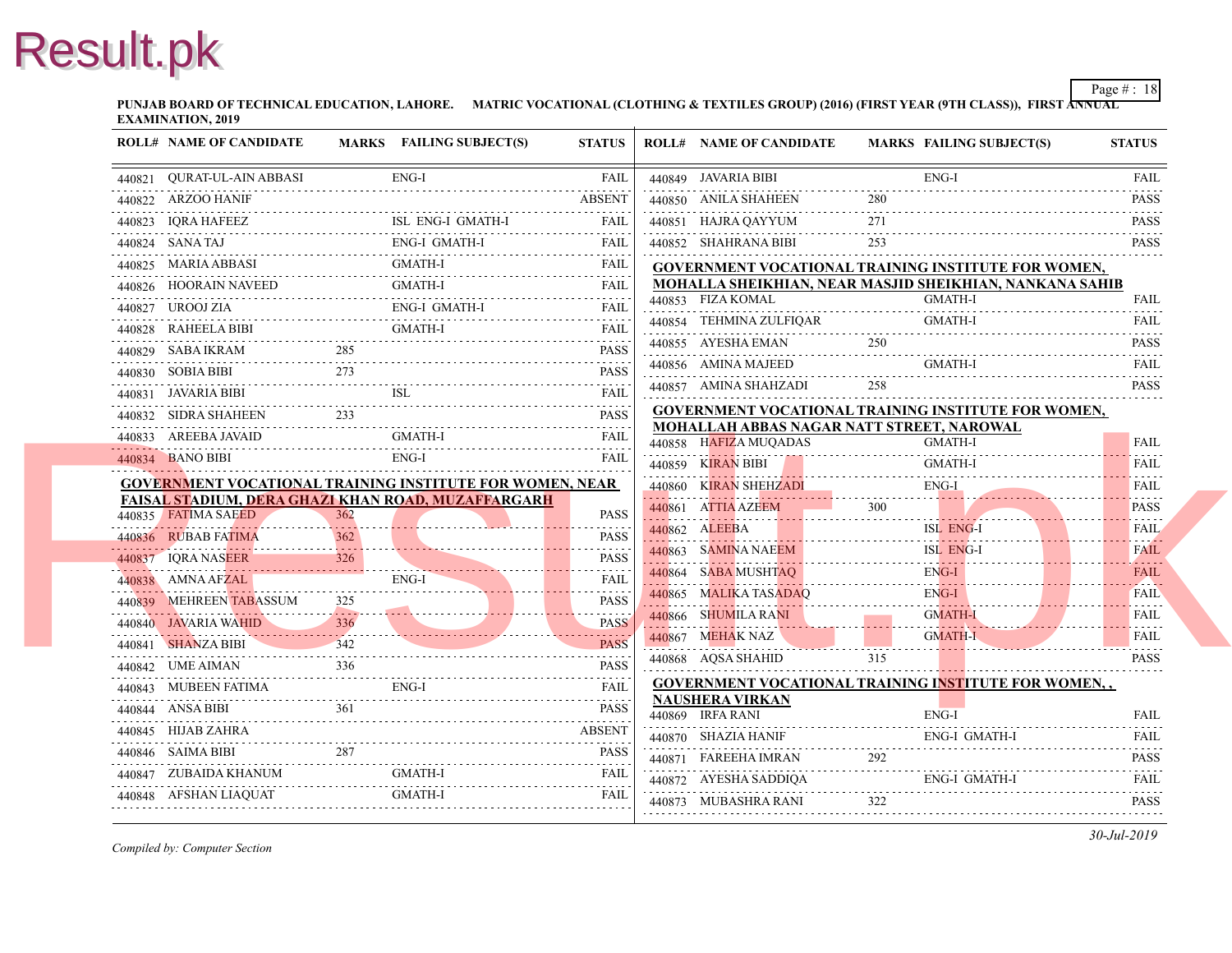**PUNJAB BOARD OF TECHNICAL EDUCATION, LAHORE.** MATRIC VOCATIONAL (CLOTHING & TEXTILES GROUP) (2016) (FIRST YEAR (9TH CLASS) **EXAMINATION, 2019**

| <b>ROLL# NAME OF CANDIDATE</b>                                                           |     | MARKS FAILING SUBJECT(S)                               | <b>STATUS</b>                          | <b>ROLL# NAME OF CANDIDATE</b>                         | <b>MARKS FAIL</b> |            |
|------------------------------------------------------------------------------------------|-----|--------------------------------------------------------|----------------------------------------|--------------------------------------------------------|-------------------|------------|
| 440874 ZOHRA FATIM                                                                       | 341 |                                                        | <b>PASS</b>                            | 440900 IRAM FARWA                                      | 261               |            |
| 440875 ANILA KANWAL                                                                      |     | <b>ENG-I GMATH-I</b>                                   | <b>FAIL</b>                            | 440901 KAJAL AKRAM                                     |                   | ENG-       |
| 440876 ISHA ALI SHAMSHAD                                                                 |     | ENG-I GMATH-I                                          | FAIL                                   | 440902 SANIA KANWAL                                    |                   | ISL        |
| 440877 MARYAM BIBI                                                                       | 323 |                                                        | <b>PASS</b>                            | 440903 NADIA PARVEEN                                   | 249               |            |
| 440878 SAHAR SABER                                                                       |     | <b>ENG-I GMATH-I</b>                                   | <b>FAIL</b>                            | 440904 TEHMINA SAFDAR                                  |                   | ENG-       |
| 440879 KIRAN SHSHAHZADI                                                                  |     | <b>ENG-I GMATH-I</b>                                   | FAIL                                   | 440905 SANA FAIZ                                       | 241               |            |
| 440880 MAHAM KHALID                                                                      |     | ENG-I GMATH-I<br>$D$ ENG-I GMAIH-I $\blacksquare$ FAIL | <b>FAIL</b>                            | 440906 MUQADDAS AKBAR                                  | 275               |            |
| 440881 RABIA TARIQ                                                                       |     | ENG-I                                                  | <b>FAIL</b>                            | 440907 SANA SHABBIR                                    |                   | <b>GMA</b> |
| 440882 AMNA ABBAS                                                                        |     |                                                        | <b>ABSENT</b>                          | 440908 TASLEEM FATIMA                                  | 249               |            |
| 440883 TABASUM RAMZAN                                                                    |     | ENG-I GMATH-I                                          | <b>FAIL</b>                            | 440909 NEELAM ISLAM                                    | 282               |            |
| 440884 MUQADAS ABBAS                                                                     |     | <b>ENG-I GMATH-I</b>                                   | FAIL                                   | 440910 ALIA PARVEEN                                    |                   | ENG-       |
| 440885 MISBAH MUNIR                                                                      |     | <b>ENG-I GMATH-I</b>                                   | <b>FAIL</b>                            | 440911 SANA IJAZ                                       | 287               |            |
|                                                                                          |     | EPD&DES(TH)<br>$ENG-I$                                 | <b>FAIL</b>                            | 440912 SABIKA IJAZ                                     |                   | <b>GMA</b> |
| 440886 FATIMA SHARAFAT                                                                   |     | <b>ENG-I GMATH-I</b>                                   | <b>FAIL</b>                            | 440913 UMM-E-LAILA                                     | 258               |            |
| 440887 MUSARAT AYOUB                                                                     |     |                                                        | 2.2.2.2.2                              | 440914 RAMLA KIRAN                                     | 275               |            |
| 440888 FARHAT AYUB ENG-I GMATH-I FAIL FAIL<br>440888 FARHAT AYUB<br>440889 MAFIA RIASAT  |     |                                                        | <b>ABSENT</b>                          | 440915 MEHAK ZAFAR                                     | 245               |            |
|                                                                                          |     |                                                        | .                                      | 440916 AQEEDAT BATOOL                                  |                   | ENG-       |
| <b>GOVERNMENT VOCATIONAL TRAINING INSTITUTE FOR WOMEN,,</b><br><b>NOSHEHRA (KHUSHAB)</b> |     |                                                        |                                        | 440917 SAIMA NOREEN                                    |                   | ENG-       |
| 440890 ALLIYA HAIDER                                                                     | 275 |                                                        | <b>PASS</b>                            | 440918 SIDRA MUNAWAR                                   |                   |            |
| 440891 SHAGUFTA QAMAR                                                                    | 247 |                                                        | <b>PASS</b>                            | <b>GOVERNMENT VOCATIONAL TRAINING INS</b>              |                   |            |
| 440892 MARIA MUQADAS                                                                     |     |                                                        | <b>ABSENT</b>                          | <b>ROAD, PINDI GHEB</b>                                |                   |            |
| 440893 RAZIA PERVEEN<br><u> 1994 - John Marie Barn, fransk politik (f. 1985)</u>         | 241 |                                                        | <b>PASS</b>                            | 440919 HIRA KHAN                                       |                   | <b>GMA</b> |
| 440894 ASMAT JABEEN                                                                      | 268 |                                                        | $\omega$ is a distance.<br><b>PASS</b> | 440920 JAWARIA                                         | 249               |            |
| 440895 NIMRA UMAR                                                                        | 312 |                                                        | .<br><b>PASS</b>                       | <b>GOVERNMENT VOCATIONAL TRAINING INS</b>              |                   |            |
| GOVERNMENT VOCATIONAL TRAINING INSTITUTE FOR WOMEN,                                      |     |                                                        |                                        | <b>GAH ROAD, RAHIM YAR KHAN</b><br>440921 AYESHA IMRAN | 280               |            |
| KHUTAILA ROAD, PHALIA                                                                    |     |                                                        |                                        | 440922 ZOYA NOREEN                                     | 229               |            |
| 440896 ZOYA NAGEEN                                                                       |     | EPD&DES(TH)                                            | <b>FAIL</b>                            | 440923 ANILA NAWAZ                                     |                   | ENG-       |
| 440897 MIRFA IQBAL                                                                       |     | ENG-I EPD&DES(TH)                                      | <b>FAIL</b>                            | 440924 SAIRA RASHEED                                   | 341               |            |
| 440898 KAINAT MUNAWAR                                                                    |     | ENG-I EPD&DES(TH)                                      | <b>FAIL</b>                            | 440925 IMRANA BIBI                                     |                   | ENG-       |
| 440899 AROOSA ASLAM                                                                      |     | EPD&DES(TH)                                            | <b>FAIL</b>                            | 440926 SAJIDA BIBI                                     |                   | ENG-       |
|                                                                                          |     |                                                        |                                        |                                                        |                   |            |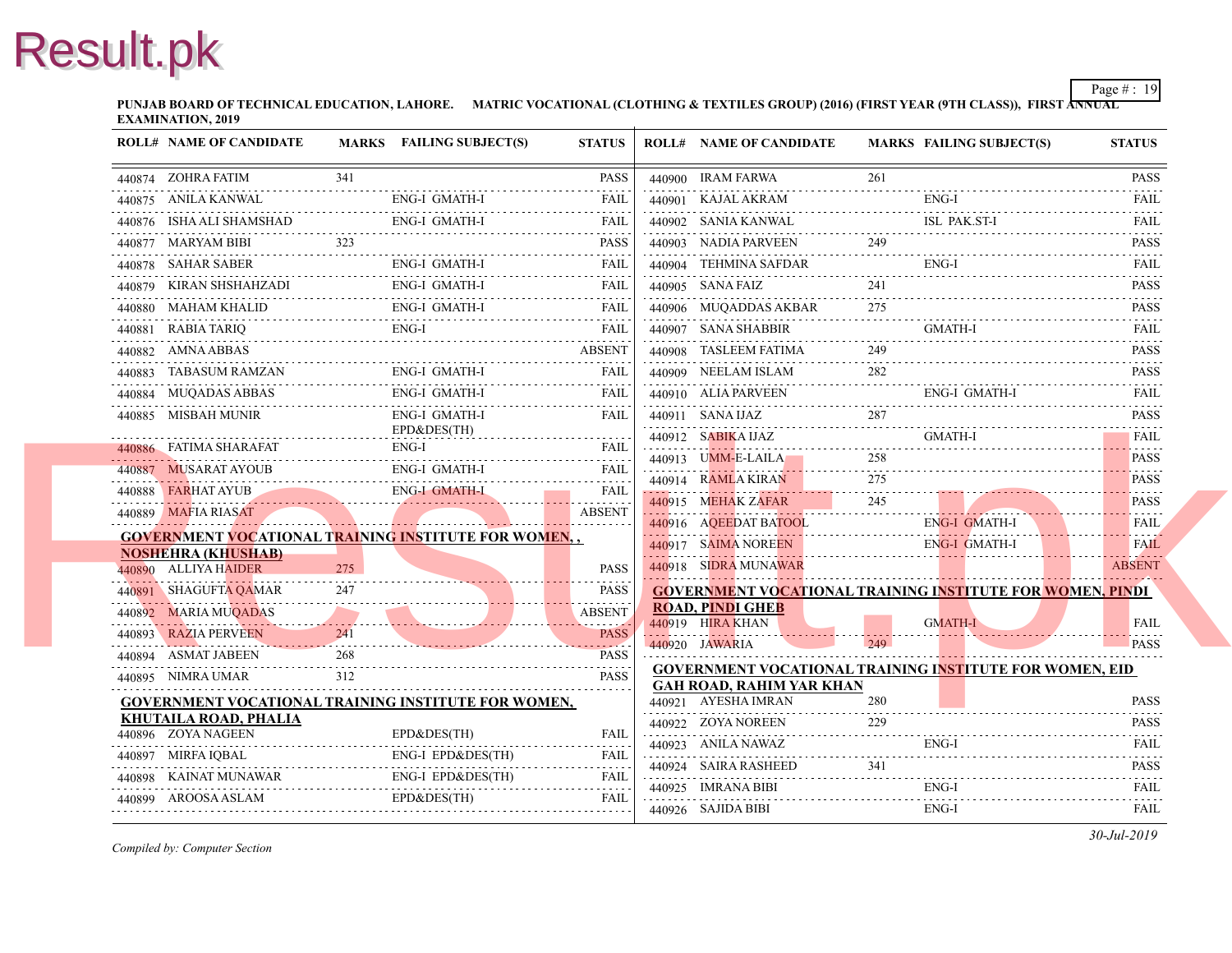**PUNJAB BOARD OF TECHNICAL EDUCATION, LAHORE.** MATRIC VOCATIONAL (CLOTHING & TEXTILES GROUP) (2016) (FIRST YEAR (9TH CLASS) **EXAMINATION, 2019**

| <b>ROLL# NAME OF CANDIDATE</b>                                   |     | MARKS FAILING SUBJECT(S)          | <b>STATUS</b>    | <b>ROLL# NAME OF CANDIDATE</b>                                                   | <b>MARKS FAIL</b> |
|------------------------------------------------------------------|-----|-----------------------------------|------------------|----------------------------------------------------------------------------------|-------------------|
| 440927 HUMAIRA TAYYAB                                            |     | <b>ENG-I GMATH-I</b>              | <b>FAIL</b>      | 440955 AYESHA AFZAL                                                              |                   |
| 440928 SAMAN ASHRAF                                              |     |                                   | <b>PASS</b>      | 440956 ANSA BATOOL                                                               |                   |
| 440929 HAFIZA HABIBA                                             | 270 |                                   | <b>PASS</b>      | 440957 MARYAM BATOOL                                                             | 259               |
| 440930 SANA TARIQ                                                | 265 |                                   | PASS             | 440958 KOUSAR BIBI                                                               | 279               |
| 440931 FATIMA QAYYUM                                             | 346 |                                   | <b>PASS</b>      | 440959 HUMA MUNAWAR                                                              | 299               |
| 440932 SHANZA JAVEED<br>440932 SHANZA JAVEED 289 PASS            |     |                                   | <b>PASS</b>      | 440960 SAFIA BIBI                                                                | 284               |
| 440933 KHADIJA RAFIQUE                                           |     | ISL GMATH-I<br><b>ISL GMATH-I</b> | <b>FAIL</b>      | 440961 MEHAK BUKHARI                                                             | 310               |
| 440934 AZRA                                                      | 324 |                                   | PASS             | 440962 SHAZIA BIBI                                                               | 286               |
| 440935 IQRA SHAHID                                               |     | HID 222 PASS                      | .<br><b>PASS</b> | 440963 KHADIJA BIBI                                                              | 336               |
| 440936 MARYAM PERVAIZ                                            | 345 |                                   | <b>PASS</b>      | 440964 ANEELA YAMEEN                                                             | 286               |
| 440937 MAHNOOR AKBAR<br>440937 MAHNOOR AKBAR ISL ENG-I FAIL FAIL |     |                                   |                  | 440965 ASMA ASHRAF                                                               | 304               |
| 440938 NOOR UL SABA 271 PASS                                     |     |                                   |                  | 440966 HINA CHISHTI                                                              |                   |
| 440939 NIDA ASLAM<br>440939 NIDA ASLAM ENG-I FAIL FAIL           |     | $ENG-I$                           | <b>FAIL</b>      | 440967 REEMA MUNAF                                                               |                   |
| 440940 IRUM SHEHNAZ<br>M SHEHNAZ<br>                             |     | ISL GMATH-I<br>ISL GMATH-I        | <b>FAIL</b>      | 440968 REHANA SAFDAR                                                             | 278               |
| 440941 IRAM ZAHID 257 PASS                                       | 257 |                                   |                  | <b>GOVERNMENT VOCATIONAL TRAINING INS</b>                                        |                   |
| 440942 IQRA TAJ<br>440942 IQRA TAJ 305 PASS                      |     |                                   | <b>PASS</b>      | <b>KARTAR PURA, RAWALPINDI</b><br>440969 AYESHA ZUBAIR                           | 301               |
| 440943 IFRA ISHTIAQ<br>440943 <b>IFRA ISHTIAQ</b>                |     | GMATH-I                           | <b>FAIL</b><br>. |                                                                                  |                   |
| 440944 SHABANA SOMROO<br>$\frac{1}{100000}$                      |     | ENG-I GMATH-I                     | <b>FAIL</b>      | <b>GOVERNMENT VOCATIONAL TRAINING INS</b><br><b>RAWALPINDI CANTT, RAWALPINDI</b> |                   |
| 440945 ALINA KOMAL                                               |     |                                   | .<br><b>PASS</b> | 440970 SYEDA HIRA ZAINAB                                                         | <b>GMA</b>        |
| <b>GOVERNMENT VOCATIONAL TRAINING INSTITUTE FOR WOMEN, NEAR</b>  |     |                                   |                  | 440971 SYEDA UZMA BIBI                                                           | <b>GMA</b>        |
| <b>BUS STAND BEHIND FINE HOTEL, RAJANPUR</b>                     |     |                                   |                  | 440972 IRAM BIBI                                                                 | <b>GMA</b>        |
| 440946 YAMNA AHMAD                                               | 343 | TANIMAL 549                       | <b>PASS</b>      | 440973 SYEDA SHAWAL BUKHARI 267                                                  |                   |
| 440947 ASMA MAJEED                                               | 338 |                                   | <b>PASS</b>      | 440974 MUNAZZA BIBI                                                              | <b>GMA</b>        |
| 440948 SAMRREEN KANWAL                                           |     |                                   | <b>PASS</b>      | 440975 UMM-E-HABIBA                                                              | <b>GMA</b>        |
| 440949 SADIA SADIQ                                               |     |                                   |                  | <b>GOVERNMENT VOCATIONAL TRAINING INS</b>                                        |                   |
| 440950 FRAZIA AKBAR<br>440950 FRAZIA AKBAR 267 PASS              | 268 |                                   | <b>PASS</b>      | ROAD RUSTAM COLONY, SADIQABAD                                                    |                   |
| 440951 SAIMA SHAHZADI<br>440951  SAIMA SHAHZADI  268  PASS       |     |                                   | PASS             | 440976 ASHMAL ZAFAR                                                              | 292               |
| 440952 BESMA MAJEED                                              | 325 |                                   | <b>PASS</b>      | 440977 RAMSHA ZAFAR                                                              | 271               |
| 440953 ZAHRA AFZAL                                               |     |                                   | <b>FULL FAIL</b> | 440978 HUMA RAZZAQ                                                               | 320               |
| 440954 FABIA KAREEM HEMB(TH) FAIL FAIL                           |     |                                   |                  | 440979 SAHER NAZ                                                                 | 290               |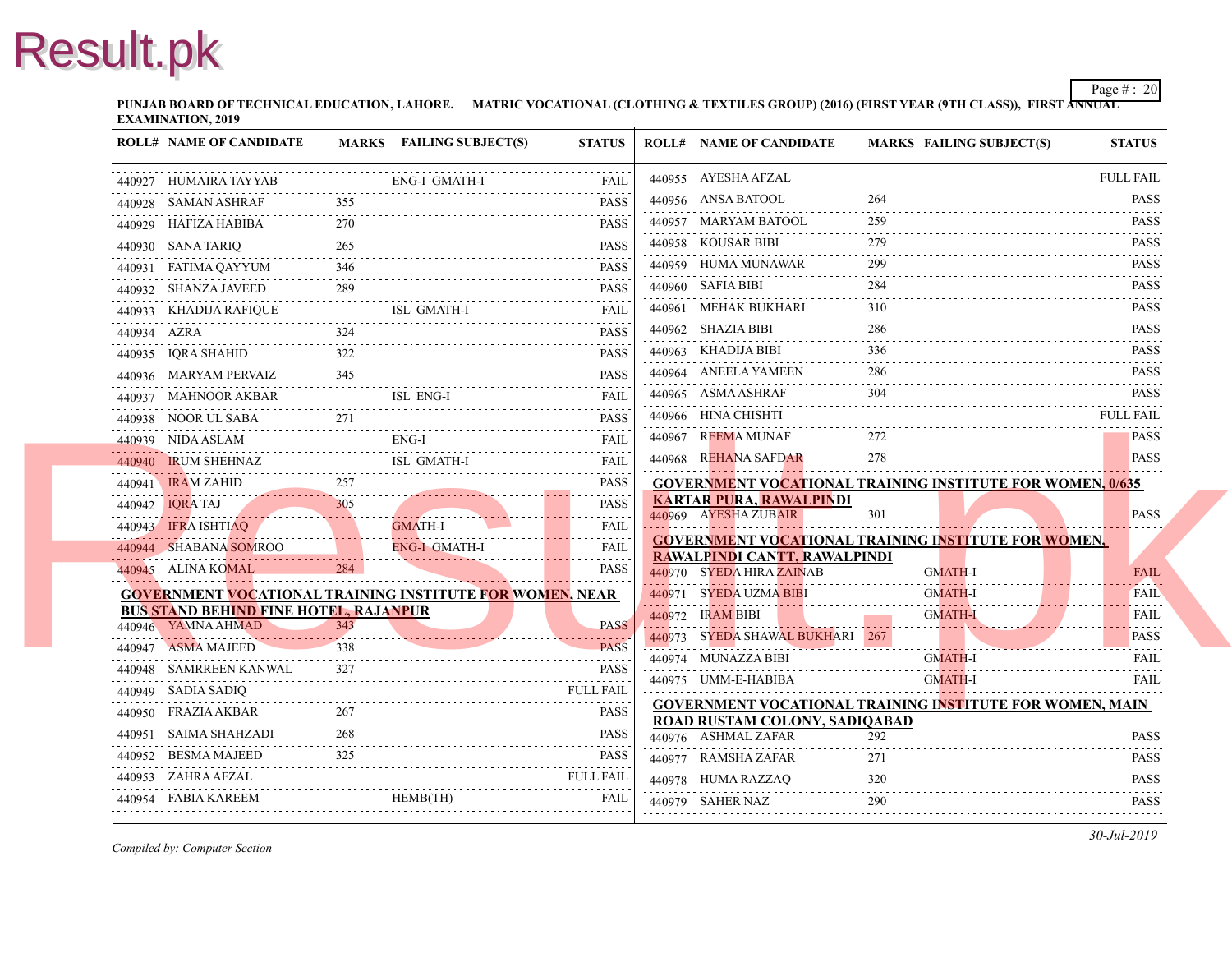**PUNJAB BOARD OF TECHNICAL EDUCATION, LAHORE.** MATRIC VOCATIONAL (CLOTHING & TEXTILES GROUP) (2016) (FIRST YEAR (97 **EXAMINATION, 2019**

| <b>ROLL# NAME OF CANDIDATE</b> |            | MARKS FAILING SUBJECT(S)                                                  | <b>STATUS</b>                                                                                                                                                                               |              | <b>ROLL# NAME OF CANDIDATE</b>            | <b>MARKS FAIL</b> |            |
|--------------------------------|------------|---------------------------------------------------------------------------|---------------------------------------------------------------------------------------------------------------------------------------------------------------------------------------------|--------------|-------------------------------------------|-------------------|------------|
| 440980 SANA TARIQ              | 302        |                                                                           | <b>PASS</b>                                                                                                                                                                                 |              | <b>GOVERNMENT VOCATIONAL TRAINING INS</b> |                   |            |
| 440981 NOOR FATIMA             | .<br>246   |                                                                           | <b>PASS</b>                                                                                                                                                                                 |              | <b>BLOCK NO.13 BAGH-E-UMAR, SARGODHA</b>  |                   |            |
| 440982 ANILA HAIDAR            |            | ISL PAK.ST-I URDU-I ENG-I                                                 | $\mathcal{L}^{\mathcal{A}}\left( \mathcal{L}^{\mathcal{A}}\left( \mathcal{L}^{\mathcal{A}}\right) \right) =\mathcal{L}^{\mathcal{A}}\left( \mathcal{L}^{\mathcal{A}}\right)$<br><b>FAIL</b> |              | 441008 SIBGHA YOUNUS                      | 372               |            |
|                                |            | <b>GMATH-I</b>                                                            |                                                                                                                                                                                             |              | 441009 NAJVA ASHIQ                        | 285               |            |
| 440983 NOOR JAHAN              |            | ENG-I GMATH-I D&SEW-I(TH)                                                 | FAIL                                                                                                                                                                                        |              | 441010 FARAH AZHAR                        | 306               |            |
| 440984 AFREEN ABBAS            |            | <b>ENG-I GMATH-I</b>                                                      | <b>FAIL</b>                                                                                                                                                                                 |              | 441011 KAINAT SIRAJ                       | 260               |            |
| 440985 KIRAN SHAHZADI          | 258        |                                                                           | <b>PASS</b>                                                                                                                                                                                 |              | 441012 NAYAB                              | 266               |            |
| 440986 SARA RIAZ               |            | <b>ENG-I GMATH-I</b>                                                      | <b>FAIL</b><br>.                                                                                                                                                                            |              | 441013 MARIA AMIN                         | 291               |            |
| 440987 ZARA RIAZ               | 293        |                                                                           | <b>PASS</b>                                                                                                                                                                                 |              | 441014 KIRAN BASHARAT                     | 301               |            |
| 440988 SONIA                   |            | ENG-I                                                                     | FAIL                                                                                                                                                                                        |              | 441015 SAMINAH ARIF                       |                   | ENG-       |
| 440989 SYEDA SHANAB SHAH       | 314        |                                                                           | <b>PASS</b>                                                                                                                                                                                 |              | 441016 ASIA NOOR                          | 351               |            |
| 440990 AREEBA JAVID            | 294        |                                                                           | <b>PASS</b>                                                                                                                                                                                 |              | 441017 MOMNA KHALID                       |                   |            |
| 440991 RUKHSANA MUKHTAR        | 374        |                                                                           | <b>PASS</b>                                                                                                                                                                                 |              | 441018 HALEEMA SADIA                      | 312               |            |
| 440992 MARYAM AFZAL            | 281        |                                                                           | <b>PASS</b>                                                                                                                                                                                 |              | 441019 NIMRA SHAHZADI                     | 288               |            |
| 440993 KANWAL JAMIL            |            | <b>GMATH-I</b>                                                            | <b>FAIL</b>                                                                                                                                                                                 |              | 441020 SAIRA PERVEEN                      |                   | ENG-       |
|                                |            | GOVERNMENT VOCATIONAL TRAINING INSTITUTE FOR WOMEN,                       |                                                                                                                                                                                             |              | 441021 SADIA IJAZ                         | 302               |            |
| 440994 MUQQDAS AKRAM           |            | SAMONDARI RAJIN ROAD MAHALA DANISH PUR, SAMMUNDRI<br><b>ENG-I GMATH-I</b> | <b>FAIL</b>                                                                                                                                                                                 |              | 441022 SIDRA RAMZAN                       |                   | ENG-       |
| 440995 ZAINAB AKRAM            |            |                                                                           | .<br><b>PASS</b>                                                                                                                                                                            |              | 441023 AZRA RUBAB                         | 284               |            |
| 440996 AYESHA SADIQA           |            | <b>ISL ENG-I GMATH-I</b>                                                  | .<br>FAII.                                                                                                                                                                                  |              | 441024 MISHAL JAVAID                      | 294               |            |
|                                |            |                                                                           |                                                                                                                                                                                             |              | 441025 DARAKHSHAN                         | 331               |            |
| 440997 MUQQDAS AKHTER          | 316        |                                                                           | <b>PASS</b>                                                                                                                                                                                 | 441026 SIDRA |                                           | 290               |            |
| 440998 IQRA ABDUL RAZZAQ       | 284<br>. 7 |                                                                           | <b>PASS</b><br>.                                                                                                                                                                            |              | 441027 TANEA                              |                   | ENG-       |
| 440999 TANZILA TANVEER         | 328        |                                                                           | <b>PASS</b><br>$\omega$ is a second set of $\omega$                                                                                                                                         |              | 441028 FIZA AMNA                          | 314               |            |
| 441000 KAINAT RASOOL           |            | ISL PAK ST-I ENG-I GMATH-I                                                | <b>FAIL</b><br>.                                                                                                                                                                            |              | 441029 LAIBA ZAFER                        |                   | <b>GMA</b> |
| 441001 RUKHSAR TABASSUM        | 333        |                                                                           | <b>PASS</b>                                                                                                                                                                                 |              | 441030 AORAB USMAN                        |                   | ENG-       |
| 441002 NOOR FATIMA             |            | <b>GMATH-I</b>                                                            | FAIL<br>.                                                                                                                                                                                   |              | 441031 ALEENA GUL                         | 364               |            |
| 441003 IQRA YOUNAS             | 276        |                                                                           | <b>PASS</b>                                                                                                                                                                                 |              | 441032 RAFIA SALEEM                       |                   | ISL        |
| 441004 AQSA ZAFAR              |            | <b>GMATH-I</b>                                                            | <b>FAIL</b>                                                                                                                                                                                 |              | 441033 FAIQA AZHAR                        | 321               |            |
| 441005 SAMRA ASHRAF            |            | <b>GMATH-I</b>                                                            | <b>FAIL</b><br>.                                                                                                                                                                            |              | 441034 ALISHBA MASROOR                    |                   | PAK.       |
| 441006 ANIOA SARWAR            |            | GMATH-I                                                                   | <b>FAIL</b>                                                                                                                                                                                 |              | 441035 SADDIQA ZAINAB                     | 273               |            |
| 441007 KIRAN                   |            | PAK.ST-I GMATH-I                                                          | <b>FAIL</b>                                                                                                                                                                                 |              |                                           |                   |            |
|                                |            |                                                                           |                                                                                                                                                                                             |              |                                           |                   |            |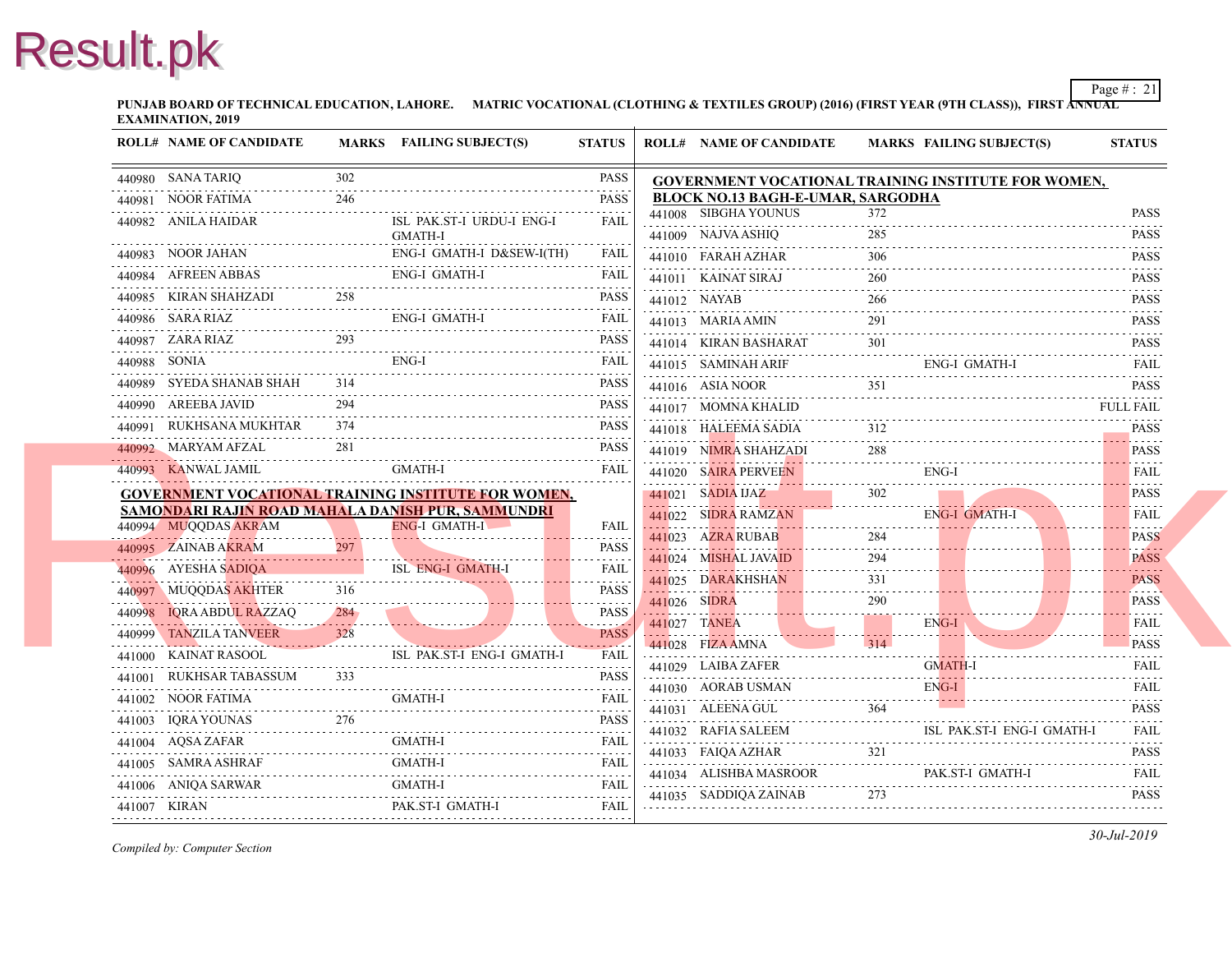**PUNJAB BOARD OF TECHNICAL EDUCATION, LAHORE.** MATRIC VOCATIONAL (CLOTHING & TEXTILES GROUP) (2016) (FIRST YEAR (97 **EXAMINATION, 2019**

|                      | <b>ROLL# NAME OF CANDIDATE</b>  |     | <b>MARKS</b> FAILING SUBJECT(S)                                 | <b>STATUS</b>                                     |               | <b>ROLL# NAME OF CANDIDATE</b> | <b>MARKS FAIL</b>                           |                           |
|----------------------|---------------------------------|-----|-----------------------------------------------------------------|---------------------------------------------------|---------------|--------------------------------|---------------------------------------------|---------------------------|
|                      |                                 |     | <b>GOVERNMENT VOCATIONAL TRAINING INSTITUTE FOR WOMEN, WARD</b> |                                                   |               | 441060 MARYAM                  | 300                                         |                           |
|                      |                                 |     | NO.11 AZIZ COLONY NEAR MASJID BILAL MOHALLA CHUP SHAH NEAR      |                                                   |               | 441061 LAIBA NOOR              | 232                                         |                           |
| 441036 ANUM ZAHARA   | TMA, SHAHPUR SADAR              |     |                                                                 | <b>ABSENT</b>                                     |               | 441062 SUMBAL RAMZAN           | 264                                         |                           |
|                      |                                 | 264 |                                                                 |                                                   |               | 441063 SAMEEMA SALAT           | 211                                         |                           |
| 441037 ANEHA ASLAM   |                                 |     |                                                                 | <b>PASS</b>                                       |               | 441064 MISHA TARIO             |                                             | PAK.                      |
|                      | <b>AKBER BAZAR, SHEIKHUPURA</b> |     | GOVERNMENT VOCATIONAL TRAINING INSTITUTE FOR WOMEN,             |                                                   |               | 441065 AIMAN BASHARAT          | 309                                         |                           |
|                      | 441038 MUQADAS SHAREEF          |     | $ENG-I$                                                         | FAIL                                              |               | 441066 SHAMAILA BASHARAT       | 272                                         |                           |
| 441039 SANIA SHAREEF |                                 | 235 |                                                                 | <b>PASS</b>                                       |               | 441067 ASMA KHURSHID           | 248                                         |                           |
| 441040 SAMAN AKRAM   |                                 | 298 |                                                                 | .<br><b>PASS</b>                                  |               | 441068 NOMIA SAQIB             | 227                                         |                           |
| 441041 ISHRAT FATIMA |                                 |     |                                                                 | .<br><b>PASS</b>                                  |               | 441069 AMINA SIDDIQUE          | 236                                         |                           |
| 441042 IQRA MEHBOOB  |                                 | 235 |                                                                 | <b>PASS</b>                                       |               |                                | <b>GOVERNMENT VOCATIONAL TRAINING INS</b>   |                           |
| 441043 LAIBA FAROOO  |                                 | 281 |                                                                 | <b>PASS</b>                                       |               |                                | <b>BUS STAND, BEHIND KHUSHALI BANK, JAL</b> |                           |
| 441044 SEHAR BATTOL  |                                 |     |                                                                 | .<br><b>PASS</b>                                  |               | 441070 HASEEBA                 |                                             | <b>GMA</b>                |
| 441045 SABA          |                                 | 354 |                                                                 | <b>PASS</b>                                       | 441071 NADIA  |                                |                                             | ISL.                      |
|                      | 441046 RIDA BATTOL              | 342 |                                                                 | <b>PASS</b><br>.                                  | <b>VEHARI</b> |                                | <b>GOVERNMENT VOCATIONAL TRAINING INS</b>   |                           |
|                      | 441047 MAHEEN KHAN              |     | PAK.ST-I GMATH-I                                                | FAIL                                              |               | 441072 NAZIA LIAOAT            | 334                                         |                           |
| 441048 KASHAF FATIMA | 2/9                             |     |                                                                 | <b>PASS</b><br>$\sim$ $\sim$ $\sim$ $\sim$ $\sim$ |               | 441073 SANA BIBI               |                                             | ENG-                      |
| 441049 HUMERA KHAN   |                                 | 265 |                                                                 | <b>PASS</b>                                       |               | 441074 SANA BIBI               | 355                                         |                           |
|                      |                                 |     | 441050 KHADIJA 324 324                                          | <b>PASS</b>                                       |               | 441075 ABIDA PARVEEN           | 362                                         |                           |
| 441051 SANA          | 441051 SANA GMATH-I             |     | <b>GMATH-I</b>                                                  | <b>FAIL</b><br>.                                  |               | 441076 KAINAT MAOBOOL          | .                                           |                           |
|                      |                                 |     | 441052 MARWA FATIMA GMATH-I                                     | FAII.<br>يو د د د د                               |               | 441077 NABEELA YOUNAS          | 370                                         |                           |
|                      | 441053 HOOR UL AIN 248          |     |                                                                 | <b>PASS</b><br>والمتمام المتمار                   |               | 441078 MUQADAS TUFAIL          |                                             | ISL 1                     |
| 441054 OURAT-UL-AIN  |                                 |     | <b>ENG-I GMATH-I</b>                                            | <b>FAIL</b><br>.                                  |               | 441079 ANAM ASHRAF             | 276                                         |                           |
| 441055 KHADIJA JAFAR |                                 |     | ISL URDU-I ENG-I GMATH-I                                        | <b>FAIL</b>                                       |               | 441080 ZAHRA BIBI              | 279                                         |                           |
|                      | 441056 NUSRAT MUHAMMAD ALI      |     | <b>GMATH-I</b>                                                  | FAIL.<br>.                                        |               | 441081 ZAVERIA ZANIB           |                                             | PAK.                      |
| 441057 RABIA GHAFOOR |                                 | 361 |                                                                 | <b>PASS</b>                                       |               | 441082 LAIBA SHAHID            | 325                                         |                           |
| 441058 NABILA ABBAS  |                                 |     | ISL PAK.ST-I URDU-I ENG-I                                       | <b>FAIL</b>                                       |               | 441083 TAHREEM RIAZ            | 333                                         |                           |
|                      |                                 |     | GMATH-I D&SEW-I(TH, PR)<br>EPD&DES(TH, PR) HEMB(TH,             |                                                   |               | 441084 KAINAT ABBAS            |                                             | ISL I                     |
| 441059 ALEESHBA      |                                 | 325 | PR)                                                             | <b>PASS</b>                                       |               |                                |                                             | <b>GMA</b><br>$EPD\delta$ |
|                      |                                 |     |                                                                 |                                                   |               |                                |                                             | SE)                       |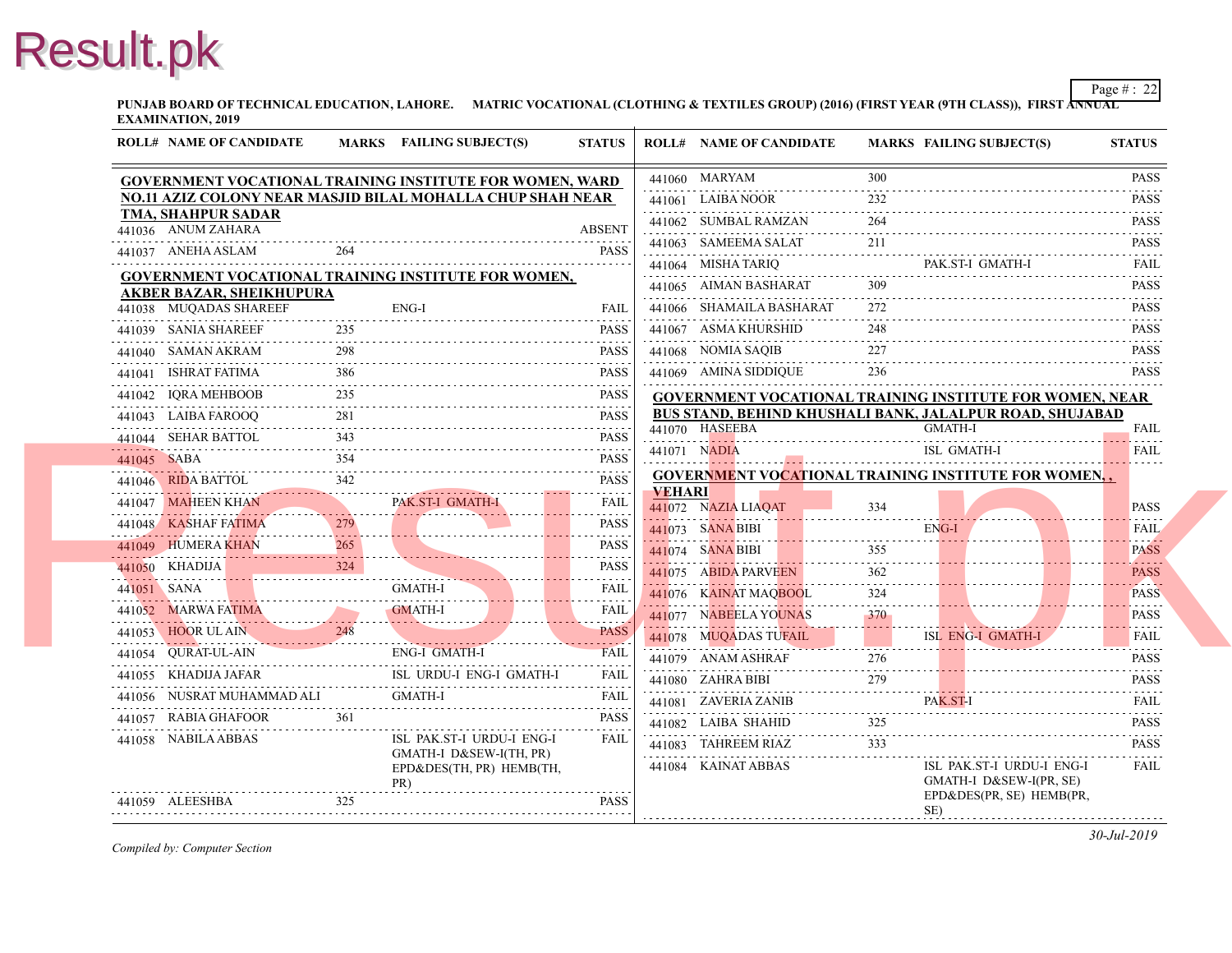**PUNJAB BOARD OF TECHNICAL EDUCATION, LAHORE.** MATRIC VOCATIONAL (CLOTHING & TEXTILES GROUP) (2016) (FIRST YEAR (97 **EXAMINATION, 2019**

| <b>ROLL# NAME OF CANDIDATE</b>                     |     | MARKS FAILING SUBJECT(S)                                                 | <b>STATUS</b>                | <b>ROLL# NAME OF CANDIDATE</b> | <b>MARKS FAIL</b> |
|----------------------------------------------------|-----|--------------------------------------------------------------------------|------------------------------|--------------------------------|-------------------|
| 441085 NOSHABA ALMAS                               | 359 |                                                                          | <b>PASS</b>                  | 441110 MUSFARA ALTAF           | 260               |
| 441086 KAINAT IMTIAZ                               | 261 |                                                                          | <b>PASS</b>                  | 441111 MUZAMIL BIBI            | 299               |
| 441087 MARYAM BIBI                                 | 278 |                                                                          | <b>PASS</b>                  | 441112 HAFZA BIBI              | 341               |
| 441088 AQSA PARVEEN                                | 328 |                                                                          | <b>PASS</b>                  | 441113 FARKHANDA ANWAR         | 319               |
| 441089 IRAM SHAHZADI                               | 329 |                                                                          | <b>PASS</b>                  | 441114 SADAF ASHRAF            | 330               |
| 441090 FATIMA AZIZ                                 | 379 |                                                                          | <b>PASS</b>                  | 441115 SOBIA AKRAM             | 315               |
| 441091 HUMA SADIQ                                  | 283 |                                                                          | <b>PASS</b>                  | 441116 IQRA ARSHAD             | 350               |
| 441092 SAJIDA BASHIR                               |     | PAK.ST-I GMATH-I                                                         | FAIL                         | 441117 IQRA RAFIQ              |                   |
| 441093 HUMAIRA BIBI                                | 255 |                                                                          | <b>PASS</b>                  |                                |                   |
|                                                    |     | <b>GOVERNMENT VOCATIONAL TRAINING INSTITUTE FOR WOMEN,</b>               |                              |                                |                   |
| <b>BLOUCH GHALA #2 CIRCULAR ROAD, WAZIRABAD</b>    |     |                                                                          |                              |                                |                   |
| 441094 SAMIA FAISAL                                | 326 |                                                                          | <b>PASS</b>                  |                                |                   |
| 441095 MAIRA IKRAM                                 |     |                                                                          | <b>FULL FAIL</b>             |                                |                   |
| 441096 ZAINAB FATIMA                               |     | ISL PAK.ST-I URDU-I ENG-I<br><b>GMATH-I</b>                              | <b>FAIL</b>                  |                                |                   |
| 441097 SONIA RAFIQ                                 |     | ENG-I GMATH-I                                                            | <b>FAIL</b>                  |                                |                   |
| 441098 KIRAN SHAHZADI<br>441098 KIRAN SHAHZADI 295 | 295 |                                                                          | $- - - - - -$<br><b>PASS</b> |                                |                   |
| 441099 IQRA SHAHZADI                               | 290 |                                                                          | <b>PASS</b>                  |                                |                   |
| 441100 MOMINA KALEEM                               |     | <b>ISL PAK.ST-I URDU-I</b>                                               | <b>FAIL</b>                  |                                |                   |
| 441101 MISHAL FATIMA                               |     | <b>ISL PAK.ST-I ENG-I</b>                                                | FAIL                         |                                |                   |
| 441102 SAIQA                                       |     | ISL PAK.ST-I URDU-I ENG-I                                                | <b>FAIL</b>                  |                                |                   |
|                                                    |     | <b>GOVERNMENT VOCATIONAL TRAINING INSTITUTE FOR WOMEN,</b>               |                              |                                |                   |
| <b>KHURSHEED COLONY, YAZMAN</b>                    |     |                                                                          |                              |                                |                   |
| 441103 ANSA ILYAS                                  | 327 |                                                                          | <b>PASS</b>                  |                                |                   |
| 441104 MARIA YAQOOB                                | 304 |                                                                          | <b>PASS</b>                  |                                |                   |
| 441105 MAHA AROOJ                                  |     | ENG-I GMATH-I                                                            | <b>FAIL</b>                  |                                |                   |
| 441106 TAYABA KIRAN                                |     | ISL ENG-I                                                                | <b>FAIL</b>                  |                                |                   |
| 441107 AYESHA PERVEEZ                              |     | ISL PAK.ST-I URDU-I ENG-I<br>GMATH-I D&SEW-I(TH)<br>EPD&DES(TH) HEMB(TH) | FAIL                         |                                |                   |
| 441108 AQSA GHAFFAR                                | 311 |                                                                          | <b>PASS</b>                  |                                |                   |
| 441109 NAVEED MUSARAT                              | 309 |                                                                          | <b>PASS</b>                  |                                |                   |
|                                                    |     |                                                                          |                              |                                |                   |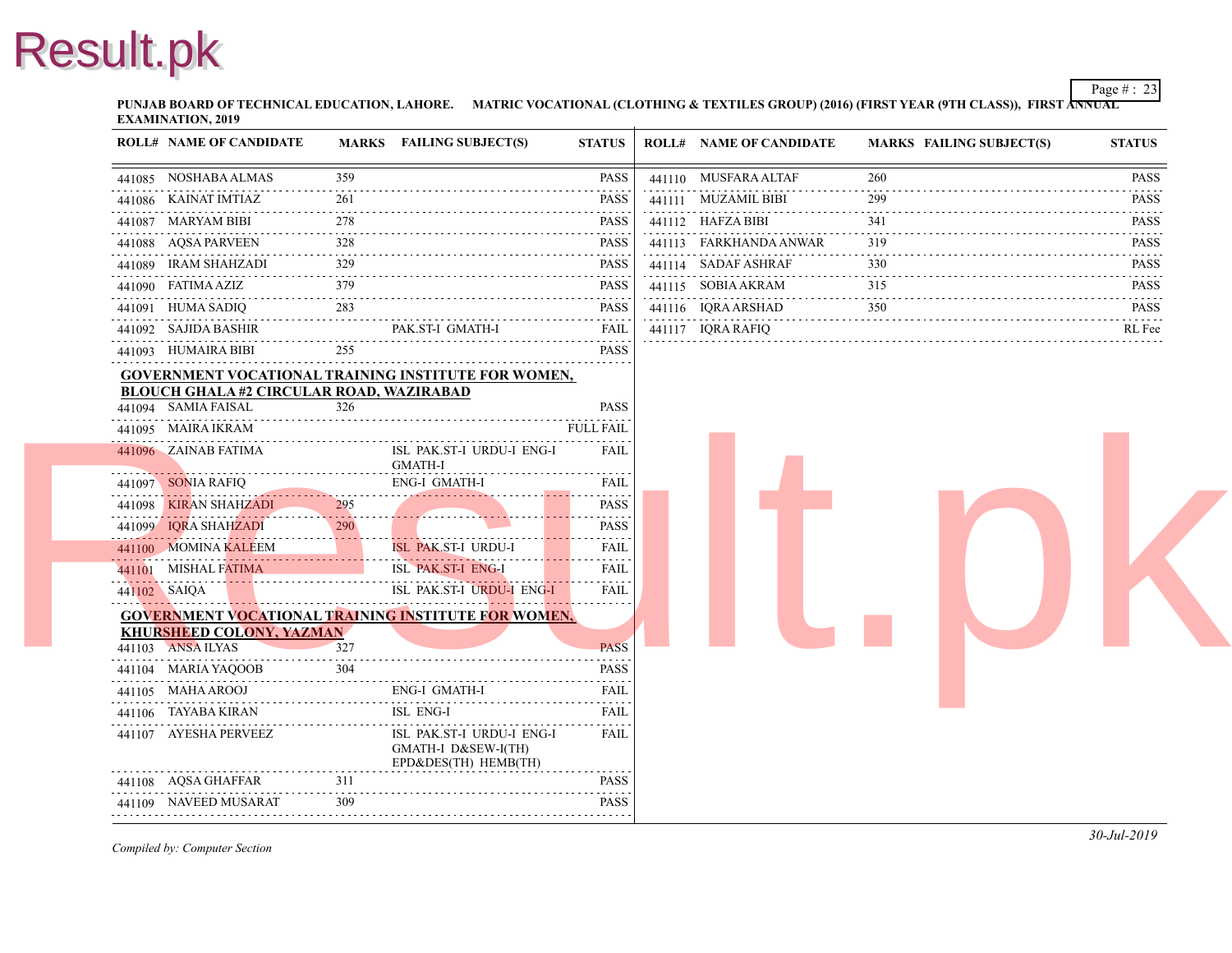**PUNJAB BOARD OF TECHNICAL EDUCATION, LAHORE. MATRIC VOCATIONAL (CLOTHING & TEXTILES GROUP REV\_2012) (SECOND YI ANNUAL EXAMINATION, 2019**

| <b>ROLL# NAME OF CANDIDATE</b>                                           | MARKS FAILING SUBJECT(S)                                                                                               | <b>STATUS</b>    | <b>ROLL# NAME OF CANDIDATE</b>                                     | <b>MARKS FAIL</b> |
|--------------------------------------------------------------------------|------------------------------------------------------------------------------------------------------------------------|------------------|--------------------------------------------------------------------|-------------------|
|                                                                          | <u>GHOUS TECHNICAL INSTITUTE, GOVT. MIDDLE SCHOOL # 2, ARIFWALA</u>                                                    |                  | <b>GOVERNMENT VOCATIONAL TRAINING INS</b>                          |                   |
| 441118 SIDRA FAROOQ                                                      | <b>GMATH-II</b>                                                                                                        | <b>FAIL</b><br>. | <b>FAISAL STADIUM, DERA GHAZI KHAN ROAI</b><br>441131 NASEEM MIRZA | CF(T)             |
|                                                                          | <b>GOVERNMENT VOCATIONAL TRAINING INSTITUTE FOR WOMEN,</b><br>CHISHTIA ROAD NEAR NOOR MAHAL CINEMA, BAHAWALNAGAR       |                  | 441132 SUMAIA GULL                                                 | CF(T)             |
| 441119 SAIMA                                                             | $ENG-II$                                                                                                               | FAIL             | <b>GOVERNMENT VOCATIONAL TRAINING INS</b>                          |                   |
| <b>AZEEM ABAD, BUREWALA</b>                                              | <b>GOVERNMENT VOCATIONAL TRAINING INSTITUTE FOR WOMEN,</b>                                                             |                  | <b>ROAD, PINDI GHEB</b><br>441133 TEHMINA BIBI                     | CF(T)             |
| 441120 SIDRA SADAQAT                                                     | CF(TH) ENG-II GMATH-II                                                                                                 | FAIL             | <b>GOVERNMENT VOCATIONAL TRAINING INS</b>                          |                   |
|                                                                          | <b>GOVERNMENT VOCATIONAL TRAINING INSTITUTE FOR WOMEN, NEAR</b><br>KHIZRA MOSQUE D-BLOCK PEOPLES COLONY #1, FAISALABAD |                  | <b>GAH ROAD, RAHIM YAR KHAN</b><br>441134 AYESHA WAHID             |                   |
| 441121 TAYYBA                                                            | CF(TH) ENG-II GMATH-II                                                                                                 | <b>FAIL</b>      |                                                                    |                   |
| 441122 MUNIBA                                                            | CF(TH) ENG-II GMATH-II                                                                                                 | <b>FAIL</b>      |                                                                    |                   |
| 441123 MARVA SALEEM                                                      | CF(TH) ENG-II GMATH-II                                                                                                 | <b>FAIL</b>      |                                                                    |                   |
| <b>STREET NO. 2, BIG CIVIL LINES, GUJRANWALA</b><br>441124 KAINAT HAMEED | <b>GOVERNMENT VOCATIONAL TRAINING INSTITUTE FOR WOMEN,</b><br>CF(TH) ENG-II GMATH-II<br>PAK.ST-II(REV12 URDU           | <b>FAIL</b>      |                                                                    |                   |
| <b>MAHMOOD COLONY, HASILPUR</b><br>441125 AQSA KANWAL                    | <u>GOVERNMENT VOCATIONAL TRAINING INSTITUTE FOR WOMEN,</u><br>CF(TH) ENG-II GMATH-II                                   | <b>FAIL</b>      |                                                                    |                   |
| <b>AMIN DAR WALI, KHARIAN</b><br>441126 SONIA AFZAL                      | GOVERNMENT VOCATIONAL TRAINING INSTITUTE FOR WOMEN, GALI<br>$286 + 277 = 563$                                          | <b>PASS</b>      |                                                                    |                   |
| <b>LAHORE</b>                                                            | GOVERNMENT VOCATIONAL TRAINING INSTITUTE FOR WOMEN,<br>ZARAR SHAHEED ROAD. OLD OFFICER COLONY. LAHORE CANTT.           |                  |                                                                    |                   |
| 441127 YASMEEN                                                           | $308 + 287 = 595$                                                                                                      | <b>PASS</b>      |                                                                    |                   |
|                                                                          | <b>GOVERNMENT VOCATIONAL TRAINING INSTITUTE FOR WOMEN, 87-A</b>                                                        |                  |                                                                    |                   |
| <b>BANK ROAD, LIAOATPUR</b><br>441128 IORA NAZEER                        | <b>GMATH-II</b>                                                                                                        | <b>FAIL</b>      |                                                                    |                   |
| <b>ROAD, LODHRAN</b>                                                     | <b>GOVERNMENT VOCATIONAL TRAINING INSTITUTE FOR WOMEN, DC</b>                                                          |                  |                                                                    |                   |
| 441129 IRAM AKBAR                                                        | CF(TH)                                                                                                                 | <b>FAIL</b>      |                                                                    |                   |
| 441130 IQRA AALAMGEER                                                    | CF(TH) ISLAMIAT-II                                                                                                     | FAIL             |                                                                    |                   |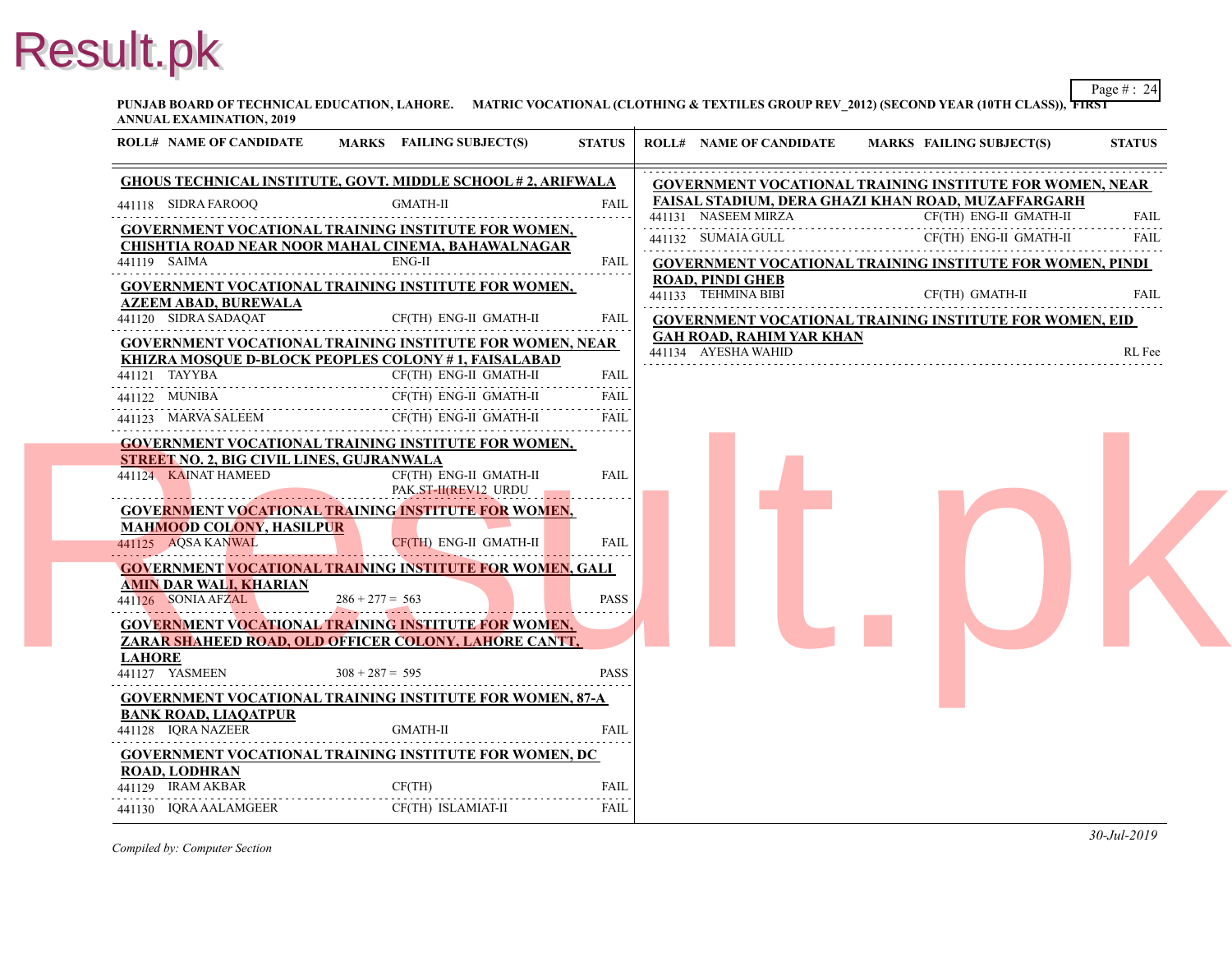**PUNJAB BOARD OF TECHNICAL EDUCATION, LAHORE. MATRIC VOCATIONAL (CLOTHING & TEXTILES GROUP) (2016) (SECOND YEAR EXAMINATION, 2019**

| <b>ROLL# NAME OF CANDIDATE</b>                | MARKS FAILING SUBJECT(S)                                                                                                                                                                                                                | <b>STATUS</b> | <b>ROLL# NAME OF CANDIDATE</b>                                                         | <b>MARKS FAIL</b> |
|-----------------------------------------------|-----------------------------------------------------------------------------------------------------------------------------------------------------------------------------------------------------------------------------------------|---------------|----------------------------------------------------------------------------------------|-------------------|
|                                               | GOVERNMENT VOCATIONAL TRAINING INSTITUTE FOR WOMEN,,                                                                                                                                                                                    |               | 441160 NOOR FATIMA                                                                     | ENG-              |
| <b>AHMADPUR EAST</b>                          |                                                                                                                                                                                                                                         |               | 441161 MEHWISH AWAN                                                                    | C.FN              |
| 441135 SANAM MAJEED                           | C.FND(TH) ENG-II GMATH-II                                                                                                                                                                                                               | <b>FAIL</b>   | 441162 ZIAMEENA BIBI $342 + 320 = 662$                                                 |                   |
| 441136 ANEELA LATIF                           |                                                                                                                                                                                                                                         |               | 441163 MAHNOOR 299 + 289 = 588                                                         |                   |
|                                               | 441137 SADIA SATTAR $308 + 285 = 593$ PASS                                                                                                                                                                                              | PASS          | 441164 MALKA KHATOON $328 + 330 = 658$                                                 |                   |
| 441138 AQSA BIBI                              | C.FND(TH) ENG-II GMATH-II                                                                                                                                                                                                               |               | 441165 SHAGUFTA BIBI $273 + 252 = 525$                                                 |                   |
| 441139 ANUM YOUNIS QURAISHI $323 + 329 = 652$ | <u>1400 WINDOW 723 727 002</u>                                                                                                                                                                                                          | <b>PASS</b>   | 441166 RABIA BIBI C.FN                                                                 | C.FN              |
|                                               | 441140 LAIBA MARYAM GMATH-II<br><b>GMATH-II</b>                                                                                                                                                                                         | FAII.<br>.    | 441167 KIRAN $302 + 290 = 592$                                                         |                   |
|                                               | $\begin{tabular}{ll} \bf 441141 & \tt MALIKA MARKAM & \tt C.FND(TH) ENG-II GAMTH-II \\ \hline \end{tabular}$                                                                                                                            | FAIL          |                                                                                        | <b>GMA</b>        |
|                                               | 441142 SAIMA BIBI C.FND(TH) ENG-II GMATH-II FAIL                                                                                                                                                                                        |               | 441168 KAINAT GM.                                                                      | ENG-              |
| 441143 AYESHA GHAZAL C.FND(TH) GMATH-II       |                                                                                                                                                                                                                                         | FAII.         | 441169 MAH NOOR<br>441170 AREEBA IJAZ 235 + 252 = 487                                  |                   |
|                                               | 441144 KAINAT C.FND(TH) ENG-II GMATH-II FAIL                                                                                                                                                                                            |               |                                                                                        |                   |
|                                               | 441145 NAFEESA AFZAL C.FND(TH) ENG-II GMATH-II FAIL                                                                                                                                                                                     |               | 441171 AQSA MUKHTAR $313 + 290 = 603$<br>441172 AFSHAN BIBI                            | C.FN              |
|                                               | $441146$ AYESHA RIAZ $284 + 280 = 564$ PASS                                                                                                                                                                                             |               |                                                                                        |                   |
|                                               | 441147 KOMALAMIN GMATH-II FAIL                                                                                                                                                                                                          | <b>FAIL</b>   | <b>GOVERNMENT VOCATIONAL TRAINING INS</b><br><b>CHISHTIA ROAD NEAR NOOR MAHAL CINE</b> |                   |
|                                               | 441148 MEERAB FATIMA GMATH-II                                                                                                                                                                                                           | <b>FAIL</b>   | 441173 HAFEEZAN RAFIQUE                                                                | ENG-              |
|                                               | GOVERNMENT VOCATIONAL TRAINING INSTITUTE FOR WOMEN, FATEH                                                                                                                                                                               |               | 441174 FAKHRA ASLAM C.F                                                                | C.FN              |
| PUR ROAD, ALIPUR                              |                                                                                                                                                                                                                                         |               | 441175 ISHRAT JAVED ENG-                                                               | ENG-              |
| 441149 FOZIA BATOOL                           | 441149    FOZIA BATOOL    EXAMPLE    FOZIA BATOOL                                                                                                                                                                                       | RL Fee        | 441176 ALIYA NOOR<br>441176 ALIYA NOOR                                                 | <b>GMA</b>        |
| 441150 ANIOA GHAZAL                           | ANIQA GHAZAL                                                                                                                                                                                                                            | RL Fee        | 441177 SAMAR BIBI EN                                                                   | ENG-              |
| 441151 NASEEM BIBI                            | 441151 NASEEM BIBI<br>All Fee Richard States and States and States and States and States and States and States and States and States                                                                                                    | RL Fee        | 441178 AYESHA ABBAS C.FN                                                               | $C$ . $FN$        |
| 441152 SAMYA SANIA                            | 441152 SAMYA SANIA REFERENTIAL REFERENTIAL REFERENTIAL REFERENTIAL REFERENTIAL REFERENTIAL REFERENTIAL REFERENTIAL REFERENTIAL REFERENTIAL REFERENTIAL REFERENTIAL REFERENTIAL REFERENTIAL REFERENTIAL REFERENTIAL REFERENTIAL          | RL Fee        | 441179 KIRAN MUSHTAQ C.FN                                                              | C.FN              |
| 441153 TASLEEM AKHTAR                         | 441153 TASLEEM AKHTAR RL Fee                                                                                                                                                                                                            | <b>RL</b> Fee | 441180 RABIA PERVEEN AND LODGED AT LACK AND RAIL AND RESIDENCE.                        | $C$ . FN          |
| 441154 SHAMEEM AKHTAR                         |                                                                                                                                                                                                                                         | RL Fee        | 441181 SAIMA AZHAR                                                                     | <b>ISLA</b>       |
|                                               | <b>GOVERNMENT VOCATIONAL TRAINING INSTITUTE FOR WOMEN, NEAR</b>                                                                                                                                                                         |               |                                                                                        | PAK.              |
| DCO HOUSE, ATTOCK<br>441155 NIMRA JAVED       | C.FND(TH) ENG-II GMATH-II                                                                                                                                                                                                               |               |                                                                                        | C.FN<br>PR)       |
|                                               | $ENG-II$                                                                                                                                                                                                                                |               | 441182 RIMSHA QADIR $315 + 334 = 649$                                                  |                   |
| 441156 MISBAH SHEHZAD                         |                                                                                                                                                                                                                                         |               | 441183 AYESHA UMAR                                                                     | PAK.              |
|                                               | $\begin{tabular}{cc} 441157 & SANA SADDIQUE & GMATH-II & FAIL \\ \hline \end{tabular} \begin{tabular}{lcccccc} \multicolumn{2}{c} \textbf{FAIL} & \multicolumn{2}{c} \textbf{FAIL} & \multicolumn{2}{c} \textbf{FAIL} \\ \end{tabular}$ |               |                                                                                        | ENG-              |
|                                               | 441158 SARMA AKRAM 321+277 = 598 PASS                                                                                                                                                                                                   |               | 441184 MEMOONA HABIB C.F                                                               | C.FN              |
|                                               | 441159 HAMEEDA KAUSAR C.FND(TH) ENG-II GMATH-II                                                                                                                                                                                         | <b>FAIL</b>   | 441185 OJUNNISA $343 + 359 = 702$                                                      |                   |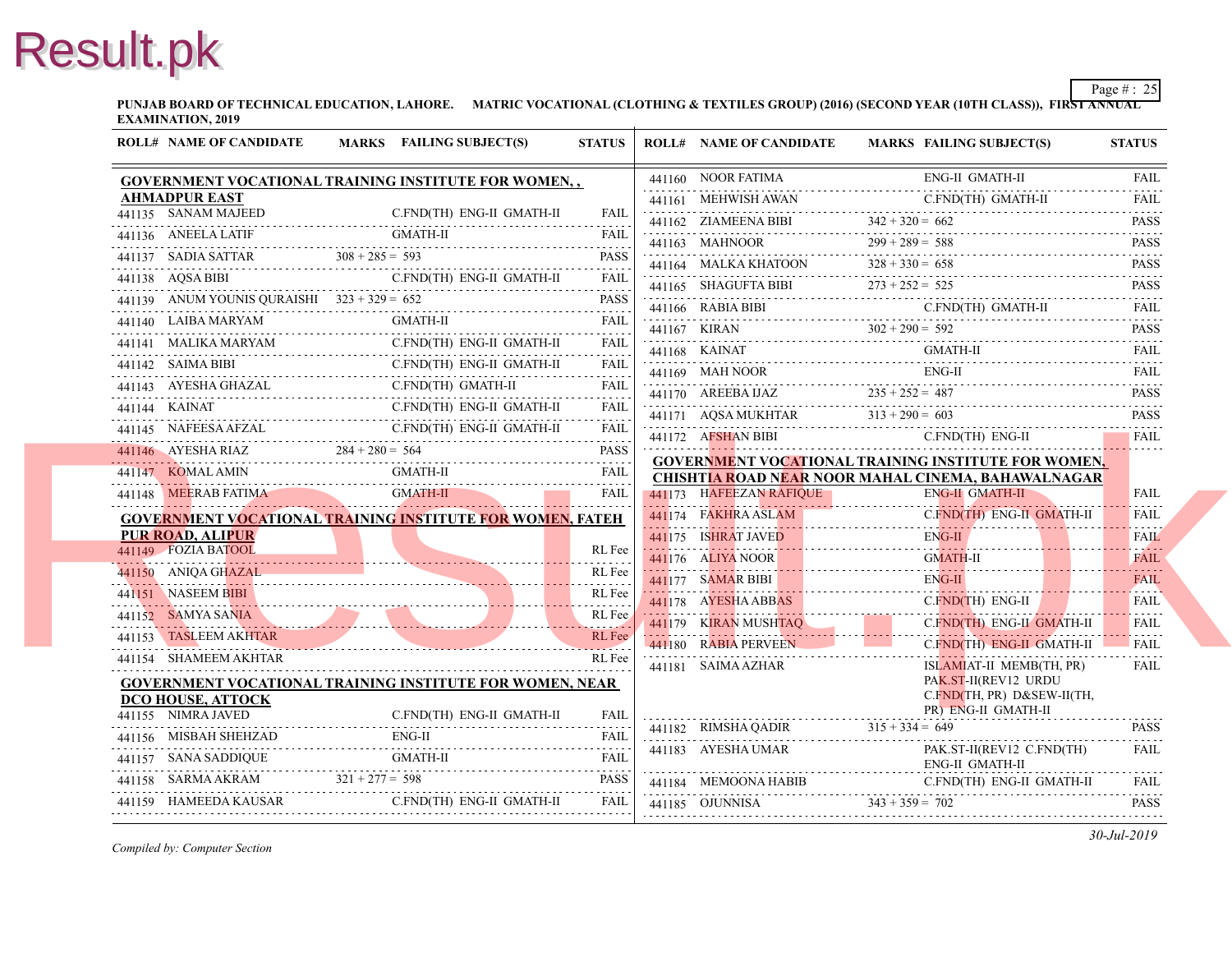**PUNJAB BOARD OF TECHNICAL EDUCATION, LAHORE. MATRIC VOCATIONAL (CLOTHING & TEXTILES GROUP) (2016) (SECOND YEAR EXAMINATION, 2019**

| <b>ROLL# NAME OF CANDIDATE</b>             | MARKS FAILING SUBJECT(S)                                                                                                                                                                                                                                                                                                                                                                                                                                      | <b>STATUS</b> | <b>ROLL# NAME OF CANDIDATE</b>                                  | <b>MARKS FAIL</b>   |
|--------------------------------------------|---------------------------------------------------------------------------------------------------------------------------------------------------------------------------------------------------------------------------------------------------------------------------------------------------------------------------------------------------------------------------------------------------------------------------------------------------------------|---------------|-----------------------------------------------------------------|---------------------|
|                                            | 441186 ATIKA BADAR $373 + 323 = 696$ PASS                                                                                                                                                                                                                                                                                                                                                                                                                     |               | 441210 INSHARAH AFZAL                                           | $302 + 306 = 608$   |
|                                            | $\begin{minipage}{0.9\linewidth} \begin{tabular}{ll} \bf 441187 & AREESHA SHAFIQUE & GMATH-II & FAIL \\ \hline \end{tabular} & \begin{tabular}{ll} \bf 441187 & AREESHA & HIC \\ \bf 441187 & AREESHA & HIC \\ \bf 441187 & AREISH & A. & B. \\ \end{tabular} \end{minipage}$                                                                                                                                                                                 |               | 441211 MAHNOOR ZAINAB<br>441211 MAHNOOR ZAINAB $304 + 304 = 60$ | $304 + 304 = 608$   |
|                                            | 441188 SAIQA FATIMA $296 + 271 = 567$ PASS                                                                                                                                                                                                                                                                                                                                                                                                                    | <b>PASS</b>   | 441212 NABEELA BIBI $317 + 321 = 638$                           |                     |
|                                            |                                                                                                                                                                                                                                                                                                                                                                                                                                                               |               | 441213 AROOJ $339 + 293 = 632$                                  |                     |
|                                            | $\begin{tabular}{ll} \bf 441190 & MEHRUN NISA & ENG-II GMATH-II & FAIL \\ \bf 441190 & MEHRUN NISA & ENG-II GMATH-II & TAIL \\ \bf 441190 & MEHRUN NISA & ENG-II GMATH-II & TAL \\ \bf 441190 & MEHRUN NISA & ENG-II GMATH-II & TAL \\ \bf 441190 & MEHRUN NISA & ENG-II GMATH-II & TAL \\ \bf 441190 & MEHRUN NISA & ENG-II GMATH-II & TAL \\ \bf 441190 & MEHRUN NISA & ENG-II GMATH-II & TAL \\ \bf 441190 & MEHRUN NISA & ENG-II GMATH-II & TAL \\ \bf 4$ |               | 441214 KOMAL MAZHAR $342 + 319 = 661$                           |                     |
|                                            | 441191 SAMREEN ASLAM GMATH-II FAIL FAIL                                                                                                                                                                                                                                                                                                                                                                                                                       |               | 441215 RIDA IMRAN ENG                                           | ENG-                |
| 441192 KAINAT BASHEER                      | PAK.ST-II(REV12 C.FND(TH)                                                                                                                                                                                                                                                                                                                                                                                                                                     | FAIL          |                                                                 | <b>GMA</b>          |
| 441193 MUSSARAT PERVEEN                    | ENG-II GMATH-II                                                                                                                                                                                                                                                                                                                                                                                                                                               |               | 441217 MARYAM AKRAM 323 + 309 = 632                             |                     |
|                                            | PAK.ST-II(REV12 URDU<br>C.FND(TH) ENG-II GMATH-II                                                                                                                                                                                                                                                                                                                                                                                                             | FAIL          | 441218 ISMA MAZHAR 294 + 266 = 5                                | $294 + 266 = 560$   |
|                                            | <b>GOVERNMENT VOCATIONAL TRAINING INSTITUTE FOR WOMEN,</b>                                                                                                                                                                                                                                                                                                                                                                                                    |               | 441219 FAKHRA BATOOL                                            | $284 + 305 = 589$   |
| <b>BAGHDAD ROAD NEAR GPO, BAHAWALPUR</b>   |                                                                                                                                                                                                                                                                                                                                                                                                                                                               |               | <b>GOVERNMENT VOCATIONAL TRAINING INS</b>                       |                     |
|                                            | 441194 SADIA IMAM $365 + 344 = 709$ PASS                                                                                                                                                                                                                                                                                                                                                                                                                      | <b>PASS</b>   | <b>AZEEM ABAD, BUREWALA</b>                                     |                     |
|                                            | 441195 NIMMRA NAZIR $345 + 326 = 671$ PASS                                                                                                                                                                                                                                                                                                                                                                                                                    |               | 441220 ZUFSHAN                                                  | C.FN                |
|                                            | 441196 TAYYABA NAEEM $343 + 306 = 649$ PASS                                                                                                                                                                                                                                                                                                                                                                                                                   |               | 441221 SADIA MUHAMMAD ALI $337 + 296 = 633$                     |                     |
|                                            | 441197 AFEERA SAJID $345 + 311 = 656$ PASS                                                                                                                                                                                                                                                                                                                                                                                                                    |               | 441222 ROMA SEHRISH AKRAM                                       | C.FN                |
| 441198 NASIMA NOOR ALVI $363 + 314 = 677$  | 441198 NASIMA NOOR ALVI $363 + 314 = 677$ PASS                                                                                                                                                                                                                                                                                                                                                                                                                |               | $441223$ ASMA IRSHAD $339 + 303 = 642$                          |                     |
| 441199 FAREEHA AZIZ                        |                                                                                                                                                                                                                                                                                                                                                                                                                                                               |               | 441224 FOZIA ALLAH DITTA                                        | MEM                 |
|                                            | 441199 FAREEHA AZIZ<br>441200 NABILA ALI 321 + 270 = 591 PASS                                                                                                                                                                                                                                                                                                                                                                                                 |               |                                                                 | D&S<br><b>GMA</b>   |
|                                            |                                                                                                                                                                                                                                                                                                                                                                                                                                                               |               | 441225 NIMRA ZAHEER GM<br>441226 SUMAIRA MANSHA                 |                     |
|                                            | $317 + 282 = 599$<br>PASS<br>441202 RAFIA AQEEL<br>$336 + 275 = 611$<br>PASS<br>441202 RAFIA AQEEL 336 + 275 = 611 PASS                                                                                                                                                                                                                                                                                                                                       |               |                                                                 | PAK.<br>ENG-        |
|                                            | $301 + 246 = 547$ PASS                                                                                                                                                                                                                                                                                                                                                                                                                                        |               | 441227 AREEJ NISAR GN                                           | <b>GMA</b>          |
|                                            |                                                                                                                                                                                                                                                                                                                                                                                                                                                               |               | $313 + 265 = 578$<br>$313 + 265 = 578$                          |                     |
|                                            | $\begin{tabular}{c} 441204 \quad AREEBA FATIMA \end{tabular} \hfill \begin{tabular}{c} 338 + 316 = 654 \quad BASS \\ 441205 \quad LAIBA FAROOQ \end{tabular} \hfill \begin{tabular}{c} 363 + 264 = 627 \quad BASS \\ \end{tabular} \hfill \begin{tabular}{c} \bf{138} \\ \bf{249} \\ \bf{259} \\ \bf{363} \\ \bf{470} \\ \bf{489} \\ \bf{490} \\ \bf{490} \\ \bf{401} \\ \bf{4120} \\ \bf{4120} \\ \$                                                         |               | $330 + 280 = 610$                                               |                     |
|                                            | 441206 PARVEEN AKHTAR $338 + 277 = 615$ PASS                                                                                                                                                                                                                                                                                                                                                                                                                  |               | 441230 IFFAT BATOOL URI                                         | <b>URD</b>          |
|                                            | $\begin{tabular}{ll} \bf 441207 & \bf SHAHEEN AKHTAR & \tt C.FND(TH) \bf GMATH-II & \tt FAIL \\ \bf \end{tabular}$                                                                                                                                                                                                                                                                                                                                            |               | 441231 MEHMONA KALSOM                                           | $C$ . $FN$          |
|                                            | 441208 NAJMA MALIK $297 + 289 = 586$ PASS                                                                                                                                                                                                                                                                                                                                                                                                                     | <b>PASS</b>   | $441232$ AMNA BIBI PAK.                                         | PAK.                |
|                                            | <b>GOVERNMENT VOCATIONAL TRAINING INSTITUTE FOR WOMEN,</b>                                                                                                                                                                                                                                                                                                                                                                                                    |               | 441233 IQRA FATIMA                                              | <b>URD</b>          |
|                                            | <b>GULSHAN COLONY, TAKBEER TOWN, STREET NO.6, NEAR DR. BUSHRA</b>                                                                                                                                                                                                                                                                                                                                                                                             |               | 441234 SANA JABBAR                                              | MEM                 |
| RIAZ CLINIC, BHALWAL<br>441209 ANUM NOREEN | URDU C.FND(TH) ENG-II<br><b>GMATH-II</b>                                                                                                                                                                                                                                                                                                                                                                                                                      | <b>FAIL</b>   |                                                                 | PR, S<br><b>GMA</b> |
|                                            |                                                                                                                                                                                                                                                                                                                                                                                                                                                               |               |                                                                 |                     |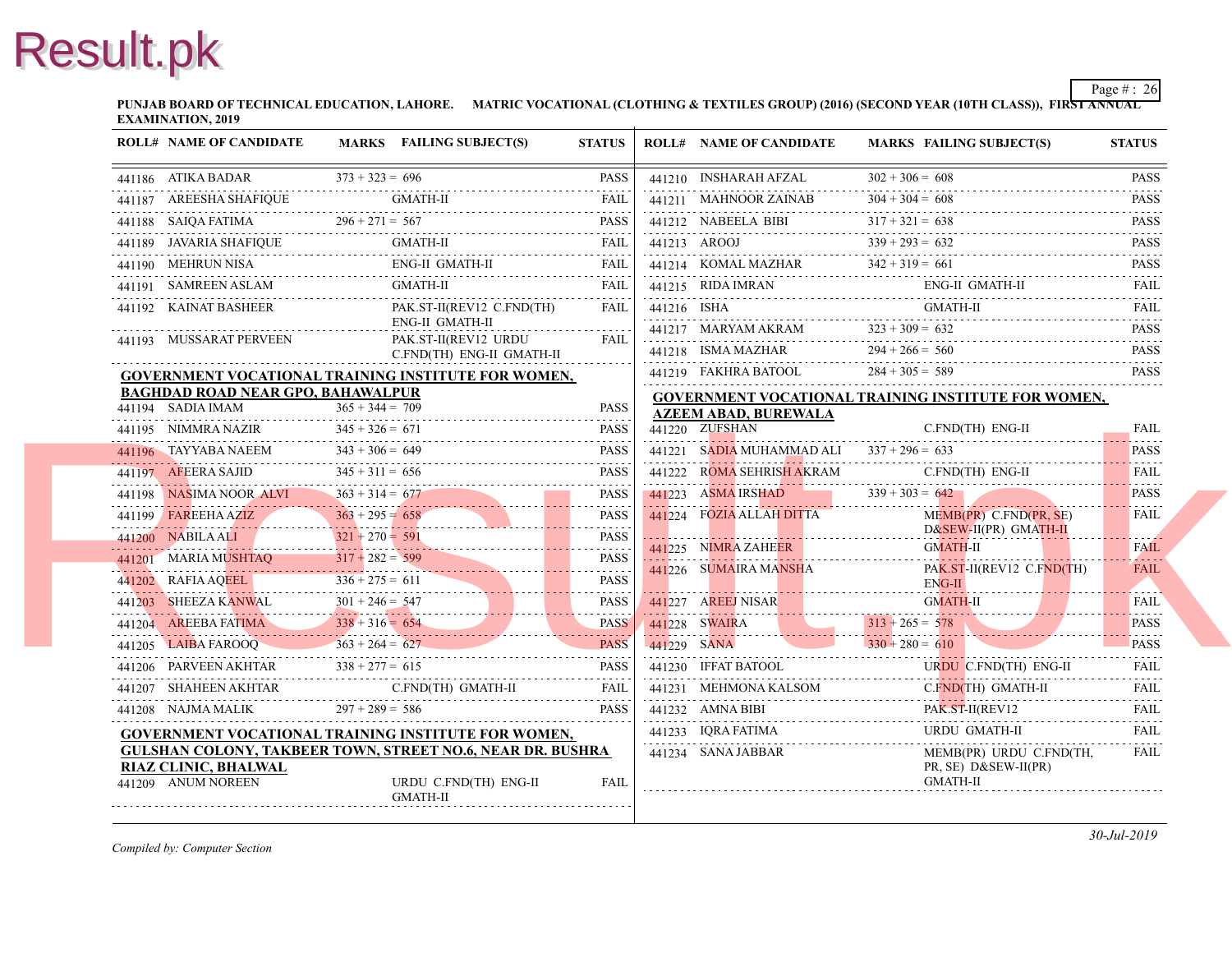**PUNJAB BOARD OF TECHNICAL EDUCATION, LAHORE. MATRIC VOCATIONAL (CLOTHING & TEXTILES GROUP) (2016) (SECOND YEAR EXAMINATION, 2019**

|              | <b>ROLL# NAME OF CANDIDATE</b>                                  | MARKS FAILING SUBJECT(S)                                                                                         | <b>STATUS</b> | <b>ROLL# NAME OF CANDIDATE</b>                                                                    | <b>MARKS FAIL</b> |
|--------------|-----------------------------------------------------------------|------------------------------------------------------------------------------------------------------------------|---------------|---------------------------------------------------------------------------------------------------|-------------------|
|              | 441235 NAZIA PERVEEN                                            | PAK.ST-II(REV12 URDU                                                                                             | <b>FAIL</b>   | 441258 NAMRA                                                                                      | C.FN              |
|              |                                                                 | C.FND(TH) D&SEW-II(TH)<br>ENG-II GMATH-II                                                                        |               | 441259 ANEESA BIBI0                                                                               | C.FN              |
|              | 441236 MARIA HABEEN<br>ABEEN C.                                 | C.FND(TH) ENG-II                                                                                                 | <b>FAIL</b>   | 441260 KHADIJA QAISAR $299 + 281 = 580$                                                           |                   |
|              | 441237 SONIA ASHIQ                                              | PAK.ST-II(REV12 C.FND(TH)<br>$ENG-II$                                                                            | FAII.         | 441261 MASOOMA<br>441262 GULNAZ UMARDRAZ $300 + 285 = 585$                                        | ENG-              |
|              |                                                                 | <u> 11</u><br>441238 NIMRA MUSHTAQ C.FND(TH) ENG-II FAIL                                                         |               | 441263 ASIYA UMAR DRAZ                                                                            |                   |
|              | 441239 SONIA ALYAS                                              | <b>GMATH-II</b>                                                                                                  |               | 441263 ASIYA UMAR DRAZ C.FI                                                                       | C.FN              |
|              | 441240 ATIQA MUNEER                                             | PAK.ST-II(REV12 C.FND(TH)<br>ENG-II GMATH-II                                                                     | <b>FAIL</b>   | 441265 MAHAM                                                                                      | ENG-<br>ENG-      |
|              |                                                                 | 441241 IQRA ANWAR C.FND(TH) ENG-II FAIL                                                                          |               | 441266 GHAZALA ASHRAT                                                                             | $293 + 300 = 593$ |
|              |                                                                 | 441242 SHEHLA TABSSAM URDU C.FND(TH) ENG-II FAIL                                                                 | <b>FAIL</b>   | TCF SECONDARY SCHOOL, VOHRA CAMPUS                                                                |                   |
|              |                                                                 | <b>GOVERNMENT VOCATIONAL TRAINING INSTITUTE FOR WOMEN, NEAR</b>                                                  |               | 441267 BUSHRA NAZ                                                                                 | ENG-              |
|              | UP CHURCH, TEHSIL CHOWK, CHAKWAL                                |                                                                                                                  |               | 441268 RUBINA YASIN                                                                               | <b>GMA</b>        |
|              | 441243 KAINAT ISHFAQ                                            | C.FND(TH) ENG-II GMATH-II                                                                                        | <b>FAIL</b>   | <b>GOVERNMENT VOCATIONAL TRAINING INS</b>                                                         |                   |
|              |                                                                 | <b>GMATH-II</b><br>441244 RUBINA SHAHEEN GMATH-II FAIL FAIL                                                      |               | NO.5, STREET NO. 5, GULBERG TOWN, CHIS                                                            |                   |
|              | 441245 MUQADAS ZAHRA $333 + 300 = 633$                          |                                                                                                                  | <b>PASS</b>   | 441269 SAIMA                                                                                      | $369 + 332 = 701$ |
|              | 441246 NAGEENA YASMEEN C.FND(TH                                 | C.FND(TH) ENG-II GMATH-II                                                                                        | <b>FAIL</b>   | 441270 ROBINA KOUSAR                                                                              | $336 + 303 = 639$ |
|              |                                                                 | <b>GOVERNMENT VOCATIONAL TRAINING INSTITUTE FOR WOMEN, NEAR</b>                                                  |               | 441271 FATIMA EJAZ                                                                                | $291 + 292 = 583$ |
|              | <b>GHS BOYS, CHAUBARA</b>                                       |                                                                                                                  |               | $141272$ UM-E-KALSOOM $323 + 289 =$                                                               | $323 + 289 = 612$ |
|              | 441247 UM-E-KALSOOM                                             | C.FND(TH) GMATH-II                                                                                               | <b>FAIL</b>   | 441273 ZARA AKBAR 338 + 294 =                                                                     | $338 + 294 = 632$ |
|              |                                                                 | GOVERNMENT VOCATIONAL TRAINING INSTITUTE FOR WOMEN, RAJA                                                         |               | $\frac{441274}{10}$ IQRA ASLAM 329 + 316 = 645                                                    |                   |
|              | <b>WALA NEAR BANDH MASJID, CHINIOT</b><br>441248 TAHREEN FATIMA |                                                                                                                  | <b>FAIL</b>   | 441275 KINZA<br>441275 KINZA EN                                                                   | ENG-              |
|              | 441249 AQSA MANSHA                                              | IREEN FATIMA<br>EREEN FATIMA<br>C.FND(TH)                                                                        |               | 441276 MUBASHRA ASLAM                                                                             | $316 + 296 = 612$ |
|              |                                                                 | 441249 AQSA MANSHA CFND(TH) FAIL                                                                                 |               | 441277 SIDRA RAMZAN<br>441277 SIDRA RAMZAN 280 + 263 = 54                                         | $280 + 263 = 543$ |
|              |                                                                 | $281 + 276 = 557$ PASS<br>$441251$ KASHAF<br>Fail In First Year (9Th Class) FIRST YEAR (9TH CLASS)               |               | 441278 ISRAR FAROOQ EN                                                                            | ENG-              |
|              | 441252 HUMA FATIMA C.FND(TH) ENG-II GMATH                       | C.FND(TH) ENG-II GMATH-II                                                                                        | <b>FAIL</b>   | 441279 FATIMA BIBI                                                                                | ENG-              |
|              |                                                                 | 441253 URWA<br>C.FND(TH) ENG-II GMATH-II                                                                         | <b>FAIL</b>   | 441280 MADIHA SHOUKAT $334 + 289 = 623$                                                           |                   |
|              |                                                                 | 441254 KIRAN BASHIR C.FND(TH) ENG-II GMATH-II FAIL                                                               | .             | 441281 AMNA KANWAL                                                                                | $324 + 305 = 629$ |
|              |                                                                 | 441255 HASEEBA KHAN $312 + 309 = 621$ PASS                                                                       |               | 441282 ZUNAIRA SHAHEEN $309 + 304 = 61$                                                           | $309 + 304 = 613$ |
|              |                                                                 | ${\bf 441256\_SAMINA BASHIR} \hspace{1.5cm} {\bf C.FND (TH) ENG-II\_GMATH-II\_FAIL} \hspace{1.5cm} {\bf FAIL\_}$ |               | 441283 NIMRA MUNEER                                                                               |                   |
| 441257 LAIBA |                                                                 | GMATH-II                                                                                                         | <b>FAIL</b>   | 441283 NIMRA MUNEER<br>441284 RABIA JAMEEL 336 + 301 = 637<br>441284 RABIA JAMEEL 336 + 301 = 637 |                   |
|              |                                                                 |                                                                                                                  |               |                                                                                                   |                   |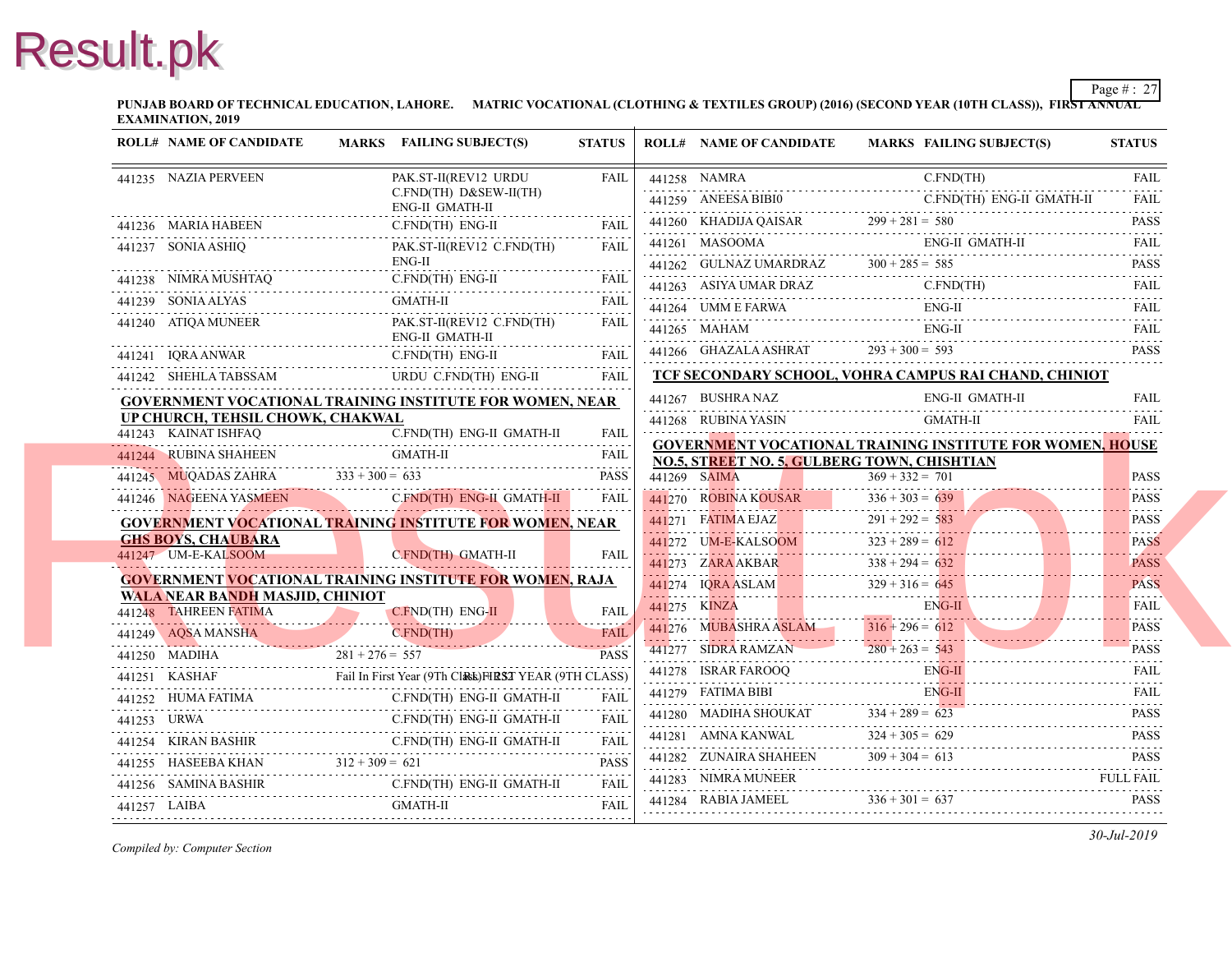**PUNJAB BOARD OF TECHNICAL EDUCATION, LAHORE. MATRIC VOCATIONAL (CLOTHING & TEXTILES GROUP) (2016) (SECOND YEAR EXAMINATION, 2019**

|   | <b>ROLL# NAME OF CANDIDATE</b>            | MARKS FAILING SUBJECT(S)                                                   | <b>STATUS</b>   |             | <b>ROLL# NAME OF CANDIDATE</b>                                       | <b>MARKS FAIL</b>  |
|---|-------------------------------------------|----------------------------------------------------------------------------|-----------------|-------------|----------------------------------------------------------------------|--------------------|
|   | 441285 SHUMAILA JAMEEL                    | $332 + 283 = 615$                                                          | <b>PASS</b>     | 441311 ASMA |                                                                      | <b>GMA</b>         |
|   | 441286 TANZEELA SHAHEEN                   | $373 + 332 = 705$                                                          | <b>PASS</b>     |             | 441312 GULSHAN GULZAR                                                | C.FN               |
|   | 441287 AQSA NASIR                         | $328 + 311 = 639$                                                          | <b>PASS</b>     |             | 441313 JAWAIRIA GULZAR<br>441313 JAWAIRIA GULZAR C.I                 | C.FN               |
|   | 441288 ANUM SHEHZADI $326 + 284 = 610$    |                                                                            | <b>PASS</b>     |             | 441314 GUL-E-ZAHARA<br>441314 GUL-E-ZAHARA C.F                       | C.FN               |
|   | 441289 TAHIRA NASEEM                      | ISLAMIAT-II PAK.ST-II(REV12<br>URDU ENG-II GMATH-II                        | FAIL            |             | 441315 NOREEN HASSAN<br>441315 NOREEN HASSAN ENC                     | ENG-               |
|   |                                           | ENG-II GMATH-II                                                            |                 |             | 441316 MARYIAM BIBI<br>441316 MARYIAM BIBI GMA                       | GMA                |
|   |                                           | <b>ENG-II GMATH-II</b><br>441291 SHAMSHAD KOUSAR ENG-II GMATH-II FAIL FAIL |                 |             | 441317 ANAM ASHRAF $297 + 276 = 573$                                 |                    |
|   | 441292 SHAHIDA PERVEEN                    | <b>GMATH-II</b><br>441292 SHAHIDA PERVEEN GMATH-II FAIL FAIL               | <b>FAIL</b>     |             | 441318 SAIRA BIBI $280 + 258 = 538$                                  |                    |
|   |                                           | $441293$ SADIA GULZAR $287 + 256 = 543$ PASS                               |                 |             | 441319 SOFIA C.FN                                                    |                    |
|   | 441294 SIDRA ABBAS                        | GMATH-II                                                                   | FAIL            |             | 441320 BEENISH HANIF                                                 | $C$ . $FN$         |
|   |                                           | <b>GOVERNMENT VOCATIONAL TRAINING INSTITUTE FOR WOMEN, NEAR</b>            |                 |             | <b>GOVERNMENT VOCATIONAL TRAINING INS</b>                            |                    |
|   |                                           | NATIONAL BANK, ADDA ABDULLAH CHISHTIAN, CHISHTIAN                          |                 |             | <b>KHANA ROAD, DEPALPUR</b><br>441321 AQSA PARVEEN                   | C.FN               |
|   | 441295 NASEEM BIBI                        | $335 + 336 = 671$                                                          | <b>PASS</b>     |             |                                                                      |                    |
|   | 441296 BEENISH LATIF                      |                                                                            | <b>FAIL</b>     |             | 441322 RUQIYA BIBI 271 + 294 = 565                                   |                    |
|   |                                           | 441297 ABIDA ALLAH YAR 284 + 297 = 581 PASS PASS                           |                 |             |                                                                      | C.FN               |
|   | 441298 BISMA SALEEM                       | <b>GMATH-II</b><br>441298 BISMA SALEEM GMATH-II                            | <b>FAIL</b>     |             | 441324 RUBINA PARVEEN                                                | $C$ . FN.          |
|   | 441299 AQSA AMIN                          | 441299 AQSA AMIN GMATH-II FAIL FAIL                                        | .               |             | 441325 SAJIDA SHAHBAZ                                                | $C$ . $FN$         |
|   | 441300 IFRA BASHIR                        | <b>GMATH-II</b><br>441300 IFRA BASHIR GMATH-II                             | FAIL<br>$FAL$ . |             | <b>GOVERNMENT VOCATIONAL TRAINING INS</b>                            |                    |
|   | 441301 SOBIA ARSHAD                       | <b>GMATH-II</b><br>441301 SOBIA ARSHAD GMATH-II                            | FAIL            |             | <b>BLOCK NO. 9 NEAR D.H.Q HOSPITAL RAILW</b><br>441326 SHAZIA HAIDER | <b>GMA</b>         |
|   | 441302 GHAZALA BIBI                       | <b>GMATH-II</b><br>441302 GHAZALA BIBI GMATH-II                            | .<br>FAIL       |             | 441327 NISHAT                                                        | $352 + 280 = 632$  |
|   |                                           | 441303 SHAZIA RAIZ ABID CFND(TH) ENG-II GMATH-II FAIL                      | .<br>FAIL       |             | 441328 TOOBA MAROOJ                                                  | $348 + 275 = 623$  |
|   |                                           | $441304$ ASMA ALLAH YAR $303 + 281 = 584$ PASS                             |                 |             |                                                                      |                    |
|   | 441305 AQEELA PERVEEN                     | $348 + 323 = 671$<br>$441305$ AQEELA PERVEEN $348 + 323 = 671$ PASS        | <b>PASS</b>     |             | 441329 MAROOFA IJAZ 340 + 267 = 607                                  | <b>GMA</b>         |
|   | 441306 NOREEN HASHMAT                     | $326 + 302 = 628$                                                          | <b>PASS</b>     |             | 441330 AROOSHA ZAINAB GM<br>441331 FATIMA                            | <b>GMA</b>         |
|   |                                           | <b>GOVERNMENT VOCATIONAL TRAINING INSTITUTE FOR WOMEN, HUJRA</b>           |                 |             | 441332 MEHWISH ZAHRA                                                 | <b>GMA</b>         |
|   | ROAD NEAR GHOSUT MARKET, CHUNIAN          |                                                                            |                 |             | 441332 MEHWISH ZAHRA GM                                              |                    |
| . | 441307 SHEHZADI JAVERIYA<br><b>ABBASI</b> | PAK.ST-II(REV12 C.FND(TH)<br>ENG-II GMATH-II                               | <b>FAIL</b>     |             | 441333 NAFEESA SATAR                                                 | PAK.<br><b>GMA</b> |
|   | 441308 KAINAT                             | C.FND(TH) GMATH-II                                                         |                 |             | 441334 MAHNOR SHAHZADI                                               | $332 + 242 = 574$  |
|   | 441309 UMME RUBAB                         | C.FND(TH) GMATH-II                                                         | FAIL            |             | 441335 SAIRA MANZOOR                                                 | $358 + 288 = 646$  |
|   | 441310 TASAWAR ZAHRA                      | GMATH-II                                                                   | FAIL            |             | 441336 SYEDA REEHA ZAIDI                                             | $349 + 261 = 610$  |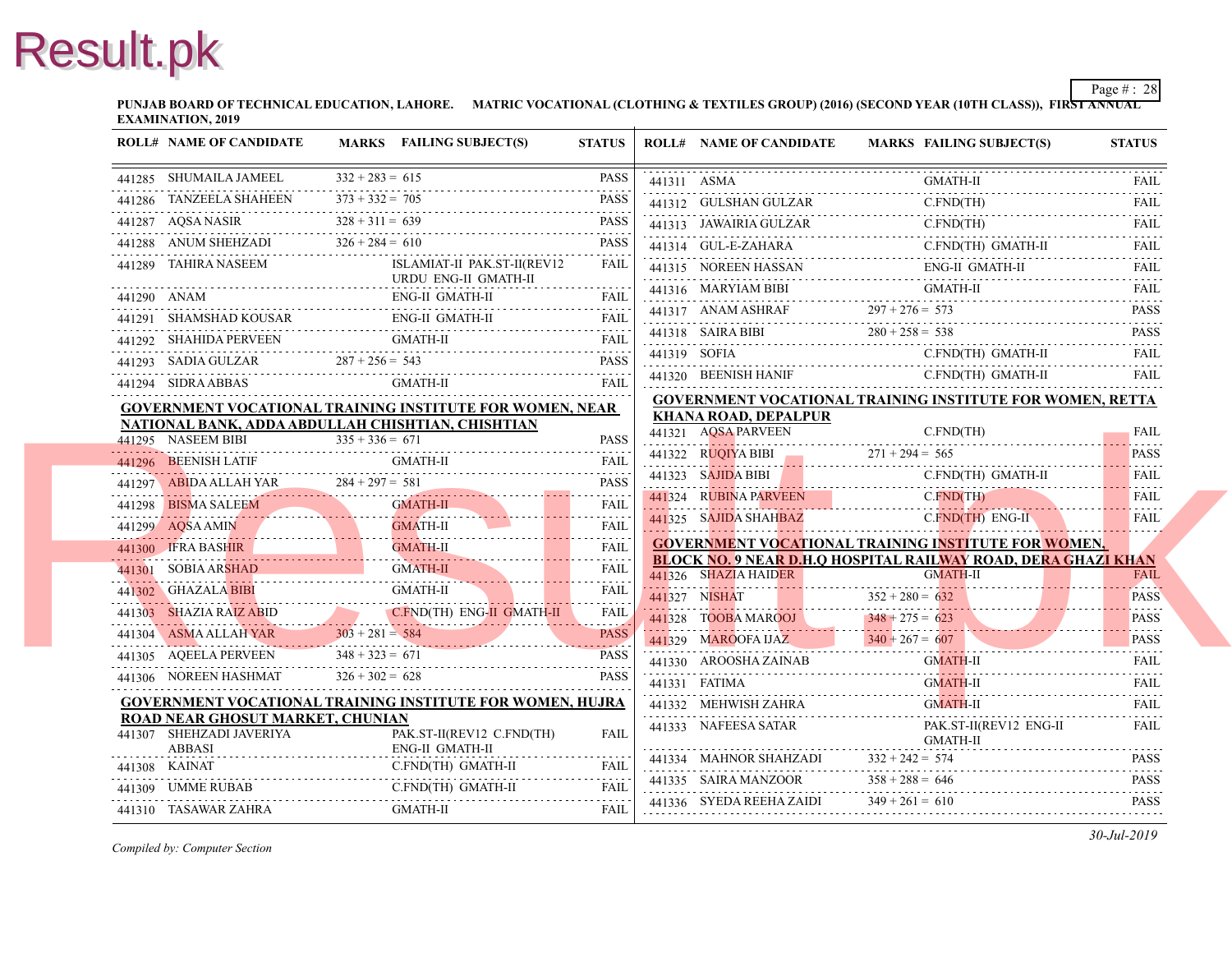**PUNJAB BOARD OF TECHNICAL EDUCATION, LAHORE. MATRIC VOCATIONAL (CLOTHING & TEXTILES GROUP) (2016) (SECOND YEAR EXAMINATION, 2019**

| <b>ROLL# NAME OF CANDIDATE</b> |                   | MARKS FAILING SUBJECT(S)                                                                                                                                                                                                                                                                                                                                                                                                                     | <b>STATUS</b> |             | <b>ROLL# NAME OF CANDIDATE</b>                                 | <b>MARKS FAIL</b>                         |
|--------------------------------|-------------------|----------------------------------------------------------------------------------------------------------------------------------------------------------------------------------------------------------------------------------------------------------------------------------------------------------------------------------------------------------------------------------------------------------------------------------------------|---------------|-------------|----------------------------------------------------------------|-------------------------------------------|
|                                |                   | $\begin{tabular}{ll} \bf 441337 & \bf FOUZIA MUSHTAQ & \bf URDU ENG-II GMATH-II & \bf FAIL \\ \bf \end{tabular}$                                                                                                                                                                                                                                                                                                                             | FAIL          | 441363 ASMA |                                                                | C.FN                                      |
|                                |                   | 441338 KAINAT AFTAB $339 + 280 = 619$ PASS                                                                                                                                                                                                                                                                                                                                                                                                   |               |             |                                                                | 441364 ESHA QADUS C.FN                    |
|                                |                   | 441339 BATOOL GHAZANFAR ENG-II FAIL FAIL                                                                                                                                                                                                                                                                                                                                                                                                     |               |             |                                                                | 441365 FATIMA IBRAR URL<br><b>URD</b>     |
|                                |                   | 441340 LAILA RUBAB $350 + 266 = 616$ PASS                                                                                                                                                                                                                                                                                                                                                                                                    |               |             | 441366 SUMBAL                                                  | ENG-<br>441366 SUMBAL ENG-                |
|                                |                   |                                                                                                                                                                                                                                                                                                                                                                                                                                              |               |             |                                                                | 441367 NOREEN AKHTER C.FN<br>C.FN         |
|                                |                   | $\begin{tabular}{ll} \bf 441341 & SANOBAR NAZ & \tt 366 + 291 = 657 & \tt PASS \\ \bf 441342 & AIMAN ZAHRA & \tt GMATH-II & \tt FAIL \\ \end{tabular}$                                                                                                                                                                                                                                                                                       |               |             | 441368 MARRIUM AMEEN                                           | <b>ISLA</b>                               |
|                                |                   | 441343 RABIA SHAREEF $351 + 275 = 626$ PASS                                                                                                                                                                                                                                                                                                                                                                                                  |               |             |                                                                | PAK.<br>C.FN                              |
|                                |                   | 441344 NIMRA KALEEM $351 + 294 = 645$ PASS                                                                                                                                                                                                                                                                                                                                                                                                   |               |             |                                                                | PR)                                       |
|                                |                   | $\begin{tabular}{lllllll} \multicolumn{2}{c c }{\textbf{441345}} & \textbf{MAHNOOR IMRAN} & \textbf{361 + 311 = 672} & \textbf{PASS} \\ \hline \multicolumn{2}{c }{\textbf{441346}} & \textbf{SABEIKA ZAHRA} & \textbf{369 + 308 = 677} & \textbf{PASS} \\ \multicolumn{2}{c }{\textbf{541345}} & \textbf{55435} & \textbf{569 + 308 = 677} & \textbf{SHS} \\ \multicolumn{2}{c }{\textbf{5413}}$                                            |               |             |                                                                | ENG-<br>441369 MEHWISH SULTAN ENG         |
|                                |                   |                                                                                                                                                                                                                                                                                                                                                                                                                                              |               |             | 441370 AMNA RAMZAN                                             | 441370 AMNA RAMZAN GM<br><b>GMA</b>       |
|                                |                   | 441347 UJALA IQBAL MEMB(TH) FAIL MEMB(TH)                                                                                                                                                                                                                                                                                                                                                                                                    |               |             | 441371 ROOQIA MAHMOOD                                          | <b>GMA</b>                                |
|                                |                   |                                                                                                                                                                                                                                                                                                                                                                                                                                              |               |             |                                                                | 441372 ANIQA GHAFFAR GM<br><b>GMA</b>     |
|                                |                   | 441349 SHUMAILA MEHMOOD ENG-II FAIL FAIL                                                                                                                                                                                                                                                                                                                                                                                                     |               |             | 441373 SEHRAISH RUBAB                                          | ENG-<br>441373 SEHRAISH RUBAB ENC         |
|                                |                   | $\begin{tabular}{lllllllll} \bf 441350 & \bf  SUMAIRA MEHMOOD & \bf  URDU C.FND(TH) ENG-II & \bf  FAIL \\ \bf GMATH-II & \bf 1 & \bf 1 & \bf 2 & \bf 3 & \bf 3 & \bf 4 & \bf 5 & \bf 6 \\ \bf 1 & \bf 2 & \bf 3 & \bf 4 & \bf 5 & \bf 7 & \bf 8 & \bf 1 & \bf 1 \\ \bf 2 & \bf 3 & \bf 4 & \bf 5 & \bf 6 & \bf 1 & \bf 1 & \bf 1 & \bf 1 \\ \bf 3 & \bf 4 & \bf 5 & \bf 6 & \bf 1 & \bf 1 &$                                                 |               |             |                                                                | 441374 RUBABB ASLAM ENG<br>ENG-           |
|                                |                   |                                                                                                                                                                                                                                                                                                                                                                                                                                              |               |             |                                                                | <b>GOVERNMENT VOCATIONAL TRAINING INS</b> |
| <b>DINA NATH</b>               |                   | TCF HIGHER SECONDARY SCHOOL FOR GIRLS, MAIN MULTAN ROAD,                                                                                                                                                                                                                                                                                                                                                                                     |               |             | <b>RAILWAY STATION ROAD, FATEH JANG</b><br>441375 SHIZA BEHRAM |                                           |
| 441351 AMNA SHABBIR            | $366 + 346 = 712$ |                                                                                                                                                                                                                                                                                                                                                                                                                                              |               |             |                                                                | <b>URD</b>                                |
|                                |                   |                                                                                                                                                                                                                                                                                                                                                                                                                                              |               |             | 441376 SAIRA BIBI                                              | <b>ISLA</b><br>URDI                       |
|                                |                   | $\begin{tabular}{lllllllllll} \multicolumn{1}{c l}{} & \multicolumn{1}{c l}{} & \multicolumn{1}{c l}{} & \multicolumn{1}{c l}{} & \multicolumn{1}{c l}{} & \multicolumn{1}{c l}{} & \multicolumn{1}{c l}{} & \multicolumn{1}{c l}{} & \multicolumn{1}{c l}{} & \multicolumn{1}{c l}{} & \multicolumn{1}{c l}{} & \multicolumn{1}{c l}{} & \multicolumn{1}{c l}{} & \multicolumn{1}{c l}{} & \multicolumn{1}{c l}{} & \multicolumn{1}{c l}{}$ |               |             |                                                                | 441377 SIDRA BIBI ENG.<br>ENG-            |
|                                |                   |                                                                                                                                                                                                                                                                                                                                                                                                                                              |               |             | 441378 ASIA ASAD EN                                            | ENG-                                      |
|                                |                   |                                                                                                                                                                                                                                                                                                                                                                                                                                              |               |             |                                                                | $141379$ IQRA BIBI $380 + 305 = 685$      |
|                                |                   |                                                                                                                                                                                                                                                                                                                                                                                                                                              |               |             | 441380 ANEELA BIBI                                             | ENG-                                      |
|                                |                   | 441357 QANDEEL 399 + 367 = 766 PASS                                                                                                                                                                                                                                                                                                                                                                                                          |               |             |                                                                | <b>GOVERNMENT VOCATIONAL TRAINING INS</b> |
|                                |                   | 441358 SHARQA SHABIR GMATH-II FAIL FAIL                                                                                                                                                                                                                                                                                                                                                                                                      |               |             |                                                                | CHOWK, ALI AKBAR ROAD, AMAMIA COLO        |
|                                |                   | $372 + 376 = 748$ PASS<br>PASS<br>PASS                                                                                                                                                                                                                                                                                                                                                                                                       |               |             | 441381 SALEENA ASHRAF                                          | ENG-                                      |
|                                |                   | 441360 MARIA NADEEM $351 + 310 = 661$                                                                                                                                                                                                                                                                                                                                                                                                        | <b>PASS</b>   |             | 441382 ZAINAB BIBI                                             | PAK.<br><b>GMA</b>                        |
|                                |                   | <b>GOVERNMENT VOCATIONAL TRAINING INSTITUTE FOR WOMEN, NEAR</b>                                                                                                                                                                                                                                                                                                                                                                              |               |             |                                                                | <b>GOVERNMENT VOCATIONAL TRAINING INS</b> |
|                                |                   | KHIZRA MOSOUE D-BLOCK PEOPLES COLONY #1, FAISALABAD                                                                                                                                                                                                                                                                                                                                                                                          |               |             | 116/8 NEAR GHALA MANDI, FORT ABBAS                             |                                           |
|                                |                   | $ENG-II$<br>$\begin{tabular}{ll} \bf 441361 & \bf 4NAM & \bf ENG-II & \bf FAIL \\ \bf 441362 & \bf ESHMAL & \bf C.FND(TH) GMATH-II & \bf FAIL \\ \bf 441362 & \bf ESHMAL & \bf C.FND(TH) GMATH-II & \bf FAIL \\ \bf 441363 & \bf FALL & \bf FALL \\ \bf 441364 & \bf FALL & \bf FALL \\ \bf 441365 & \bf FALL & \bf FALL \\ \bf 441367 & \bf FALL & \bf FALL \\ \bf 441368 & \bf FALL & \bf FALL \\ \bf 4413$                                |               |             | 441383 QUBRA BATOOL                                            | <b>URD</b>                                |
|                                |                   |                                                                                                                                                                                                                                                                                                                                                                                                                                              |               |             |                                                                | 441384 AYESHA NADEEM $347 + 283 = 630$    |
|                                |                   |                                                                                                                                                                                                                                                                                                                                                                                                                                              |               |             |                                                                |                                           |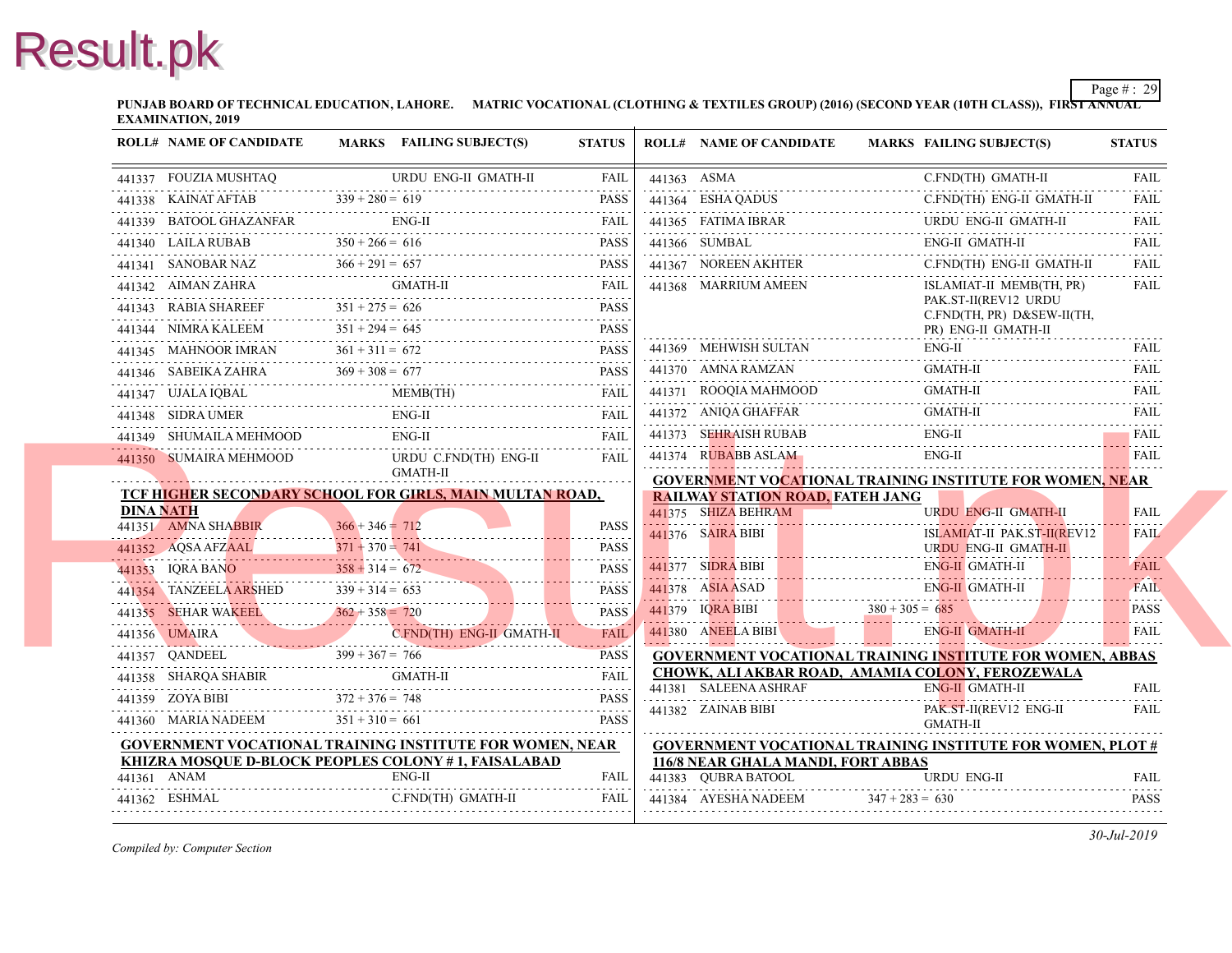**PUNJAB BOARD OF TECHNICAL EDUCATION, LAHORE. MATRIC VOCATIONAL (CLOTHING & TEXTILES GROUP) (2016) (SECOND YEAR EXAMINATION, 2019**

|               | <b>ROLL# NAME OF CANDIDATE</b>             | <b>MARKS</b> FAILING SUBJECT(S)                                                                                                                                                                                                                                                                                                                                                                                                                  | <b>STATUS</b> | <b>ROLL# NAME OF CANDIDATE</b>                                                                        | <b>MARKS FAIL</b>         |
|---------------|--------------------------------------------|--------------------------------------------------------------------------------------------------------------------------------------------------------------------------------------------------------------------------------------------------------------------------------------------------------------------------------------------------------------------------------------------------------------------------------------------------|---------------|-------------------------------------------------------------------------------------------------------|---------------------------|
|               | 441385 KINZA HAFIZ $368 + 309 = 677$       |                                                                                                                                                                                                                                                                                                                                                                                                                                                  | PASS          | 441411 VISHA ZAFAR                                                                                    | $353 + 304 = 657$         |
|               | 441386 MARYAM FATIMA                       | PAK.ST-II(REV12 URDU                                                                                                                                                                                                                                                                                                                                                                                                                             | FAIL          | 441412 JAVAIRIA HAFEEZ $350 + 281 = 63$                                                               | $350 + 281 = 631$         |
|               |                                            | <b>ENG-II GMATH-II</b>                                                                                                                                                                                                                                                                                                                                                                                                                           |               | 441413 SHAFIQA SANA                                                                                   | $284 + 305 = 589$         |
|               |                                            | 441387 MUQDDAS FAZAL ENG-II FAIL FAIL FAIL                                                                                                                                                                                                                                                                                                                                                                                                       |               | 441414 PARSA SHAUKAT $326 + 294 = 620$                                                                |                           |
|               |                                            |                                                                                                                                                                                                                                                                                                                                                                                                                                                  |               | $441415$ $ZAINAB$                                                                                     | <b>URD</b>                |
|               |                                            | $141389$ TASLEEM AKHTER $362 + 270 = 632$ PASS                                                                                                                                                                                                                                                                                                                                                                                                   |               | <b>GOVERNMENT VOCATIONAL TRAINING INS</b>                                                             |                           |
|               |                                            | $\begin{tabular}{ll} \bf 441390 & AYESHA SHOUKAT & \bf \end{tabular} \begin{tabular}{ll} \bf 241390 & AYESHA SHOUKAT \\ \hline \end{tabular} \begin{tabular}{ll} \bf 241390 & AYESHA SHOUKAT \\ \end{tabular}$                                                                                                                                                                                                                                   |               | RAHWALI, GUJRANWALA                                                                                   |                           |
|               |                                            | 441391 FOZIA KHALIL $351 + 319 = 670$ PASS                                                                                                                                                                                                                                                                                                                                                                                                       | <b>PASS</b>   | 441416 AYESHA YASEEN                                                                                  | <b>GMA</b>                |
|               |                                            | 441392 SIDRA KHALEEL ENG-II FAIL FAIL                                                                                                                                                                                                                                                                                                                                                                                                            |               | 441417 MEHAK SHAHZADI                                                                                 | <b>ISLA</b>               |
|               |                                            | 441393 SANIA SALEEM ENG-II GMATH-II FAIL FAIL                                                                                                                                                                                                                                                                                                                                                                                                    |               | 441418 FATIMA IKRAM                                                                                   | <b>URD</b><br>PAK.        |
|               |                                            | 441394 SABA ARSHAD $370 + 312 = 682$ PASS PASS                                                                                                                                                                                                                                                                                                                                                                                                   |               | 441418 FATIMA IKRAM PAK.                                                                              | <b>URD</b>                |
|               |                                            | $\begin{tabular}{ll} 441395 & MEHWISH ZULFIQAR & ENG-II & PAIL \\ \hline 441396 & HINA ARIF & 347 + 268 = 615 & & PASS \\ \end{tabular}$                                                                                                                                                                                                                                                                                                         |               |                                                                                                       | ENG-                      |
|               |                                            |                                                                                                                                                                                                                                                                                                                                                                                                                                                  |               | 441420 MAHAM KHAN ENG                                                                                 |                           |
|               |                                            | 441397 TEHREEM NIDA $326 + 284 = 610$ PASS                                                                                                                                                                                                                                                                                                                                                                                                       |               | 441421 SEHAR ENG                                                                                      | ENG-                      |
|               |                                            | 441398 ANILA ENG-II GMATH-II FAIL FAIL                                                                                                                                                                                                                                                                                                                                                                                                           |               | 441422 SIDRA MUBARAK ENG                                                                              | ENG-                      |
|               |                                            |                                                                                                                                                                                                                                                                                                                                                                                                                                                  |               | 441423 MARYAM YOUSAF C.FN<br>441424 HABIBA AQSA 344 + 260 = 604<br>441424 HABIBA AQSA 344 + 260 = 604 |                           |
|               |                                            | $\begin{tabular}{c c c c c} \hline 441399 & SANA PARVEEN & 336 + 298 = 634 & \text{PASS} \\ \hline 441400 & AMNA MUNIR & 312 + 256 = 568 & \text{PASS} \\ \hline \end{tabular}$                                                                                                                                                                                                                                                                  |               |                                                                                                       |                           |
|               |                                            | <b>FARAN COLLEGE OF TECHNOLOGY FOR WOMEN,, NEAR GOVT. GIRLS</b>                                                                                                                                                                                                                                                                                                                                                                                  |               | 441425 AQSA AROOJ                                                                                     | <b>ISLA</b><br><b>URD</b> |
|               | <b>HIGH SCHOOL, KHYALI ADA, GUJRANWALA</b> |                                                                                                                                                                                                                                                                                                                                                                                                                                                  |               |                                                                                                       | <b>GMA</b>                |
|               | 441401 MAHAM NAWAZ                         | 441401 MAHAM NAWAZ ABSENT                                                                                                                                                                                                                                                                                                                                                                                                                        |               | 441426 SADIA SHAEHZADI                                                                                | ENG-                      |
|               | $323 + 314 = 637$                          |                                                                                                                                                                                                                                                                                                                                                                                                                                                  | <b>PASS</b>   | 441427 IZBA SHAHZADI                                                                                  | PAK.                      |
|               |                                            | <b>GOVERNMENT VOCATIONAL TRAINING INSTITUTE FOR WOMEN,</b>                                                                                                                                                                                                                                                                                                                                                                                       |               |                                                                                                       | ENG-<br>PAK.              |
|               | STREET NO. 2, BIG CIVIL LINES, GUJRANWALA  | $ENG-H$                                                                                                                                                                                                                                                                                                                                                                                                                                          |               | $441428$ HADIQA RIAZ                                                                                  | ENG-                      |
|               |                                            | 441403 DUA ADREES ENG-II FAIL                                                                                                                                                                                                                                                                                                                                                                                                                    |               | 441429 AROOJ RAFAQAT                                                                                  | ENG-                      |
|               | 441404 HIFZA ADREES                        | ENG-II<br>441404 HIFZA ADREES ENG-II FAIL FAIL                                                                                                                                                                                                                                                                                                                                                                                                   |               | 441430 MARYAM                                                                                         | <b>ISLA</b>               |
|               |                                            | 441405 TAHREEM ENG-II GMATH-II FAIL FAIL                                                                                                                                                                                                                                                                                                                                                                                                         |               |                                                                                                       | <b>URD</b>                |
|               |                                            | $\begin{tabular}{ll} \bf 441406 & \bf MUNEEBA MEHAK & \bf ENG-II GMATH-II & \bf FAIL \\ \bf .141406 & \bf MUNEEBA MEHAK & \bf ENG-II GMATH-II & \bf FAIL \\ \bf .241406 & \bf MUNEEBA MEHAK & \bf ENG-II GMATH-II & \bf FALL \\ \bf .341406 & \bf MUNEEBA MEHAK & \bf ENG-II GMATH-II & \bf FALL \\ \bf .341406 & \bf MUNEEBA MEHAK & \bf ENG-II GMATH-II & \bf FALL \\ \bf .341406 & \bf MUNEEBA MEHAK & \bf ENG-II GMATH-II & \bf FALL \\ \bf$ |               | 441431 ESHA BIBI                                                                                      | <b>GMA</b><br><b>GMA</b>  |
| 441407 RIMSHA |                                            | HA ENG-II FAIL FAIL                                                                                                                                                                                                                                                                                                                                                                                                                              |               | 441432 AYESHA NAZIR                                                                                   | <b>ISLA</b>               |
|               |                                            | 441408 AYESHA SADDIQUA ENG-II GMATH-II FAIL                                                                                                                                                                                                                                                                                                                                                                                                      |               |                                                                                                       | C.FN                      |
|               |                                            | 441409 ATIQA ENG-II GMATH-II FAIL FAIL                                                                                                                                                                                                                                                                                                                                                                                                           |               | 441433 AYESHA AKRAM C.FN                                                                              |                           |
|               |                                            | 441410 SUMBAL ALI ENG-II FAIL FAIL FAIL                                                                                                                                                                                                                                                                                                                                                                                                          |               | 441434 ZAREE HINA                                                                                     | <b>GMA</b>                |
|               |                                            |                                                                                                                                                                                                                                                                                                                                                                                                                                                  |               |                                                                                                       |                           |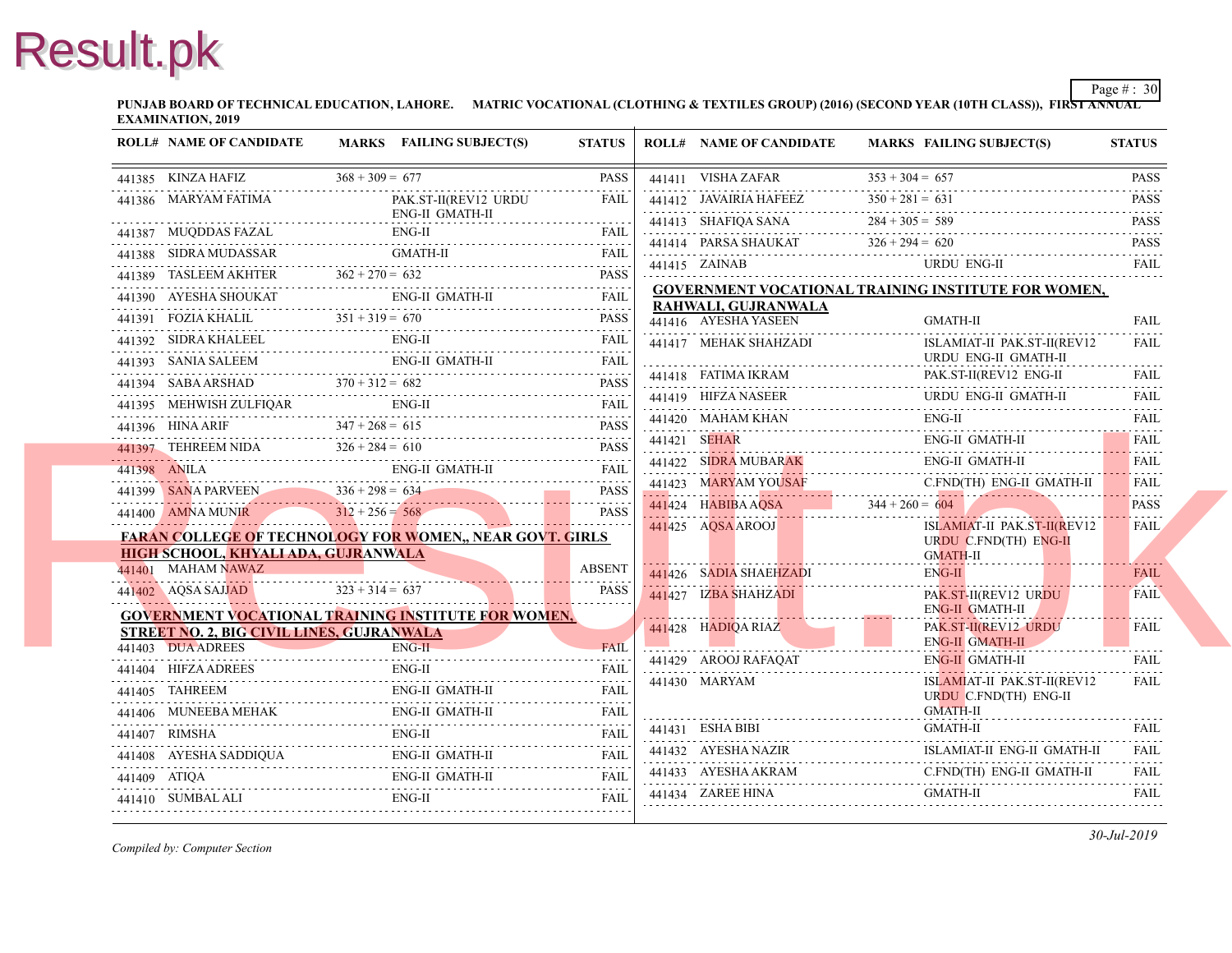**PUNJAB BOARD OF TECHNICAL EDUCATION, LAHORE. MATRIC VOCATIONAL (CLOTHING & TEXTILES GROUP) (2016) (SECOND YEAR EXAMINATION, 2019**

| <b>ROLL# NAME OF CANDIDATE</b> |                                         | MARKS FAILING SUBJECT(S)                                                                                                                                                                                                                                                                                                                                                                                                       | <b>STATUS</b>              | <b>ROLL# NAME OF CANDIDATE</b>                                                          | <b>MARKS FAIL</b> |
|--------------------------------|-----------------------------------------|--------------------------------------------------------------------------------------------------------------------------------------------------------------------------------------------------------------------------------------------------------------------------------------------------------------------------------------------------------------------------------------------------------------------------------|----------------------------|-----------------------------------------------------------------------------------------|-------------------|
| 441435 IQRA AKBAR              |                                         | <b>GMATH-II</b>                                                                                                                                                                                                                                                                                                                                                                                                                | FAIL                       | 441462 SAIRA IHSAN $331 + 293 = 62$                                                     | $331 + 293 = 624$ |
|                                |                                         | GOVERNMENT VOCATIONAL TRAINING INSTITUTE FOR WOMEN, JALAL                                                                                                                                                                                                                                                                                                                                                                      |                            | 441463 TAIBAH NOREEN ENG                                                                | ENG-              |
| PUR JATTAN ROAD, GUJRAT        |                                         |                                                                                                                                                                                                                                                                                                                                                                                                                                |                            | 441464 KIRAN FIAZ                                                                       | ENG-              |
| 441436 ANAM RIZWAN             |                                         | ENG-II GMATH-II                                                                                                                                                                                                                                                                                                                                                                                                                | <b>FAIL</b>                | 441465 SHAMSA KANWAL $347 + 311 = 658$                                                  |                   |
| 441437 ZANIA                   |                                         | <b>ENG-II GMATH-II</b>                                                                                                                                                                                                                                                                                                                                                                                                         | <b>FAIL</b>                |                                                                                         |                   |
| 441438 SWAIRA                  |                                         | ENG-II GMATH-II<br>441438 SWAIRA ENG-II GMATH-II FAIL                                                                                                                                                                                                                                                                                                                                                                          |                            | 441466 SADIA TAYYAB $336 + 299 = 635$                                                   | <b>GMA</b>        |
|                                |                                         | 441439 SABAHAT BATOOL ENG-II FAIL FAIL                                                                                                                                                                                                                                                                                                                                                                                         |                            | 441467 FARWA AFZAL GMA                                                                  | ENG-              |
|                                |                                         | 441440 YOUSRA WAQAR ISLAMIAT-II URDU ENG-II                                                                                                                                                                                                                                                                                                                                                                                    | <b>FAIL</b><br>111111      | 441468 IQRA MAZHAR ENG-<br>441469 LAIBA AMIN                                            | <b>GMA</b>        |
|                                |                                         | 441441 FATIMA ZAFAR ENG-II FAIL FAIL                                                                                                                                                                                                                                                                                                                                                                                           |                            |                                                                                         |                   |
|                                |                                         | 441442 AMINA BIBI ENG-II EALL FAIL FAIL                                                                                                                                                                                                                                                                                                                                                                                        |                            | <b>GOVERNMENT VOCATIONAL TRAINING INS</b><br><b>QABIRSTAN, LAHORE SARGODHA ROAD, SU</b> |                   |
|                                |                                         | 441443 REEMAAKBAR $301 + 288 = 589$ PASS                                                                                                                                                                                                                                                                                                                                                                                       | <b>PASS</b>                | 441470 ZAIBA PARVAIZ                                                                    | $305 + 257 = 562$ |
|                                |                                         | $320 + 300 = 620$ PASS<br>441444 AMNA BASHIR $320 + 300 = 620$ PASS                                                                                                                                                                                                                                                                                                                                                            | <b>PASS</b>                | 441471 AMINA ARSHAD                                                                     | $284 + 270 = 554$ |
|                                |                                         | 441445 SANA AFZAL ENG-II GMATH-II FAIL FAIL                                                                                                                                                                                                                                                                                                                                                                                    |                            |                                                                                         |                   |
|                                |                                         | $441446$ SAMAR JABEEN $309 + 293 = 602$ PASS                                                                                                                                                                                                                                                                                                                                                                                   | <b>PASS</b>                | 441472 NAGINA KOUSAR 299 + 254 = 553<br>441473 SHAZIA SAIF 295 + 266 = 561              |                   |
|                                |                                         | 441447 MEHVISH JABEEN $309 + 301 = 610$                                                                                                                                                                                                                                                                                                                                                                                        | <b>PASS</b>                | 441474 SANIA MUNSAB                                                                     |                   |
|                                |                                         | 441448 PAKEEZA DASTGIR $338 + 311 = 649$                                                                                                                                                                                                                                                                                                                                                                                       | <b>PASS</b>                | 441475 SHAHAR BANO<br>441475 SHAHAR BANO C.I                                            | C.FN              |
| 441449 RABIA DASTGIR           | $331 + 284 = 615$                       | 441449 RABIA DASTGIR $331 + 284 = 615$                                                                                                                                                                                                                                                                                                                                                                                         | .<br>PASS                  | 441476 ZAMAR SHEHZADI<br>441476 ZAMAR SHEHZADI C.FI                                     | $C$ . $FN$        |
| 441450 RIMSHA                  | $296 + 277 = 573$                       |                                                                                                                                                                                                                                                                                                                                                                                                                                | 1.1.1.1.1.1<br><b>PASS</b> | 441477 AMARA BIBI C.FI                                                                  | $C$ . $FN$        |
|                                |                                         | <b>GOVERNMENT VOCATIONAL TRAINING INSTITUTE FOR WOMEN,</b>                                                                                                                                                                                                                                                                                                                                                                     |                            | 441478 ANSAR BIBI C.F                                                                   | $C$ FN            |
|                                |                                         | VANIKE CHOWK, POST OFFICE ROAD, NEAR AMIN CLINIC, HAFIZABAD                                                                                                                                                                                                                                                                                                                                                                    |                            | <b>441479 RUKHSANA BIBI ENG. ENG.</b>                                                   | ENG-              |
| 441451 SANA SAIF               | $305 + 284 = 589$                       |                                                                                                                                                                                                                                                                                                                                                                                                                                | <b>PASS</b><br><u>.</u>    | 441480 KAINAT SHABBIR 339 + 306 = 645                                                   |                   |
|                                | $328 + 291 = 619$                       | $441452 \text{ NABIHA RANI}$<br>238 + 291 = 619                                                                                                                                                                                                                                                                                                                                                                                | <b>PASS</b>                | 441481 SABA YOUNAS                                                                      | $300 + 289 = 589$ |
|                                |                                         | $359 + 318 = 677$ PASS<br>$441454$ TEHMINA SHAHZADI<br>$330 + 324 = 654$ PASS                                                                                                                                                                                                                                                                                                                                                  |                            | 441482 FOZIA NASREEN                                                                    | $C$ . $FN$        |
|                                |                                         | $\begin{tabular}{lllllll} \multicolumn{2}{c}{\textbf{441454} & \textbf{TEHMINA SHAHZADI} & \multicolumn{2}{c}{\textbf{330 + 324 = 654}} & \multicolumn{2}{c}{\textbf{PASS}} \\ \multicolumn{2}{c}{\textbf{441455} & \textbf{HADISA BATOOL} & \multicolumn{2}{c}{\textbf{290 + 299 = 589}} & \multicolumn{2}{c}{\textbf{PASS}} \\ \multicolumn{2}{c}{\textbf{541455} & \textbf{HADISA BATOOL} & \multicolumn{2}{c}{\textbf{290$ |                            | 441483 KHADIJA BIBI                                                                     | ENG-              |
|                                |                                         |                                                                                                                                                                                                                                                                                                                                                                                                                                |                            | $441483$ KHADIJA BIBI EN                                                                | $C$ . FN.         |
|                                |                                         | 441456 KAINAT C.FND(TH) FAIL RELEASED FOR THE C.F. RELEASED FOR THE C.F. RELEASED FOR THE C.F. RELEASED FOR THE C.F. RELEASED FOR THE C.F. RELEASED FOR THE C.F. RELEASED FOR THE C.F. RELEASED FOR THE C.F. RELEASED FOR THE                                                                                                                                                                                                  |                            | 441484 ANAM FATIMA                                                                      | ENG-              |
|                                |                                         | 441457 IQRA SAIF $280 + 303 = 583$ PASS                                                                                                                                                                                                                                                                                                                                                                                        | <b>PASS</b>                | 441485 KHADIJA BIBI ENG<br>441486 RABIKA                                                | ENG-              |
|                                |                                         | 441458 ANMOL RIDA $316 + 293 = 609$ PASS                                                                                                                                                                                                                                                                                                                                                                                       |                            | 441486 RABIKA ENG                                                                       |                   |
|                                | $355 + 290 = 645$                       | 441459 DILAWAIZ $355 + 290 = 645$ PASS                                                                                                                                                                                                                                                                                                                                                                                         | PASS                       | 441487 ZAINAB BIBI $352 + 300 = 652$                                                    |                   |
|                                | 441460 NIMRA SHAHZADI $261 + 277 = 538$ | 441460 NIMRA SHAHZADI $261 + 277 = 538$ PASS                                                                                                                                                                                                                                                                                                                                                                                   |                            | 441488 KIARN SHEHZADI $340 + 308 = 648$                                                 |                   |
| 441461 NAGEEN                  | $385 + 278 = 663$                       |                                                                                                                                                                                                                                                                                                                                                                                                                                | <b>PASS</b>                | 441489 JANAT BIBI $328 + 276 = 604$                                                     |                   |
|                                |                                         |                                                                                                                                                                                                                                                                                                                                                                                                                                |                            |                                                                                         |                   |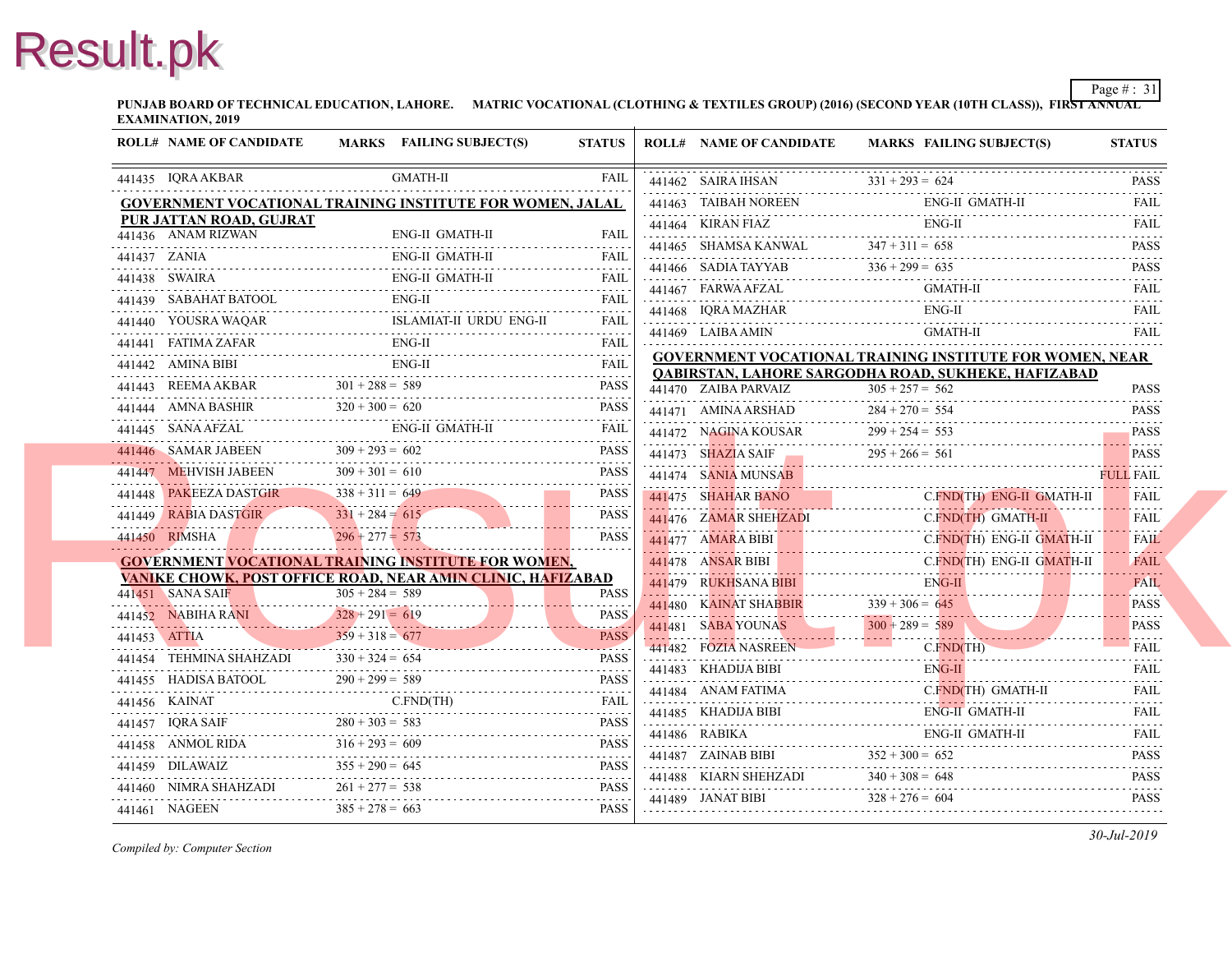**PUNJAB BOARD OF TECHNICAL EDUCATION, LAHORE. MATRIC VOCATIONAL (CLOTHING & TEXTILES GROUP) (2016) (SECOND YEAR EXAMINATION, 2019**

| <b>ROLL# NAME OF CANDIDATE</b>           | MARKS FAILING SUBJECT(S)                                                                                                                                                                                                                                                                                                                                                                                                                                                       | <b>STATUS</b>    |                | <b>ROLL# NAME OF CANDIDATE</b>                                                                                       | <b>MARKS FAIL</b>                  |
|------------------------------------------|--------------------------------------------------------------------------------------------------------------------------------------------------------------------------------------------------------------------------------------------------------------------------------------------------------------------------------------------------------------------------------------------------------------------------------------------------------------------------------|------------------|----------------|----------------------------------------------------------------------------------------------------------------------|------------------------------------|
| 441490 RUKHSANA                          | $324 + 313 = 637$                                                                                                                                                                                                                                                                                                                                                                                                                                                              | <b>PASS</b>      |                | $441517$ SUNAINA SAEED $343 + 288 = 631$                                                                             |                                    |
|                                          | 441491 KAINAT ARSHAD $308 + 300 = 608$ PASS                                                                                                                                                                                                                                                                                                                                                                                                                                    |                  |                | 441518 ANIQA RIAZ                                                                                                    | 5<br>----------------------------- |
|                                          | 441492 TAYBA ASHIQ C.FND(TH) FAIL FAIL FAIL                                                                                                                                                                                                                                                                                                                                                                                                                                    |                  |                | 441519 ATTIA ASHRAF                                                                                                  | C.FN                               |
| 441493 IQRA TARIQ $328 + 316 = 644$      |                                                                                                                                                                                                                                                                                                                                                                                                                                                                                | <b>PASS</b>      |                | 441520 MUDASSARA RIAZ $375 + 324 = 699$                                                                              |                                    |
|                                          | 441494 RAHILA MUHAMMAD ALI 327 + 281 = 608 PASS                                                                                                                                                                                                                                                                                                                                                                                                                                | <b>PASS</b>      |                | 441521 NABEELA KOUSAR 379 + 340 = 719                                                                                |                                    |
|                                          | <b>GOVERNMENT VOCATIONAL TRAINING INSTITUTE FOR WOMEN, Y-18</b>                                                                                                                                                                                                                                                                                                                                                                                                                |                  |                |                                                                                                                      | C.FN                               |
| HOUSING COLONY, HAROONABAD               |                                                                                                                                                                                                                                                                                                                                                                                                                                                                                |                  |                | 441523 SAMMIYA MUSHTAQ ENG                                                                                           | ENG-                               |
| 441495 MEHVISH ASLAM                     | $\overline{352} + 245 = 597$                                                                                                                                                                                                                                                                                                                                                                                                                                                   | <b>PASS</b>      |                |                                                                                                                      | C.FN                               |
|                                          | 441496 NIMRA AKBER GMATH-II FAIL FAIL                                                                                                                                                                                                                                                                                                                                                                                                                                          |                  |                | 441524 MARIA RAMZAN C.FN                                                                                             |                                    |
| 441497 SAMONA NASEER                     |                                                                                                                                                                                                                                                                                                                                                                                                                                                                                |                  |                | $441525$ SADIA SATTAR C.FN<br>441526 MARIA FAROOQ                                                                    | <b>MEM</b>                         |
|                                          | 441498 SHAGUFTA PARVEEN GMATH-II FAIL FAIL                                                                                                                                                                                                                                                                                                                                                                                                                                     |                  |                | 441526 MARIA FAROOQ MEN                                                                                              | $C$ . $FN$                         |
|                                          |                                                                                                                                                                                                                                                                                                                                                                                                                                                                                |                  |                | 441527 UZMA AMEEN C.F                                                                                                |                                    |
|                                          | 441499 NUSRAT TABSSUM GMATH-II FAIL FAIL (441500 SAMENA KOUSHER 371 + 309 = 680 PASS                                                                                                                                                                                                                                                                                                                                                                                           |                  |                | <b>GOVERNMENT VOCATIONAL TRAINING INS</b><br><b>GHALLA GODDAM MULTAN ROAD BYPASS</b>                                 |                                    |
| 441501 IQRA SADAF                        |                                                                                                                                                                                                                                                                                                                                                                                                                                                                                |                  | <b>PIRWALA</b> |                                                                                                                      |                                    |
|                                          | 441502 NOREEN ASLAM ENG-II GMATH-II FAIL FAIL                                                                                                                                                                                                                                                                                                                                                                                                                                  |                  |                | 441528 SAIMA ALTAF                                                                                                   | $346 + 292 = 638$                  |
|                                          | $\begin{tabular}{lllllllll} \multicolumn{2}{c}{\textbf{AAMISHA NAVAB}} & \multicolumn{2}{c}{\textbf{GAIL}} & \multicolumn{2}{c}{\textbf{FAIL}}\\ \multicolumn{2}{c}{\textbf{AAMISHA NAVAB}} & \multicolumn{2}{c}{\textbf{GAAL}} & \multicolumn{2}{c}{\textbf{FAIL}}\\ \multicolumn{2}{c}{\textbf{AAMISHA NAVAB}} & \multicolumn{2}{c}{\textbf{GAAL}} & \multicolumn{2}{c}{\textbf{FAIL}}\\ \multicolumn{2}{c}{\textbf{AAMISHA NAKEEL}} & \multicolumn{2}{c}{\textbf{348 + 302$ |                  |                | $141529$ NAYAB ASLAM $330 + 284 = 614$                                                                               | $330 + 284 = 614$                  |
|                                          |                                                                                                                                                                                                                                                                                                                                                                                                                                                                                |                  |                | 441530 ABIDA FAROOQ ENG                                                                                              |                                    |
|                                          |                                                                                                                                                                                                                                                                                                                                                                                                                                                                                |                  |                | $377 + 349 = 726$                                                                                                    |                                    |
|                                          | $\begin{tabular}{c c c c c} \hline 441505 & WARDA AKHTAR & 382 + 292 & = 674 & \textbf{PASS} \\ \hline \end{tabular}$ PASS CMATH-II FAIL                                                                                                                                                                                                                                                                                                                                       |                  |                | 441532 MEHNAZ BIBI $364 + 337 = 701$                                                                                 |                                    |
|                                          |                                                                                                                                                                                                                                                                                                                                                                                                                                                                                |                  |                | 441533 HAFSA KOUSAR EN                                                                                               | ENG-                               |
|                                          |                                                                                                                                                                                                                                                                                                                                                                                                                                                                                |                  |                |                                                                                                                      |                                    |
|                                          |                                                                                                                                                                                                                                                                                                                                                                                                                                                                                |                  |                | 441534 BALQEES BIBI<br>316+275 = 591<br>441535 RUKHSANA KAUSAR 318+257 = 575<br>441535 RUKHSANA KAUSAR 318+257 = 575 |                                    |
|                                          |                                                                                                                                                                                                                                                                                                                                                                                                                                                                                |                  |                | 441536 SONIA BIBI                                                                                                    | <b>ENG-</b> ENG-                   |
|                                          |                                                                                                                                                                                                                                                                                                                                                                                                                                                                                |                  |                | 441537 BUSHRA SAEED $361 + 301 = 662$                                                                                |                                    |
| 441512 MUQADDAS GULZAR $332 + 288 = 620$ | 441512 MUQADDAS GULZAR $332 + 288 = 620$ PASS                                                                                                                                                                                                                                                                                                                                                                                                                                  |                  |                | 441538 RABBIA KHANAM $341 + 309 =$                                                                                   | $341 + 309 = 650$                  |
|                                          | 441513 SIDRA MAQBOOL PAK.ST-II(REV12 FAIL                                                                                                                                                                                                                                                                                                                                                                                                                                      |                  |                | 441539 SHEHER BANO $319 + 308 = 627$                                                                                 |                                    |
|                                          | 441514 MUNAZA AMJAD $347 + 329 = 676$                                                                                                                                                                                                                                                                                                                                                                                                                                          | <b>PASS</b>      |                | 441540 SAIMA TALIB $315 + 288 = 60$                                                                                  | $315 + 288 = 603$                  |
|                                          | GOVERNMENT VOCATIONAL TRAINING INSTITUTE FOR WOMEN,                                                                                                                                                                                                                                                                                                                                                                                                                            |                  |                | 441541 ASMA ABID 394 + 320 = 714<br>441542 AZRA BATOOL 293 + 248 = 541<br>441542 AZRA BATOOL 293 + 248 = 541         |                                    |
| <b>MAHMOOD COLONY, HASILPUR</b>          |                                                                                                                                                                                                                                                                                                                                                                                                                                                                                |                  |                |                                                                                                                      |                                    |
| 441515 RIMSHA MUBEEN                     | $ENG-II$                                                                                                                                                                                                                                                                                                                                                                                                                                                                       | <b>FAIL</b>      |                | 441543 UZMA ABID $321 + 267 = 588$                                                                                   |                                    |
| 441516 MAHNOOR FATIMA                    |                                                                                                                                                                                                                                                                                                                                                                                                                                                                                | <b>FULL FAIL</b> |                |                                                                                                                      |                                    |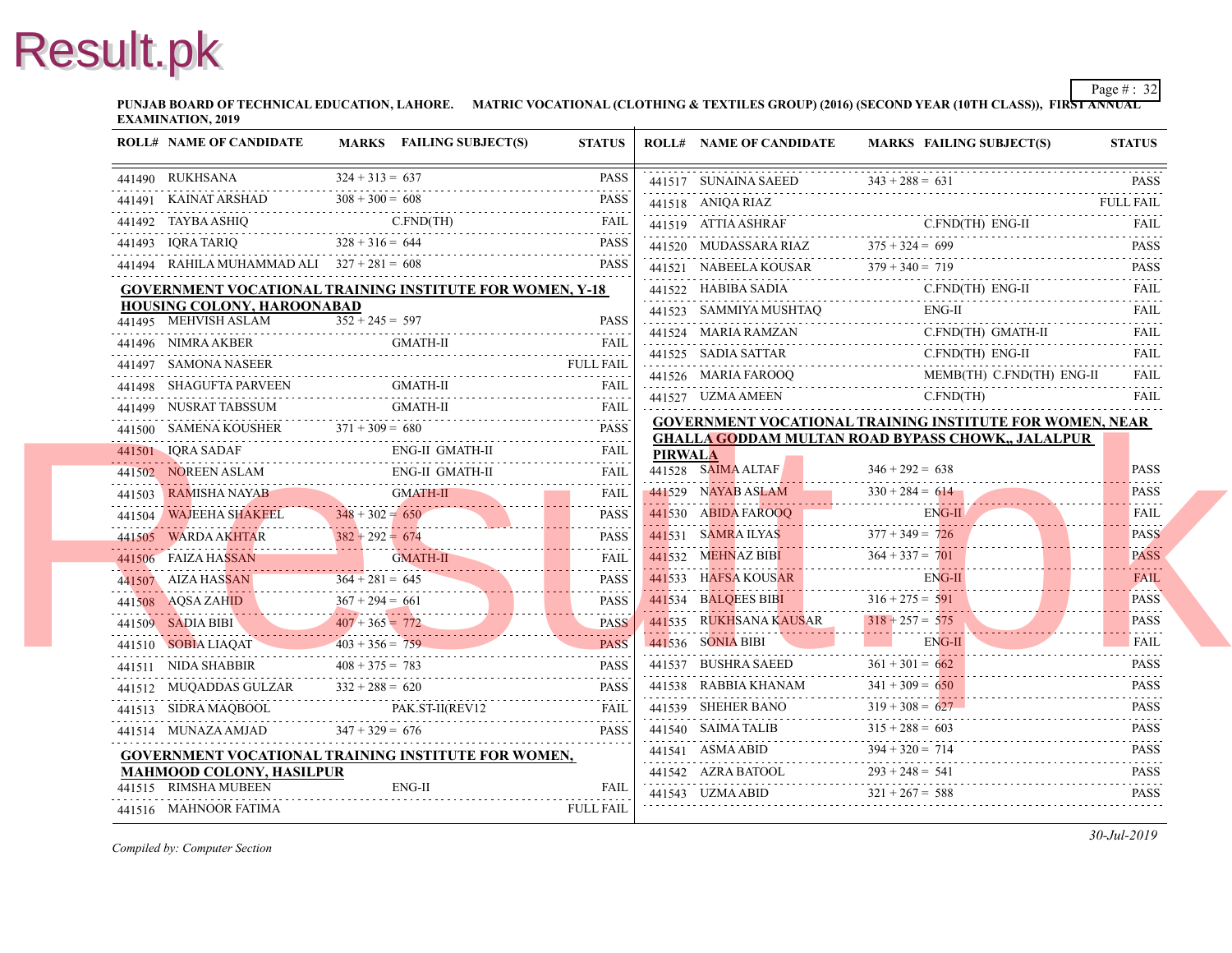**PUNJAB BOARD OF TECHNICAL EDUCATION, LAHORE. MATRIC VOCATIONAL (CLOTHING & TEXTILES GROUP) (2016) (SECOND YEAR EXAMINATION, 2019**

| <b>ROLL# NAME OF CANDIDATE</b>                | MARKS FAILING SUBJECT(S)                                                                                                                                                                                                                                                                                                                                                                                                                                        | <b>STATUS</b> | <b>ROLL# NAME OF CANDIDATE</b>                                                                                | <b>MARKS FAIL</b>   |
|-----------------------------------------------|-----------------------------------------------------------------------------------------------------------------------------------------------------------------------------------------------------------------------------------------------------------------------------------------------------------------------------------------------------------------------------------------------------------------------------------------------------------------|---------------|---------------------------------------------------------------------------------------------------------------|---------------------|
| 441544 JAWERIA ABBAS                          | $413 + 371 = 784$                                                                                                                                                                                                                                                                                                                                                                                                                                               | PASS          | 441570 BIBI SAMINA                                                                                            | <b>ISLA</b>         |
| 441545 SOBIA BATOOL SAFOORI $420 + 356 = 776$ | 11545 SOBIA BATOOL SAFOORI 420 + 356 = 776 PASS                                                                                                                                                                                                                                                                                                                                                                                                                 | <b>PASS</b>   |                                                                                                               | C.FN                |
|                                               | $401 + 361 = 762$<br>441546 SAIMA SADIQ $401 + 361 = 762$ PASS                                                                                                                                                                                                                                                                                                                                                                                                  |               | C.FN<br>441571 IQRA SIDDIQUE 280 + 242 = 522                                                                  |                     |
| 441547 ASIYA BIBI $384 + 307 = 691$           |                                                                                                                                                                                                                                                                                                                                                                                                                                                                 | <b>PASS</b>   | 441572 KIRAN ZULFIQAR                                                                                         | <b>ISLA</b><br>ENG- |
|                                               | <b>GOVERNMENT VOCATIONAL TRAINING INSTITUTE FOR WOMEN,</b>                                                                                                                                                                                                                                                                                                                                                                                                      |               | 441573 ZAREENA BIBI                                                                                           | <b>ISLA</b>         |
| <b>BI-PASS ROAD KHUSA COLONY, JAMPUR</b>      |                                                                                                                                                                                                                                                                                                                                                                                                                                                                 |               |                                                                                                               | <b>GMA</b>          |
|                                               | 441548 SHUMAILA KIRAN $357 + 330 = 687$ PASS                                                                                                                                                                                                                                                                                                                                                                                                                    |               | 441574 ISMA KAINAT GMA                                                                                        | <b>GMA</b>          |
|                                               | 441549 SONIA KANWAL 394 + 369 = 763 PASS                                                                                                                                                                                                                                                                                                                                                                                                                        | PASS          | 441575 JAVERIA MAJEED<br>441575 JAVERIA MAJEED ISLA                                                           | <b>ISLA</b>         |
|                                               | 441550 IFRA RANI $413 + 372 = 785$ PASS                                                                                                                                                                                                                                                                                                                                                                                                                         | <b>PASS</b>   |                                                                                                               |                     |
|                                               | $\begin{tabular}{c c c c} \hline \multicolumn{1}{c}{\textbf{441551}} & \multicolumn{1}{c}{\textbf{SANWALI BIBI}} & \multicolumn{1}{c}{\textbf{PAK.ST-II(REV12 URDU} & \textbf{FAIL})} \\ \hline \multicolumn{1}{c}{\textbf{CAHRA KHALL}} & \multicolumn{1}{c}{\textbf{SAIS}} & \multicolumn{1}{c}{\textbf{CAHRA KHALL}} & \multicolumn{1}{c}{\textbf{SAIS}} \\ \hline \multicolumn{1}{c}{\textbf{441552}} & \multicolumn{1}{c}{\textbf{ZAHRA KHALL}} & \multic$ |               | 441576 AREEJ MUSKAN 309 + 305 = 614<br>441577 TAHIRA NAZ 331 + 312 = 643<br>441577 TAHIRA NAZ 331 + 312 = 643 |                     |
|                                               |                                                                                                                                                                                                                                                                                                                                                                                                                                                                 |               | <b>TCF HIGHER SECONDARY SCHOOL FOR GIF</b>                                                                    |                     |
|                                               |                                                                                                                                                                                                                                                                                                                                                                                                                                                                 |               | <b>JARANWALA</b><br>441578 SALEEMA RANI                                                                       | <b>ISLA</b>         |
|                                               |                                                                                                                                                                                                                                                                                                                                                                                                                                                                 |               | 441579 SHAKEELA ANWAR                                                                                         | <b>ISLA</b>         |
| 441555 ULFAT BIBBI                            | ENG-II                                                                                                                                                                                                                                                                                                                                                                                                                                                          | FAIL          | 441580 MUNAZA IMRAN                                                                                           | <b>URD</b>          |
|                                               | 441556 GULSHAN BIBI<br>$\frac{6MATH-II}{284 + 233} = 517$<br>PASS<br>$\frac{284 + 233}{284 + 233} = 517$<br>PASS                                                                                                                                                                                                                                                                                                                                                |               | 11580 MUNAZA IMRAN URD URD<br>441581 SAWAIRA AZEEM GM                                                         | <b>GMA</b>          |
|                                               |                                                                                                                                                                                                                                                                                                                                                                                                                                                                 |               | 441582 FAIQA ASGHAR ALI GMA                                                                                   | <b>GMA</b>          |
|                                               |                                                                                                                                                                                                                                                                                                                                                                                                                                                                 |               |                                                                                                               | ENG-                |
|                                               | <u>and the second second in the second second in the second second in the second second in the second second in the second second in the second second in the second second in the second second in the second second in the sec</u>                                                                                                                                                                                                                            |               | 441584 IQRA NAZIR EN                                                                                          | ENG-                |
|                                               |                                                                                                                                                                                                                                                                                                                                                                                                                                                                 |               | 441585 MOIZMA BIBI ENC                                                                                        | ENG-                |
| <b>RAILWAY ROAD, JAND</b>                     | <b>GOVERNMENT VOCATIONAL TRAINING INSTITUTE FOR WOMEN,</b>                                                                                                                                                                                                                                                                                                                                                                                                      |               | 441586 SUMERA MURTAZA $309 + 267 = 576$                                                                       |                     |
| 441560 SHAZIA NOREEN                          | C.FND(TH) ENG-II GMATH-II<br>en nous characteristics and the conditions of the conditions of the                                                                                                                                                                                                                                                                                                                                                                | <b>FAIL</b>   | 441587 KANEEZ AKRAM 327+302 = 629                                                                             |                     |
|                                               | GMATH-II<br>441561 MARYAM BATOOL GMATH-II                                                                                                                                                                                                                                                                                                                                                                                                                       | <b>FAIL</b>   | 441588 SONIA BIBI EN                                                                                          | ENG-                |
|                                               | 441562 TAJDEED FATIMA $367 + 293 = 660$ PASS                                                                                                                                                                                                                                                                                                                                                                                                                    | .             | 441589 FARHAT BIBI<br>441589 FARHAT BIBI GM                                                                   | <b>GMA</b>          |
|                                               | ISLAMIAT-II ENG-II GMATH-II                                                                                                                                                                                                                                                                                                                                                                                                                                     | FAIL          | 441590 RABIA IQBAL                                                                                            | <b>GMA</b>          |
|                                               | 441564 SYEDA SORRIYA BOKHARI C.FND(TH) ENG-II GMATH-II FAIL                                                                                                                                                                                                                                                                                                                                                                                                     |               | 441591 SAWERA SALEEM                                                                                          | ENG-                |
|                                               | 441565 NIMRA JALIL ENG-II GMATH-II FAIL FAIL                                                                                                                                                                                                                                                                                                                                                                                                                    | FAIL          | 441592 UME KALSOOM $315 + 285 = 600$                                                                          |                     |
|                                               | $\begin{tabular}{ll} 441566 & SAIMA HUSSAIN & \hspace{0.3cm} \text{ENG-II} \hspace{0.3cm} \text{FAIL} \end{tabular}$                                                                                                                                                                                                                                                                                                                                            |               | 441593 AMBREENA MANZOOR                                                                                       | PAK.                |
|                                               | $\begin{tabular}{ll} \bf 441567 & FATIMA SHAKIR & \multicolumn{2}{c}{GMATH-II} & \multicolumn{2}{c}{FATL} \\ \bf 441567 & FATIMA SHAKIR & \multicolumn{2}{c}{GMATH-II} \\ \end{tabular}$                                                                                                                                                                                                                                                                        |               |                                                                                                               | ENG-                |
|                                               | 441568 IQRA BIBI ENG-II GMATH-II FAIL FAIL                                                                                                                                                                                                                                                                                                                                                                                                                      |               |                                                                                                               | <b>GMA</b>          |
| 441569 UZMA FAROOQ                            | GMATH-II                                                                                                                                                                                                                                                                                                                                                                                                                                                        | FAIL          | 441595 FARHAT YASEEN GMA                                                                                      | <b>GMA</b>          |
|                                               |                                                                                                                                                                                                                                                                                                                                                                                                                                                                 |               |                                                                                                               |                     |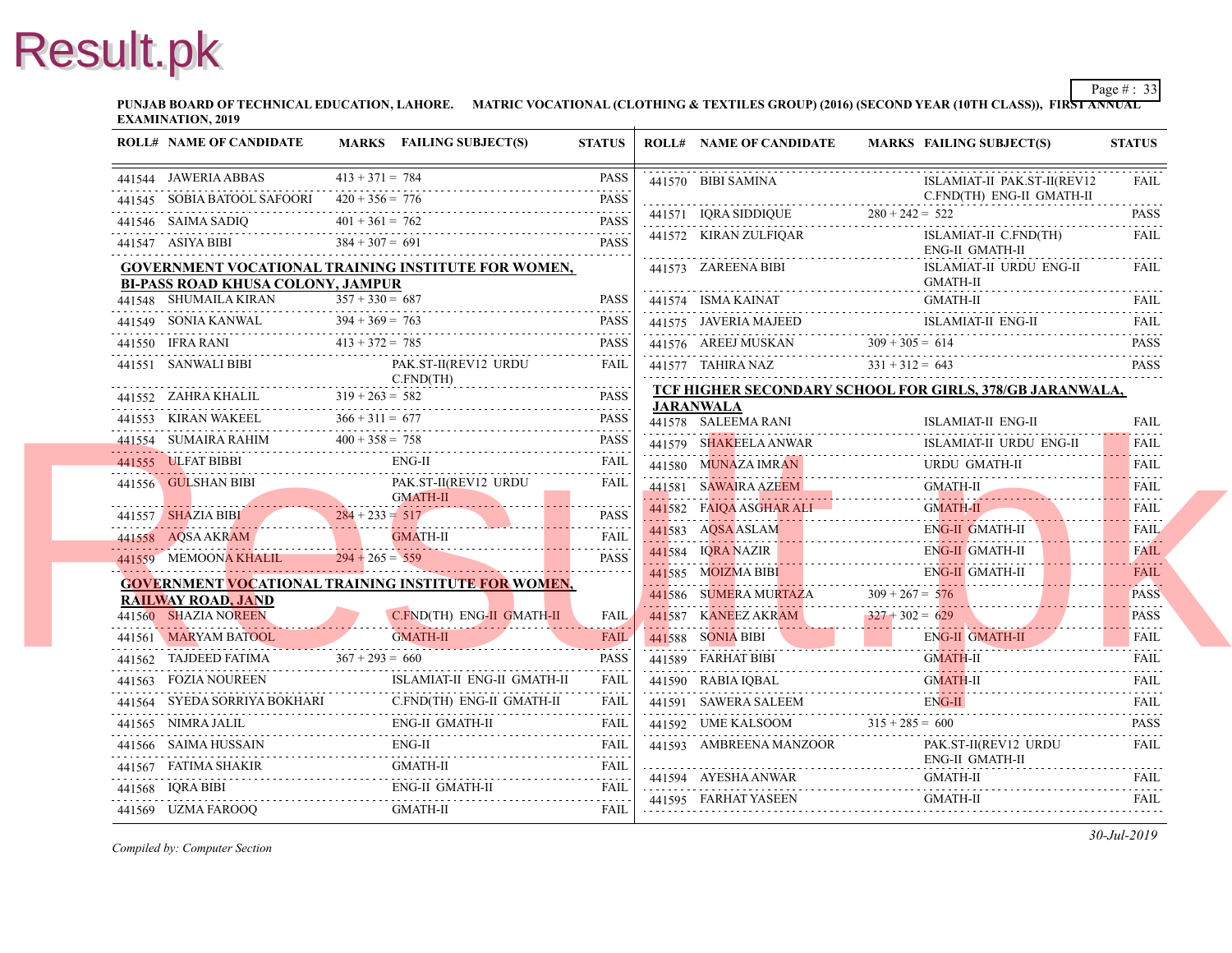**PUNJAB BOARD OF TECHNICAL EDUCATION, LAHORE. MATRIC VOCATIONAL (CLOTHING & TEXTILES GROUP) (2016) (SECOND YEAR EXAMINATION, 2019**

| <b>ROLL# NAME OF CANDIDATE</b>               | MARKS FAILING SUBJECT(S)                                                                                                                                                                                                                                                 | <b>STATUS</b> | <b>ROLL# NAME OF CANDIDATE</b>                                                                  | <b>MARKS FAIL</b> |
|----------------------------------------------|--------------------------------------------------------------------------------------------------------------------------------------------------------------------------------------------------------------------------------------------------------------------------|---------------|-------------------------------------------------------------------------------------------------|-------------------|
| 441596 NADIA AKRAM                           | GMATH-II                                                                                                                                                                                                                                                                 | <b>FAIL</b>   | 441622 MARYAM                                                                                   | <b>ISLA</b>       |
| 441597 QURAT-UL-AIN                          | 441597 QURAT-UL-AIN ENG-II GMATH-II FAIL                                                                                                                                                                                                                                 |               |                                                                                                 | <b>GMA</b>        |
|                                              |                                                                                                                                                                                                                                                                          |               | 441623 KALSOOM                                                                                  | PAK.<br>ENG-      |
| 441599 RIMSHA RIAZ                           |                                                                                                                                                                                                                                                                          |               | 441624 FARWA MUSHTAQ                                                                            | <b>URD</b>        |
|                                              | 441600 SHAMAILA AKRAM GMATH-II FAIL                                                                                                                                                                                                                                      | <b>FAIL</b>   | 441625 SAIRA MARYAM ENC                                                                         | ENG-              |
|                                              | <b>GOVERNMENT VOCATIONAL TRAINING INSTITUTE FOR WOMEN,</b>                                                                                                                                                                                                               |               | 441626 ADILA ZIADAT ENG-                                                                        |                   |
| <b>SATTELITE TOWN, JHANG</b>                 |                                                                                                                                                                                                                                                                          |               | $\begin{minipage}{0.9\linewidth} 441627 \quad \text{MAHAAMJAD} \quad \text{GM.} \end{minipage}$ | <b>GMA</b>        |
| 441601 MISBAH                                | $286 + 273 = 559$                                                                                                                                                                                                                                                        | PASS          |                                                                                                 | <b>GMA</b>        |
|                                              |                                                                                                                                                                                                                                                                          |               | 441629 NEELAM KHAN $310 + 277 = 587$                                                            |                   |
|                                              | $\begin{tabular}{c c c c c} \hline 441603 & \text{BUSHRA PARYEEN} & \text{URDU GMATH-II} & \text{FAIL} \\ \hline 441604 & \text{MARYAM NAWAZ} & \text{URDU} & \text{FAIL} \\ \hline 441605 & \text{AMINA TAHIR} & 289 + 259 = 548 & \text{PASS} \\ \hline \end{tabular}$ |               | $441630$ AQSA AMIR ENC                                                                          | ENG-              |
|                                              |                                                                                                                                                                                                                                                                          |               | 441631 KISHWAR RIAZ ENG                                                                         | ENG-              |
|                                              |                                                                                                                                                                                                                                                                          |               | 441632 MADIHA ZAFAR $322 + 286 = 608$                                                           |                   |
|                                              | 441606 NAZIA DILAWAR URDU ENG-II GMATH-II FAIL                                                                                                                                                                                                                           |               | 441633 AQSA IRSHAD $348 + 321 = 669$                                                            |                   |
|                                              | $441607$ IRAM SHAHZADI $337 + 327 = 664$ PASS                                                                                                                                                                                                                            |               | <b>GOVERNMENT VOCATIONAL TRAINING INS</b>                                                       |                   |
|                                              | $\begin{tabular}{c c c c c} \hline 441608 & MARYAM SHAFIQUE & MEMB(TH) & Fall \\ \hline 441609 & AQSA PARVEEN & 303 + 285 = 588 & PASS \\ & & & & & & & & &\\ \hline \end{tabular}$                                                                                      |               | <b>ROAD, KABIRWALA</b>                                                                          |                   |
|                                              |                                                                                                                                                                                                                                                                          |               | 441634 AYESHA BIBI $328 + 346 = 674$                                                            |                   |
|                                              |                                                                                                                                                                                                                                                                          |               | $322 + 304 = 626$                                                                               |                   |
|                                              |                                                                                                                                                                                                                                                                          |               |                                                                                                 | ENG-              |
|                                              | 441612 AMBREEN BAKHTAWER ENG-II FAIL FAIL                                                                                                                                                                                                                                |               | 441637 AQEELA HAFEEZ 311 + 320 = 631                                                            |                   |
| 441613 NEELAM URDU EN                        | URDU ENG-II                                                                                                                                                                                                                                                              | FAIL          | 441638 UME LAILA ENG-                                                                           | ENG-              |
| 441614 SHABANA BIBI                          | <b>ISLAMIAT-II PAK.ST-II(REV12</b><br><b>URDU C.FND(TH) ENG-II</b>                                                                                                                                                                                                       | <b>FAIL</b>   |                                                                                                 |                   |
| <u> 1988 - Jan Amerikaanse kommunister (</u> | <b>GMATH-II</b>                                                                                                                                                                                                                                                          |               | 441639 SUMERA NAWAZ GMA<br>441640 SAFIA MAI 305 + 294 = 599                                     |                   |
| 441615 IRAM SHAHZADI                         | PAK.ST-II(REV12 URDU                                                                                                                                                                                                                                                     | FAIL          | 441641 IQRA LIAQAT EN                                                                           | ENG-              |
|                                              | C.FND(TH) ENG-II GMATH-II                                                                                                                                                                                                                                                |               | 441642 SIDRA BIBI $307 + 274 = 581$                                                             |                   |
| 441616 FATIMA BIBI C.FND(                    | C.FND(TH) GMATH-II                                                                                                                                                                                                                                                       | FAIL          | 441643 AYESHA SANA C.F                                                                          | $C$ FN            |
| 441617 NOUREEN BIBI                          | ISLAMIAT-II PAK.ST-II(REV12<br><b>URDU ENG-II</b>                                                                                                                                                                                                                        | <b>FAIL</b>   | 441644 RAFIA SHAHEEN GMA                                                                        | <b>GMA</b>        |
| 441618 QASIRAH HAYAT                         | PAK.ST-II(REV12 URDU                                                                                                                                                                                                                                                     | <b>FAIL</b>   | 441645 SHAZIA PERVEEN GM.                                                                       | <b>GMA</b>        |
|                                              | C.FND(TH) ENG-II GMATH-II                                                                                                                                                                                                                                                | .             | 441646 AYESHA ZAIB ENC                                                                          | ENG-              |
|                                              | 441619 AYESHA BIBI $274 + 257 = 531$ PASS                                                                                                                                                                                                                                |               | 441647 SADIA BATOOL 277 + 264 = 541                                                             |                   |
|                                              | $141620$ NASREEN AKHTAR $279 + 265 = 544$ PASS                                                                                                                                                                                                                           |               | 441648 NAINA UMAR DRAZ GMA                                                                      | <b>GMA</b>        |
|                                              | 441621 SAMREEN AKHTER URDU ENG-II GMATH-II                                                                                                                                                                                                                               | FAIL          |                                                                                                 |                   |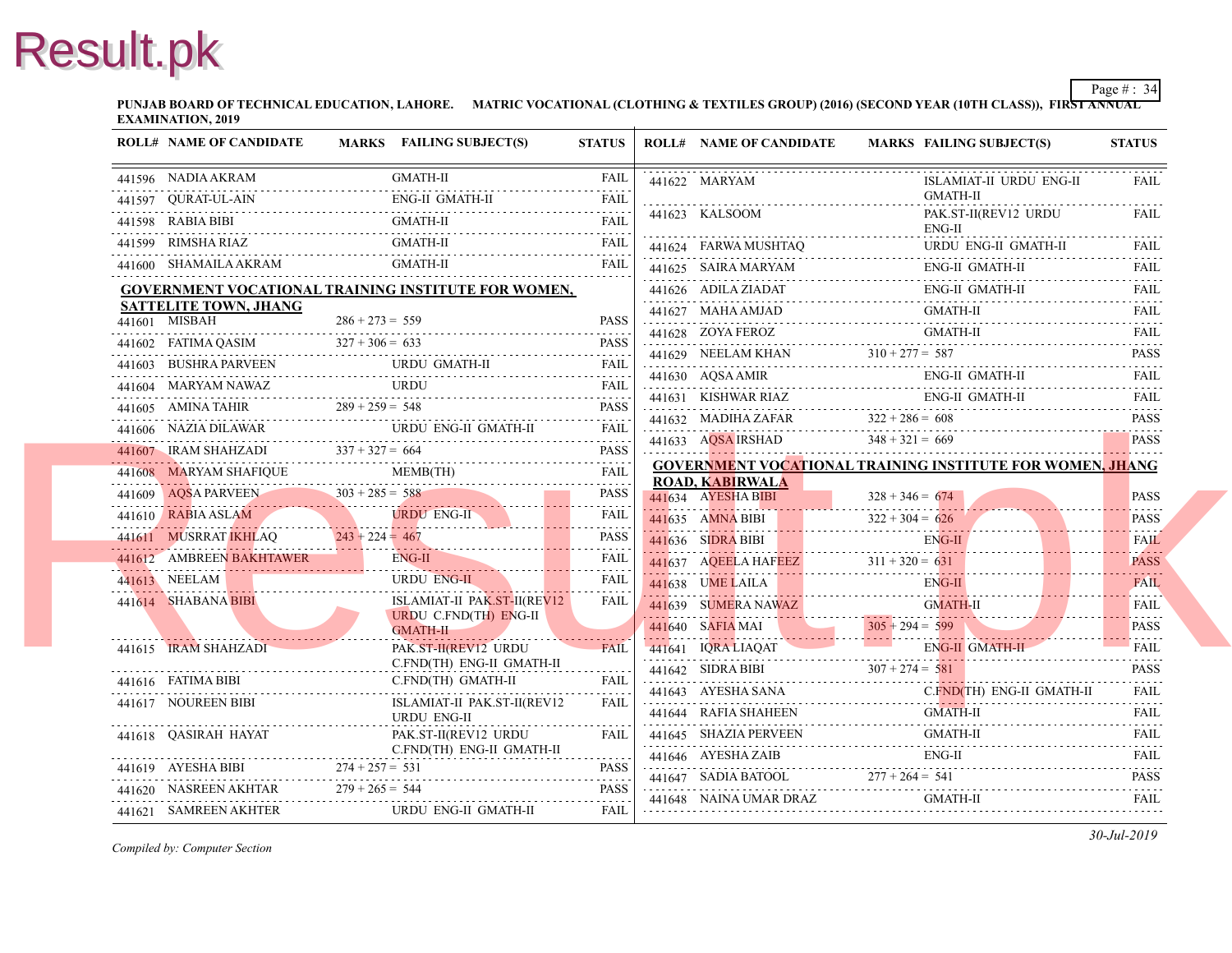**PUNJAB BOARD OF TECHNICAL EDUCATION, LAHORE. MATRIC VOCATIONAL (CLOTHING & TEXTILES GROUP) (2016) (SECOND YEAR EXAMINATION, 2019**

| <b>ROLL# NAME OF CANDIDATE</b>                                                                                                                                                                                                                                                                                                                                                                                                  |                   | MARKS FAILING SUBJECT(S) | <b>STATUS</b> | <b>ROLL# NAME OF CANDIDATE</b>                                           | <b>MARKS FAIL</b> |
|---------------------------------------------------------------------------------------------------------------------------------------------------------------------------------------------------------------------------------------------------------------------------------------------------------------------------------------------------------------------------------------------------------------------------------|-------------------|--------------------------|---------------|--------------------------------------------------------------------------|-------------------|
| 441649 RABIA MAI                                                                                                                                                                                                                                                                                                                                                                                                                | <b>GMATH-II</b>   |                          | <b>FAIL</b>   | 441675 SAMAWIA SAEED                                                     | $306 + 312 = 618$ |
| 441650 MEHWISH BATOOL                                                                                                                                                                                                                                                                                                                                                                                                           | <b>GMATH-II</b>   |                          | <b>FAIL</b>   | 441676 MALKANI BIBI                                                      | $340 + 345 = 685$ |
| 441651 AFIA BIBI $261 + 274 = 535$ PASS                                                                                                                                                                                                                                                                                                                                                                                         | $261 + 274 = 535$ |                          | <b>PASS</b>   | 441677 SHAMSA JAMEEL 299 + 316 =                                         | $299 + 316 = 615$ |
| GOVERNMENT VOCATIONAL TRAINING INSTITUTE FOR WOMEN,                                                                                                                                                                                                                                                                                                                                                                             |                   |                          |               | 441678 RIMSHA JAMIL                                                      | $293 + 295 = 588$ |
| <b>CHANDI MOR, KAROR LAL ESAN</b>                                                                                                                                                                                                                                                                                                                                                                                               |                   |                          |               | 441679 SHAZIA RAFIQ $350 + 314 = 6$                                      | $350 + 314 = 664$ |
| 441652 MARIA SALAM                                                                                                                                                                                                                                                                                                                                                                                                              |                   | ENG-II GMATH-II          | <b>FAIL</b>   | 441680 KISHWAR IQBAL                                                     | $343 + 346 = 689$ |
| 441653 SAIMA SAMREEN                                                                                                                                                                                                                                                                                                                                                                                                            |                   | ENG-II GMATH-II          | <b>FAIL</b>   | 441681 AMMARA ABDULLAH                                                   | $342 + 351 = 693$ |
| 441654 HAMNA MAHREEN<br>C.FND(TH) ENG-II GMATH-II                                                                                                                                                                                                                                                                                                                                                                               |                   | PAK.ST-II(REV12 URDU     | FAIL          | 441682 HUMAIRA JABEEN $318 + 293 = 0$                                    | $318 + 293 = 611$ |
| 441655 AIYESHA BATOOL<br>441655 AIYESHA BATOOL ENG-II FAIL FAIL                                                                                                                                                                                                                                                                                                                                                                 | ENG-II            |                          | FAII.         | 441683 MAMOONA FATIMA                                                    | $311 + 291 = 602$ |
| 441656 RUBEENA ABBAS<br>441656 RUBEENA ABBAS ENG-II GMATH-II FAIL FAIL                                                                                                                                                                                                                                                                                                                                                          |                   | ENG-II GMATH-II          | <b>FAIL</b>   | 441684 HIJAB SAHER 289 + 266 = :                                         | $289 + 266 = 555$ |
|                                                                                                                                                                                                                                                                                                                                                                                                                                 |                   |                          |               | 441685 RAFIA ASLAM $298 + 291 = 5$                                       | $298 + 291 = 589$ |
| $\begin{tabular}{llllll} \multicolumn{2}{c}{\textbf{441657}} & \textbf{IQRA BATOOL} & \textbf{ENG-II GMATH-II} & \textbf{FAIL} \\ \multicolumn{2}{c}{\textbf{441658}} & \textbf{PALWASHA RAMZAN} & \textbf{327 + 295 = 622} & \textbf{PASS} \\ \multicolumn{2}{c}{\textbf{241658}} & \textbf{PALWASHA RAMZAN} & \textbf{327 + 295 = 622} & \textbf{PASS} \\ \multicolumn{2}{c}{\textbf{2416}} & \textbf{PASSB} & \textbf{PASSB$ |                   |                          |               | 441686 MUQADDAS EN                                                       | ENG-              |
| $324 + 312 = 636$ PASS<br>ALL $324 + 312 = 636$ PASS                                                                                                                                                                                                                                                                                                                                                                            |                   |                          | <b>PASS</b>   | 441687 SABA PARVEEN $290 + 262 = 55$                                     | $290 + 262 = 552$ |
|                                                                                                                                                                                                                                                                                                                                                                                                                                 |                   | GMATH-II                 | FAII          | 441688 ADILA SADIQUE                                                     | $291 + 303 = 594$ |
| <b>GOVERNMENT VOCATIONAL TRAINING INSTITUTE FOR WOMEN, AWAN</b>                                                                                                                                                                                                                                                                                                                                                                 |                   |                          |               | 441689 UMAIMA SAJID                                                      | $335 + 286 = 621$ |
| <b>CHOWK, KHANEWAL</b>                                                                                                                                                                                                                                                                                                                                                                                                          |                   |                          |               | <b>GOVERNMENT VOCATIONAL TRAINING INS</b>                                |                   |
| 441661 AROOJ AKHTAR                                                                                                                                                                                                                                                                                                                                                                                                             | $346 + 360 = 706$ |                          | <b>PASS</b>   | <b>BAGH-O-BAHAR ROAD, NEAR RAILWAY PHA</b>                               |                   |
| 441662 ANZLA MAJEED<br>441662 ANZLA MAJEED $318 + 300 = 618$ PASS                                                                                                                                                                                                                                                                                                                                                               | $318 + 300 = 618$ |                          | <b>PASS</b>   | 441690 RAZIA BASHIR                                                      | C.FN              |
|                                                                                                                                                                                                                                                                                                                                                                                                                                 |                   |                          |               | 441691 ZAHRA RAZA<br>441691 ZAHRA RAZA C.                                | $C$ . $FN$        |
|                                                                                                                                                                                                                                                                                                                                                                                                                                 |                   |                          |               | 441692 AQSA JABIN C.                                                     | $C$ . $FN$        |
| 441663 SYEDA CHAMAN AKHTAR $344 + 366 = 710$ PASS<br>441664 HINA FAROOQ $312 + 336 = 648$ PASS<br>441665 NASEEM BIBI $302 + 260 = 562$ PASS<br>441666 SHAZIA RIAZ                                                                                                                                                                                                                                                               |                   |                          |               | 441693 UZMA AKRAM<br><u>in in de general de continua a continua de c</u> |                   |
| 441666 SHAZIA RIAZ GMATH-II FAIL                                                                                                                                                                                                                                                                                                                                                                                                |                   |                          |               | 441694 JAVERIA NAZEER                                                    | C.FN              |
| 441667 SHAMAILA<br>$314 + 279 = 593$ PASS                                                                                                                                                                                                                                                                                                                                                                                       | $314 + 279 = 593$ |                          | <b>PASS</b>   | 441695 BAKHTAWAR AHMED                                                   | $C$ . $FN$        |
| 441668 TYYABA NOREEN $339 + 327 = 666$ PASS                                                                                                                                                                                                                                                                                                                                                                                     | $339 + 327 = 666$ |                          |               | 441696 NADIA LATIF<br>441696 NADIA LATIF C.                              | C.FN              |
| 441669 YASMEEN ATTA<br>441669 YASMEEN ATTA $312 + 289 = 601$ PASS                                                                                                                                                                                                                                                                                                                                                               | $312 + 289 = 601$ |                          |               | 441697 ABIDA SADAF C.F                                                   | $C$ . FN.         |
| 441670 MARYAM NADEEM                                                                                                                                                                                                                                                                                                                                                                                                            | $312 + 327 = 639$ |                          |               | 441698 AASMA YOUSAF                                                      | $C$ FN            |
| 441670 MARYAM NADEEM $312 + 327 = 639$ PASS                                                                                                                                                                                                                                                                                                                                                                                     |                   |                          | <b>PASS</b>   | 441699 SIDRA SHOUKAT<br>441699 SIDRA SHOUKAT C.FN                        | C.FN              |
| 441671 SHABANA AKRAM $314 + 290 = 604$ PASS                                                                                                                                                                                                                                                                                                                                                                                     |                   |                          |               | 441700 SALMA BIBI $292 + 282 = 574$                                      |                   |
| 441672 SHUMAIL NAWAZ URDU FAIL                                                                                                                                                                                                                                                                                                                                                                                                  |                   |                          |               | 441701 AMBER MUNIR KHAN                                                  | C.FN              |
| 441673 SAMEEN GUL $305 + 284 = 589$ PASS<br>441674 SANA NASIR $339 + 352 = 691$                                                                                                                                                                                                                                                                                                                                                 |                   |                          | <b>PASS</b>   | 441702 RABEEL MUNIR<br>441702 RABEEL MUNIR C.FN                          | C.FN              |
| 441674 SANA NASIR $339 + 352 = 691$ PASS                                                                                                                                                                                                                                                                                                                                                                                        |                   |                          |               |                                                                          |                   |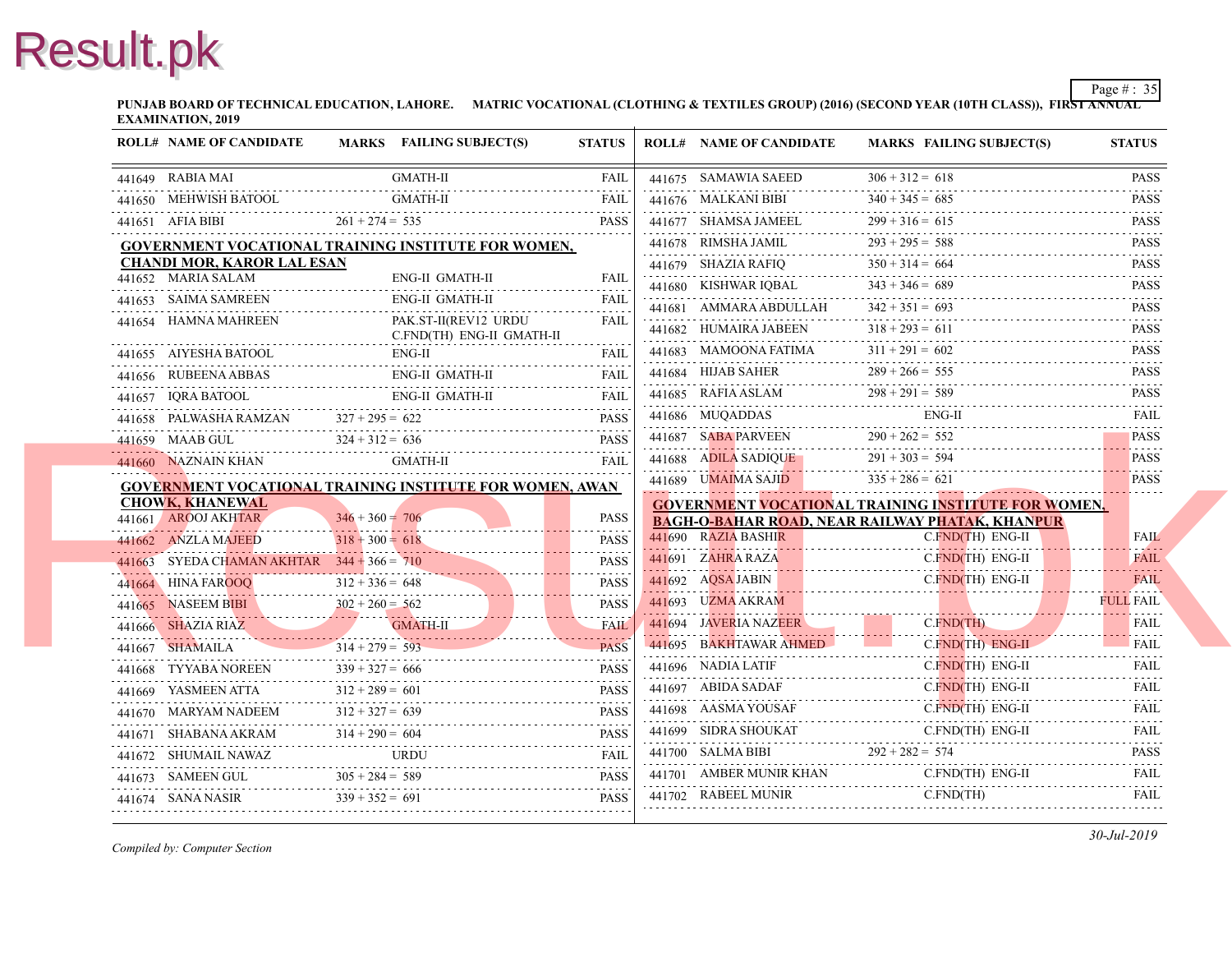**PUNJAB BOARD OF TECHNICAL EDUCATION, LAHORE. MATRIC VOCATIONAL (CLOTHING & TEXTILES GROUP) (2016) (SECOND YEAR EXAMINATION, 2019**

|          | <b>ROLL# NAME OF CANDIDATE</b>                                                                                                                                                                                                                                                                                                                                                                                                         |                   | MARKS FAILING SUBJECT(S)                     | <b>STATUS</b> |               | <b>ROLL# NAME OF CANDIDATE</b>               | <b>MARKS FAIL</b>        |
|----------|----------------------------------------------------------------------------------------------------------------------------------------------------------------------------------------------------------------------------------------------------------------------------------------------------------------------------------------------------------------------------------------------------------------------------------------|-------------------|----------------------------------------------|---------------|---------------|----------------------------------------------|--------------------------|
|          | 441703 RUHAMA SEHAR                                                                                                                                                                                                                                                                                                                                                                                                                    |                   | C.FND(TH)                                    | FAIL          |               | 441726 SABA MURTAZA                          | <b>GMA</b>               |
|          |                                                                                                                                                                                                                                                                                                                                                                                                                                        |                   |                                              |               |               | 441727 SAIMA ASGHAR                          | $316 + 292 = 608$        |
|          | $\begin{tabular}{lllllllll} \multicolumn{2}{c}{\textbf{0.13}\textbf{0.141704}} &\multicolumn{2}{c}{\textbf{TUBA AZAM}} &\multicolumn{2}{c}{\textbf{CFND(TH)}} &\multicolumn{2}{c}{\textbf{FAL}}\\ &\multicolumn{2}{c}{\textbf{0.141705}} &\multicolumn{2}{c}{\textbf{HUL}} &\multicolumn{2}{c}{\textbf{FAD(TH)}} &\multicolumn{2}{c}{\textbf{FAL}}\\ &\multicolumn{2}{c}{\textbf{0.141705}} &\multicolumn{2}{c}{\textbf{MUQADDAS SHAR$ |                   |                                              |               |               | <b>GOVERNMENT VOCATIONAL TRAINING INS</b>    |                          |
|          |                                                                                                                                                                                                                                                                                                                                                                                                                                        |                   |                                              |               |               | <b>SMAJ ROAD, LAHORE</b>                     |                          |
|          | $\begin{tabular}{c} 441706 & RIDA SALEEM \\ \hline 441707 & MIREENA KHADIM \\ \end{tabular} \begin{tabular}{c} 240 + 336 = 676 \\ \hline 741707 & MIREENA KHADIM \\ \end{tabular} \end{tabular} \begin{tabular}{c} 240 + 336 = 676 \\ \hline \end{tabular} \begin{tabular}{c} 240 + 336 = 676 \\ \hline \end{tabular}$                                                                                                                 |                   |                                              |               |               | 441728 SHAFIA                                | C.FN                     |
|          | 441708 SABBIE SHAFIQ C.FND(TH) FAIL                                                                                                                                                                                                                                                                                                                                                                                                    |                   |                                              |               |               | 441729 SHAZIA ASLAM C.FN                     | C.FN                     |
|          | <b>GOVERNMENT VOCATIONAL TRAINING INSTITUTE FOR WOMEN, GALI</b>                                                                                                                                                                                                                                                                                                                                                                        |                   |                                              |               |               | 441730 SADIA SADDIQUE                        |                          |
|          | AMIN DAR WALI, KHARIAN                                                                                                                                                                                                                                                                                                                                                                                                                 |                   |                                              |               |               | 441731 FIZZA KHALID                          | <b>URD</b><br><b>GMA</b> |
|          | 441709 JAVAIRIA IFTIKHAR                                                                                                                                                                                                                                                                                                                                                                                                               | $330 + 294 = 624$ | AR $330 + 294 = 624$ PASS                    | <b>PASS</b>   |               | 441732 MAHAM NASIR                           | <b>URD</b>               |
|          | 441710 SUMBAL REHMAN $300 + 310 = 610$ PASS                                                                                                                                                                                                                                                                                                                                                                                            | $300 + 310 = 610$ |                                              |               |               |                                              | <b>GMA</b>               |
|          | $309 + 322 = 631$<br>441711 SONAM<br>441711 SONAM $309 + 322 = 631$ PASS                                                                                                                                                                                                                                                                                                                                                               |                   |                                              | PASS          |               | 441733 HINA BASIT                            | <b>ISLA</b><br>SE) I     |
|          | 441712 KIRAN SHAHZADI 297 + 296 = 593                                                                                                                                                                                                                                                                                                                                                                                                  |                   |                                              | <b>PASS</b>   |               |                                              | C.FN                     |
|          | 441713 SHAZAIA PARVEEN $323 + 307 = 630$ PASS                                                                                                                                                                                                                                                                                                                                                                                          |                   |                                              |               |               |                                              | D&S<br><b>GMA</b>        |
|          | 441714 MAHEEN JAVEED $332 + 326 = 658$ PASS                                                                                                                                                                                                                                                                                                                                                                                            |                   |                                              |               |               | 441734 ASFARA AYOUB                          | <b>GMA</b>               |
|          | 441715 HAMNA TARIQ $333 + 323 = 656$ PASS                                                                                                                                                                                                                                                                                                                                                                                              |                   |                                              |               |               | 441735 ALISHBA AYOUB                         | ENG-                     |
|          | 441716 KAINAT ANUM                                                                                                                                                                                                                                                                                                                                                                                                                     |                   | ISLAMIAT-II MEMB(TH)<br>PAK.ST-II(REV12 URDU | FAIL          |               | 441736 SAMAN JAVAID WARSI GN                 | <b>GMA</b>               |
|          |                                                                                                                                                                                                                                                                                                                                                                                                                                        |                   | $C.FND(TH) D&SEW-II(TH)$                     |               |               | 441737 SYEDA NOOR UL AAIN                    | <b>GMA</b>               |
|          | 441717 AYESHA TARIO $321 + 326 = 647$                                                                                                                                                                                                                                                                                                                                                                                                  |                   | <b>ENG-II GMATH-II</b>                       | PASS          |               | <b>GILLANI</b>                               |                          |
|          |                                                                                                                                                                                                                                                                                                                                                                                                                                        |                   |                                              |               |               | 441738 SYEDA AFREEN KAZMI                    | <b>GMA</b>               |
|          | <b>GOVERNMENT VOCATIONAL TRAINING INSTITUTE FOR WOMEN,</b><br><b>MANGLIA, KHARIAN</b>                                                                                                                                                                                                                                                                                                                                                  |                   |                                              |               |               | <b>GOVERNMENT VOCATIONAL TRAINING INS</b>    |                          |
|          | 441718 ZAHRA BUKHARI                                                                                                                                                                                                                                                                                                                                                                                                                   | $279 + 345 = 624$ |                                              | <b>PASS</b>   | <b>LAHORE</b> | <b>ZARAR SHAHEED ROAD, OLD OFFICER COL</b>   |                          |
|          | TCF HIGHER SECONDARY SCHOOL FOR GIRLS, THATTHA GURMANI,                                                                                                                                                                                                                                                                                                                                                                                |                   |                                              |               |               | 441739 FATIMA ZULFIOAR                       | $303 + 270 = 573$        |
| KOT ADDU |                                                                                                                                                                                                                                                                                                                                                                                                                                        |                   |                                              |               |               | 441740 ASIFA JABEEN ENG                      | ENG-                     |
|          | $441719$ NIMRA SHAHBAZ $298 + 260 = 558$ PASS                                                                                                                                                                                                                                                                                                                                                                                          |                   |                                              | <b>PASS</b>   |               | 441741 SHUMAILA                              | $C$ . $FN$               |
|          | 441720 RIMSHA MAJEED $332 + 324 = 656$ PASS                                                                                                                                                                                                                                                                                                                                                                                            | $332 + 324 = 656$ |                                              |               |               | 441742 AYESHA                                | <b>URD</b>               |
|          | $\begin{tabular}{c} 441721 \quad FRAWA MUZAFAR \end{tabular} \hfill 315 + 283 = 598 \hfill 720 + 284 = 554 \hfill 722 \quad UZMA HAMEED \end{tabular} \hfill 283 + 283 = 598 \hfill 720 + 284 = 554 \hfill 723 \qquad PASS$                                                                                                                                                                                                            |                   |                                              |               |               | 441743 SAIMA REHMAN DURRANI                  | <b>URD</b>               |
|          |                                                                                                                                                                                                                                                                                                                                                                                                                                        |                   |                                              |               |               | 441744 HIRA ISMAIL<br>441744 HIRA ISMAIL URI | <b>URD</b>               |
|          | 441723 AFSHEEN HAMEED $345 + 324 = 669$ PASS                                                                                                                                                                                                                                                                                                                                                                                           |                   |                                              |               |               | 441745 MAHNOOR $241 + 242 = 483$             |                          |
|          | 441724 SAIRA HAIDAR $346 + 339 = 685$ PASS PASS                                                                                                                                                                                                                                                                                                                                                                                        |                   |                                              |               |               | 441746 UMME KALSOOM $330 + 288 = 618$        |                          |
|          | 441725 SHEHNAZ FATIMA GMATH-II FAIL FAIL                                                                                                                                                                                                                                                                                                                                                                                               |                   |                                              |               |               |                                              |                          |
|          |                                                                                                                                                                                                                                                                                                                                                                                                                                        |                   |                                              |               |               |                                              |                          |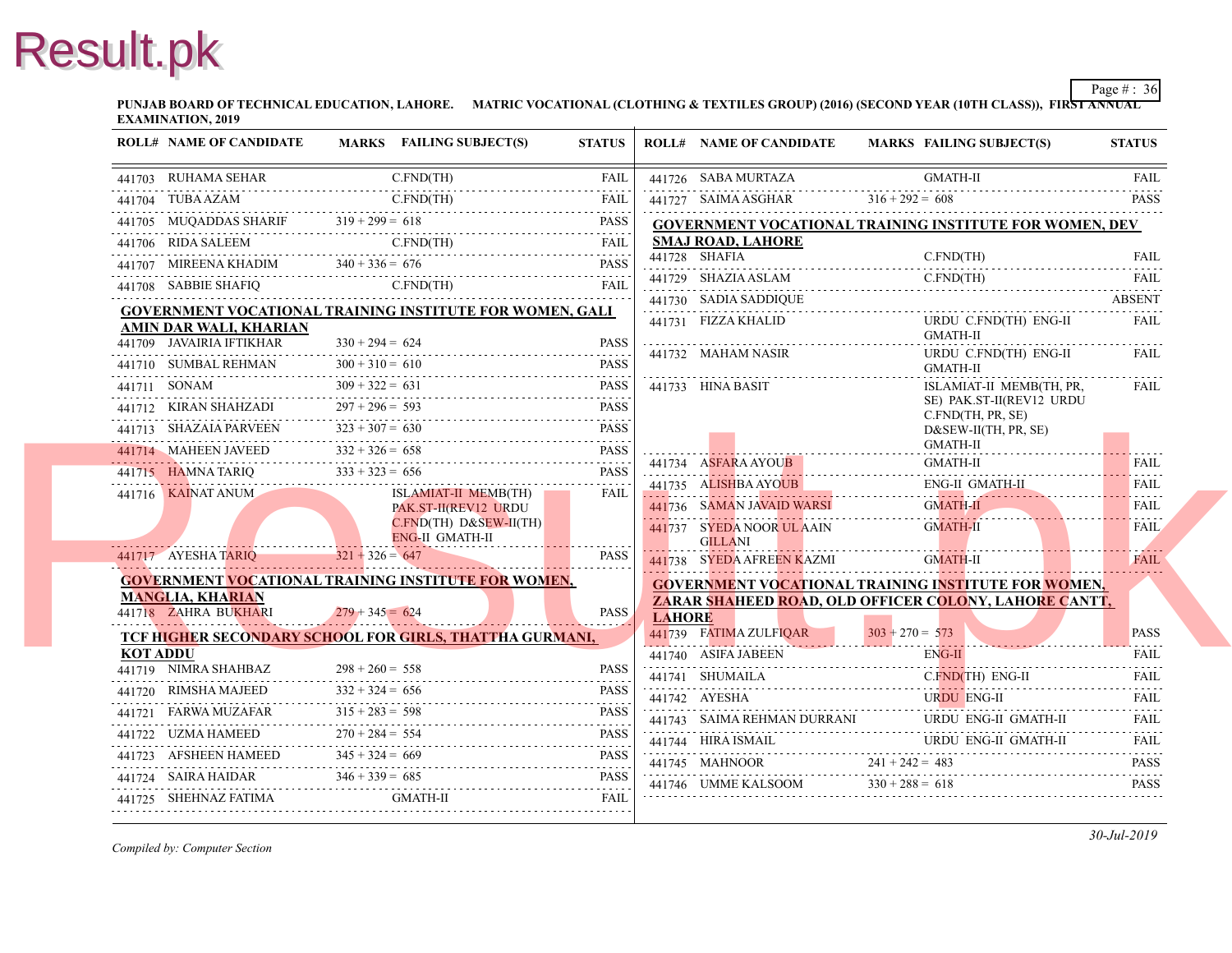**PUNJAB BOARD OF TECHNICAL EDUCATION, LAHORE. MATRIC VOCATIONAL (CLOTHING & TEXTILES GROUP) (2016) (SECOND YEAR EXAMINATION, 2019**

|             | <b>ROLL# NAME OF CANDIDATE</b>      | MARKS FAILING SUBJECT(S)                                                                                                                                | <b>STATUS</b>    | <b>ROLL# NAME OF CANDIDATE</b>                     | <b>MARKS FAIL</b>        |
|-------------|-------------------------------------|---------------------------------------------------------------------------------------------------------------------------------------------------------|------------------|----------------------------------------------------|--------------------------|
|             |                                     | GOVERNMENT VOCATIONAL TRAINING INSTITUTE FOR WOMEN,                                                                                                     |                  | 441770 MEHAK SHAHZADI                              | ENG-                     |
|             | <b>BAGHBANPURA, LAHORE</b>          |                                                                                                                                                         |                  | 441771 SABA SHEHZADI $300 + 340 = 640$             |                          |
|             | 441747 SAMINA AKBAR                 | $ENG-II$                                                                                                                                                | <b>FAIL</b>      | 441772 YUSRA $246 + 234 = 480$                     |                          |
|             |                                     | 441748 NIMRA ZULAFQAR ENG-II GMATH-II FAIL FAIL                                                                                                         |                  | 441773 RUBAB RIAZ $237 + 256 = 493$                |                          |
|             |                                     | 441749 BISMA C.FND(TH) ENG-II FAIL                                                                                                                      |                  | 441774 WAJEEHA WAKEEL ENG-                         |                          |
|             |                                     | 441750 SANA C.FND(TH) ENG-II FAIL                                                                                                                       |                  | 441775 UME HABIBA GM                               | <b>GMA</b>               |
|             |                                     | 441751 ZAINAB ABBAS C.FND(TH) ENG-II FAIL                                                                                                               |                  | 441776 AQSA MANZOOR GMA                            | <b>GMA</b>               |
|             | 441752 MARRIYAM                     | URDU C.FND(TH) ENG-II<br>GMATH-II                                                                                                                       | <b>FAIL</b>      | 441777 HUMA $259 + 268 = 527$                      |                          |
|             | 441753 MISBAH                       |                                                                                                                                                         | <b>FULL FAIL</b> | <b>GOVERNMENT VOCATIONAL TRAINING INS</b>          |                          |
|             | 441754 SIMRAN                       | URDU C.FND(TH) ENG-II<br>GMATH-II                                                                                                                       | FAIL             | <b>TOWN, LAHORE</b><br>441778 AYESHA SHABBIR       | ENG-                     |
|             |                                     | 441755 SIDRA URDU C.FND(TH) ENG-II FAIL                                                                                                                 |                  | 441779 RIMSHA MUSHTAQ                              | ENG-                     |
|             |                                     | 441756 MALAIKA URDU C.FND(TH) ENG-II FAIL                                                                                                               |                  | 441780 SANA GHULAM RASOOL                          | <b>GMA</b>               |
|             |                                     | 441757 FARAH SHAHZADI C.FND(TH) ENG-II FAIL                                                                                                             |                  | 441781 SEHRISH NADEEM                              | ENG-                     |
|             | 441758 MARIA ASLAM                  | $\begin{tabular}{ c c c } \hline \texttt{URDU C.FND(TH) ENG-II} & \texttt{FAIL} \\ \hline \texttt{GMATH-II} & \texttt{MATH-II} \\ \hline \end{tabular}$ |                  | 441782 TANZILA FATIMA $332 + 325 = 657$            |                          |
|             |                                     |                                                                                                                                                         |                  | $-441783$ SYEDA FARIHA ASIF                        | <b>ISLA</b>              |
|             |                                     | 441759 LABEEBA CFND(TH) ENG-IL FAIL<br>URDU C.FND(TH) ENG-II                                                                                            | FAIL             |                                                    | <b>URD</b><br><b>GMA</b> |
|             | 441760 NADIA                        | <b>GMATH-II</b>                                                                                                                                         |                  | 441784 SYEDA MAHNOOR ASIF $282 + 277 = 559$        |                          |
|             |                                     | C.FND(TH)<br>441761 AMNA SAJJAD C.FND(TH)<br>and the state of the state                                                                                 | FAIL             | 441785 SEHRISH FAYYAZ<br>441785 SEHRISH FAYYAZ ENG | ENG-                     |
|             | 441762 MALAIKA ANWAR                | ISLAMIAT-II PAK.ST-II(REV12                                                                                                                             | <b>FAIL</b>      | 441786 SABA SARDAR EN                              | ENG-                     |
|             |                                     | URDU C.FND(TH) ENG-II<br>GMATH-II                                                                                                                       |                  | 441787 SHAMSA KANWAL                               | <b>ISLA</b>              |
|             |                                     | 441763 NOOR UL SEHAR 371 + 387 = 758 PASS                                                                                                               |                  |                                                    | ENG-                     |
|             | 441764 MARYAM IRFAN 293 + 282 = 575 |                                                                                                                                                         | <b>PASS</b>      | 441788 RABIA AREEJ C.I                             | C.FN                     |
|             | 441765 FARKHANDA SHAHID             | URDU C.FND(TH) ENG-II                                                                                                                                   | FAII.            | 441789 SANA NAZ EN                                 | ENG-                     |
|             |                                     | GMATH-II                                                                                                                                                |                  | 441790 SIDRA AMANAT ALI $299 + 281 = 580$          |                          |
|             | 441766 RIMSHA                       | URDU C.FND(TH) ENG-II                                                                                                                                   | FAIL             | 441791 BINISH FATIMA                               | C.FN                     |
|             | 441767 MAH NOOR                     | GMATH-II                                                                                                                                                |                  | 441792 SEHAR ASLAM $280 + 277 = 557$               |                          |
| 441768 IORA | 441767 MAH NOOR E                   | ENG-II FAIL<br>URDU C.FND(TH) ENG-II                                                                                                                    | FAIL             | 441793 SAIMA MUSHTAQ $322 + 281 = 603$             |                          |
|             |                                     | GMATH-II                                                                                                                                                |                  | 441794 SADIA SARWAR                                | C.FN<br>ENG-             |
|             |                                     | 441769 KOMAL ENG-II GMATH-II FAIL FAIL                                                                                                                  |                  |                                                    |                          |
|             |                                     |                                                                                                                                                         |                  | 441795 RAFIA ASLAM $275 + 267 = 542$               |                          |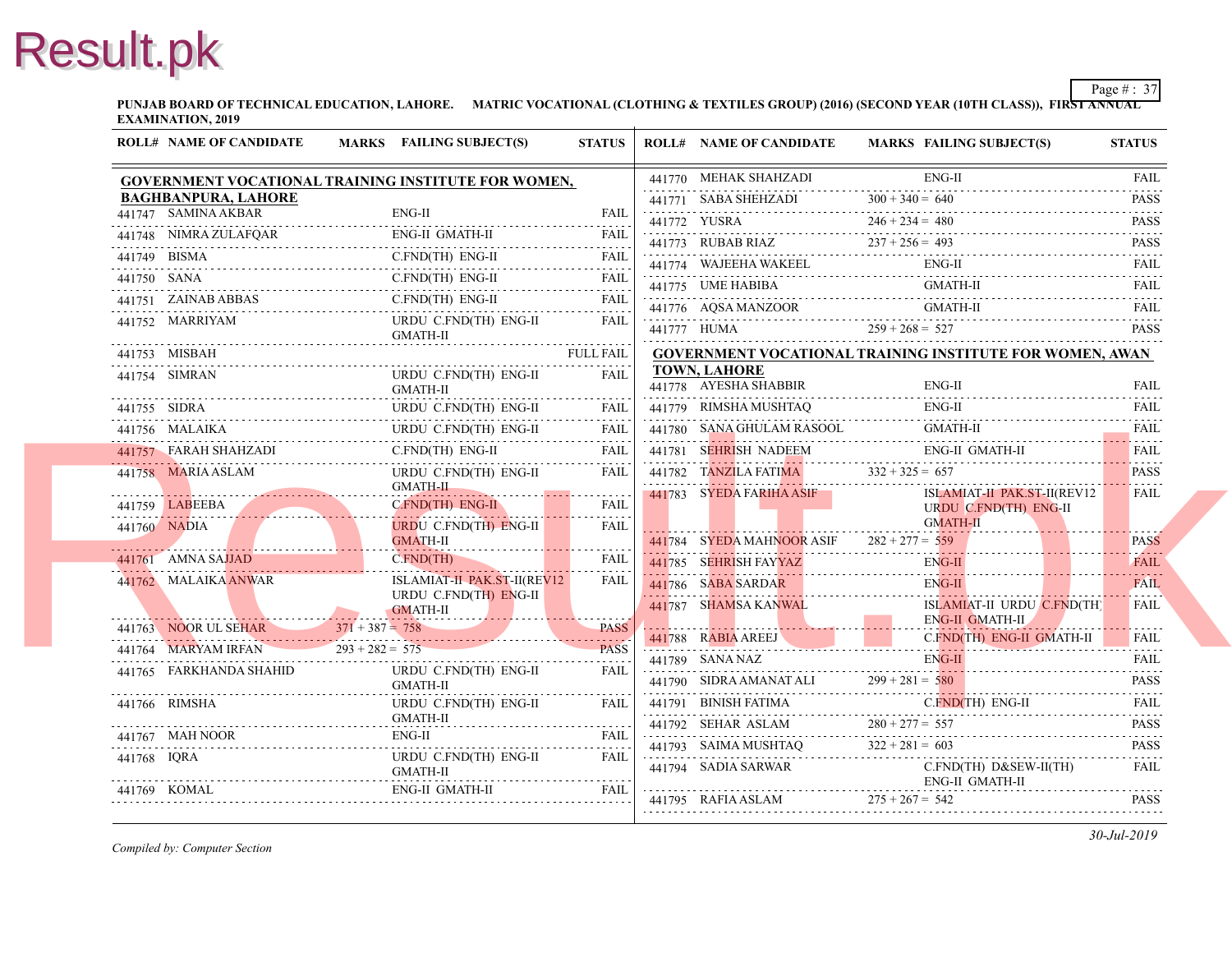**PUNJAB BOARD OF TECHNICAL EDUCATION, LAHORE. MATRIC VOCATIONAL (CLOTHING & TEXTILES GROUP) (2016) (SECOND YEAR EXAMINATION, 2019**

|               | <b>ROLL# NAME OF CANDIDATE</b>               |                   | MARKS FAILING SUBJECT(S)                                                                                                                                                                                                                                                                                                                                                                                            | <b>STATUS</b> |              | <b>ROLL# NAME OF CANDIDATE</b>                                            | <b>MARKS FAIL</b> |
|---------------|----------------------------------------------|-------------------|---------------------------------------------------------------------------------------------------------------------------------------------------------------------------------------------------------------------------------------------------------------------------------------------------------------------------------------------------------------------------------------------------------------------|---------------|--------------|---------------------------------------------------------------------------|-------------------|
|               | 441796 FATIMA ABBAS                          |                   | $C.FND$ (TH)                                                                                                                                                                                                                                                                                                                                                                                                        | <b>FAIL</b>   |              | 441823 GULSHAN                                                            | $337 + 305 = 642$ |
|               |                                              |                   | 441797 MUQADAS RASHID $312 + 298 = 610$ PASS                                                                                                                                                                                                                                                                                                                                                                        |               | 441824 FAIZA | 441824 FAIZA $354 + 387 = 7$                                              | $354 + 387 = 741$ |
|               | 441798 QASIRA SAJJAD                         |                   | C.FND(TH)<br>441798 QASIRA SAJJAD C.FND(TH) FAIL                                                                                                                                                                                                                                                                                                                                                                    |               |              | 441825 BISMA BANO                                                         | $375 + 364 = 739$ |
|               |                                              |                   | 441799 HAFSA ARSHAD C.FND(TH) FAIL                                                                                                                                                                                                                                                                                                                                                                                  |               |              | 441826 MALAYKA AHSAN                                                      | $367 + 402 = 769$ |
|               | 441800 HIRA ARSHAD                           |                   | C.FND(TH)                                                                                                                                                                                                                                                                                                                                                                                                           | <b>FAIL</b>   |              | 441827 MUQADDAS PARVEEN                                                   | PAK.              |
|               |                                              |                   | TCF HIGHER SECONDARY SCHOOL FOR GIRLS, RORANWALA (LODHER)                                                                                                                                                                                                                                                                                                                                                           |               |              | 441828 MISHAL KHALID                                                      | $373 + 380 = 753$ |
|               | <b>BADIAN ROAD,, LAHORE</b>                  |                   |                                                                                                                                                                                                                                                                                                                                                                                                                     |               |              | 441829 MARIHA SHAKEEL BUTT 352 + 377 = 729                                |                   |
|               | 441801 LAIBA HAROON                          | $334 + 351 = 685$ |                                                                                                                                                                                                                                                                                                                                                                                                                     | <b>PASS</b>   |              | 441830 TANIA AMEER                                                        | $363 + 354 = 717$ |
|               | 441802 JAVARIA JAMSHED                       | $341 + 329 = 670$ | 441802 JAVARIA JAMSHED $341 + 329 = 670$ PASS                                                                                                                                                                                                                                                                                                                                                                       | <b>PASS</b>   |              |                                                                           | $365 + 360 = 725$ |
|               | 441803 TANZEELA MUZAFAR                      | $344 + 365 = 709$ |                                                                                                                                                                                                                                                                                                                                                                                                                     | <b>PASS</b>   |              | 441831 ASMA SHABBIR $365 + 360 = ?$                                       | $370 + 376 = 746$ |
|               |                                              |                   | 441804 SAHER HADAYAT $305 + 327 = 632$ PASS                                                                                                                                                                                                                                                                                                                                                                         |               |              | 441832 AMINA AMEEN $370 + 376 = 7$                                        | $381 + 399 = 780$ |
|               |                                              |                   |                                                                                                                                                                                                                                                                                                                                                                                                                     |               |              | 441833 ZAIBA $381 + 399 =$                                                | $351 + 370 = 721$ |
|               |                                              |                   | ABSENT<br>441806 MINAHIL FAROOQ 340 + 372 = 712                                                                                                                                                                                                                                                                                                                                                                     |               |              | 441834 NISHAT $351 + 370 = 72$                                            |                   |
|               | 441807 KALSOOM HABIB                         | $355 + 391 = 746$ | 441807 KALSOOM HABIB $355 + 391 = 746$ PASS                                                                                                                                                                                                                                                                                                                                                                         |               |              | TCF SECONDARY SCHOOL FOR GIRLS, VILI<br><b>BATAPUR JALLO MORE, LAHORE</b> |                   |
|               | 441808 MAHAM NAZIR                           | $331 + 328 = 659$ | R $331 + 328 = 659$ PASS                                                                                                                                                                                                                                                                                                                                                                                            | <b>PASS</b>   |              | 441835 AMINA BIBI                                                         | $354 + 360 = 714$ |
|               | 441809 SAYEDA MAHAM BATOOL $325 + 319 = 644$ |                   | $\frac{\text{SAYEDA MAHAM BATOOL}}{225 + 319} = 644$                                                                                                                                                                                                                                                                                                                                                                | <b>PASS</b>   |              | 441836 AYESHA                                                             | $377 + 413 = 790$ |
|               |                                              | $310 + 300 = 610$ | 441810 MUNEEBA AKHTAR $310 + 300 = 610$                                                                                                                                                                                                                                                                                                                                                                             | <b>PASS</b>   |              | 441837 AMINA ASLAM<br>44183/ AMINA ASLAM GIVIA                            | <b>GMA</b>        |
|               |                                              |                   | 441811 NIMRA SHAHZADI ENG-II FAIL FAIL                                                                                                                                                                                                                                                                                                                                                                              |               |              | 441838 FATIMA<br>441838 FATIMA E                                          | ENG-              |
|               |                                              |                   | 441812 SABA SADIQ $319 + 317 = 636$ PASS PASS PASS PASS PASS PASS 441813 ANEESA RAFAQAT $288 + 304 = 592$ PASS                                                                                                                                                                                                                                                                                                      |               |              | 441839 MARIA QUBTIA 373 + 427 = $800$                                     |                   |
|               |                                              |                   | 441813 ANEESA RAFAQAT 288 + 304 = 592                                                                                                                                                                                                                                                                                                                                                                               |               |              | 441840 MUNAZA 363 + 411 = 774                                             |                   |
|               |                                              |                   |                                                                                                                                                                                                                                                                                                                                                                                                                     |               |              | 441841 MISBAH TUFAIL                                                      | $365 + 400 = 765$ |
|               |                                              |                   |                                                                                                                                                                                                                                                                                                                                                                                                                     |               |              | 441842 RUKHSARA AMIN                                                      | $367 + 340 = 707$ |
|               |                                              |                   |                                                                                                                                                                                                                                                                                                                                                                                                                     |               |              | 441843 SAIRA YASIN                                                        | $364 + 385 = 749$ |
|               |                                              |                   | $\begin{array}{ c c c c c } \hline \text{441814} & \text{ZAINAB RIZ} & 305 + 307 = 612 & \text{PASS} \\ \hline \text{441815} & \text{SADIA BIBI} & 340 + 338 = 678 & \text{PASS} \\ \hline \text{441816} & \text{TAYYYABA QASIM} & 361 + 321 = 682 & \text{PASS} \\ \hline \text{441817} & \text{KASHIF AKARIM} & 332 + 308 = 640 & \text{PASS} \\ \hline \end{array}$<br>441817 KASHIF AKARIM 332 + 308 = 640 PASS |               |              | 441844 SUNDAS RANI<br>441844 SUNDAS RANI $341 + 310 =$                    | $341 + 310 = 651$ |
|               |                                              | $325 + 339 = 664$ | $441818$ RAMISHA ARIF $325 + 339 = 664$ PASS                                                                                                                                                                                                                                                                                                                                                                        |               |              | 441845 SEERAT $356 + 342 =$                                               | $356 + 342 = 698$ |
|               | 441819 AYESHA HADAYAT                        |                   | ENG-II                                                                                                                                                                                                                                                                                                                                                                                                              | <b>FAIL</b>   |              | 441846 TANZEELA                                                           | $366 + 367 = 733$ |
|               |                                              |                   | TCF HIGHER SECONDARY SCHOOL FOR GIRLS, MINHALA KALAN,                                                                                                                                                                                                                                                                                                                                                               |               |              | 441847 TANZEELA SHOUKAT                                                   | $367 + 380 = 747$ |
| <b>LAHORE</b> |                                              |                   |                                                                                                                                                                                                                                                                                                                                                                                                                     |               |              | 441848 MOBEEN MAALIK $365 + 326 = 6$                                      | $365 + 326 = 691$ |
| 441820 IQRA   |                                              | $367 + 374 = 741$ | 441820 IQRA 867 + 374 = 741 PASS                                                                                                                                                                                                                                                                                                                                                                                    | <b>PASS</b>   |              | 441849 TAYYABA ASLAM $369 + 363 = 732$                                    |                   |
|               | 441821 IFRA IFTIKHAR                         | $355 + 332 = 687$ |                                                                                                                                                                                                                                                                                                                                                                                                                     | <b>PASS</b>   |              | 441850 ZOBIA SHARIF $372 + 391 = 763$                                     |                   |
| 441822 HAFSA  |                                              | $382 + 385 = 767$ |                                                                                                                                                                                                                                                                                                                                                                                                                     | <b>PASS</b>   |              |                                                                           |                   |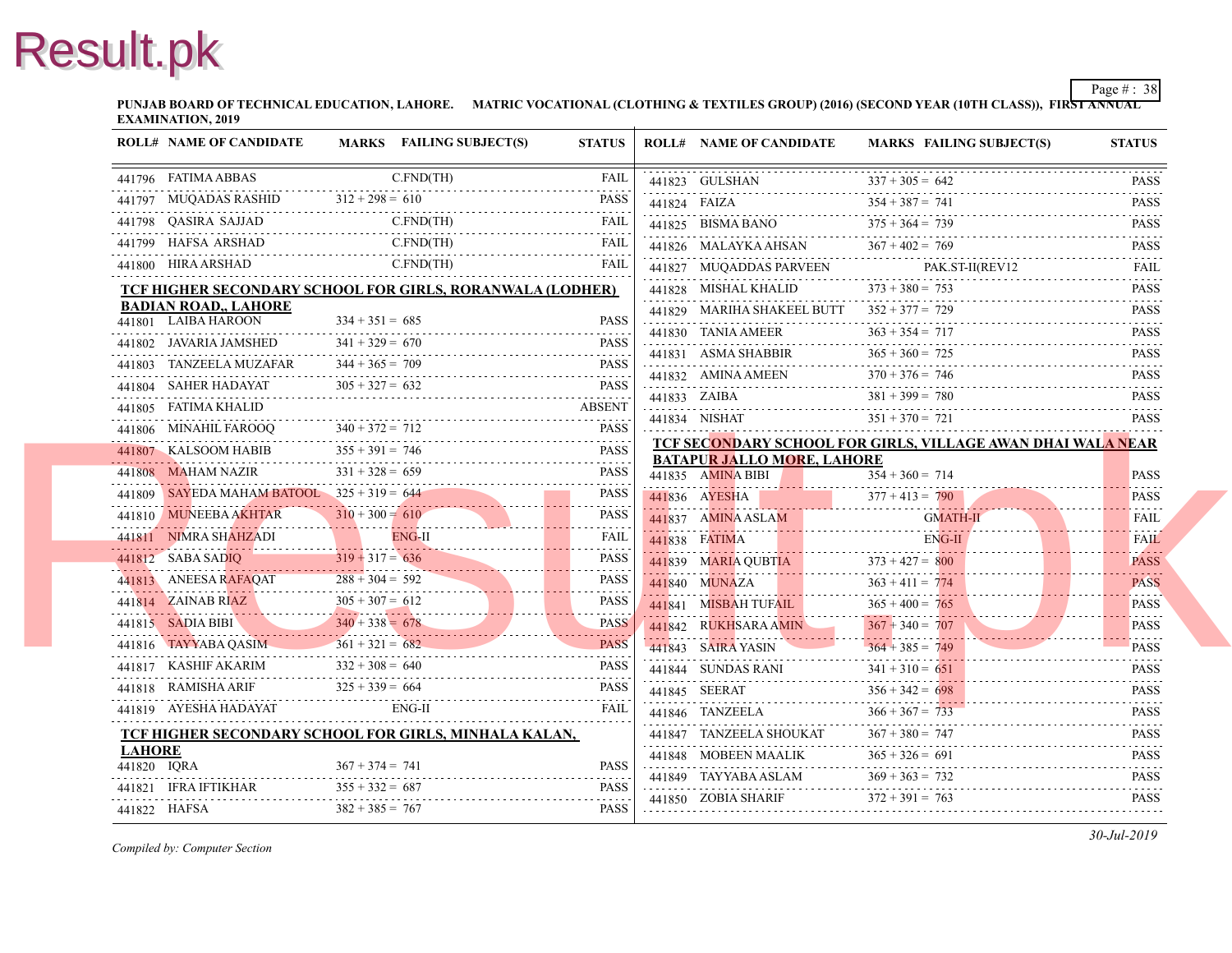**PUNJAB BOARD OF TECHNICAL EDUCATION, LAHORE. MATRIC VOCATIONAL (CLOTHING & TEXTILES GROUP) (2016) (SECOND YEAR EXAMINATION, 2019**

| <b>ROLL# NAME OF CANDIDATE</b>                             | MARKS FAILING SUBJECT(S) | <b>STATUS</b>                                                                                                                                                                                                                                                                                                                                                                                                                                 | <b>ROLL# NAME OF CANDIDATE</b>                   | <b>MARKS FAIL</b>        |
|------------------------------------------------------------|--------------------------|-----------------------------------------------------------------------------------------------------------------------------------------------------------------------------------------------------------------------------------------------------------------------------------------------------------------------------------------------------------------------------------------------------------------------------------------------|--------------------------------------------------|--------------------------|
|                                                            |                          | 441851 ZEENAT BIBI $353 + 365 = 718$ PASS                                                                                                                                                                                                                                                                                                                                                                                                     | 441879 NAILA ASHIQ                               | $302 + 270 = 572$        |
| 441852 NAYAB BIBI                                          |                          | 441852 NAYAB BIBI 349 + 385 = 734 PASS                                                                                                                                                                                                                                                                                                                                                                                                        | 441880 KOMAL MAJEED $290 + 272 = 56$             | $290 + 272 = 562$        |
| 441853 SEHAR MANZOR $298 + 318 = 616$                      |                          | 441853 SEHAR MANZOR $298 + 318 = 616$ PASS                                                                                                                                                                                                                                                                                                                                                                                                    | 441881 ZUNIARA ALI $310 + 307 = 61$              |                          |
| 441854 NIDA AKBAR                                          | $350 + 339 = 689$        | <b>PASS</b>                                                                                                                                                                                                                                                                                                                                                                                                                                   | <b>GOVERNMENT VOCATIONAL TRAINING INS</b>        |                          |
| <b>GOVERNMENT VOCATIONAL TRAINING INSTITUTE FOR WOMEN,</b> |                          |                                                                                                                                                                                                                                                                                                                                                                                                                                               | <b>BANK ROAD, LIAOATPUR</b>                      |                          |
| MOHALLA SHARIF PURA, WARD 1, LAYYAH                        |                          |                                                                                                                                                                                                                                                                                                                                                                                                                                               | 441882 AMNA RAMZAN                               | <b>ISLA</b><br>PAK.      |
| 441855 TEHSEEN ZAHRA                                       | $315 + 335 = 650$        | <b>PASS</b><br>ZAHRA $315 + 335 = 650$ PASS                                                                                                                                                                                                                                                                                                                                                                                                   |                                                  | C.FN                     |
|                                                            |                          | 441856 AYESHA ASLAM URDU C.FND(TH) FAIL                                                                                                                                                                                                                                                                                                                                                                                                       |                                                  | PR)                      |
|                                                            |                          |                                                                                                                                                                                                                                                                                                                                                                                                                                               | 441883 TABINDA MAOSOOD                           | ENG-                     |
|                                                            |                          | $\begin{tabular}{lllllllll} \multicolumn{2}{c}{\textbf{441857}} & \multicolumn{2}{c}{\textbf{MAIDA PERVEEN}} & \multicolumn{2}{c}{\textbf{305 + 272 = 577}} & \multicolumn{2}{c}{\textbf{PASS}} \\ \multicolumn{2}{c}{\textbf{441858}} & \multicolumn{2}{c}{\textbf{SAMREEN AKHTAR}} & \multicolumn{2}{c}{\textbf{315 + 287 = 602}} & \multicolumn{2}{c}{\textbf{PASS}} \\ \multicolumn{2}{c}{\textbf{441858}} & \multicolumn{2}{c}{\textbf{$ | 441884 KHADIJA ABBASI ENG                        | ENG-                     |
|                                                            |                          | 441859 MEHAK NAZ $338 + 379 = 717$ PASS                                                                                                                                                                                                                                                                                                                                                                                                       | 441885 SONIA SARFRAZ<br>441885 SONIA SARFRAZ ENC | ENG-                     |
|                                                            |                          | 441860 FATIMA HABIB $275 + 253 = 528$ PASS                                                                                                                                                                                                                                                                                                                                                                                                    | 441886 SADIA SAGHEER                             | ENG-                     |
|                                                            |                          | 441861 KIRAN ASGHER $304 + 298 = 602$ PASS                                                                                                                                                                                                                                                                                                                                                                                                    | 441887 RUKHSANA SANA                             | ENG-                     |
|                                                            |                          | $441862$ MAHVISH FIAZ $291 + 263 = 554$ PASS                                                                                                                                                                                                                                                                                                                                                                                                  | 441888 FARAH ABBAS $344 + 307 = 651$             |                          |
|                                                            |                          | 441863 MARIAM BATOOL ENG-II FAIL FAIL                                                                                                                                                                                                                                                                                                                                                                                                         | 441889 SHABANA KOUSAR GM                         | GMA                      |
|                                                            |                          | 441864 MARIA NOOR ENG-II FAIL FAIL                                                                                                                                                                                                                                                                                                                                                                                                            | $141890$ SARA JABBAR $316 + 275 = 591$           |                          |
|                                                            |                          | 441865 BISMA KOUSER 344 + 366 = 710 PASS<br><b>PASS</b>                                                                                                                                                                                                                                                                                                                                                                                       | <b>441891 SEERAT FATIMA EXECUTE CONTRACTLY</b>   | ENG-                     |
|                                                            |                          | 441866 MALAIKA KOUSAR 353 + 357 = 710 PASS                                                                                                                                                                                                                                                                                                                                                                                                    | 441892 AMNA MEHWISH                              | <b>ISLA</b>              |
|                                                            |                          | 441867 SAMINA GULZAR $305 + 294 = 599$ PASS<br><b>PASS</b>                                                                                                                                                                                                                                                                                                                                                                                    |                                                  | PAK.<br>C.FN             |
|                                                            |                          | 441868 SAJIDA EHSAN ENG-II FAIL FAIL                                                                                                                                                                                                                                                                                                                                                                                                          |                                                  | PR)                      |
|                                                            |                          | 441869 SAIRA ASLAM ENG-II FAIL                                                                                                                                                                                                                                                                                                                                                                                                                | 441893 SANA NIZAM                                | <b>ISLA</b>              |
|                                                            |                          |                                                                                                                                                                                                                                                                                                                                                                                                                                               | 441894 NOREEN KOUSAR ENG                         | ENG-                     |
|                                                            |                          | $\begin{tabular}{c} 441870 & SABA ILYAS \\ 441871 & ZARRISHA WASEEM \\ \hline \end{tabular} \begin{tabular}{l} \hline \textbf{FAIL} \\ \hline \end{tabular} \begin{tabular}{c} \hline \textbf{FAIL} \\ \hline \end{tabular}$                                                                                                                                                                                                                  | 441895 SONIA ASHRAF $298 + 307 = 605$            |                          |
|                                                            |                          |                                                                                                                                                                                                                                                                                                                                                                                                                                               | 441896 HINA SHARIF                               | $304 + 292 = 596$        |
|                                                            |                          |                                                                                                                                                                                                                                                                                                                                                                                                                                               | <b>GOVERNMENT VOCATIONAL INSTITUTE FO</b>        |                          |
|                                                            |                          | $\begin{tabular}{c c c c} \hline \textbf{441872} & SHUGAFTA SAEED & \textbf{fail In First Year (9Th ClAEk)}\textbf{HERSY} & YEAR (9TH CLASS) \\ \hline \textbf{441873} & ASMA SHOUKAT & 320 + 338 = 658 & \textbf{PASS} \\ \hline \textbf{441874} & MAIRA SHOUKAT & 302 + 282 = 584 & \textbf{PASS} \\ \hline \end{tabular}$                                                                                                                  | MULL, LODHRAN                                    |                          |
|                                                            |                          | 441875 MAIRA BIBI ENG-II FAIL FAIL                                                                                                                                                                                                                                                                                                                                                                                                            | 441897 MARYAM ASHRAF                             | $318 + 319 = 637$        |
|                                                            |                          | 441876 SHABANA YASMIN ENG-II FAIL FAIL                                                                                                                                                                                                                                                                                                                                                                                                        | 441898 RUBAB PERVAIZ                             | <b>ISLA</b><br>PAK.      |
|                                                            |                          | 441877 IQRA IJAZ $328 + 320 = 648$ PASS                                                                                                                                                                                                                                                                                                                                                                                                       |                                                  | C.FN                     |
|                                                            |                          | 441878 KAINAT PERVEEN $328 + 282 = 610$ PASS                                                                                                                                                                                                                                                                                                                                                                                                  | 441899 UMM-E-KALSOOM                             | PR)<br>$318 + 300 = 618$ |
|                                                            |                          |                                                                                                                                                                                                                                                                                                                                                                                                                                               |                                                  |                          |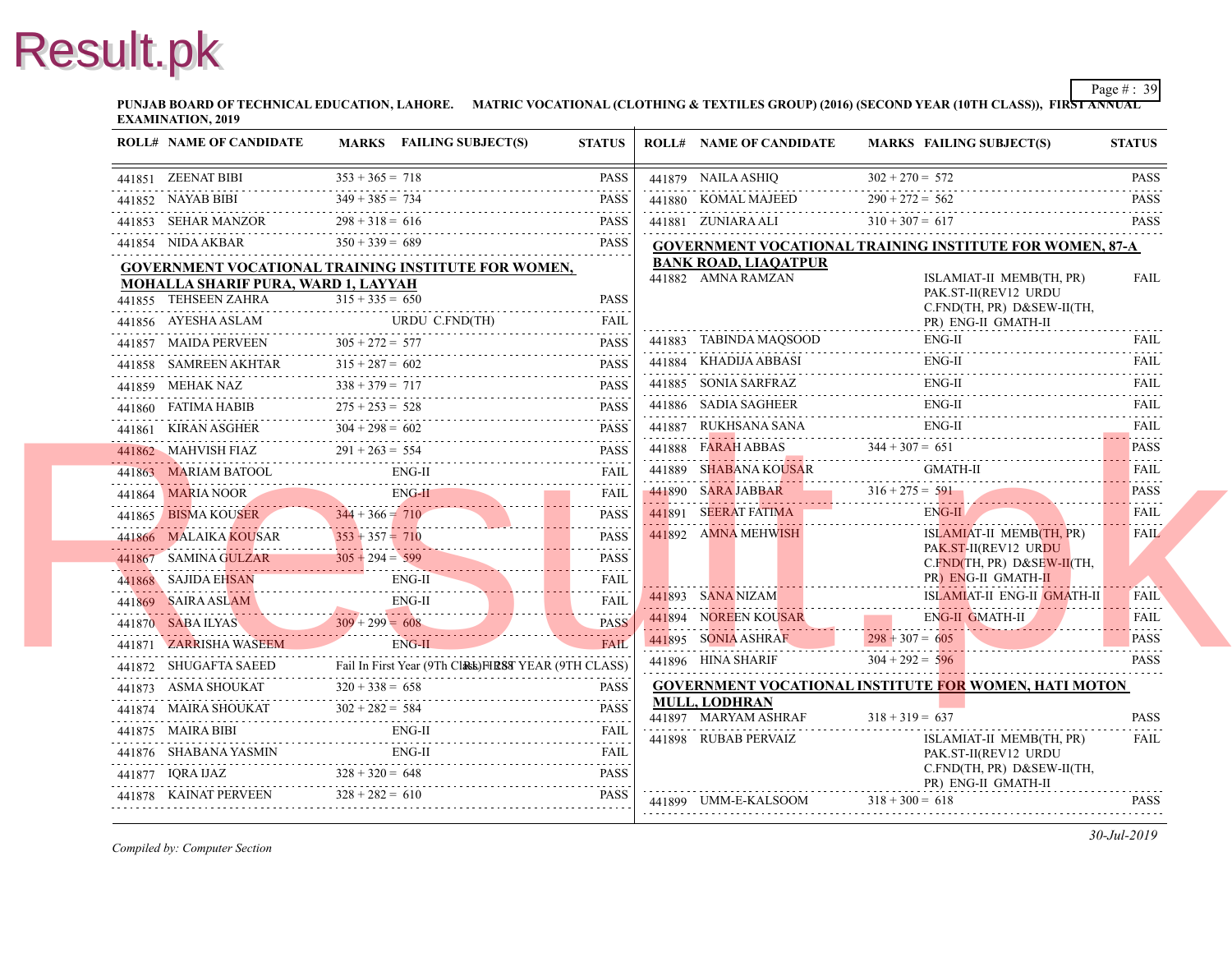**PUNJAB BOARD OF TECHNICAL EDUCATION, LAHORE. MATRIC VOCATIONAL (CLOTHING & TEXTILES GROUP) (2016) (SECOND YEAR EXAMINATION, 2019**

| <b>ROLL# NAME OF CANDIDATE</b>                                                | MARKS FAILING SUBJECT(S)                                                                                                                                                                                                                                                                                                                              | <b>STATUS</b>                              |               | <b>ROLL# NAME OF CANDIDATE</b>                             | <b>MARKS FAIL</b> |
|-------------------------------------------------------------------------------|-------------------------------------------------------------------------------------------------------------------------------------------------------------------------------------------------------------------------------------------------------------------------------------------------------------------------------------------------------|--------------------------------------------|---------------|------------------------------------------------------------|-------------------|
| 441900 SHUMAILA SAGHEER                                                       | C.FND(TH)                                                                                                                                                                                                                                                                                                                                             | <b>FAIL</b>                                |               | 441926 SHAZIA NOREEN                                       | C.FN              |
| 441901 SAIRA RABNAWAZ                                                         | PAK.ST-II(REV12 C.FND(TH)                                                                                                                                                                                                                                                                                                                             | FAIL                                       |               | 441927 MEHWISH LUQMAN                                      |                   |
|                                                                               | $ENG-II$                                                                                                                                                                                                                                                                                                                                              |                                            |               | 441928 SAMINA SHAHEEN                                      | $324 + 278 = 602$ |
| 441902 NAZIA                                                                  | PAK.ST-II(REV12 C.FND(TH)<br>$ENG-II$                                                                                                                                                                                                                                                                                                                 | FAIL                                       |               | 441929 TAHIRA RAB NAWAZ                                    | C.FN              |
|                                                                               | $ENG-II$<br>$441903$ SANIA NAZEER<br>$316 + 326 = 642$<br>$316 + 326 = 642$                                                                                                                                                                                                                                                                           | <b>PASS</b>                                |               | 441930 DUA JAVED<br>441930 DUA JAVED $320 + 265 = 585$     |                   |
|                                                                               | 441904 CHANDA NOREEN C.FND(TH) ENG-II                                                                                                                                                                                                                                                                                                                 | $\sim$ $\sim$ $\sim$ $\sim$ $\sim$<br>FAIL |               | 441931 FARZANA LIAQAT C.FN                                 | C.FN              |
|                                                                               | PASS PASS                                                                                                                                                                                                                                                                                                                                             | <b>PASS</b>                                |               | 441932 ISMA NOOR                                           | <b>GMA</b>        |
| 441905 IRAM TANIA<br>$280 + 267 = 547$<br>441906 SHUMILA<br>$303 + 299 = 602$ |                                                                                                                                                                                                                                                                                                                                                       | <b>PASS</b><br>.                           |               | <b>GOVERNMENT VOCATIONAL TRAINING INS</b>                  |                   |
| 441907 ROZINA ALI $340 + 329 = 669$                                           |                                                                                                                                                                                                                                                                                                                                                       | <b>PASS</b><br>.                           |               | AL-SHIFA HOSPITAL, MUNSHI MOH, MANDI                       |                   |
|                                                                               | 441908 QANDEEL AYUB $291 + 284 = 575$ PASS                                                                                                                                                                                                                                                                                                            |                                            |               | 441933 EISHA IMTIAZ                                        | <b>GMA</b>        |
|                                                                               | 441909 SAMINA KOSAR $314 + 299 = 613$ PASS                                                                                                                                                                                                                                                                                                            | <b>PASS</b>                                |               | 441934 NOOR UL AIN                                         | ENG-              |
|                                                                               | 441910 AMNA BIBI $304 + 293 = 597$ PASS                                                                                                                                                                                                                                                                                                               | <b>PASS</b>                                |               | 441935 MUQADDAS ASIF                                       |                   |
|                                                                               | <b>GOVERNMENT VOCATIONAL TRAINING INSTITUTE FOR WOMEN, DC</b>                                                                                                                                                                                                                                                                                         |                                            |               | 441936 SIDRA ARIF                                          |                   |
| <b>ROAD, LODHRAN</b>                                                          |                                                                                                                                                                                                                                                                                                                                                       |                                            |               | <b>GOVERNMENT VOCATIONAL TRAINING INS</b>                  |                   |
| 441911 NABILA YASEEN                                                          | $ENG-II$                                                                                                                                                                                                                                                                                                                                              | <b>FAIL</b>                                | <b>CHANNU</b> | <b>JINNAH TOWN,STREET NO4, NEAR HOLYFL</b>                 |                   |
| 441912 TEHSEEN HUSSAIN                                                        | $ENG-II$                                                                                                                                                                                                                                                                                                                                              | FAIL<br>.                                  |               | 441937 NIDA MAOBOOL                                        | ENG-              |
| 441913 IQRA AKRAM                                                             | $306 + 295 = 601$<br>$306 + 295 = 601$ PASS                                                                                                                                                                                                                                                                                                           |                                            |               | 441938 NADIA ISLAM                                         | ENG-              |
|                                                                               | 441914 MARIAM MURTAZA 330 + 350 = 680<br>441915 SOMAL BIBI                                                                                                                                                                                                                                                                                            | <b>PASS</b><br>.                           |               | 441939 KANEEZ BIBI EN EN                                   | ENG-              |
|                                                                               | 441915 SOMAL BIBI ENG-II                                                                                                                                                                                                                                                                                                                              | FAIL<br>.                                  |               | 441940 IFRAH ILYAS 313 + 300 = 613                         |                   |
| 441916 SOBIA SARWAR<br>441916 SOBIA SARWAR                                    | C.FND(TH) ENG-II                                                                                                                                                                                                                                                                                                                                      | FAIL<br>.                                  |               | 441941 MUSSARAT PARVEEN                                    | C.FN              |
|                                                                               | <b>ISLAMIAT-II ENG-II GMATH-II</b><br>441917 SHAHNAZ <b>ISLAMIAT-II</b> ENG-II GMATH-II FAIL                                                                                                                                                                                                                                                          |                                            |               | 441942 SOFIA NAEEM KOUSAR                                  | <b>ISLA</b>       |
|                                                                               | ENG-II<br>441918 SWERA YASMEEN ENG-II FAIL                                                                                                                                                                                                                                                                                                            |                                            |               |                                                            | C.FN              |
| 441919 ANEETA BIBI                                                            | C.FND(TH) ENG-II FAIL                                                                                                                                                                                                                                                                                                                                 | <b>FAIL</b>                                |               | 441943 AYESHA ABDUL ISLAM $289 + 287 = 576$                |                   |
| 441920 NAZIA JEMAS                                                            | C.FND(TH) ENG-II                                                                                                                                                                                                                                                                                                                                      | <b>FAIL</b>                                |               | 441944 SOBIA ZAHIRA                                        | ENG-              |
|                                                                               | <b>GOVERNMENT VOCATIONAL TRAINING INSTITUTE FOR WOMEN, NEAR</b>                                                                                                                                                                                                                                                                                       |                                            |               | 441945 SAJIDA PARVEEN                                      | C.FN              |
| <b>MARKET MELSI, MAILSI</b><br>441921 AQSA RAMZAN                             | $339 + 325 = 664$                                                                                                                                                                                                                                                                                                                                     | <b>PASS</b>                                |               | 441946 AREEBA MARAJ ENG                                    | ENG-              |
|                                                                               |                                                                                                                                                                                                                                                                                                                                                       |                                            |               | 441947 ALEENA SUNDAS                                       | C.FN              |
|                                                                               | $\begin{tabular}{c} 441922 & SANA SABIR \\ 441923 & TAYABA NOOR \\ \hline \end{tabular} \begin{tabular}{c} 370 + 331 = 701 \\ 361 + 317 = 678 \\ \end{tabular} \begin{tabular}{c} 284 NA SABIR \\ \hline \end{tabular} \begin{tabular}{c} 284 NA SABIR \\ \hline \end{tabular} \begin{tabular}{c} 284 NA SABIR \\ \hline \end{tabular} \end{tabular}$ |                                            |               | <b>GOVERNMENT VOCATIONAL TRAINING INS</b>                  |                   |
| 441924 MARIA MUKHTIAR                                                         | C.FND(TH)                                                                                                                                                                                                                                                                                                                                             | FAIL                                       |               | AL-HAYAT LODGE, PIRZADA COLONY BY PA<br>441948 IORA SALEEM | ENG-              |
| 441925 MUQADDAS NAVEED                                                        | C.FND(TH) GMATH-II                                                                                                                                                                                                                                                                                                                                    | FAIL                                       |               | 441949 ANAM SHAHEEN                                        | ENG-              |
|                                                                               |                                                                                                                                                                                                                                                                                                                                                       |                                            |               |                                                            |                   |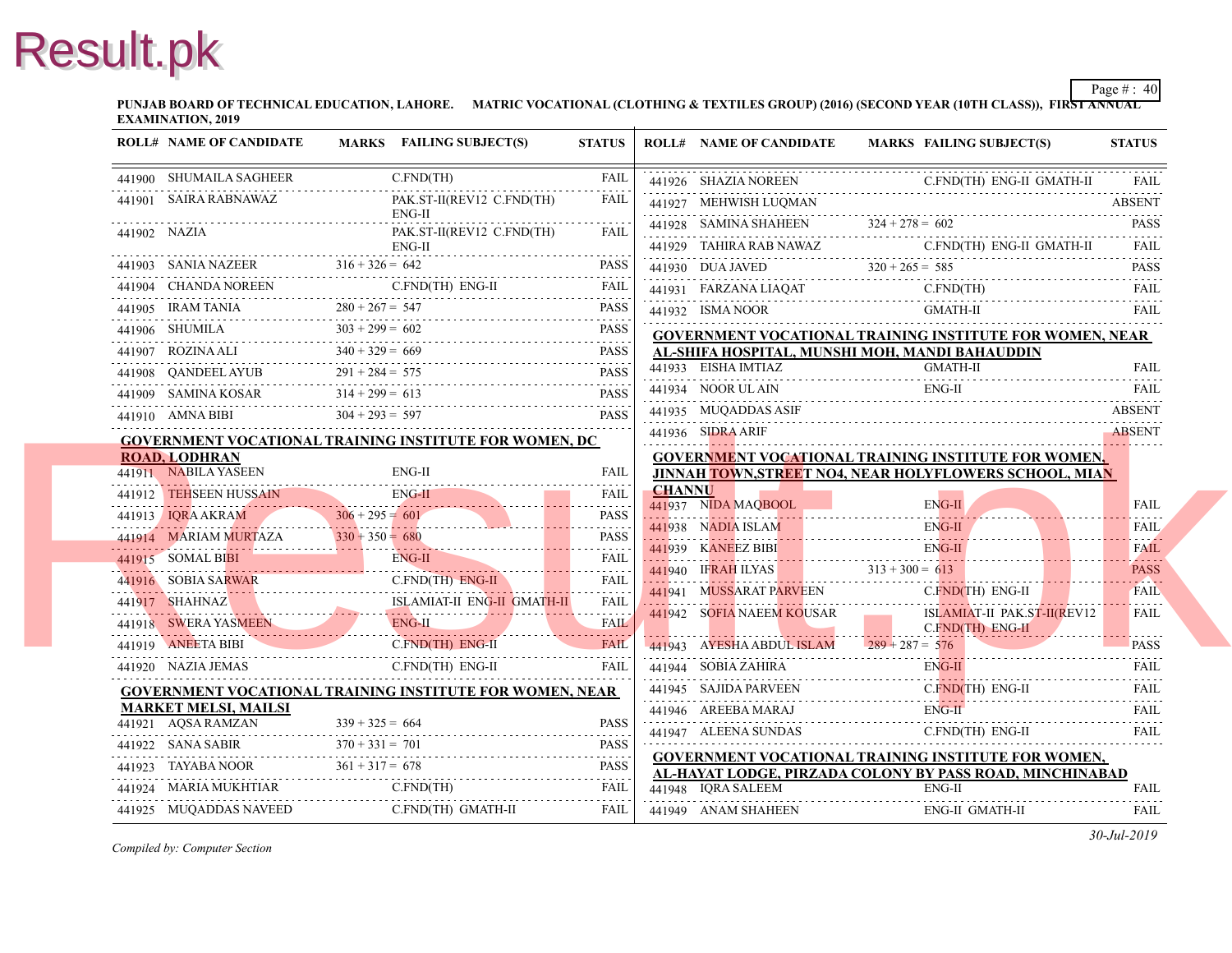**PUNJAB BOARD OF TECHNICAL EDUCATION, LAHORE. MATRIC VOCATIONAL (CLOTHING & TEXTILES GROUP) (2016) (SECOND YEAR EXAMINATION, 2019**

| <b>ROLL# NAME OF CANDIDATE</b>          | MARKS FAILING SUBJECT(S)                                                                                                                                                                                                                                                                                                                                     | <b>STATUS</b>    | <b>ROLL# NAME OF CANDIDATE</b>                      | <b>MARKS FAIL</b>  |
|-----------------------------------------|--------------------------------------------------------------------------------------------------------------------------------------------------------------------------------------------------------------------------------------------------------------------------------------------------------------------------------------------------------------|------------------|-----------------------------------------------------|--------------------|
|                                         | $\begin{array}{ l l }\hline \textbf{0} & \textbf{ANAM PERVEEN} & \textbf{334+359 = 693} & \textbf{PASS} \\\hline \end{array}$                                                                                                                                                                                                                                |                  | 441978 MAHAM KHALID                                 | ENG-               |
|                                         | $\begin{tabular}{ll} \bf 441951 & \tt SAMIA SAKHI & \tt GMATH-II & \tt FAIL \\ \bf 441951 & \tt SAMIA SAKHI & \tt GMATH & \tt THIL \\ \end{tabular}$                                                                                                                                                                                                         |                  | 441979 RABIA HUSSAIN                                | ENG-               |
|                                         | 441952 ZAHEEN MUNIR ENG-II GMATH-II FAIL FAIL                                                                                                                                                                                                                                                                                                                |                  | 441980 SHAHER BANO $313 + 290 = 603$                |                    |
|                                         | 441953 FOZIA ASHRAF GMATH-II FAIL FAIL                                                                                                                                                                                                                                                                                                                       |                  | 441981 ANAM ZULFIQAR C.FN                           |                    |
|                                         | 441954 SOBIA PERVEEN ENG-II GMATH-II FAIL FAIL                                                                                                                                                                                                                                                                                                               |                  | 441982 ALEENA MUSHTAQ<br>441982 ALEENA MUSHTAQ C.FI | C.FN               |
| 441955 ZUNAIRA JABBAR                   |                                                                                                                                                                                                                                                                                                                                                              |                  | 441983 SALMA NIZAKAT C.FN                           | C.FN               |
|                                         | 441956 SHAZIA TABBASUM ENG-II FAIL FAIL                                                                                                                                                                                                                                                                                                                      |                  |                                                     | ENG-               |
|                                         | $\begin{tabular}{ll} 441957 & SANIA MAQSOOD & ENG-II GMATH-II & FAIL \\ \hline \end{tabular}$                                                                                                                                                                                                                                                                |                  | 441985 SHAZIA PARVEEN                               | Fail In First Year |
|                                         | 441958 AMNA BIBI $330 + 357 = 687$ PASS                                                                                                                                                                                                                                                                                                                      |                  | 441986 IQRA SAEED                                   | $266 + 296 = 562$  |
|                                         | 441959 KASHIA C.FND(TH) ENG-II FAIL                                                                                                                                                                                                                                                                                                                          |                  | <b>GOVERNMENT VOCATIONAL TRAINING INS</b>           |                    |
|                                         | 441960 TAHIRA NASEEM $320 + 281 = 601$ PASS                                                                                                                                                                                                                                                                                                                  |                  | MOHALLA JALIL ABAD, H.NO. 107/GA, OAM               |                    |
|                                         | 441961 IQRA AKRAM GMATH-II FAIL FAIL                                                                                                                                                                                                                                                                                                                         |                  | DERA ADDA (NEW MULTAN), MULTAN                      | $290 + 329 = 619$  |
|                                         | <b>GOVERNMENT VOCATIONAL TRAINING INSTITUTE FOR WOMEN, QASIM</b>                                                                                                                                                                                                                                                                                             |                  | 441987 QUARIAT SALIKA $290 + 329 = 61$              | ENG-               |
| <b>PUR COLONY, MULTAN</b>               |                                                                                                                                                                                                                                                                                                                                                              |                  | 441988 SIDRA AKBAR<br>441989 MAHNOOR ALI            | <b>ISLA</b>        |
| 441962 YASMEEN AKRAM                    | ENG-II                                                                                                                                                                                                                                                                                                                                                       | FAII.            |                                                     | ENG-               |
| 441963 TAYAIBA YOUNIS $276 + 282 = 558$ | $-441903$ LATAIBA YOUNIS $276 + 282 = 558$                                                                                                                                                                                                                                                                                                                   | <b>PASS</b><br>. | 441990 NAFEESA BATOL                                | $C$ . $FN$         |
|                                         | 441964 AIZA YOUNIS $297 + 316 = 613$ PASS                                                                                                                                                                                                                                                                                                                    |                  | 441991 AREEBAAROOJ 324 + 360 = 684                  |                    |
|                                         | 441965 AYESHA ABID CFND(TH)                                                                                                                                                                                                                                                                                                                                  | FAIL             | ENG-<br>441992 AQSA ASHIQ<br>ENG-<br>ENG-           |                    |
|                                         | 441966 FAREEHA YASIN CFND(TH) ENG-II                                                                                                                                                                                                                                                                                                                         | <b>FAIL</b><br>. | 441993 KALSOOM                                      |                    |
|                                         | 441967 SHUMAILA BIBI C.FND(TH) FAIL                                                                                                                                                                                                                                                                                                                          |                  | 441994 AROOSA BIBI                                  |                    |
|                                         | $302 + 306 = 608$ PASS                                                                                                                                                                                                                                                                                                                                       | <b>PASS</b>      | <b>GOVERNMENT VOCATIONAL TRAINING INS</b>           |                    |
|                                         | 441969 RIMSHA AFZAL C.FND(TH) ENG-II                                                                                                                                                                                                                                                                                                                         |                  | <b>BELL ROAD KASHMIR POINT, MURREE</b>              |                    |
|                                         | 441970 AYESHA SARFRAZ $317 + 345 = 662$<br>$317 + 345 = 662$ PASS                                                                                                                                                                                                                                                                                            | <b>PASS</b>      | 441995 MUNIBA ZAMIR                                 | <b>GMA</b>         |
|                                         | 441971 ADEESHA SARFRAZ $295 + 347 = 642$ PASS                                                                                                                                                                                                                                                                                                                |                  |                                                     | ENG-               |
| HASHMI                                  | 441972 SYEDA RAEES UN NISA C.FND(TH) ENG-II GMATH-II                                                                                                                                                                                                                                                                                                         | FAII.            | 441997 SABA IKRAM $285 + 268 = 553$                 | ENG-               |
|                                         |                                                                                                                                                                                                                                                                                                                                                              |                  | $441998$ SOBIA BIBI ENG                             | C.FN               |
|                                         | $\begin{tabular}{ll} \hline 441973 & AQSA USMAN & \multicolumn{3}{c}{ENG-II GMATH-II} & \multicolumn{3}{c}{FAIL} \\ \hline 441973 & AQSA USMAN & \multicolumn{3}{c}{ENG-II GMATH-II} & \multicolumn{3}{c}{FAIL} \\ \hline \end{tabular}$                                                                                                                     |                  | 441999 ARZOO FAYYAZ C.FN<br>442000 MARIA PARVEEZ    | ENG-               |
|                                         | $\begin{tabular}{ll} \bf 441975 & BEENISH MUKHTIAR & GMATH-II & FAIL \\ \hline \end{tabular} \begin{tabular}{ll} \bf 6921 & \bf 7031 & \bf 1011 & \bf 1111 \\ \bf 1111 & \bf 1212 & \bf 1312 & \bf 1412 \\ \bf 1312 & \bf 1412 & \bf 1412 & \bf 1412 \\ \bf 1512 & \bf 1512 & \bf 1412 & \bf 1412 \\ \bf 1612 & \bf 1612 & \bf 1412 & \bf 1412 \\ \bf 172 &$ |                  | 442000 MARIA PARVEEZ ENG<br>442001 FALAK NAZ        | C.FN               |
|                                         | 441976 ASMA SULEMAN C.FND(TH) ENG-II GMATH-II FAIL                                                                                                                                                                                                                                                                                                           |                  | 442002 JAVARIA BIBI                                 | <b>ISLA</b>        |
| 441977 SAMINA BASHIR                    | ENG-II GMATH-II                                                                                                                                                                                                                                                                                                                                              | FAIL             |                                                     | ENG-               |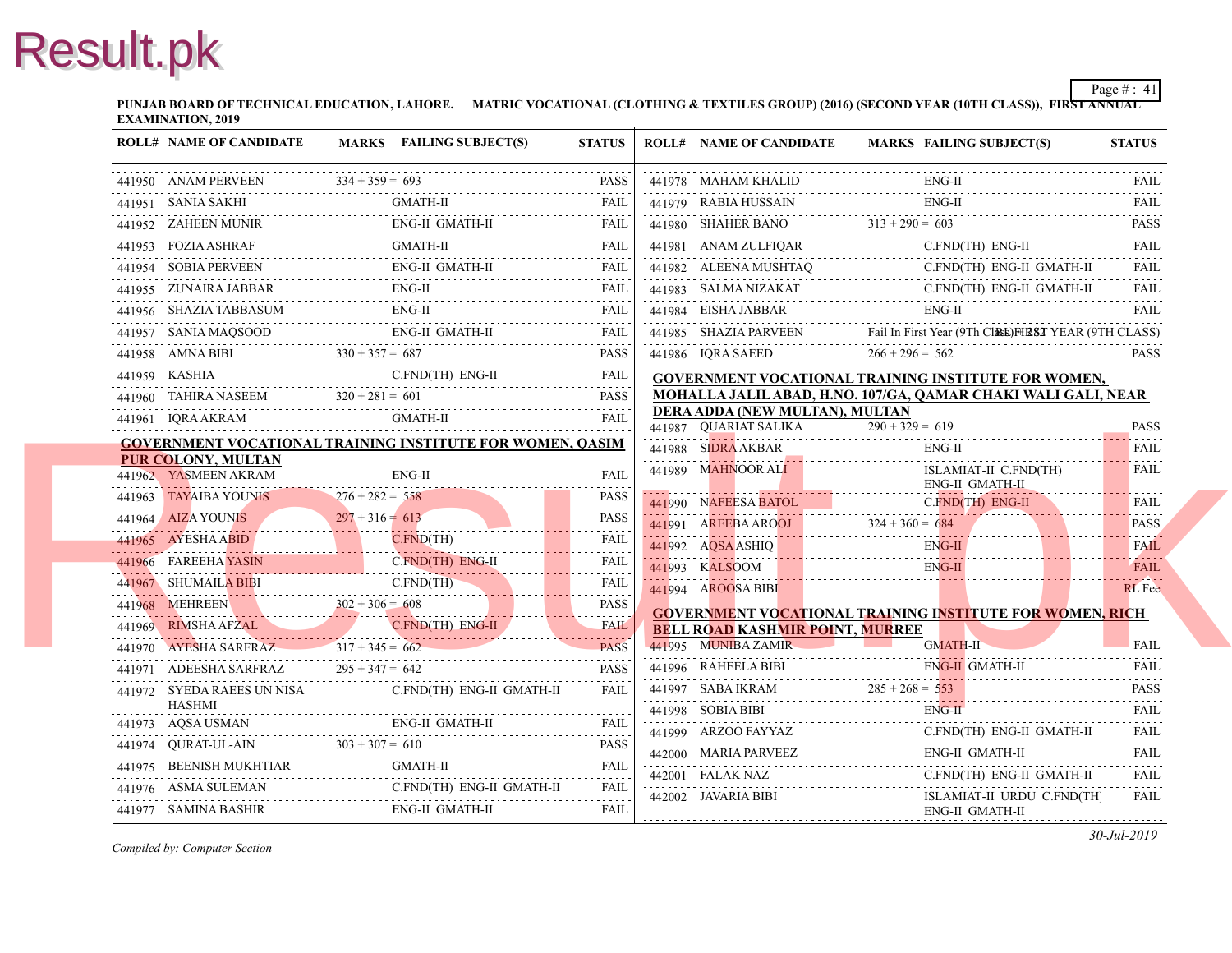**PUNJAB BOARD OF TECHNICAL EDUCATION, LAHORE. MATRIC VOCATIONAL (CLOTHING & TEXTILES GROUP) (2016) (SECOND YEAR EXAMINATION, 2019**

| <b>ROLL# NAME OF CANDIDATE</b>                                                                                              | MARKS FAILING SUBJECT(S)                                                                                                                                                                                                            | <b>STATUS</b>    | <b>ROLL# NAME OF CANDIDATE</b>                     | <b>MARKS FAIL</b>                         |
|-----------------------------------------------------------------------------------------------------------------------------|-------------------------------------------------------------------------------------------------------------------------------------------------------------------------------------------------------------------------------------|------------------|----------------------------------------------------|-------------------------------------------|
| 442003 HIRA MEHBOOB<br><u>0.110 c.110</u> c.110 c.110 c.110 c.110 c.110 c.110 c.110 c.110 c.110 c.110 c.110 c.110 c.110 c.1 | C.FND(TH) ENG-II GMATH-II                                                                                                                                                                                                           | FAIL             |                                                    | <b>GOVERNMENT VOCATIONAL TRAINING INS</b> |
| 442004 FAIZA BIBI<br>442004 FAIZA BIBI C.FND(TH) ENG-II                                                                     | C.FND(TH) ENG-II GMATH-II                                                                                                                                                                                                           | <b>FAIL</b>      |                                                    | MOHALLA SHEIKHIAN, NEAR MASJID SHEI       |
| 442005 SIDRA SHAHEEN                                                                                                        | URDU C.FND(TH) ENG-II                                                                                                                                                                                                               | .<br><b>FAIL</b> | 442029 SANA BIBI                                   | ENG-                                      |
|                                                                                                                             | GMATH-II                                                                                                                                                                                                                            |                  | 442030 RAFIA                                       | ENG-                                      |
|                                                                                                                             | ENG-II GMATH-II<br>442006 KINZA HABIB ENG-II GMATH-II FAIL                                                                                                                                                                          |                  |                                                    | 442031 BUSHRA PARVEEN C.FN<br>$C$ . $FN$  |
|                                                                                                                             | ENG-II GMATH-II<br>442007 AREEBA JAVAID ENG-II GMATH-II FAIL FAIL                                                                                                                                                                   |                  | 442032 FIZA KOMAL<br>442032 FIZA KOMAL ENC         | ENG-                                      |
|                                                                                                                             | 442008 BANO BIBI C.FND(TH) ENG-II FAIL                                                                                                                                                                                              |                  | 442033 TEHREEM FATIMA ENG                          | ENG-                                      |
|                                                                                                                             | 442009 KIRN AFTAB $308 + 323 = 631$ PASS                                                                                                                                                                                            |                  | 442034 TEHMINA ZULFIOAR<br>442034 IEHMINA ZOLFIQAR | C.FN                                      |
|                                                                                                                             | ENG-II GMATH-II<br>442010 TEHMEENA BIBI ENG-II GMATH-II FAIL FAIL                                                                                                                                                                   | <b>FAIL</b>      | 442035 AYESHA EMAN                                 | C.FN                                      |
|                                                                                                                             | 442011 HINA FIRDAUS ENG-II GMATH-II FAIL                                                                                                                                                                                            |                  | 442036 AMINA MAJEED                                | C.FN<br>442036 AMINA MAJEED C.FN          |
|                                                                                                                             | GOVERNMENT VOCATIONAL TRAINING INSTITUTE FOR WOMEN, NEAR                                                                                                                                                                            |                  | 442037 AYESHA BANO                                 | ENG-                                      |
| FAISAL STADIUM, DERA GHAZI KHAN ROAD, MUZAFFARGARH                                                                          |                                                                                                                                                                                                                                     |                  | 442038 AMINA SHAHZADI                              | C.FN                                      |
| 442012 SAMINA BIBI                                                                                                          | $ENG-II$                                                                                                                                                                                                                            | <b>FAIL</b>      | 442039 SYEDA-UMME-LAILA NAZ                        | C.FN                                      |
|                                                                                                                             | <b>442013</b> MAKIA MANZOOR GMATH-II FAIL FAIL PARTER AND THE PRESENTED AND THE PRESENTION OF THE PRESENT CHANGE OF THE CLASS FREE AND THE PRESENT CHANGE OF THE CLASS OF THE CLASS FREE AND THE PRESENT OF THE PRESENT OF THE PRES |                  | <b>JAVED</b>                                       |                                           |
|                                                                                                                             |                                                                                                                                                                                                                                     |                  | 442040 UMAIRA KOUSAR                               | C.FN                                      |
|                                                                                                                             | 442015 SAIMA BIBI C.FND(TH) ENG-II FAIL                                                                                                                                                                                             |                  |                                                    | 442041 UZMA ZAKIR $308 + 263 = 571$       |
| $279 + 307 = 586$                                                                                                           |                                                                                                                                                                                                                                     | <b>PASS</b>      |                                                    | $442042$ SABA<br>259 + 238 = 497          |
| 442017 ZUBAIDA KHANUM ENG-II                                                                                                |                                                                                                                                                                                                                                     | FAIL             | 442043 SABA E                                      | ENG-                                      |
| 442018 AFSHAN LIAQUAT                                                                                                       | ISLAMIAT-II C.FND(TH)                                                                                                                                                                                                               | <b>FAIL</b>      |                                                    |                                           |
| 442019 JAVARIA BIBI                                                                                                         | ENG-II GMATH-II<br>ENG-II                                                                                                                                                                                                           | <b>FAIL</b>      |                                                    | 442045 SUFIYA BIBI 314 + 273 = 587        |
| 442019 JAVARIA BIBI<br>Ali ENG-II                                                                                           |                                                                                                                                                                                                                                     | .                |                                                    | <b>GOVERNMENT VOCATIONAL TRAINING INS</b> |
| 442021 SABA KANWAL                                                                                                          | 442020 ANILA SHAHEEN CFND(TH) ENG-II GMATH-II FAIL<br>ENG-IL                                                                                                                                                                        | <b>FAIL</b>      | <b>NAUSHERA VIRKAN</b>                             |                                           |
| 442021 SABA KANWAL ENG-II                                                                                                   | ENG-II                                                                                                                                                                                                                              |                  | 442046 MARIA                                       | ENG-                                      |
|                                                                                                                             | 442022 ALEENA SAJJAD ENG-II FAIL                                                                                                                                                                                                    |                  | 442047 IORA NAWAZ                                  | $C$ . $FN$                                |
|                                                                                                                             | 442023 SAIRA PARVEEN $272 + 245 = 517$ PASS                                                                                                                                                                                         |                  | 442048 MEHREEN BIBI                                | ENG-                                      |
|                                                                                                                             | 442024 HAJRA QAYYUM $271 + 242 = 513$ PASS                                                                                                                                                                                          |                  | 442049 MARIYAM TAHREEM                             | C.FN                                      |
|                                                                                                                             | 442025 ANWAR NASEEM AKHTAR ENG-II GMATH-II FAIL FAIL                                                                                                                                                                                |                  | 442050 MUSARAT AYOUB C.FN                          | C.FN                                      |
|                                                                                                                             | 442026 SANIA SARWAR ENG-II FAIL FAIL                                                                                                                                                                                                |                  | 442051 GHAZALA<br>442051 GHAZALA ENC               | ENG-                                      |
|                                                                                                                             | $\begin{tabular}{ll} 442027 & \text{SAHAR SARWAR} & \text{ENG-II GMATH-II} & \text{FAIL} \\ \hline \end{tabular}$                                                                                                                   |                  |                                                    | 442052 JAWERIA $313 + 303 = 616$          |
| 442028 MADIHA SALEEM ENG-II                                                                                                 |                                                                                                                                                                                                                                     | <b>FAIL</b>      | 442053 RAISA ARSHAD C.FN                           | C.FN                                      |
|                                                                                                                             |                                                                                                                                                                                                                                     |                  |                                                    | 442054 SAMREEN $284 + 270 = 554$          |
|                                                                                                                             |                                                                                                                                                                                                                                     |                  |                                                    |                                           |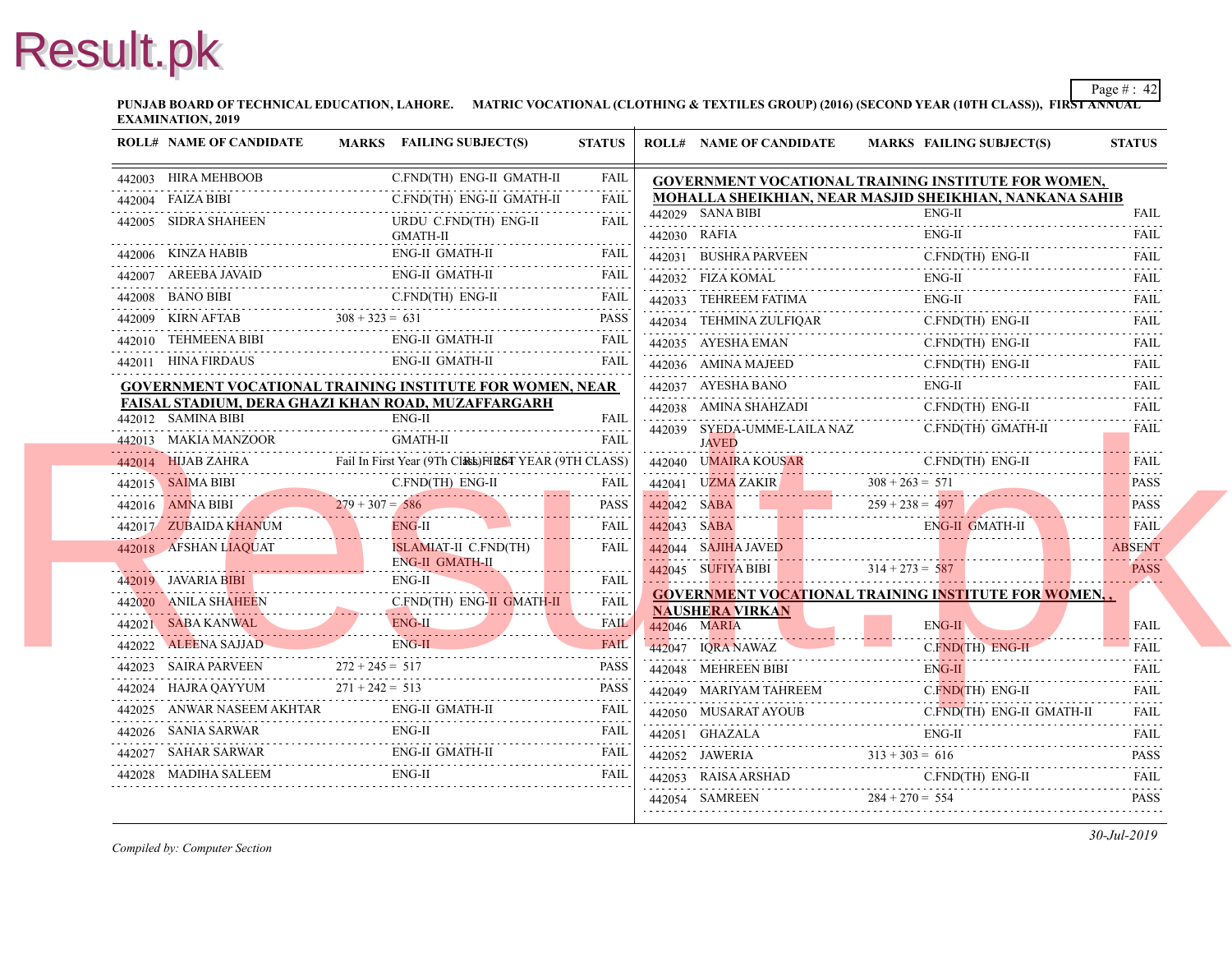**PUNJAB BOARD OF TECHNICAL EDUCATION, LAHORE. MATRIC VOCATIONAL (CLOTHING & TEXTILES GROUP) (2016) (SECOND YEAR EXAMINATION, 2019**

| 442055 FIZA |                                      | C.FND(TH) ENG-II<br>$\frac{44203}{17121}$ ENGLES IN THE CONTROLLER CONTROLLER TO THE CONTROLLER CONTROLLER TO THE CONTROLLER CONTROLLER TO THE CONTROLLER CONTROLLER CONTROLLER TO A CONTROLLER CONTROLLER CONTROLLER CONTROLLER CONTROLLER CONTROLLE                                                                                                                                                                                      | FAIL                                   | 442080 RAZIA PERVEEN                                         | $241 + 285 = 526$ |
|-------------|--------------------------------------|--------------------------------------------------------------------------------------------------------------------------------------------------------------------------------------------------------------------------------------------------------------------------------------------------------------------------------------------------------------------------------------------------------------------------------------------|----------------------------------------|--------------------------------------------------------------|-------------------|
|             |                                      | ${\bf 442056\quad KAINAT LIAQAT \qquad \qquad ENG-II\ GMATH-II \qquad \qquad FAIL \\ \cdots \qquad \qquad {\bf 142056\quad KAINAT LIAQAT \qquad \qquad {\bf 14307\quad KIAL} \qquad \qquad {\bf 14607\quad KIAL} \qquad \qquad {\bf 1470\quad KIAL} \qquad \qquad {\bf 1481\quad KIAL} \qquad \qquad {\bf 1492\quad KIAL} \qquad \qquad {\bf 1493\quad KIAL} \qquad \qquad {\bf 1492\quad KIAL} \qquad \qquad {\bf 1493\quad KIA$          |                                        | 442081 ANMOL NASEEM                                          | $296 + 290 = 586$ |
|             | 442057 KHADIJA MAJEED                | URDU C.FND(TH) ENG-II                                                                                                                                                                                                                                                                                                                                                                                                                      | <b>FAIL</b>                            | 442082 ASMAT JABEEN<br>442082 ASMAT JABEEN ENC               | ENG-              |
|             |                                      | GMATH-II<br>C.FND(TH) ENG-II GMATH-II                                                                                                                                                                                                                                                                                                                                                                                                      |                                        | 442083 SUMAIRA HINA                                          | ENG-              |
|             |                                      | 442058 FARHAT AYUB C.FND(TH) ENG-II GMATH-II FAIL                                                                                                                                                                                                                                                                                                                                                                                          |                                        | 442084 NIMRA UMAR $312 + 304 = 616$                          |                   |
|             |                                      | 442059 ANFA $334 + 341 = 675$ PASS                                                                                                                                                                                                                                                                                                                                                                                                         |                                        | 442085 TOOBA ASLAM                                           | $284 + 306 = 590$ |
|             | 442060 AMESH RANI C.FND(TH)          | C.FND(TH) ENG-II GMATH-II                                                                                                                                                                                                                                                                                                                                                                                                                  | FAII.<br>$\alpha$ is a set of $\alpha$ | 442086 SUMMAIYA SHAHEEN                                      | $260 + 270 = 530$ |
|             |                                      | C.FND(TH) ENG-II GMATH-II<br>442061 ALIZA BOOTA C.FND(TH) ENG-II GMATH-II FAIL                                                                                                                                                                                                                                                                                                                                                             |                                        | 442087 SHAZIA PERVEEN                                        |                   |
|             | 442062 MADIHA ROUF                   | C.FND(TH) ENG-II<br>442062 MADIHA ROUF C.FND(TH) ENG-II FAIL                                                                                                                                                                                                                                                                                                                                                                               |                                        | 442088 KIRAN AYUB                                            | $248 + 290 = 538$ |
|             |                                      | $\begin{tabular}{ll} \bf 442063 & HALEEMA KHADIM & C.FND (TH) ENG-II GMATH-II & FAIL \\ \hline \end{tabular}$                                                                                                                                                                                                                                                                                                                              |                                        | 442089 TAHMINA KHALIO                                        | $311 + 325 = 636$ |
|             |                                      | C.FND(TH) ENG-II GMATH-II<br>$\begin{tabular}{ll} \bf 442064 \quad MAFIA\; RIASAT & C.FND (TH) \; ENG-II \; GMATH-II & FAIL \\ \hline \end{tabular}$                                                                                                                                                                                                                                                                                       |                                        | <b>GOVERNMENT VOCATIONAL TRAINING INS</b>                    |                   |
|             | 442065 TIYYBA FIAZ                   | ISLAMIAT-II C.FND(TH)<br><b>ENG-II GMATH-II</b>                                                                                                                                                                                                                                                                                                                                                                                            | <b>FAIL</b>                            | <b>KHUTAILA ROAD, PHALIA</b>                                 |                   |
|             |                                      | C.FND(TH) ENG-II GMATH-II<br><b>442066</b> KAINAT KANWAL C.FND(TH) ENG-II GMATH-II FAIL                                                                                                                                                                                                                                                                                                                                                    |                                        | 442090 SHEHNAZ FAREED                                        | $321 + 354 = 675$ |
|             |                                      | 442067 KIRAN SALEEM C.FND(TH) GMATH-II FAIL                                                                                                                                                                                                                                                                                                                                                                                                | FAIL                                   | 442091 AMNA ZULFIOAR                                         | $280 + 360 = 640$ |
|             |                                      |                                                                                                                                                                                                                                                                                                                                                                                                                                            |                                        | 442092 HAJIRA BATOOL<br>442092 HAJIRA BATOOL 261 + 281 = 542 | $261 + 281 = 542$ |
|             |                                      | $\begin{tabular}{lllllllll} \multicolumn{2}{c l} \multicolumn{2}{c l} \multicolumn{2}{c l} \multicolumn{2}{c l} \multicolumn{2}{c l} \multicolumn{2}{c l} \multicolumn{2}{c l} \multicolumn{2}{c l} \multicolumn{2}{c l} \multicolumn{2}{c l} \multicolumn{2}{c l} \multicolumn{2}{c l} \multicolumn{2}{c l} \multicolumn{2}{c l} \multicolumn{2}{c l} \multicolumn{2}{c l} \multicolumn{2}{c l} \multicolumn{2}{c l} \multicolumn{2}{c l$ |                                        |                                                              | C.FN              |
|             |                                      |                                                                                                                                                                                                                                                                                                                                                                                                                                            |                                        | 442094 QURA-TUL-AIN                                          | ENG-              |
|             |                                      | 442070 SONIA YOUSAF GMATH-II FAIL FAIL                                                                                                                                                                                                                                                                                                                                                                                                     |                                        | 442095 SAIMA NOREEN<br>442095 SAIMA NOREEN C.FN              | $C$ FN            |
|             |                                      | 442071 TAYYABA LIAQUAT GMATH-II FAIL FAIL                                                                                                                                                                                                                                                                                                                                                                                                  | <b>PASS</b>                            | 442096 NISHA MARYAM<br>442096 NISHA MARYAM C.                | $C$ FN            |
|             |                                      | $313 + 288 = 601$                                                                                                                                                                                                                                                                                                                                                                                                                          | <b>FAIL</b>                            | 442097 SIDRA MUNAWAR                                         | <b>ISLA</b>       |
|             |                                      | 442073 SAMRA BIBI ENG-II GMATH-II                                                                                                                                                                                                                                                                                                                                                                                                          |                                        |                                                              | PAK.<br>C.FN      |
|             |                                      | 442074 MUTIBA AFZAL CFND(TH) ENG-II GMATH-II FAIL                                                                                                                                                                                                                                                                                                                                                                                          |                                        |                                                              | PR)               |
|             | <b>NOSHEHRA (KHUSHAB)</b>            | <b>GOVERNMENT VOCATIONAL TRAINING INSTITUTE FOR WOMEN</b>                                                                                                                                                                                                                                                                                                                                                                                  |                                        | 442098 RABIA AMJAD                                           | $C$ . $FN$        |
|             | 442075 ALLIYA HAIDER                 | $ENG-II$                                                                                                                                                                                                                                                                                                                                                                                                                                   | FAII.                                  | 442099 ANEETA ANAR $320 + 365 = 0$                           | $320 + 365 = 685$ |
|             | 442076 TANIA ZAMAN $302 + 330 = 632$ | 442076 TANIA ZAMAN $302 + 330 = 632$ PASS                                                                                                                                                                                                                                                                                                                                                                                                  |                                        | $442100$ ATTIA BANO                                          | $269 + 338 = 607$ |
|             |                                      |                                                                                                                                                                                                                                                                                                                                                                                                                                            | FAII                                   | 442101 AMREEN NAZ                                            | $316 + 385 = 701$ |
|             | 442078 MARIA MUQADAS                 | ISLAMIAT-II MEMB(TH)                                                                                                                                                                                                                                                                                                                                                                                                                       | <b>FAIL</b>                            | 442102 SAMRA MAZHAR $259 + 268 = 527$                        | $259 + 268 = 527$ |
|             |                                      | PAK.ST-II(REV12 URDU                                                                                                                                                                                                                                                                                                                                                                                                                       |                                        | 442103 MARYAM KHADAM                                         | $297 + 319 = 616$ |
|             |                                      | C.FND(TH) D&SEW-II(TH)<br>ENG-II GMATH-II                                                                                                                                                                                                                                                                                                                                                                                                  |                                        | 442104 BALQEES YASMEEN $300 + 272 =$                         | $300 + 272 = 572$ |
|             | 442079 SHAISTA NASREEN               | $ENG-II$                                                                                                                                                                                                                                                                                                                                                                                                                                   | <b>FAIL</b>                            | 442105 RIDA FATIMA $284 + 274 = 55$                          | $284 + 274 = 558$ |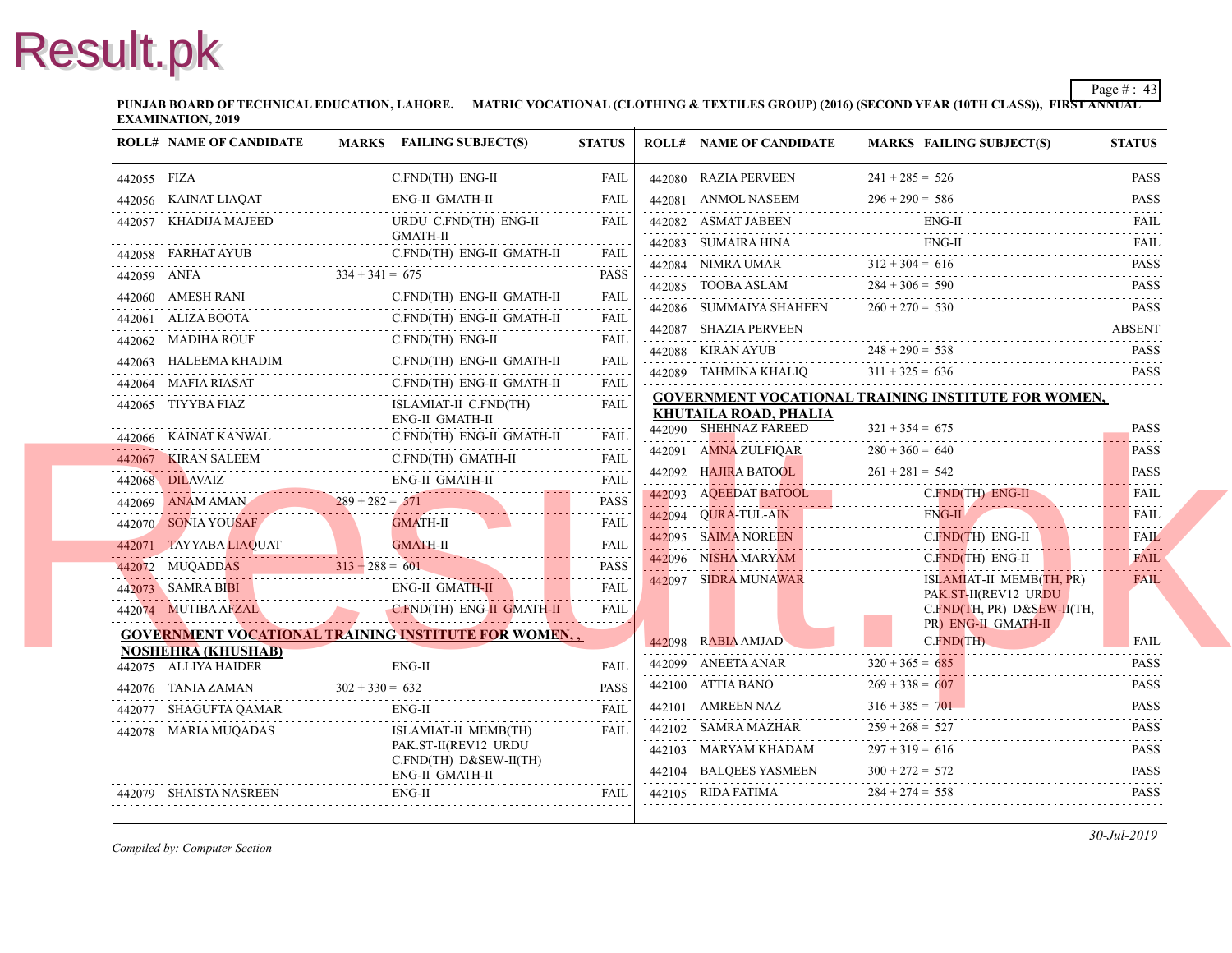**PUNJAB BOARD OF TECHNICAL EDUCATION, LAHORE. MATRIC VOCATIONAL (CLOTHING & TEXTILES GROUP) (2016) (SECOND YEAR EXAMINATION, 2019**

| <b>ROLL# NAME OF CANDIDATE</b>      | MARKS FAILING SUBJECT(S)                                                                                     | <b>STATUS</b>    | <b>ROLL# NAME OF CANDIDATE</b>                               | <b>MARKS FAIL</b>  |
|-------------------------------------|--------------------------------------------------------------------------------------------------------------|------------------|--------------------------------------------------------------|--------------------|
| 442106 MEHWISH RANI                 | $290 + 286 = 576$                                                                                            | <b>PASS</b>      | 442132 SADIA IQBAL                                           | ENG-               |
|                                     | 442107 FAIZA AFZAL C.FND(TH) ENG-II GMATH-II FAIL                                                            |                  | 442133 SYEDA SAFINA SHAFIO                                   | MEM                |
|                                     | <b>GOVERNMENT VOCATIONAL TRAINING INSTITUTE FOR WOMEN, PINDI</b>                                             |                  | 442134 IFRA ISHTIAQ                                          | <b>GMA</b><br>ENG- |
| <b>ROAD, PINDI GHEB</b>             |                                                                                                              |                  |                                                              | C.FN               |
| 442108 SHAISTA PERVEEN              |                                                                                                              | <b>FULL FAIL</b> | $442135$ AIMAN AHMAD C.FN<br>442136 SHABANA SOMROO           | C.FN               |
|                                     | 442109 TANIA TARIQ C.FND(TH) ENG-II FAIL                                                                     |                  |                                                              |                    |
| 442110 HIRA KHAN                    | C.FND(TH) ENG-II GMATH-II<br>442110 HIRA KHAN C.FND(TH) ENG-II GMATH-II FAIL                                 |                  | 442137 QURAT UL AIN $296 + 269 = 565$<br>442138 ALINA KOMAL  | <b>GMA</b>         |
| 442111 KANEEZ ZAHRA                 | ISLAMIAT-II C.FND(TH)<br>ENG-II GMATH-II                                                                     | FAIL.            | 442139 ZEENAT HYDER                                          | <b>ISLA</b>        |
|                                     | 442112 IQRA SHOUKAT C.FND(TH) ENG-II GMATH-II FAIL                                                           |                  |                                                              | ENG-               |
|                                     | 442113 HIFZA SHAHEEN ENG-II FAIL FAIL                                                                        |                  | 442140 QANDEEL NAQVI 297 + 297 = 594                         |                    |
|                                     | ${\bf 442114}\quad {\bf MISBAH SHAHEEN}\qquad \qquad {\bf C.FND (TH)} \qquad \qquad {\bf FAIL}$              |                  | 442141 SUMIYYA LATIF $331 + 349 = 680$                       |                    |
|                                     | 442115 HABIBA NOOR CFND(TH) ENG-II FAIL                                                                      |                  | 442142 NOREEN RAMZAN $256 + 260 =$                           | $256 + 260 = 516$  |
| 442116 SANWAR SHAHEEN               | 442116 SANWAR SHAHEEN FULL FAIL                                                                              |                  | 442143 AREEJ FATIMA $316 + 342 = 658$                        |                    |
|                                     | 442117 ISHA RUBAB ENG-II FAIL FAIL                                                                           |                  | 442144 IORA BIBI 299 + 350 = 649                             |                    |
|                                     | 442118 SAIRA PARVEEN C.FND(TH) ENG-II FAIL                                                                   |                  | 442145 TAYYABA ANWAR 323 + 310 = 633                         |                    |
|                                     | 442119 JAWARIA ENG-II FAIL FAIL                                                                              |                  | 442146 SUMMAIRA AZHAR                                        | C.FN               |
|                                     |                                                                                                              |                  | 442147 BISMA RAMZAN C.F                                      | C.FN               |
|                                     | 442120 GHULAM FATIMA FULL FAIL FULL FAIL FULL FAIL FOUL FAIL FOUL FAIL TO SUMBAL NOOR RAKHMAT FULL FAIL FAIL |                  | 442148 ZAHRA BIBI ENG.                                       | ENG-               |
| 442122 MEHWISH MAI                  | 442122 MEHWISH MAI ENG-II EAL FAIL FAIL                                                                      |                  |                                                              | ENG-               |
|                                     | 442123 NASEEM AKHTER ENG-II FAIL FAIL                                                                        |                  | 442150 SHAZIA BIBI $267 + 266 = 533$                         |                    |
|                                     | 442124 SUGHRA BIBI $268 + 274 = 542$ PASS                                                                    | <b>PASS</b>      | 442151 SAIRA HAIDER C                                        | $C$ FN             |
|                                     | 442125 AQSA BIBI ENG-II FAIL                                                                                 |                  | <b>GOVERNMENT VOCATIONAL TRAINING INS</b>                    |                    |
|                                     | <b>GOVERNMENT VOCATIONAL TRAINING INSTITUTE FOR WOMEN, EID</b>                                               |                  | <b>BUS STAND BEHIND FINE HOTEL, RAJANPU</b>                  |                    |
| <b>GAH ROAD, RAHIM YAR KHAN</b>     |                                                                                                              |                  | 442152 ZARMEEN TARIO<br>442152 ZARMEEN TARIQ $333 + 332 = 0$ | $333 + 332 = 665$  |
| 442126 SABA NAZIR                   | C.FND(TH) ENG-II<br>442126 SABA NAZIR C.FND(TH) ENG-II FAIL                                                  | <b>FAIL</b>      | 442153 BENISH SHOUKAT $318 + 300 = 618$                      |                    |
|                                     | 442127 FATIMA HANEEF 287 + 290 = 577 PASS                                                                    |                  | 442154 SHAKEELA NAWAZ $345 + 353 = 698$                      |                    |
|                                     | 442128 IQRA TAJ C.FND(TH) ENG-II FAIL                                                                        |                  | 442155 TEHMINA YASIN $297 + 317 = 614$                       |                    |
|                                     | 442129 NADIA SHOUKAT $287 + 325 = 612$ PASS                                                                  |                  | 442156 SANA IQBAL $270 + 249 = 519$                          |                    |
|                                     | 442130 SYEDA IRUM RIAZ $346 + 310 = 656$ PASS                                                                |                  | 442157 ZAHRA ATTA $338 + 343 = 681$                          |                    |
| 442131 SADAF RIAZ $297 + 281 = 578$ |                                                                                                              | <b>PASS</b>      |                                                              |                    |
|                                     |                                                                                                              |                  |                                                              |                    |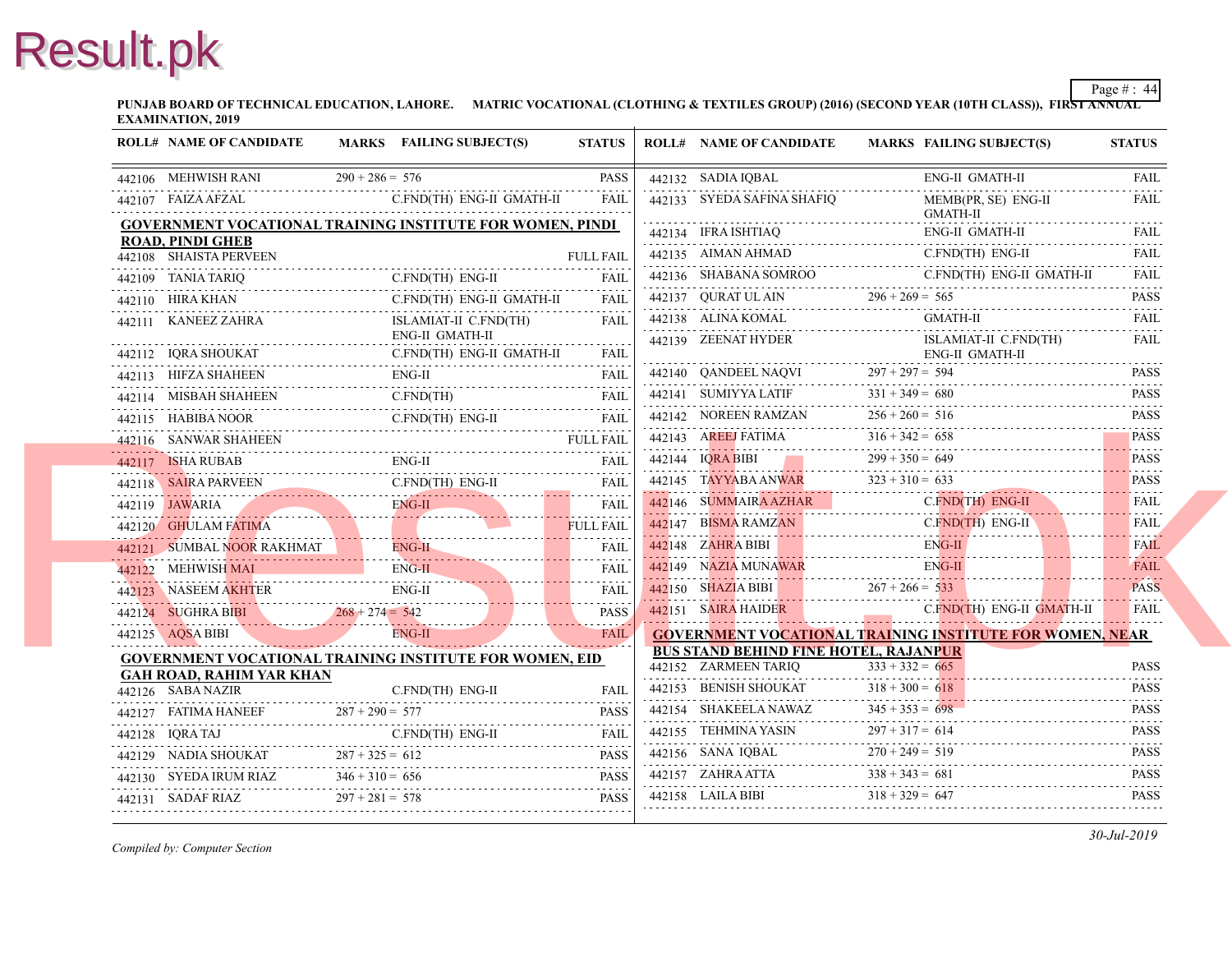**PUNJAB BOARD OF TECHNICAL EDUCATION, LAHORE. MATRIC VOCATIONAL (CLOTHING & TEXTILES GROUP) (2016) (SECOND YEAR EXAMINATION, 2019**

| <b>ROLL# NAME OF CANDIDATE</b>                                 | MARKS FAILING SUBJECT(S)                                                                                                                                                                                                                                                                                                                                                                                                                                                               | <b>STATUS</b>    | <b>ROLL# NAME OF CANDIDATE</b>                                             | <b>MARKS FAIL</b>        |
|----------------------------------------------------------------|----------------------------------------------------------------------------------------------------------------------------------------------------------------------------------------------------------------------------------------------------------------------------------------------------------------------------------------------------------------------------------------------------------------------------------------------------------------------------------------|------------------|----------------------------------------------------------------------------|--------------------------|
| 442159 SAJIDA HABIB                                            | <b>ISLAMIAT-II</b>                                                                                                                                                                                                                                                                                                                                                                                                                                                                     | FAIL             | 442187 SUNDAS SHOUKAT                                                      |                          |
| 442160 SAIMA RAMZAN                                            | $310 + 310 = 620$                                                                                                                                                                                                                                                                                                                                                                                                                                                                      | <b>PASS</b>      | 442188 MARFA NAFEES                                                        | C.FN                     |
|                                                                | $142161$ REEMA MUNAF $272 + 301 = 573$ PASS PASS                                                                                                                                                                                                                                                                                                                                                                                                                                       |                  | 442189 AYESHA SHAHZADI $326 + 286 = 612$                                   |                          |
| 442162 ULFAT SHABIR                                            | T SHABIR $294 + 292 = 586$ PASS                                                                                                                                                                                                                                                                                                                                                                                                                                                        |                  | 442190 ZOYA ZAFAR                                                          | C.FN                     |
|                                                                |                                                                                                                                                                                                                                                                                                                                                                                                                                                                                        |                  | 442191 AMNA FAROOQ                                                         | <b>GMA</b>               |
|                                                                | $\begin{tabular}{llllll} \bf 442163 & MARIA KHALEEL & C.FND (TH) & FAIL \\ \bf 442164 & HINA MAJEED & C.FND (TH) & FAIL \\ \end{tabular}$                                                                                                                                                                                                                                                                                                                                              |                  | 442192 AYESHA AHMED<br>$442192$ AYESHA AHMED C.FN                          | C.FN                     |
| 442165 SAIRA QAYYUM                                            | C.FND(TH)<br>442165 SAIRA QAYYUM C.FND(TH) FAIL                                                                                                                                                                                                                                                                                                                                                                                                                                        |                  | 442193 AMNA AHMED                                                          | $C$ . $FN$               |
|                                                                | 442166 SANA IRSHAD C.FND(TH) FAIL                                                                                                                                                                                                                                                                                                                                                                                                                                                      | <b>FAIL</b>      | $442194$ HAFIZA NIMRA AMJAD $294 + 243 = 537$                              |                          |
|                                                                | C.FND(TH)<br>442167 MUDASSRA C.FND(TH) FAIL                                                                                                                                                                                                                                                                                                                                                                                                                                            |                  | <b>GOVERNMENT VOCATIONAL TRAINING INS</b>                                  |                          |
|                                                                | $\begin{tabular}{ll} 442168 & SEHRISH RAHEEM & C.FND(TH) & FAIL \\ 442169 & REHANA & C.FND(TH) & FAIL \\ \end{tabular} \begin{tabular}{ll} \multicolumn{2}{l} \textbf{FAIL} \\ \multicolumn{2}{l}{} \multicolumn{2}{l}{} \\ \multicolumn{2}{l}{} \multicolumn{2}{l}{} \\ \multicolumn{2}{l}{} \\ \multicolumn{2}{l}{} \\ \multicolumn{2}{l}{} \\ \multicolumn{2}{l}{} \\ \multicolumn{2}{l}{} \\ \multicolumn{2}{l}{} \\ \multicolumn{2}{l}{} \\ \multicolumn{2}{l}{} \\ \multicolumn$ |                  | RAWALPINDI CANTT, RAWALPINDI                                               |                          |
|                                                                | 442169 REHANA C.FND(TH) FAIL                                                                                                                                                                                                                                                                                                                                                                                                                                                           |                  | 442195 SYEDA HIRA ZAINAB                                                   | C.FN                     |
| 442170 SIDRA BATOOL                                            | C.FND(TH)<br>442170 SIDRA BATOOL C.FND(TH) FAIL                                                                                                                                                                                                                                                                                                                                                                                                                                        |                  | 442196 ROMAISA REHMAN                                                      | C.FN                     |
|                                                                | C.FND(TH)<br>442171 FOZIA PARVEEN C.FND(TH)                                                                                                                                                                                                                                                                                                                                                                                                                                            | <b>FAIL</b><br>. | 442197 AFIFA MUNAWAR                                                       | C.FN                     |
|                                                                | 442172 REHANA SAFDAR ISLAMIAT-II URDU C.FND(TH) FAIL                                                                                                                                                                                                                                                                                                                                                                                                                                   |                  | 442198 SYEDA UZMA BIBI                                                     | C.FN                     |
| 442173 FARWA BATOOL                                            | C.FND(TH)                                                                                                                                                                                                                                                                                                                                                                                                                                                                              | <b>FAIL</b>      | 442199 FARZANA YASMEEN<br>442199 FARZANA YASMEEN C.FN                      |                          |
|                                                                | 442174 NAZISH BIBI ISLAMIAT-II C.FND(TH) FAIL                                                                                                                                                                                                                                                                                                                                                                                                                                          |                  | 442200 KAINAT<br>442200 KAINAT                                             | ENG-                     |
|                                                                | <b>GOVERNMENT VOCATIONAL TRAINING INSTITUTE FOR WOMEN, 0/635</b>                                                                                                                                                                                                                                                                                                                                                                                                                       |                  | 442201 IRAM BIBI 2001                                                      | $C$ . FN.                |
| <b>KARTAR PURA, RAWALPINDI</b>                                 |                                                                                                                                                                                                                                                                                                                                                                                                                                                                                        |                  | 442202 SYEDA SHAWAL BUKHARI                                                | $C$ FN                   |
| 442175 SIDRA AWAN                                              | C.FND(TH) ENG-II                                                                                                                                                                                                                                                                                                                                                                                                                                                                       | FAIL             | 442203 ALISHBA NISHA                                                       | <b>URD</b><br><b>GMA</b> |
| 442176 FABIHA SAJID<br><u> Alian American American America</u> | <b>ISLAMIAT-II MEMB(TH)</b><br>C.FND(TH) GMATH-II                                                                                                                                                                                                                                                                                                                                                                                                                                      | <b>FAIL</b>      | 442204 MUNAZZA BIBI                                                        | MEM                      |
|                                                                |                                                                                                                                                                                                                                                                                                                                                                                                                                                                                        |                  |                                                                            | <b>GMA</b>               |
|                                                                | $\begin{tabular}{c c c c c} \hline 442177 & HAMNA NAZ & CEND(TH) ENG-II GMATH-II & FAIL \\ \hline 442178 & AYESHA QAISER & 235 + 243 = 478 & PASS \\ \hline \end{tabular}$                                                                                                                                                                                                                                                                                                             |                  | 442205 IQRA SIDDIQUE                                                       | ENG-                     |
|                                                                |                                                                                                                                                                                                                                                                                                                                                                                                                                                                                        |                  | 442206 UMM-E-HABIBA                                                        | $C$ . FN.                |
|                                                                | 442180 ASMA NADEEM $302 + 315 = 617$ PASS                                                                                                                                                                                                                                                                                                                                                                                                                                              | <b>PASS</b>      | 442207 UMAIRA                                                              | ENG-                     |
| 442181 KHANSA DAWOOD                                           | ENG-II<br>442181 KHANSA DAWOOD ENG-II FAIL                                                                                                                                                                                                                                                                                                                                                                                                                                             |                  | 442208 RIMSHA                                                              | $C$ . FN.                |
|                                                                | 442182 IQRA RANI C.FND(TH) ENG-II FAIL                                                                                                                                                                                                                                                                                                                                                                                                                                                 |                  | 442209 SIDRA KHAN C.FN                                                     |                          |
|                                                                | 442183 LAIBA ASAD GMATH-II FAIL FAIL                                                                                                                                                                                                                                                                                                                                                                                                                                                   |                  | 442210 AFIRA SADAF                                                         | <b>GMA</b>               |
|                                                                | 442184 AYESHA ZUBAIR $301 + 328 = 629$ PASS                                                                                                                                                                                                                                                                                                                                                                                                                                            |                  | <b>GOVERNMENT VOCATIONAL TRAINING INS</b><br>ROAD RUSTAM COLONY, SADIQABAD |                          |
|                                                                | $ENG-II$<br>442185 SUNDUS YOUSAF ENG-II FAIL FAIL                                                                                                                                                                                                                                                                                                                                                                                                                                      | <b>FAIL</b>      | 442211 MARYAM AFZAL                                                        | C.FN                     |
| 442186 AYESHA ANWAR                                            | ENG-II GMATH-II                                                                                                                                                                                                                                                                                                                                                                                                                                                                        | FAIL             | 442212 AMNA ASHRAF                                                         | $316 + 304 = 620$        |
|                                                                |                                                                                                                                                                                                                                                                                                                                                                                                                                                                                        |                  |                                                                            |                          |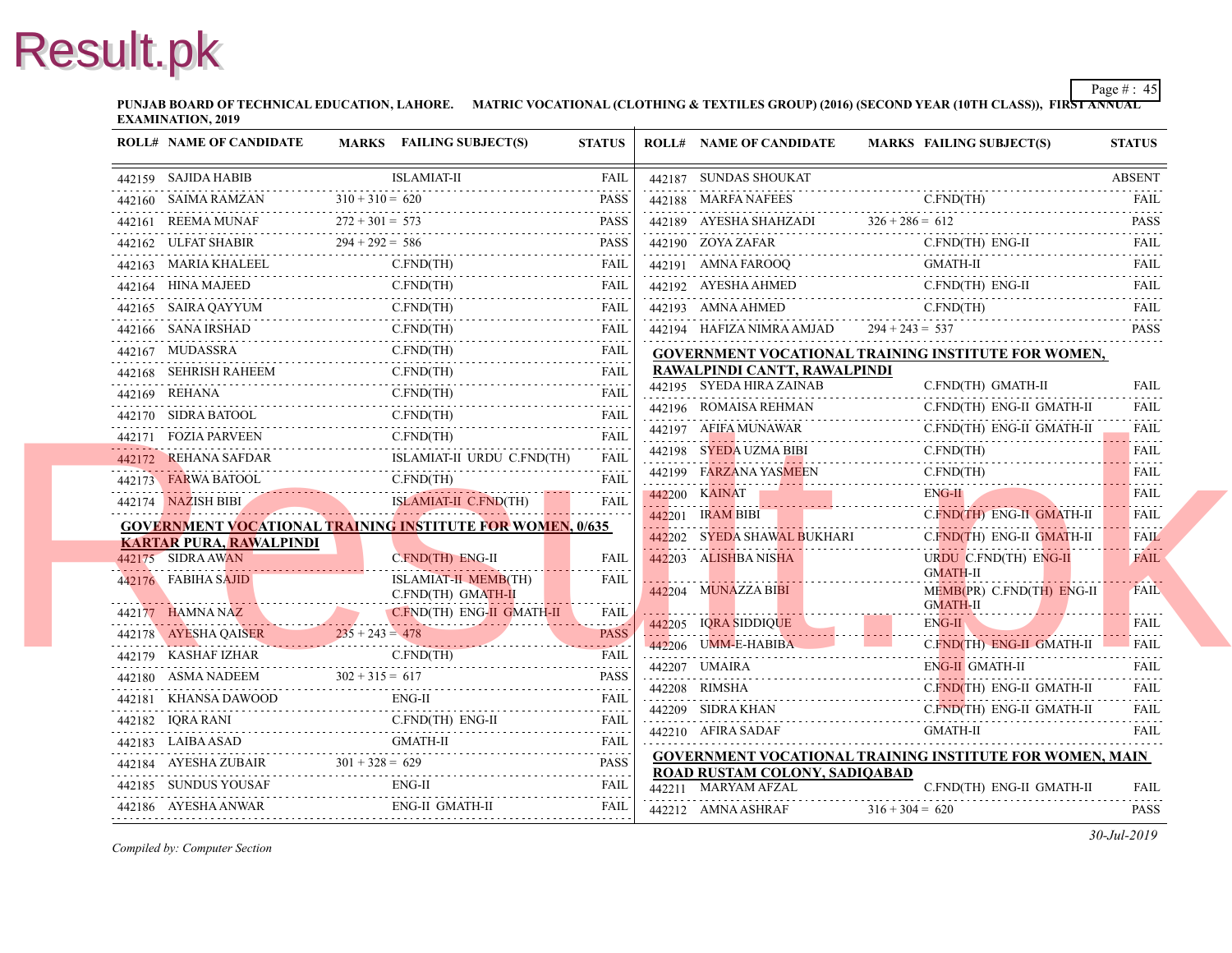**PUNJAB BOARD OF TECHNICAL EDUCATION, LAHORE. MATRIC VOCATIONAL (CLOTHING & TEXTILES GROUP) (2016) (SECOND YEAR EXAMINATION, 2019**

| <b>ROLL# NAME OF CANDIDATE</b>                                            | MARKS FAILING SUBJECT(S)                                                                                                                                                                                                                                                                                                                                                                                                            | <b>STATUS</b> | <b>ROLL# NAME OF CANDIDATE</b>                                                        | <b>MARKS FAIL</b> |
|---------------------------------------------------------------------------|-------------------------------------------------------------------------------------------------------------------------------------------------------------------------------------------------------------------------------------------------------------------------------------------------------------------------------------------------------------------------------------------------------------------------------------|---------------|---------------------------------------------------------------------------------------|-------------------|
|                                                                           | $\begin{tabular}{ll} \hline \rule{0pt}{2.5mm} \hline \rule[0pt]{1.2mm}{0.12mm} \rule[0pt]{2.2mm}{0.12mm} \rule[0pt]{2.2mm}{0.12mm} \rule[0pt]{2.2mm}{0.12mm} \rule[0pt]{2.2mm}{0.12mm} \rule[0pt]{2.2mm}{0.12mm} \rule[0pt]{2.2mm}{0.12mm} \rule[0pt]{2.2mm}{0.12mm} \rule[0pt]{2.2mm}{0.12mm} \rule[0pt]{2.2mm}{0.12mm} \rule[0pt]{2.2mm}{0.12mm} \rule[0pt]{2.$                                                                   |               | 442239 RIMSHA BABY                                                                    | ENG-              |
|                                                                           |                                                                                                                                                                                                                                                                                                                                                                                                                                     |               | 442240 MAHNOOR FATIMA<br>442240 MAHNOOR FATIMA ENG                                    | ENG-              |
|                                                                           | 442215 NIMRA NAZAKAT 292 + 303 = 595 PASS                                                                                                                                                                                                                                                                                                                                                                                           |               | 442241 LYBA NISAR 274 + 285 = 559                                                     |                   |
|                                                                           | 442216 KANWAL JAMIL URDU GMATH-II FAIL FAIL                                                                                                                                                                                                                                                                                                                                                                                         |               | 442242 ROMAISA AJMAL C.FN                                                             | C.FN              |
|                                                                           | $\begin{tabular}{ll} \bf 442217 & \bf SUMAIRA NAZEER & \color{red}{\bf EM-G-II} & \color{red}{\bf FAIL} \\ \bf 442217 & \color{red}{\bf SUMAIRA NAZEER} & \color{red}{\bf EM-GIT} \\ \end{tabular}$                                                                                                                                                                                                                                 |               | 442243 ALIA ASHRAF                                                                    | ENG-              |
|                                                                           |                                                                                                                                                                                                                                                                                                                                                                                                                                     |               | 442244 KHADIJA MUNIR $323 + 327 = 650$                                                |                   |
|                                                                           | $\begin{tabular}{c} 442218 & SANA ABDUL HALEEM \\ \hline 442219 & SHAZIA BIBI \\ \hline 442219 & SHAZIA BIBI \\ \end{tabular} \hspace{1cm} \begin{tabular}{c} RAZIA & BIBI \\ \hline \end{tabular}$                                                                                                                                                                                                                                 |               | $442245$ AQSA ASHRAF $326 + 344 = 670$                                                |                   |
|                                                                           | 442220 MARINA YAQOOB ENG-II FAIL FAIL                                                                                                                                                                                                                                                                                                                                                                                               |               | 442246 AMMARA HABIBULLAH                                                              | <b>GMA</b>        |
|                                                                           | 442221 IQRA AKRAM C.FND(TH) ENG-II FAIL                                                                                                                                                                                                                                                                                                                                                                                             |               | 442247 SAMRA ISMAEEL $290 + 266 =$                                                    | $290 + 266 = 556$ |
|                                                                           | $\begin{tabular}{ll} \bf 442222 & \bf SUMAIR & \bf FAIL & \bf FAIL \\ \bf 442222 & \bf SUMAIR & \bf FAIL \\ \bf 442222 & \bf SUMAIR & \bf FAIL \\ \bf 442222 & \bf SUMAIR & \bf FAIL \\ \bf 442222 & \bf SUMAIR & \bf FAIL \\ \bf 442222 & \bf SUMAIR & \bf FAIL \\ \bf 442222 & \bf SUMAIR & \bf FAIL \\ \bf 44222 & \bf SUMAIR & \bf FAIL \\ \bf 44222 & \bf SUMAIR & \bf FAIL \\ \bf 44222 & \bf SUMAR & \bf SASHIR & \$         |               | 442248 NIMRA KOUSAR<br>442248 NIMRA KOUSAR C.FN                                       | C.FN              |
|                                                                           | 442223 SIDRA GHAFAR C.FND(TH) GMATH-II FAIL                                                                                                                                                                                                                                                                                                                                                                                         |               | 442249 SAMRA ASHRAF                                                                   | ENG-              |
|                                                                           | 442224 MEHREEN MEHVISH GMATH-II FAIL FAIL                                                                                                                                                                                                                                                                                                                                                                                           |               | 442250 ANIQA SARWAR<br>442250 ANIQA SARWAR C.FN                                       | C.FN              |
|                                                                           | 442225 FARZANA YOUSAF C.FND(TH) ENG-II GMATH-II FAIL                                                                                                                                                                                                                                                                                                                                                                                |               | 442251 NAFEESA                                                                        | C.FN              |
|                                                                           |                                                                                                                                                                                                                                                                                                                                                                                                                                     |               | 442252 SHAHZADI KAINAT $311 + 302 = 613$                                              |                   |
|                                                                           | $\begin{tabular}{lllllllll} \multicolumn{2}{l}{{\bf 442226}} & {\bf MAHAM} & {\bf C.FND (TH) ENG-II} & {\bf FAIL} \\ \multicolumn{2}{l}{\bf 442227} & {\bf SAYMA SIDDIQUE} & {\bf 298 + 290 = 588} & {\bf PASS} \\ \multicolumn{2}{l}{\bf 442228} & {\bf SAYYEDA SHADAB SHAH} & {\bf C.FND (TH) ENG-II} & {\bf GMATH-II} & {\bf FAIL} \\ \multicolumn{2}{l}{\bf 442228} & {\bf SAYYEDA SHADAB SHAH} & {\bf C.FND (TH) ENG-II} & {\$ |               | 442253 MUQADDIS LIAQAT                                                                | C.FN              |
|                                                                           |                                                                                                                                                                                                                                                                                                                                                                                                                                     |               | 442254 SAMRAH MEHMOOD C.FN                                                            | C.FN              |
|                                                                           | 442229 SADAF MAJEED C.FND(TH) GMATH-II                                                                                                                                                                                                                                                                                                                                                                                              | <b>FAIL</b>   | 442255 MARIAM SHAFIO<br>442255 MARIAM SHAFIQ C.                                       | C.FN              |
|                                                                           |                                                                                                                                                                                                                                                                                                                                                                                                                                     |               | 442256 SAIRA ARSHAD<br>$442256$ SAIRA ARSHAD                                          | $C$ FN            |
|                                                                           | 442230 MARIAM MUNAWAR ENG-H FAIL FAIL PASS PASS PRESENTED A STRIKE THE PRESENT CHARGE THE PASS PASS                                                                                                                                                                                                                                                                                                                                 |               | 442257 KIRAN                                                                          | <b>ISLA</b>       |
|                                                                           | 442232 KHALIDA PERVEEN C.FND(TH) ENG-II GMATH-II FAIL                                                                                                                                                                                                                                                                                                                                                                               |               | 442258 HINA CHAUDHARY                                                                 | ENG-<br>ENG-      |
|                                                                           | 442233 UZMA ILAM DEEN 279 + 277 = 556 PASS                                                                                                                                                                                                                                                                                                                                                                                          | <b>PASS</b>   | 442238 ILING CHAODILANT                                                               |                   |
|                                                                           | <b>GOVERNMENT VOCATIONAL TRAINING INSTITUTE FOR WOMEN, NAI</b>                                                                                                                                                                                                                                                                                                                                                                      |               | $142259$ ATTIA MEHMOOD $284 + 266 = 550$<br>442260 MARIA MUSTAFA                      |                   |
| ABADI JHAL ROAD, SAHIWAL                                                  |                                                                                                                                                                                                                                                                                                                                                                                                                                     |               | 442261 SHIZA FATIMA                                                                   | <b>CFN</b>        |
|                                                                           | 442234 MINAHIL ASHRAF GMATH-II FAIL FAIL                                                                                                                                                                                                                                                                                                                                                                                            |               |                                                                                       |                   |
|                                                                           |                                                                                                                                                                                                                                                                                                                                                                                                                                     |               | <b>GOVERNMENT VOCATIONAL TRAINING INS</b><br><b>BLOCK NO.13 BAGH-E-UMAR, SARGODHA</b> |                   |
|                                                                           | $442236$ MEMONA EJAZ $320 + 284 = 604$ PASS                                                                                                                                                                                                                                                                                                                                                                                         | <b>PASS</b>   | 442262 ALISHBA MASROOR                                                                | C.FN              |
| 442237 KINZA JAMIL                                                        |                                                                                                                                                                                                                                                                                                                                                                                                                                     | FAII.         | 442263 MARYAM SHAHID                                                                  | $333 + 351 = 684$ |
|                                                                           | <b>GOVERNMENT VOCATIONAL TRAINING INSTITUTE FOR WOMEN,</b>                                                                                                                                                                                                                                                                                                                                                                          |               | $336 + 345 = 681$<br>$336 + 345 = 681$                                                |                   |
| SAMONDARI RAJIN ROAD MAHALA DANISH PUR, SAMMUNDRI<br>442238 AYESHA NOREEN | ENG-II                                                                                                                                                                                                                                                                                                                                                                                                                              | FAII.         | 442265 RIZWANA KHAN C.FI                                                              | C.FN              |
|                                                                           |                                                                                                                                                                                                                                                                                                                                                                                                                                     |               | 442266 ASMA WASEEM $370 + 384 = 754$                                                  |                   |
|                                                                           |                                                                                                                                                                                                                                                                                                                                                                                                                                     |               |                                                                                       |                   |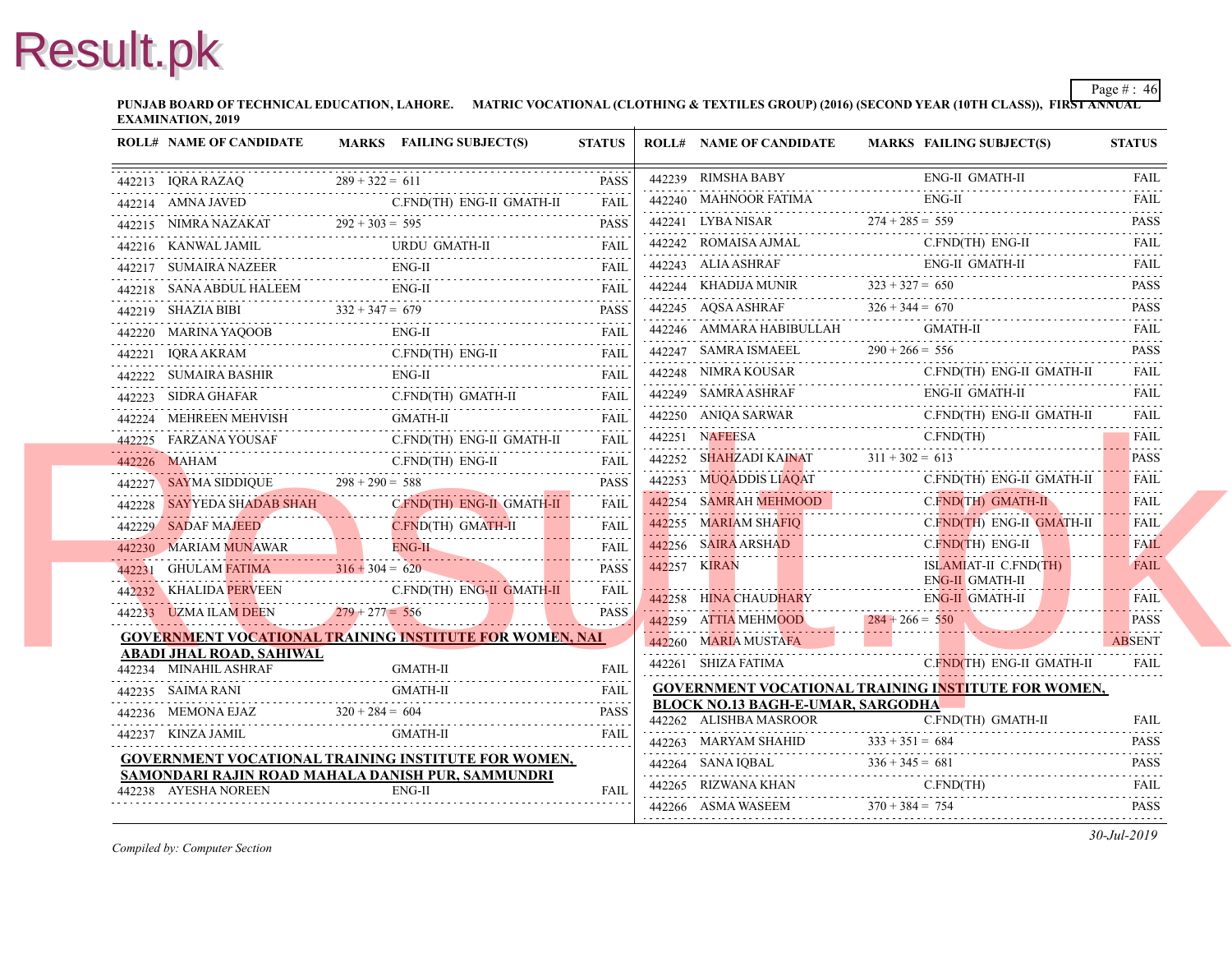**PUNJAB BOARD OF TECHNICAL EDUCATION, LAHORE. MATRIC VOCATIONAL (CLOTHING & TEXTILES GROUP) (2016) (SECOND YEAR EXAMINATION, 2019**

| <b>ROLL# NAME OF CANDIDATE</b>                                                                                                                                                                                                                                                                                                                                                                                                       |                   | MARKS FAILING SUBJECT(S)               | <b>STATUS</b> | <b>ROLL# NAME OF CANDIDATE</b>                          | <b>MARKS FAIL</b>  |
|--------------------------------------------------------------------------------------------------------------------------------------------------------------------------------------------------------------------------------------------------------------------------------------------------------------------------------------------------------------------------------------------------------------------------------------|-------------------|----------------------------------------|---------------|---------------------------------------------------------|--------------------|
| 442267 TASNEEM KAUSAR                                                                                                                                                                                                                                                                                                                                                                                                                | $358 + 352 = 710$ |                                        | <b>PASS</b>   | <b>GOVERNMENT VOCATIONAL TRAINING INS</b>               |                    |
| 442268 AYESHA RIAZ $371 + 395 = 766$ PASS                                                                                                                                                                                                                                                                                                                                                                                            | $371 + 395 = 766$ |                                        | <b>PASS</b>   | <b>AKBER BAZAR, SHEIKHUPURA</b>                         |                    |
| $442269$ MALIAKA IKRAM $322 + 324 = 646$ PASS                                                                                                                                                                                                                                                                                                                                                                                        | $322 + 324 = 646$ |                                        |               | 442293 MINAHIL                                          | $279 + 337 = 616$  |
| 442270 MUBEEN $377 + 361 = 738$                                                                                                                                                                                                                                                                                                                                                                                                      |                   |                                        | <b>PASS</b>   | 442294 RIMSHA FAZAL $271 + 312 =$                       | $271 + 312 = 583$  |
| 442271 NOOR UL HUDA $326 + 286 = 612$ PASS                                                                                                                                                                                                                                                                                                                                                                                           |                   |                                        |               | 442295 LAIBA NOOR                                       | $232 + 319 = 551$  |
|                                                                                                                                                                                                                                                                                                                                                                                                                                      |                   | C.FND(TH)                              |               | 442296 MEHWISH ASLAM $263 + 330 = 59$                   | $263 + 330 = 593$  |
| 442273 SADDIQA ZAINAB C.FND(TH) GMATH-II FAIL FAIL                                                                                                                                                                                                                                                                                                                                                                                   |                   |                                        |               | 442297 AREEBA $248 + 336 =$                             | $248 + 336 = 584$  |
| $\begin{tabular}{ll} 442274 & RIFFET RANI & C.FND(TH) ENG-II & FAIL \\ \hline \end{tabular} \begin{tabular}{ll} \multicolumn{3}{l}{{\bf{FAIL}}} & \multicolumn{3}{l}{\bf{FAIL}}\\ \multicolumn{3}{l}{\bf{FAIL}} & \multicolumn{3}{l}{\bf{FAIL}}\\ \hline \end{tabular}$                                                                                                                                                              |                   |                                        |               | 442298 SUMBAL RAMZAN $264 + 333 = 59$                   | $264 + 333 = 597$  |
|                                                                                                                                                                                                                                                                                                                                                                                                                                      |                   |                                        |               | 442299 SAMEEMA SALAT                                    | <b>C.FN</b>        |
| $\begin{tabular}{lllllll} \multicolumn{2}{c }{\textbf{442275}} & \multicolumn{2}{c }{\textbf{KIRAN ASLAM}} & \multicolumn{2}{c }{\textbf{334 + 317 = 651}} & \multicolumn{2}{c }{\textbf{PASS}} \\ \multicolumn{2}{c }{\textbf{442276}} & \multicolumn{2}{c }{\textbf{MARYAM}} & \multicolumn{2}{c }{\textbf{367 + 357 = 724}} & \multicolumn{2}{c }{\textbf{PASS}} \\ \multicolumn{2}{c }{\textbf{51}} & \multicolumn{2}{c }{\text$ |                   |                                        |               | 442300 TAYEBA NAZIR $308 + 377 = 685$                   |                    |
| 442277 SAMREENA NAWAZ ENG-II FAIL FAIL                                                                                                                                                                                                                                                                                                                                                                                               |                   |                                        |               | 442301 MISHA TARIQ Fail In First Yea                    | Fail In First Year |
| 442278 MARYAM AYOOB C.FND(TH) ENG-II FAIL                                                                                                                                                                                                                                                                                                                                                                                            |                   |                                        |               | 442302 AIMAN BASHARAT $309 + 375 = 684$                 |                    |
|                                                                                                                                                                                                                                                                                                                                                                                                                                      |                   |                                        | <b>PASS</b>   | 442303 SHAMAILA BASHARAT $272 + 326 = 598$              |                    |
| 442280 SAMRA KHAN GMATH-II FAIL FAIL                                                                                                                                                                                                                                                                                                                                                                                                 |                   |                                        |               | 442304 ASMA KHURSHID<br>442304 ASMA KHURSHID C.FN       | C.FN               |
| 442281 HABIBBA RASOOL $341 + 308 = 649$                                                                                                                                                                                                                                                                                                                                                                                              |                   |                                        | <b>PASS</b>   | 442305 NOMIA SAQIB C.FN                                 | C.FN               |
| <b>GOVERNMENT VOCATIONAL TRAINING INSTITUTE FOR WOMEN, WARD</b>                                                                                                                                                                                                                                                                                                                                                                      |                   |                                        |               | $442306$ AMINA SIDDIQUE $236 + 302 = 538$               |                    |
| NO.11 AZIZ COLONY NEAR MASJID BILAL MOHALLA CHUP SHAH NEAR                                                                                                                                                                                                                                                                                                                                                                           |                   |                                        |               | 442307 AQSA MOBEEN 300 + 261 = 561                      |                    |
| <b>TMA, SHAHPUR SADAR</b>                                                                                                                                                                                                                                                                                                                                                                                                            |                   |                                        |               | $442308$ ASMA UAZ $267 + 286 =$                         | $267 + 286 = 553$  |
| 442282 ANUM ZAHARA                                                                                                                                                                                                                                                                                                                                                                                                                   |                   | <b>ISLAMIAT-II C.FND(TH)</b><br>ENG-II | <b>FAIL</b>   | 442309 SAMIA LIAQAT 361 + 299 = 660                     |                    |
|                                                                                                                                                                                                                                                                                                                                                                                                                                      |                   |                                        |               | 442310 MUQDAS 294 + 277 =                               | $294 + 277 = 571$  |
| 442283 UMME HABIBA IRFAN C.FND(TH) FAIL 442284 ANEHA ASLAM C.FND(TH) FAIL                                                                                                                                                                                                                                                                                                                                                            |                   |                                        |               | 442311 ZAMURAD ZAHEER $332 + 278 = 610$                 |                    |
| $379 + 384 = 763$ PASS                                                                                                                                                                                                                                                                                                                                                                                                               |                   |                                        |               | 442312 MARYAM SHAUKAT                                   | $297 + 287 = 584$  |
| 442286 SEHRISH NAWAZ<br>$442286$ SEHRISH NAWAZ $269 + 306 = 575$ PASS                                                                                                                                                                                                                                                                                                                                                                | $269 + 306 = 575$ |                                        | <b>PASS</b>   | $442313$ MAFIA ARSHAD $351 + 281 = 62$                  | $351 + 281 = 632$  |
| 442287 TOZEEN BIBI<br>$142287$ TOZEEN BIBI $259 + 291 = 550$ PASS                                                                                                                                                                                                                                                                                                                                                                    | $259 + 291 = 550$ |                                        | <b>PASS</b>   | 442314 SABA $269 + 283 = 552$                           |                    |
| 442288 AREEBA RIAZ $363 + 341 = 704$ PASS                                                                                                                                                                                                                                                                                                                                                                                            |                   |                                        |               | 442315 RABIA RAMZAN C.FI                                | C.FN               |
| 442289 AROOJ FATIMA $261 + 259 = 520$ PASS                                                                                                                                                                                                                                                                                                                                                                                           |                   |                                        |               | 442316 BUSHRA NAWAZ                                     | $C$ FN             |
| 442290 IQRA BATOOL 281 + 257 = 538 PASS                                                                                                                                                                                                                                                                                                                                                                                              |                   |                                        |               | <b>GOVERNMENT VOCATIONAL TRAINING INS</b>               |                    |
| 442291 IQRA BATOOL 246 + 281 = 527 PASS                                                                                                                                                                                                                                                                                                                                                                                              |                   |                                        |               | BUS STAND, BEHIND KHUSHALI BANK, JAL<br>442317 HINA GUL | $C$ FN             |
| $442292$ ANAM MUMTAZ $323 + 279$                                                                                                                                                                                                                                                                                                                                                                                                     | $323 + 279 = 602$ |                                        | <b>PASS</b>   | 442318 HAFSA                                            | C.FN               |
|                                                                                                                                                                                                                                                                                                                                                                                                                                      |                   |                                        |               | 442319 AQSA ABDUL QAYYUM                                | $351 + 326 = 677$  |
|                                                                                                                                                                                                                                                                                                                                                                                                                                      |                   |                                        |               |                                                         |                    |